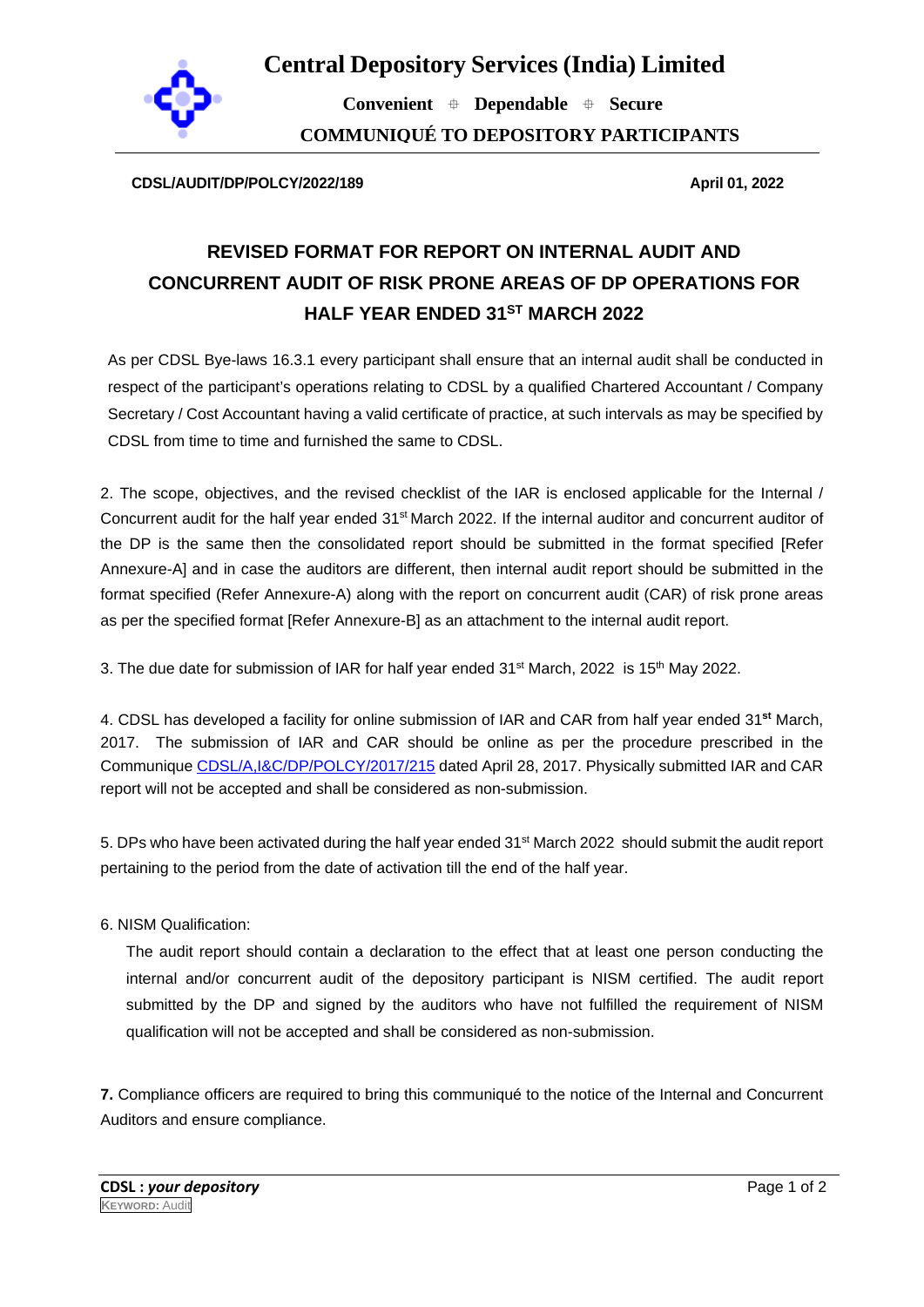

**Convenient Dependable Secure COMMUNIQUÉ TO DEPOSITORY PARTICIPANTS**

8. CDSL reserves the right to advise a Participant to change its auditor if quality of the report is found to be unsatisfactory or if the audit is not carried out as per guidelines.

Queries regarding this communiqué may be addressed to CDSL – Audit, Inspection & Compliance Department on telephone nos. (022) 2305-8678, 2305-8679, 2305-8515.

**sd/-**

**Latha Nair Assistant Vice President – Audit, Inspection & Compliance**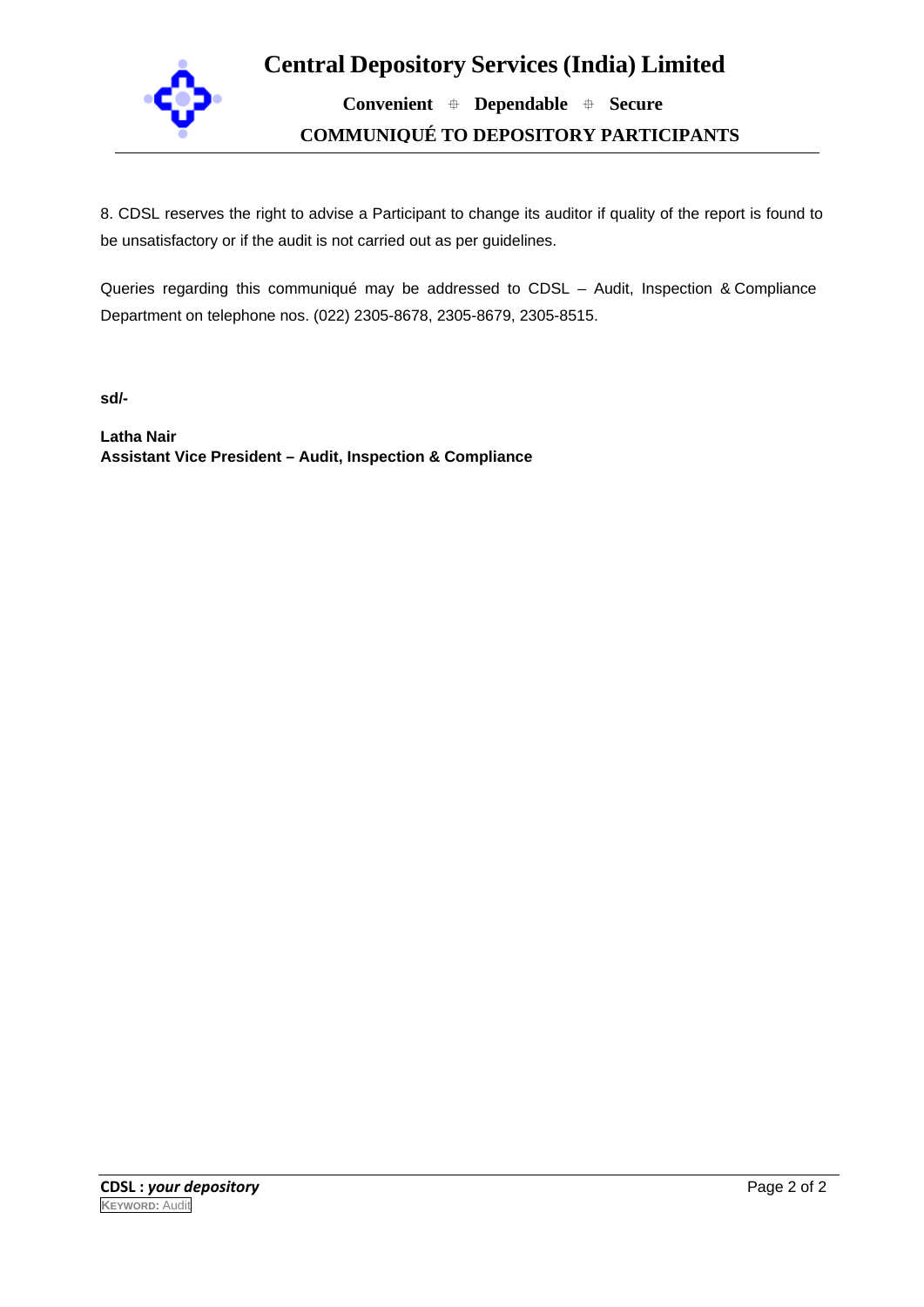The audit of the Main DP and all live connected branch DPs should be conducted along with the respective reporting service centres, if any. The auditors should visit adequate number of service centres (on sample basis) to check proper procedures are being followed at such centres.

The audit should cover all aspects of DP operations. A checklist of audit points is given below which stipulates the minimum areas to be verified. Over and above, auditors may adopt more stringent requirements and expand the scope of audit or add more audit points to achieve the audit objectives listed below.

#### **OBJECTIVES OF AUDIT:** -

The following are the broad objectives of audit to ensure that:

- a. The Participant complies with the requirements of the Depositories Act, 1996, SEBI (Depositories & Participants) Regulations, 2018, Circulars issued by SEBI/ PMLA, Bye Laws and Operating Instructions for Depository Participants, Communiqués issued by CDSL and the Rights & Obligations document provided to the Beneficial Owners.
- b. The required internal controls, checks and risk management procedures are in place.
- c. The manpower, procedures and systems of the Participant are adequate with respect to the current and projected business of the participant.
- d. Appropriate risk management policy with internal control and exception reporting mechanism is in place.
- e. The systems are managed in a manner that there is no risk to business continuity and integrity of data processing system and it is maintained at all times.
- f. The procedures with respect to maintenance of records are adequate. In the event of loss or destruction of data, sufficient backup of records should be available at all times.

#### **AUDIT REPORT: -**

The audit report should contain the following:

- 1) The scope, objectives, period covered and nature and extent of audit work performed.
- 2) The sample size of service centres visited, specifying no. of service centres visited and their percentage to the total service centres of the DP.
- 3) Observations on all the audit points mentioned in the checklist given below highlighting the exceptions and deviations of repetitive nature. In case of any deviation from the prescribed procedure, the exact nature of deviation should be stated.
- 4) Recommendations of auditors with respect to internal controls, procedures, etc.
- 5) Management comments on all the exceptions, deviations, adverse observations and recommendations made by the auditor.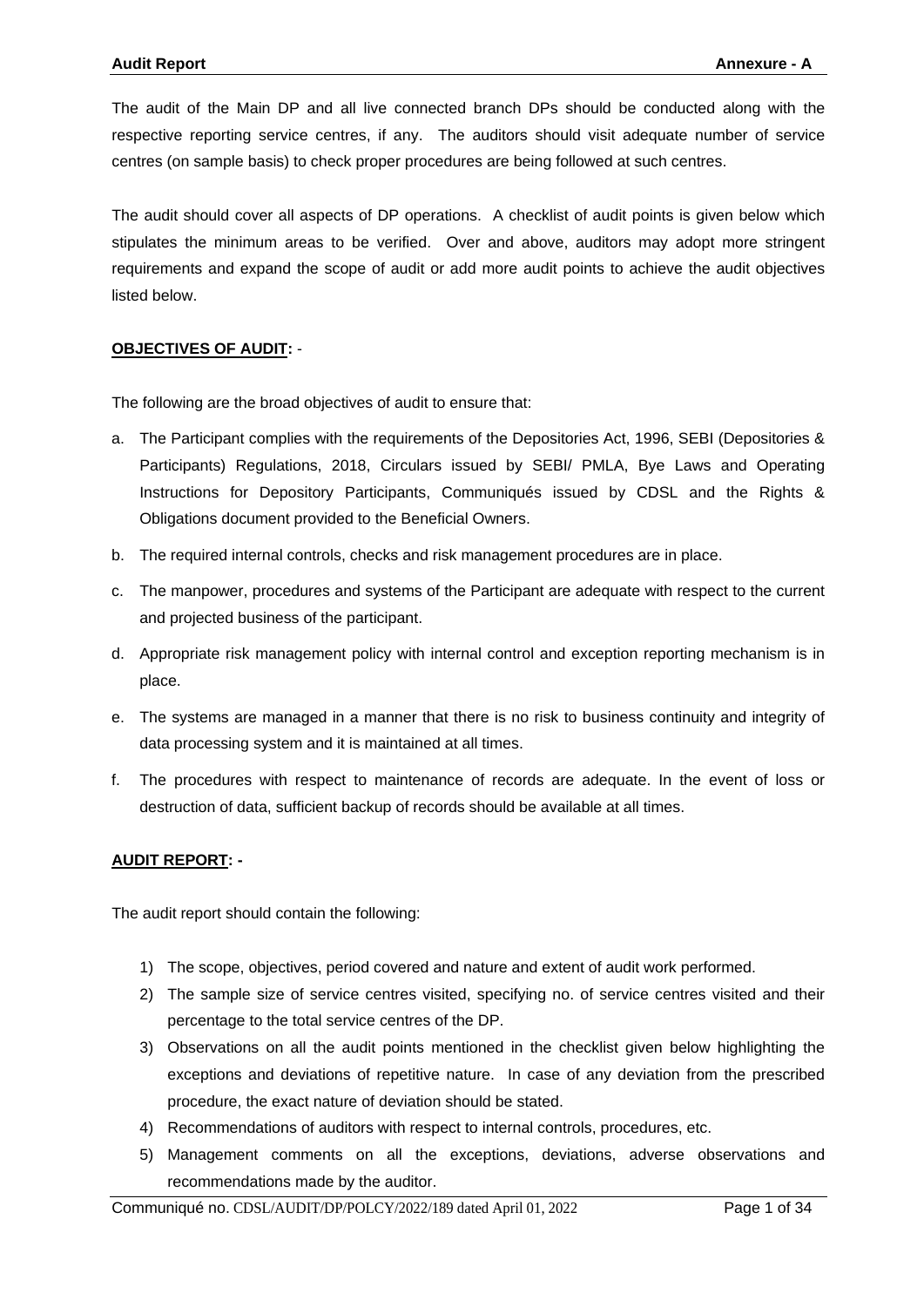- 6) Compliance status regarding observations made in the earlier audit report/s, previous SEBI and CDSL inspection. In case of any misleading compliance provided by the DP, the internal auditor should specifically mention the same.
- 7) In case if any point / comment is of confidential nature, auditor may communicate it separately to CDSL.
- 8) The checklist points which are not applicable should be marked as 'not applicable' indicating the reason for the same in the remark column or else may be considered as a non compliance. The number of instances where non-compliance has been observed should be stated under the column 'No. of instances'.
- 9) In case of Account Opening and KYC documentation, "NA" is valid only if there are no accounts opened during the period and same needs to be mentioned by the auditors in remarks column.
- **Note:** (1) Auditors are advised to refer to the Compliance Manual & Inspection Manual which is available on CDSL's website.

 (2) Under point no. 21 of the checklist, provide the details of Internal Auditors and Concurrent Auditors both, if the internal auditors and concurrent auditors are two different firms.

#### **Name & Address of the Depository Participant:**

#### **DP-ID :**

**Period for which the audit is conducted:**

#### **Name, Telephone number and Email ID of the Compliance Officer:**

| Number of accounts opened during the period under Audit  |              |               |                 |
|----------------------------------------------------------|--------------|---------------|-----------------|
| Number of accounts closed during the period under audit. |              |               |                 |
| a) Initiated by BOs                                      |              |               |                 |
| b) Initiated by DP                                       |              |               |                 |
| Number of active accounts                                |              |               |                 |
| Total number of transmissions                            |              |               |                 |
| <b>Sampling Plan</b>                                     |              |               |                 |
| Audit Area                                               | Total Count  | Sample Size   | Sample Size (%) |
|                                                          | during audit | (In<br>actual |                 |
|                                                          | period       | numbers)      |                 |
| Service centres visited                                  |              |               |                 |
| Account opening                                          |              |               |                 |
| BO Account data modifications including                  |              |               |                 |
| <b>POA</b>                                               |              |               |                 |
| Dematerialisation/Destatementization                     |              |               |                 |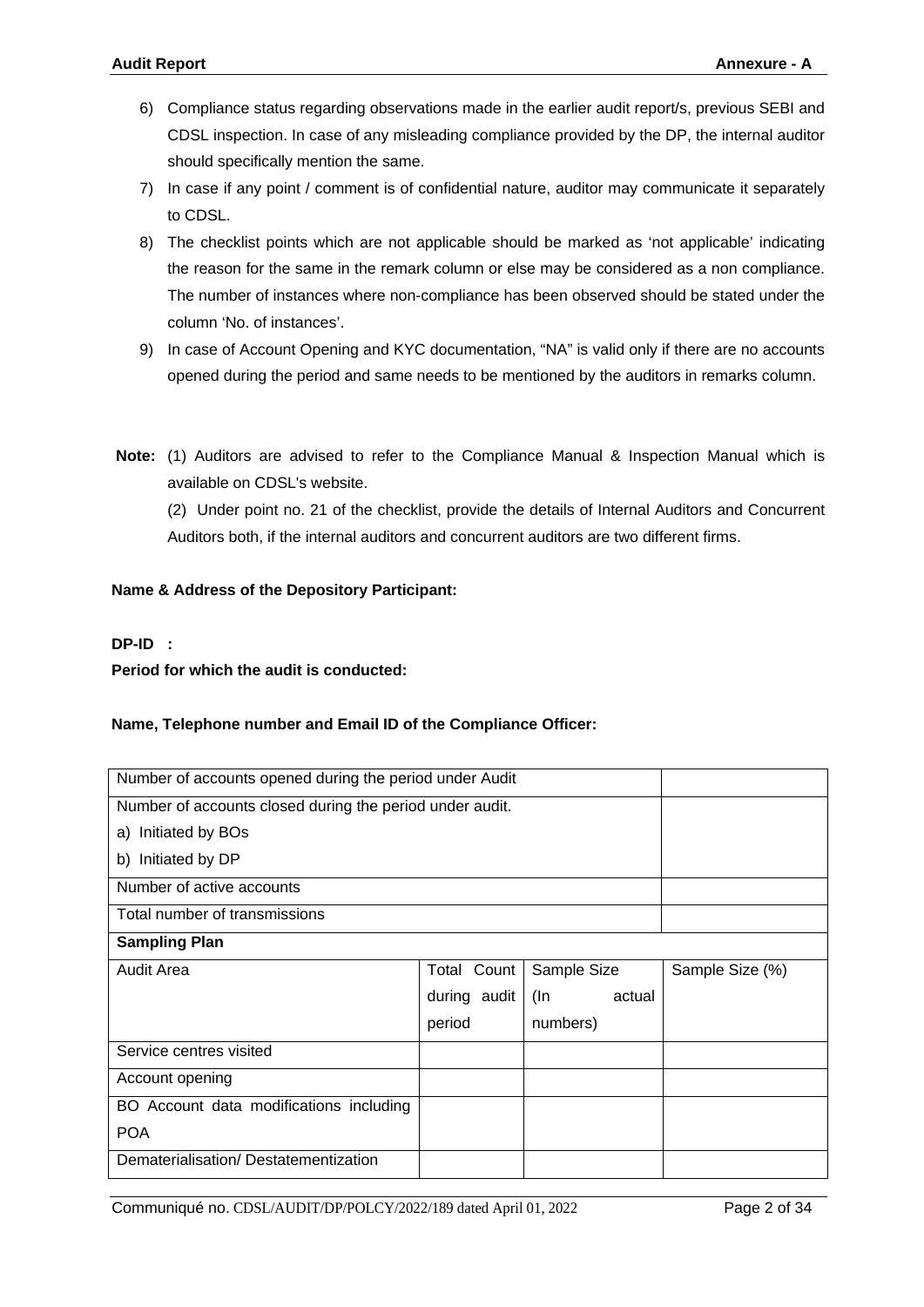| Rematerialisation/Restatementisation        |  |  |
|---------------------------------------------|--|--|
| DIS issuance                                |  |  |
| DIS processing - Off market, on market,     |  |  |
| inter-depository, early pay in instructions |  |  |
| Physical                                    |  |  |
| E-DIS                                       |  |  |
| <b>Transaction Statements</b>               |  |  |
| Account closure initiated by BO             |  |  |
| A - Online (100%)                           |  |  |
| Others<br>B-                                |  |  |
| Account closure initiated by DP             |  |  |
| &<br>hypothecation<br>unpledge,<br>Pledge,  |  |  |
| confiscation instructions                   |  |  |
| Transmissions                               |  |  |
| Freeze & Unfreeze                           |  |  |
| Statutory<br>a.                             |  |  |
| Others<br>$h_{-}$                           |  |  |
| <b>BO Grievances/ Redressal</b>             |  |  |
| Non Disposal Undertakings (NDUs)            |  |  |
| Accreditation of investors (IGP)            |  |  |

Place of keeping records: - Main DP & Live Connected Branch DPs both should be provided by the Main DP.

*Type of documents will be either "ALL" or "specific type of documents" like account opening forms, Instruction slips etc.* 

| DP ID | Place at which<br>documents are<br>being stored | Type of<br>documents<br>stored | <b>Documents kept for</b><br>the Period<br>(From-To) | <b>Remarks</b> |
|-------|-------------------------------------------------|--------------------------------|------------------------------------------------------|----------------|
|       |                                                 |                                |                                                      |                |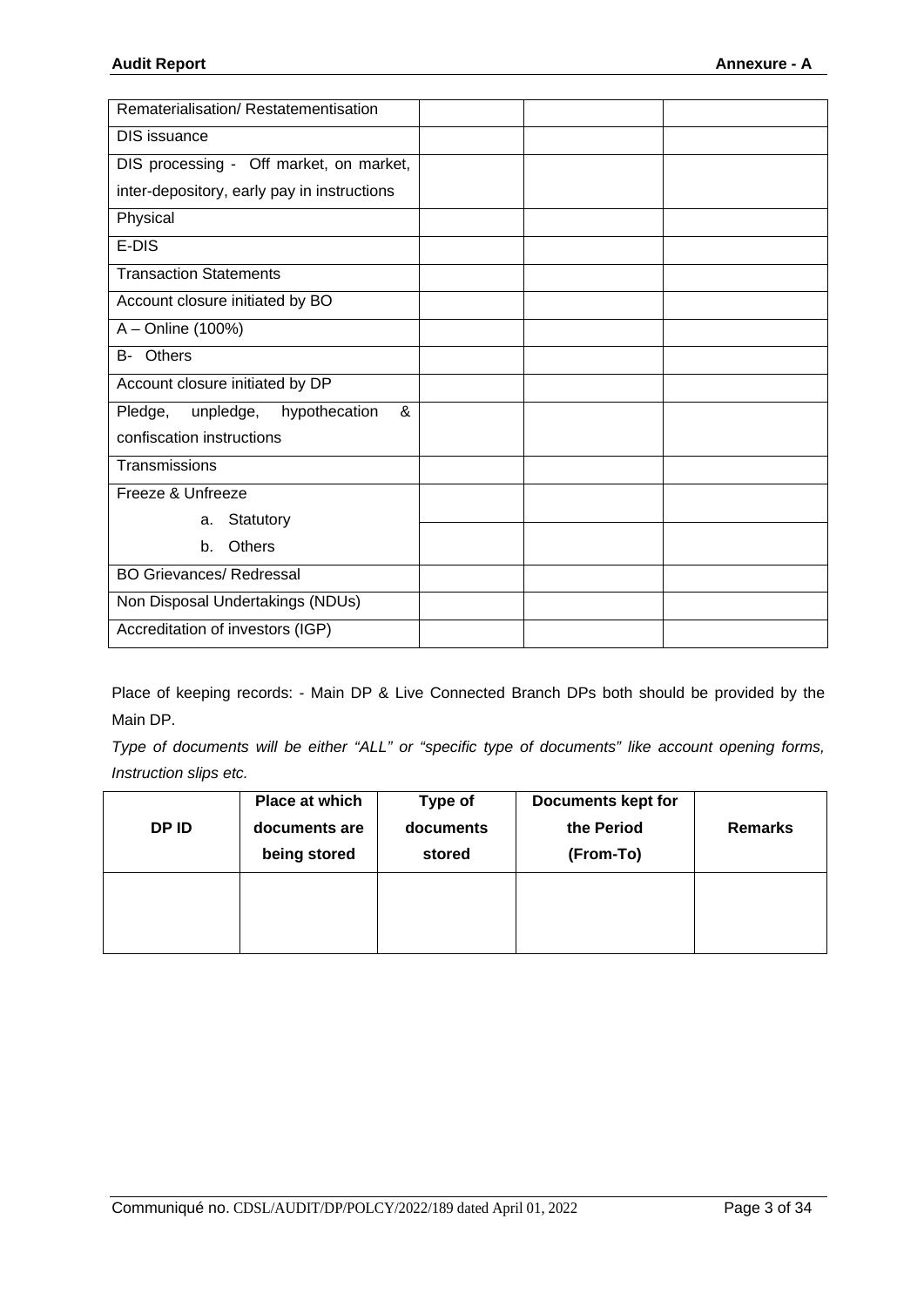### **1) Account Opening and KYC Documents:**

| Sr.<br>No.     | <b>Particulars Checked</b>                                                                        | <b>Comments</b>    | No of<br><i>instances</i> | <b>Remarks of</b><br>internal auditor |
|----------------|---------------------------------------------------------------------------------------------------|--------------------|---------------------------|---------------------------------------|
|                | Proof of identity is obtained from all holders of a                                               | $\Box$ Yes         |                           |                                       |
| 1. a           | non-body corporate as per SEBI, PMLA and CDSL                                                     | $\square$ No       |                           |                                       |
|                | requirements.                                                                                     | $\Box$ N. A        |                           |                                       |
|                |                                                                                                   | $\Box$ Yes         |                           |                                       |
| 1.b            | Proof of Address is collected from all holders as per<br>SEBI, PMLA and CDSL requirements.        | $\square$ No       |                           |                                       |
|                |                                                                                                   | $\Box$ N.A         |                           |                                       |
|                | Proof of identity and address of third party is                                                   | $\Box$ Yes         |                           |                                       |
| 1 <sub>c</sub> | obtained and due diligence is done as prescribed<br>by SEBI, PMLA and CDSL, in case third party   | $\square$ No       |                           |                                       |
|                | address is obtained as correspondence address.                                                    | $\Box$ N. A        |                           |                                       |
|                | The DP obtains the proof of correspondence                                                        | $\Box$ Yes         |                           |                                       |
| 1. d           | address and keeps on record, if the BO is<br>registered with KRA and does not want to use the     | $\square$ No       |                           |                                       |
|                | correspondence address mentioned in the KRA<br>system.                                            | $\Box$ N.A         |                           |                                       |
|                | All KYC documents are self-attested by the BO(s)                                                  | $\Box$ Yes         |                           |                                       |
| 1. e           | and signature(s) of client(s)/ authorised signatories<br>provided on account opening form and KYC | $\square$ No       |                           |                                       |
|                | documents is/are matching.                                                                        | $\Box$ N. A        |                           |                                       |
|                | The DP has actually verified documents with                                                       | $\Box$ Yes         |                           |                                       |
| 1. f           | originals and affixed the stamp accordingly on all<br>KYC documents.                              | $\square$ No       |                           |                                       |
|                |                                                                                                   | $\Box$ N.A         |                           |                                       |
|                | Translation into English is on record of the DP, if                                               | $\Box$ Yes         |                           |                                       |
| 1.9            | any proof of identity or proof of address is in foreign                                           | $\square$ No       |                           |                                       |
|                | language.                                                                                         | $\Box$ N. A        |                           |                                       |
|                | The DP has captured the KYC information for<br>sharing with the Central KYC Records Registry in   | $\overline{UY}$ es |                           |                                       |
| 1.h            | the manner mentioned in the PMLA Rules, as per                                                    | $\square$ No       |                           |                                       |
|                | the KYC template for "individuals" and "Legal<br>Entity" finalised by CERSAI.                     | $\Box$ N. A        |                           |                                       |
|                | The DP has uploaded the existing clients' KYC                                                     | $\Box$ Yes         |                           |                                       |
| 1.i            | details with Central KYC<br>Records Registry                                                      | $\square$ No       |                           |                                       |
|                | (CKYCR) System.                                                                                   | $\Box$ N. A        |                           |                                       |
|                |                                                                                                   | $\Box$ Yes         |                           |                                       |
| 2.a            | The requirement of obtaining PAN card details has                                                 | $\square$ No       |                           |                                       |
|                | been complied with.                                                                               | $\Box$ N. A        |                           |                                       |
|                | PAN details are verified with the database of                                                     | $\overline{UY}$ es |                           |                                       |
| 2.b            | Income Tax Department and stamp of "PAN                                                           | $\square$ No       |                           |                                       |
|                | Verified" has been affixed on the photocopy of the<br>PAN card(s) for all the account holders.    | $\Box$ N. A        |                           |                                       |
|                |                                                                                                   | $\Box$ Yes         |                           |                                       |
| 2.c            | The DP has correctly & adequately entered PAN<br>details in CDSL system.                          | $\square$ No       |                           |                                       |
|                |                                                                                                   | $\Box$ N. A        |                           |                                       |

Communiqué no. CDSL/AUDIT/DP/POLCY/2022/189 dated April 01, 2022 Page 4 of 34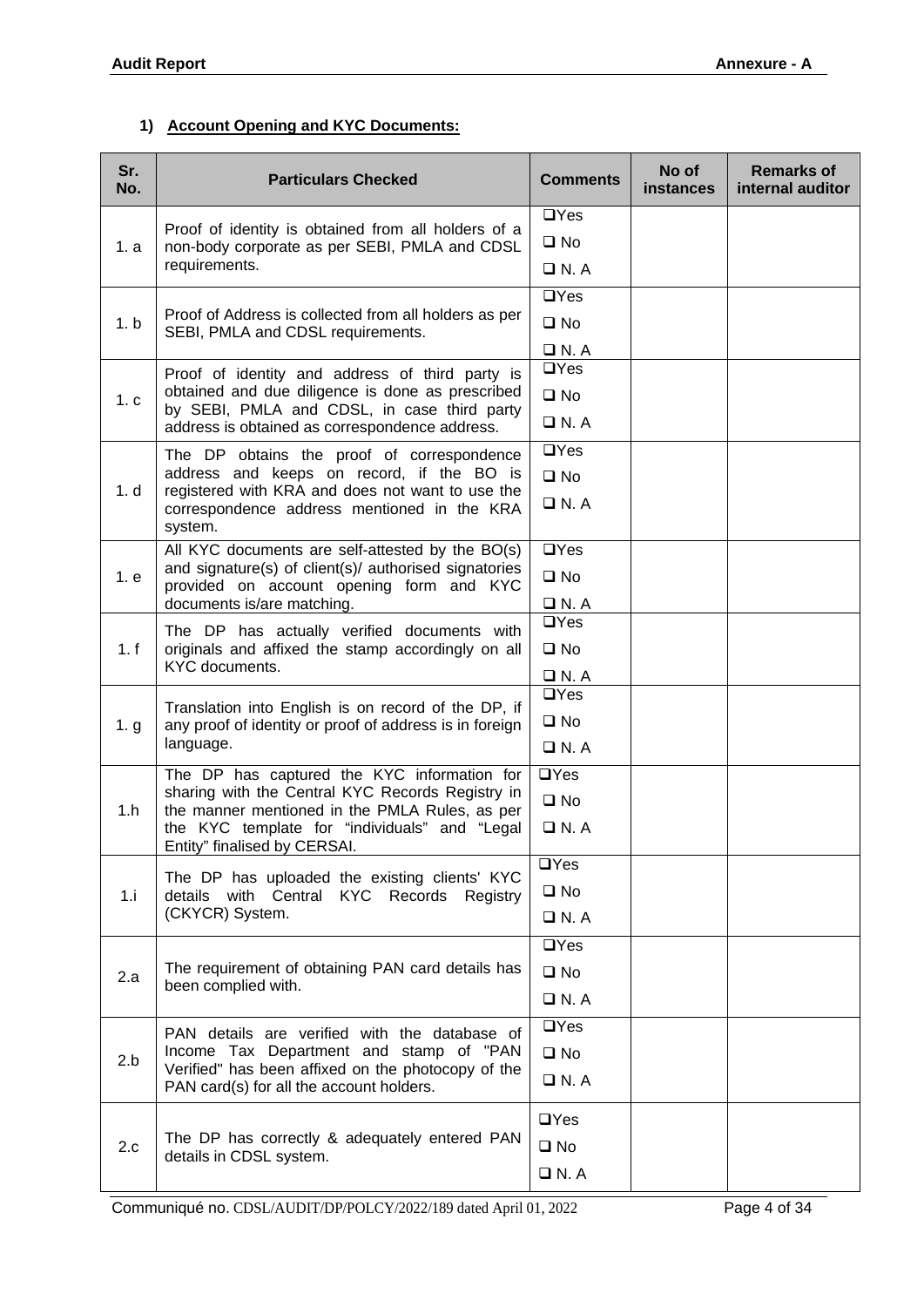| Sr.<br>No. | <b>Particulars Checked</b>                                                                                                                   | <b>Comments</b> | No of<br><b>instances</b> | <b>Remarks of</b><br>internal auditor |
|------------|----------------------------------------------------------------------------------------------------------------------------------------------|-----------------|---------------------------|---------------------------------------|
|            | The DP does "In person verification" as prescribed                                                                                           | $\Box$ Yes      |                           |                                       |
| 3.a        | by SEBI, PMLA and CDSL guidelines and                                                                                                        | $\square$ No    |                           |                                       |
|            | maintains record of in-person verification.                                                                                                  | $\Box$ N.A      |                           |                                       |
|            |                                                                                                                                              | $\Box$ Yes      |                           |                                       |
| 3.b        | Photograph(s) of BO(s) is/are collected and is<br>signed across by the account holder.                                                       | $\square$ No    |                           |                                       |
|            |                                                                                                                                              | $\Box$ N. A     |                           |                                       |
|            | The DP performs initial KYC/due diligence and<br>uploads the information with proper authentication                                          | $\Box$ Yes      |                           |                                       |
| 3.c        | on KRA system and furnishes the scanned images                                                                                               | $\square$ No    |                           |                                       |
|            | of the KYC documents to the KRA and retain the<br>physical documents.                                                                        | $\Box$ N.A      |                           |                                       |
|            |                                                                                                                                              | $\Box$ Yes      |                           |                                       |
| 3.d        | Corrective actions are taken by DP, for cases kept<br>on hold / rejected by KRA.                                                             | $\square$ No    |                           |                                       |
|            |                                                                                                                                              | $\Box$ N.A      |                           |                                       |
|            | The DP downloads/ fetches the documents from                                                                                                 | $\Box$ Yes      |                           |                                       |
| 3.e        | KRA site and maintains electronic records of KYCs<br>of BOs where initial KYC is registered through other                                    | $\square$ No    |                           |                                       |
|            | intermediary.                                                                                                                                | $\Box$ N. A     |                           |                                       |
|            | Necessary documents / information<br>as per<br>guidelines prescribed by SEBI and CDSL have                                                   | $\Box$ Yes      |                           |                                       |
| 4.a        | been collected from different types of BOs such as<br>individual investors (Minor, HUF, and NRIs etc),<br>CMs, Corporate, OCBs, Trusts, etc. | $\square$ No    |                           |                                       |
|            |                                                                                                                                              | $\Box$ N.A      |                           |                                       |
|            | The procedures prescribed by CDSL for opening                                                                                                | $\Box$ Yes      |                           |                                       |
| 4.b        | the demat account of illiterate / disabled person/<br>cerebral<br>blind<br>suffering<br>from<br><b>or</b><br>person                          | $\square$ No    |                           |                                       |
|            | palsy/autism/mental<br>retardation<br>and<br>multiple<br>disabilities are being complied with.                                               | $\Box$ N.A      |                           |                                       |
|            |                                                                                                                                              | $\Box$ Yes      |                           |                                       |
| 4.c        | Partnership / proprietorship firm accounts are<br>opened as per operating instruction 2.4.5.                                                 | $\square$ No    |                           |                                       |
|            |                                                                                                                                              | $\Box$ N. A.    |                           |                                       |
|            | There is a mechanism to ensure that the details of                                                                                           | $\Box$ Yes      |                           |                                       |
| 4.d        | account opening forms are entered correctly in the                                                                                           | $\square$ No    |                           |                                       |
|            | CDAS and opened under appropriate category.                                                                                                  | $\Box$ N.A      |                           |                                       |
|            |                                                                                                                                              | $\Box$ Yes      |                           |                                       |
| 4.e        | PMS Demat/PMS Pool account opened by the DP<br>is as per the guidelines issued by CDSL/SEBI.                                                 | $\square$ No    |                           |                                       |
|            |                                                                                                                                              | $\Box$ N. A     |                           |                                       |
|            | The procedure prescribed by CDSL for opening &                                                                                               | $\Box$ Yes      |                           |                                       |
| 4.f        | operating the AMC CM accounts for settlement of                                                                                              | $\square$ No    |                           |                                       |
|            | Mutual Fund units is being complied with.                                                                                                    | $\Box$ N.A      |                           |                                       |
|            | Nomination is<br>made as per the procedure                                                                                                   | $\Box$ Yes      |                           |                                       |
| 4.g        | prescribed by CDSL and nomination form is duly                                                                                               | $\square$ No    |                           |                                       |
|            | filled, executed and updated in CDAS.                                                                                                        | $\Box$ N. A     |                           |                                       |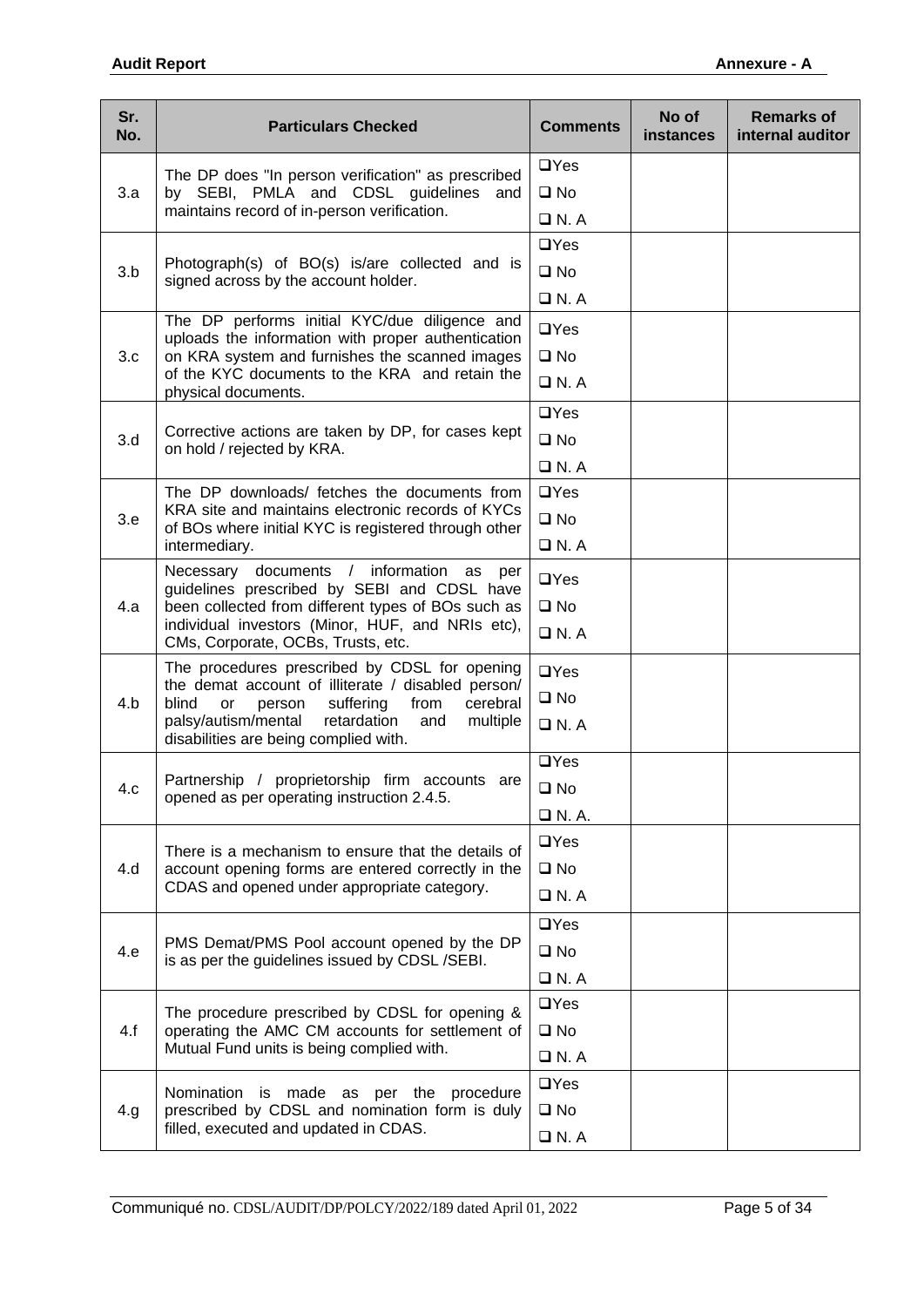| Sr.<br>No. | <b>Particulars Checked</b>                                                                                                                    | <b>Comments</b> | No of<br><b>instances</b> | <b>Remarks of</b><br>internal auditor |
|------------|-----------------------------------------------------------------------------------------------------------------------------------------------|-----------------|---------------------------|---------------------------------------|
|            |                                                                                                                                               | $\Box$ Yes      |                           |                                       |
| 4.h        | Proof of bank details is obtained as prescribed by<br>CDSL and same has been entered in CDAS.                                                 | $\square$ No    |                           |                                       |
|            |                                                                                                                                               | $\Box$ N. A     |                           |                                       |
|            |                                                                                                                                               | $\Box$ Yes      |                           |                                       |
| 4. i       | The information on Financials of BOs is obtained in<br>the account opening form.                                                              | $\square$ No    |                           |                                       |
|            |                                                                                                                                               | $\Box$ N.A      |                           |                                       |
|            |                                                                                                                                               | $\Box$ Yes      |                           |                                       |
| 5          | The DP has opened BSDA account as per<br>guidelines issued by SEBI and CDSL.                                                                  | $\square$ No    |                           |                                       |
|            |                                                                                                                                               | $\Box$ N.A.     |                           |                                       |
|            | The DP has given Rights & Obligations document                                                                                                | $\Box$ Yes      |                           |                                       |
| 6.a        | to the BOs and kept acknowledgement on record in                                                                                              | $\square$ No    |                           |                                       |
|            | case of new demat accounts opened.                                                                                                            | $\Box$ N.A      |                           |                                       |
|            | The DP has not done any alterations in the                                                                                                    | $\Box$ Yes      |                           |                                       |
| 6.b        | contents of the SEBI specified Rights<br>and                                                                                                  | $\square$ No    |                           |                                       |
|            | Obligations document.                                                                                                                         | $\Box$ N.A      |                           |                                       |
|            |                                                                                                                                               | $\Box$ Yes      |                           |                                       |
| 6.c        | The DP-CM agreement has been executed for CMs<br>of BSE, in case of CM account opened by the DP.                                              | $\square$ No    |                           |                                       |
|            |                                                                                                                                               | $\Box$ N.A      |                           |                                       |
|            | The DP has not executed any Supplementary                                                                                                     | $\Box$ Yes      |                           |                                       |
| 6.d        | agreement/undertaking with the BO, which is                                                                                                   | $\square$ No    |                           |                                       |
|            | contradictory to SEBI specified Rights and<br>Obligations document.                                                                           | $\Box$ N. A     |                           |                                       |
|            | Signatures of authorised signatories are properly                                                                                             | $\Box$ Yes      |                           |                                       |
| 7.a        | scanned in CDAS and Back Office System along                                                                                                  | $\square$ No    |                           |                                       |
|            | with mode of operation as per Board resolution.                                                                                               | $\Box$ N. A     |                           |                                       |
|            | BO signatures have been appropriately scanned in                                                                                              | $\Box$ Yes      |                           |                                       |
| 7.b        | CDAS and Back office system.                                                                                                                  | $\square$ No    |                           |                                       |
|            |                                                                                                                                               | $\Box$ N. A     |                           |                                       |
|            | Client Master Report has been provided to the BOs.                                                                                            | $\Box$ Yes      |                           |                                       |
| 8.a        | (Through email, physical, through DP's web site                                                                                               | $\square$ No    |                           |                                       |
|            | $etc.$ ).                                                                                                                                     | $\Box$ N. A     |                           |                                       |
|            |                                                                                                                                               | $\Box$ Yes      |                           |                                       |
| 8.b        | Tariff Sheet has been signed by the BO at the time<br>of account opening.                                                                     | $\square$ No    |                           |                                       |
|            |                                                                                                                                               | $\Box$ N.A      |                           |                                       |
|            | The DP has created master POA ID for all POA                                                                                                  | $\Box$ Yes      |                           |                                       |
| 9          | holders in CDSL system and mapped to the<br>respective demat accounts where DIS is issued to                                                  | $\square$ No    |                           |                                       |
|            | POA holder.                                                                                                                                   | $\Box$ N. A.    |                           |                                       |
|            | The DP ensures that separate mobile number and                                                                                                | $\Box$ Yes      |                           |                                       |
| 10.        | email address is being captured for each client by<br>checking against existing demat accounts within the<br>same DP. (Refer Communiqué 5139) | $\square$ No    |                           |                                       |

Communiqué no. CDSL/AUDIT/DP/POLCY/2022/189 dated April 01, 2022 Page 6 of 34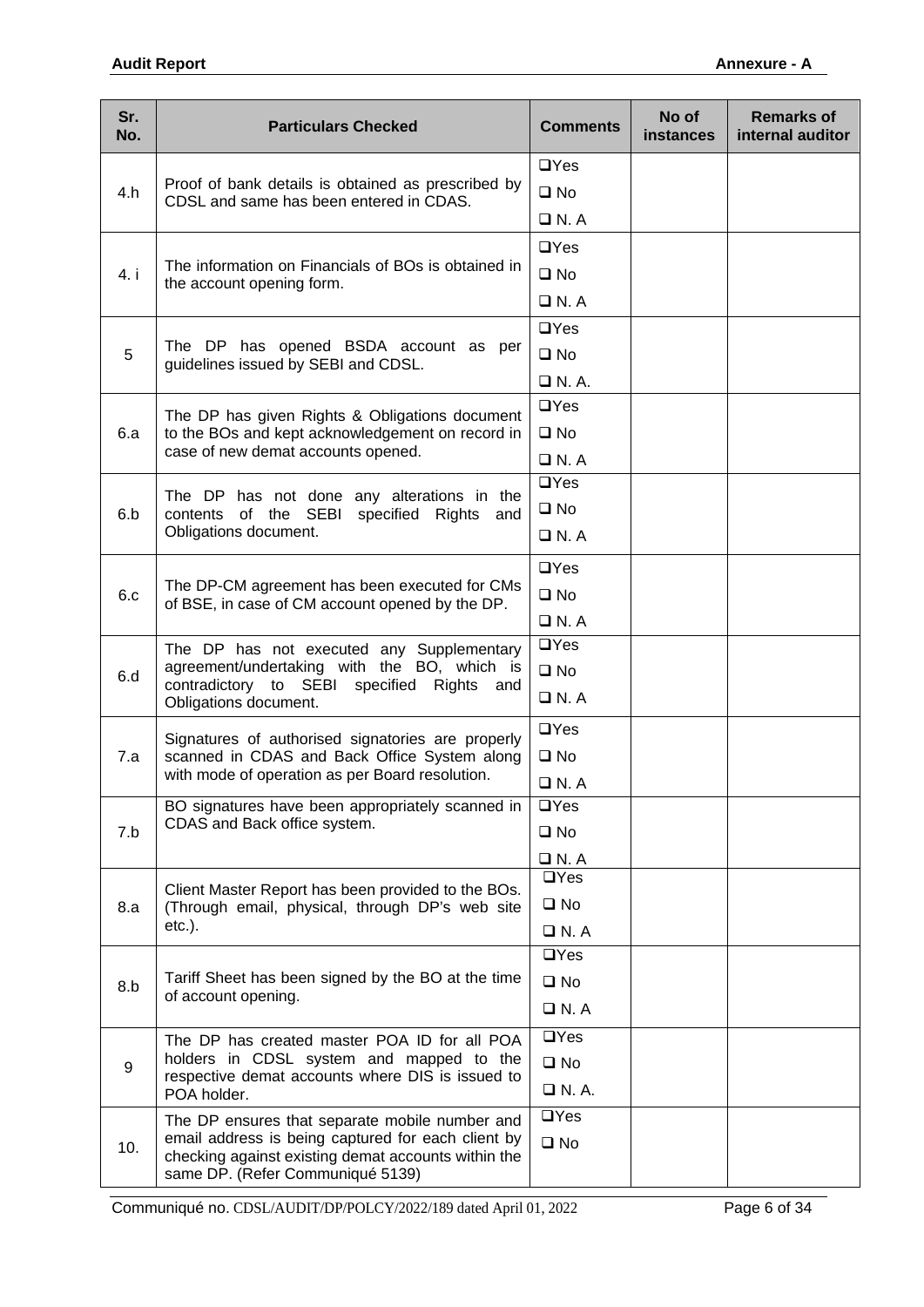| Sr.<br>No. | <b>Particulars Checked</b>                                                                                                                                                 | <b>Comments</b>    | No of<br>instances | <b>Remarks of</b><br>internal auditor |
|------------|----------------------------------------------------------------------------------------------------------------------------------------------------------------------------|--------------------|--------------------|---------------------------------------|
|            |                                                                                                                                                                            | $\Box$ Yes         |                    |                                       |
| 11         | DP opens demat account using SARAL account<br>opening form which is as per SEBI/ CDSL<br>guidelines.                                                                       | $\square$ No       |                    |                                       |
|            |                                                                                                                                                                            | $\Box$ N.A.        |                    |                                       |
|            |                                                                                                                                                                            | $\Box$ Yes         |                    |                                       |
| 12         | DP has obtained FATCA/CRS declaration from the<br>BO <sub>s.</sub>                                                                                                         | $\square$ No       |                    |                                       |
|            |                                                                                                                                                                            |                    |                    |                                       |
|            | The DP is in Compliance with SEBI Circular on                                                                                                                              | $\Box$ Yes         |                    |                                       |
| 13         | Implementation of the Multilateral Competent<br>Authority Agreement and Foreign Account Tax                                                                                | $\square$ No       |                    |                                       |
|            | Compliance Act                                                                                                                                                             |                    |                    |                                       |
|            | Information has been obtained from clients, to                                                                                                                             | $\Box$ Yes         |                    |                                       |
|            | identify and verify the identity of persons who                                                                                                                            | $\square$ No       |                    |                                       |
| 14         | beneficially own or control the securities account<br>(i.e. Ultimate Beneficial Owner) as per SEBI, PMLA                                                                   | $\Box$ N.A.        |                    |                                       |
|            | and CDSL guidelines (especially for non- individual                                                                                                                        |                    |                    |                                       |
|            | clients)                                                                                                                                                                   | $\Box$ Yes         |                    |                                       |
|            | Documentation verification and maintenance of the                                                                                                                          | $\square$ No       |                    |                                       |
| 15         | Accredited Investors (AI) data is as per the<br>prescribed procedure. (Communique<br>435<br>dt.<br>August 29, 2019)                                                        |                    |                    |                                       |
|            |                                                                                                                                                                            | $\Box$ N.A.        |                    |                                       |
|            | DP has made the provision in the Demat Account<br>Opening form to mention the UCC details of the<br>16<br>sole<br>first<br>holder<br>of<br>$\sqrt{2}$<br>Demat<br>Account. | $\Box$ Yes         |                    |                                       |
|            |                                                                                                                                                                            | $\square$ No       |                    |                                       |
|            |                                                                                                                                                                            | $\Box$ N. A.       |                    |                                       |
|            | (Ref.Comm.141 Dt. March 16, 2020)                                                                                                                                          |                    |                    |                                       |
|            |                                                                                                                                                                            | $\overline{UY}$ es |                    |                                       |
|            | DP<br>obtained UCC details along<br>has<br>with                                                                                                                            | $\square$ No       |                    |                                       |
| 17         | corresponding exchange ID at the time of demat<br>account opening from their clients.                                                                                      | □ N. A.            |                    |                                       |
|            |                                                                                                                                                                            |                    |                    |                                       |
|            | In case of online on-boarding of client where                                                                                                                              | $\Box$ Yes         |                    |                                       |
|            | intimation letter is returned for wrong / incorrect<br>address, addressee not available etc, DP has not                                                                    | $\square$ No       |                    |                                       |
| 18.2       | allowed any transactions in such account. (Refer                                                                                                                           | $\Box$ N. A.       |                    |                                       |
|            | SEBI circular SEBI/HO/MIRSD/DOP/CIR/P/2020/73<br>dated April 24, 2020)                                                                                                     |                    |                    |                                       |
|            |                                                                                                                                                                            | $\Box$ Yes         |                    |                                       |
| 18.4       | The DP has obtained express consent of the                                                                                                                                 | $\square$ No       |                    |                                       |
|            | investor before undertaking online KYC.                                                                                                                                    | $\Box$ N. A.       |                    |                                       |
|            |                                                                                                                                                                            | $\Box$ Yes         |                    |                                       |
| 18.5       | The DP has accepted only officially Valid Document                                                                                                                         | $\square$ No       |                    |                                       |
|            | (OVD) with e-sign                                                                                                                                                          | $\Box$ N. A.       |                    |                                       |
|            | The DP has mandatorily captured Live photograph                                                                                                                            | $\Box$ Yes         |                    |                                       |
| 18.6       | of the client with time stamping and geo- location                                                                                                                         | $\square$ No       |                    |                                       |
|            | tagging and liveliness check for the accounts<br>opened with online KYC through the Aadhaar as                                                                             | $\Box$ N. A.       |                    |                                       |

Communiqué no. CDSL/AUDIT/DP/POLCY/2022/189 dated April 01, 2022 Page 7 of 34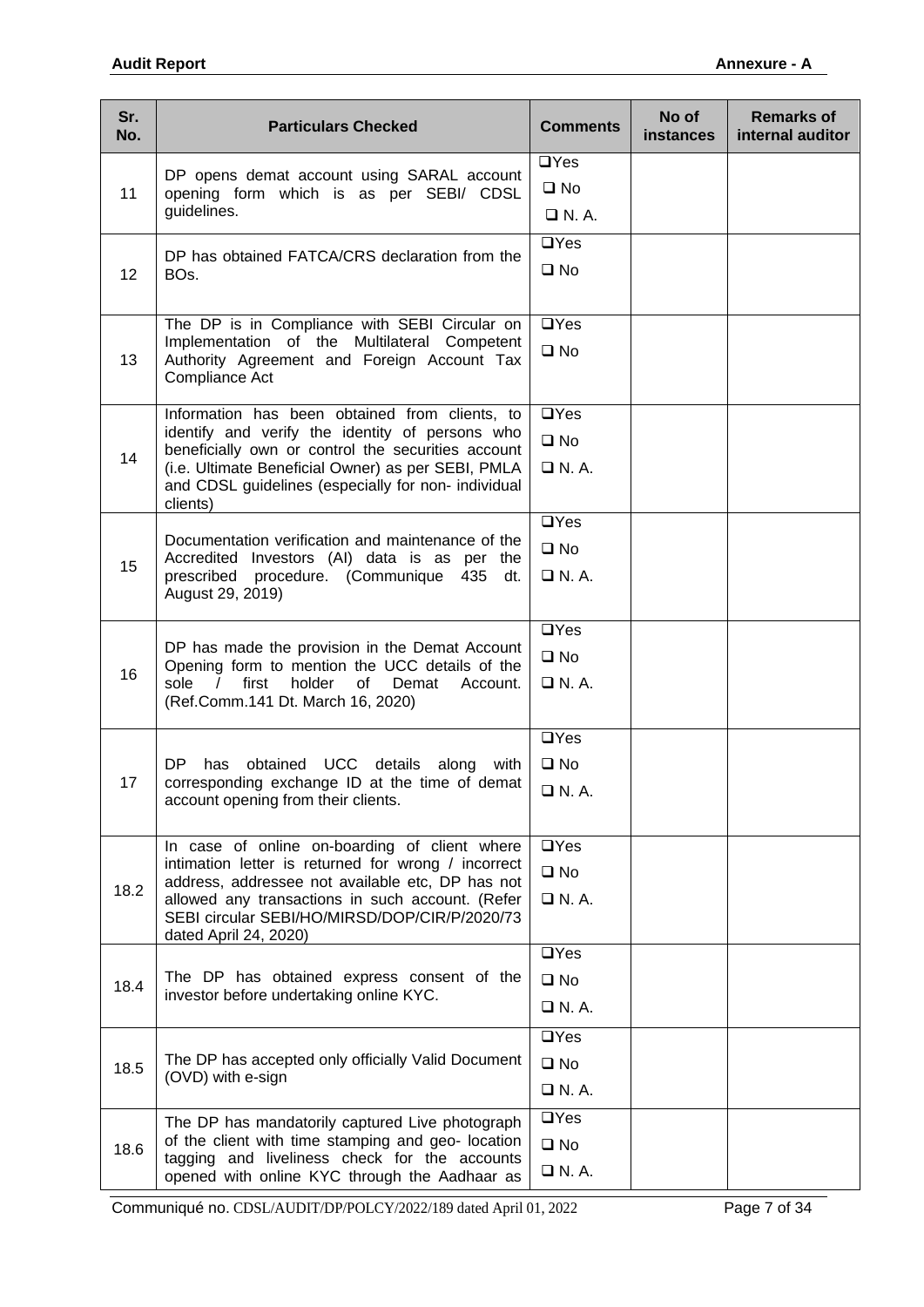| Sr.<br>No. | <b>Particulars Checked</b>                                                                                                                                                                                                                                                                                                                                                                      | <b>Comments</b>                            | No of<br>instances | <b>Remarks of</b><br>internal auditor |
|------------|-------------------------------------------------------------------------------------------------------------------------------------------------------------------------------------------------------------------------------------------------------------------------------------------------------------------------------------------------------------------------------------------------|--------------------------------------------|--------------------|---------------------------------------|
|            | OVD, any other OVD or through download of KYC<br>from KRA.                                                                                                                                                                                                                                                                                                                                      |                                            |                    |                                       |
| 18.7       | The DP has verified the e-sign of the client (BO) on<br>the basis of Name, Gender, Year of Birth<br>mentioned in the e-sign certificate and is comparing<br>the same with the client details available in its<br>record.                                                                                                                                                                        | $\Box$ Yes<br>$\square$ No<br>$\Box$ N.A.  |                    |                                       |
| 18.8       | The DP has inserted cropped signature (cropped<br>from a signed cancelled cheque or signature on a<br>white paper or signature made on the screen of a<br>device) of the BO in the place holders of the KYC<br>form and displayed it to the BO before e-signing<br>the document by BO or has obtained scanned<br>copy/ photograph of the KYC form the BO with his<br>wet signature under esign. | $\Box$ Yes<br>$\square$ No<br>$\Box$ N.A.  |                    |                                       |
| 18.9       | The DP has obtained photograph/scanned copy of<br>PAN under the e-sign of the BO or e-PAN provided<br>by BO through Digilocker which are issued directly<br>by issuing authority to Digilocker                                                                                                                                                                                                  | $\Box$ Yes<br>$\square$ No<br>$\Box$ N.A.  |                    |                                       |
| 18.10      | In case where Bank account details could not be<br>verified (match fails or does not return joint account<br>holder name) by Penny Drop mechanism or any<br>other mechanism using API of the Bank; the DP<br>has obtained signed cancelled cheque as a<br>photo/scan of the original under eSign of the BO.                                                                                     | $\Box$ Yes<br>$\square$ No<br>$\Box$ N.A.  |                    |                                       |
| 18.11      | The DP has forwarded KYC completion intimation<br>letter through registered post/ speed post or<br>courier, to the address of the investor in cases<br>where the investor has given address other than as<br>given in the OVD.                                                                                                                                                                  | $\Box$ Yes<br>$\square$ No<br>$\Box$ N.A.  |                    |                                       |
| 18.12      | The DP has frozen the BO account for further<br>transactions in the depository and intimation sent to<br>the client on mobile number and email id or on the<br>permanent address of the client where the investor<br>has given address other than as given in the OVD<br>have been returned undelivered                                                                                         | $\Box$ Yes<br>$\square$ No<br>$\Box$ N.A   |                    |                                       |
| 18.13      | The DP has obtained proof of identity, in addition to<br>PAN card as specified under the rule 2(d) of the<br>PML rules.                                                                                                                                                                                                                                                                         | $\Box$ Yes<br>$\square$ No<br>$\Box$ N.A.  |                    |                                       |
| 18.14      | In case of VIPV is undertaken activity logs along<br>with the credentials of the person performing the<br>VIPV are maintained by the DP.                                                                                                                                                                                                                                                        | $\Box$ Yes<br>$\square$ No<br>$\Box$ N. A. |                    |                                       |
| 18.15      | The VIPV has been undertaken in a live<br>environment.                                                                                                                                                                                                                                                                                                                                          | $\Box$ Yes<br>$\square$ No<br>$\Box$ N. A. |                    |                                       |
| 18.16      | The VIPV undertaken is clear and still and the<br>investor in the video is easily recognizable and is<br>not covering his/her face in any manner.                                                                                                                                                                                                                                               | $\Box$ Yes<br>$\square$ No                 |                    |                                       |

Communiqué no. CDSL/AUDIT/DP/POLCY/2022/189 dated April 01, 2022 Page 8 of 34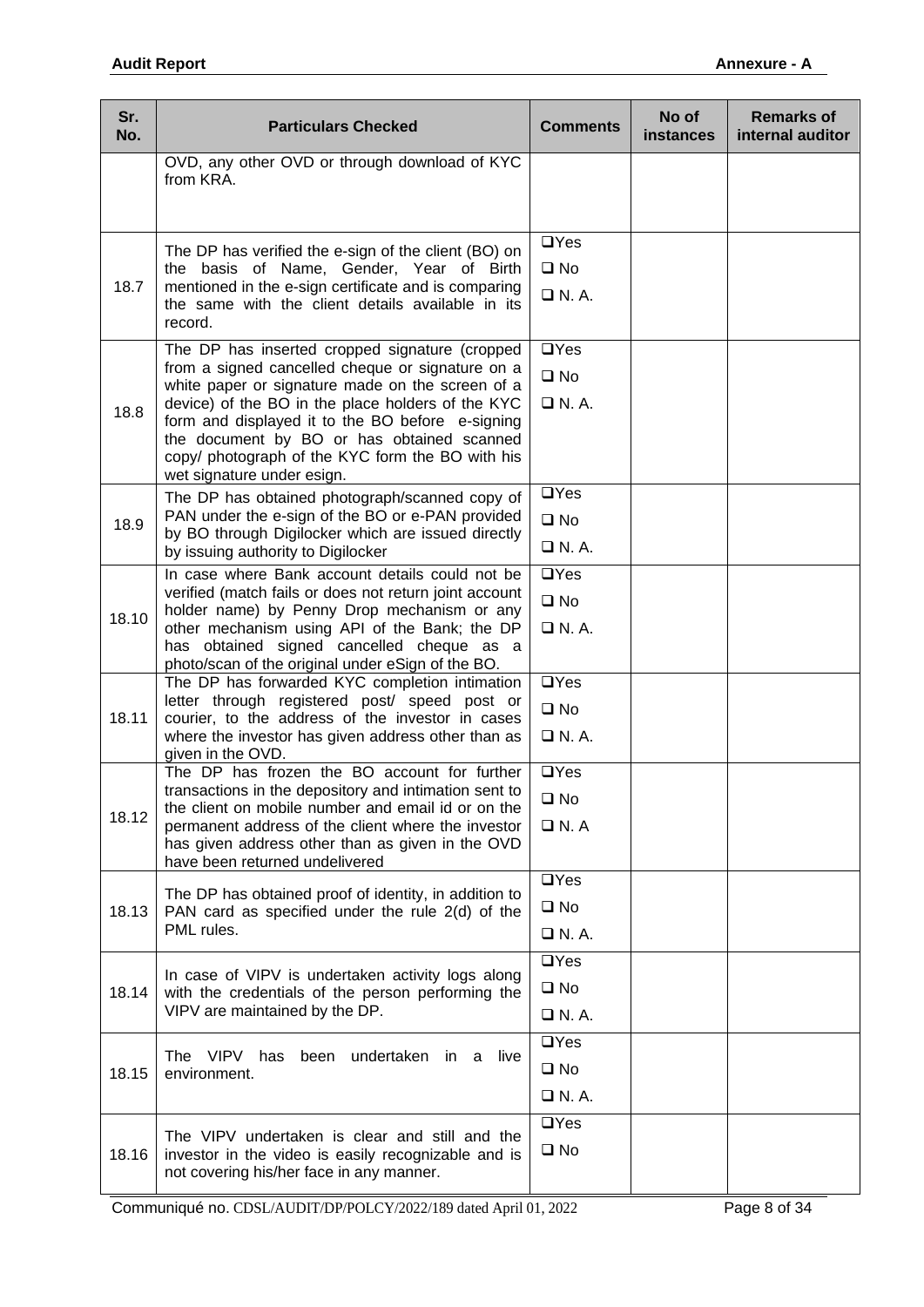| Sr.<br>No. | <b>Particulars Checked</b>                                                                                                                                                                                                                                                                                                                            | <b>Comments</b>                            | No of<br><b>instances</b> | <b>Remarks of</b><br>internal auditor |
|------------|-------------------------------------------------------------------------------------------------------------------------------------------------------------------------------------------------------------------------------------------------------------------------------------------------------------------------------------------------------|--------------------------------------------|---------------------------|---------------------------------------|
|            |                                                                                                                                                                                                                                                                                                                                                       | $\Box$ N.A.                                |                           |                                       |
| 18.17      | The VIPV process is included with random question<br>and response from the investor including displaying<br>the OVD, KYC form and signature or confirmed by<br>an OTP.                                                                                                                                                                                | $\Box$ Yes<br>$\square$ No<br>$\Box$ N. A. |                           |                                       |
| 18.18      | The DP has ensured that photograph of the<br>downloaded<br>through the Aadhaar<br>customer<br>authentication / verification process matches with<br>the investor in the VIPV.                                                                                                                                                                         | $\Box$ Yes<br>$\square$ No<br>$\Box$ N.A.  |                           |                                       |
| 18.19      | The VIPV has been saved in a safe, secure and<br>tamper-proof, easily retrievable manner and shall<br>bear date and time stamping.                                                                                                                                                                                                                    | $\Box$ Yes<br>$\square$ No<br>$\Box$ N.A.  |                           |                                       |
| 18.20      | In cases where the proof of possession of Aadhaar<br>number is submitted as OVD the Aadhaar number<br>is redacted or blacked out and the DP has not<br>stored/saved the Aadhaar number of the BO in their<br>system.                                                                                                                                  | $\Box$ Yes<br>$\square$ No<br>$\Box$ N.A.  |                           |                                       |
| 18.21      | The software and security audit and validation of<br>online account opening App has been carried out<br>periodically.                                                                                                                                                                                                                                 | $\Box$ Yes<br>$\square$ No<br>$\Box$ N. A  |                           |                                       |
| 18.22      | The verification process of mobile and email carried<br>out through One Time Password (OTP) or other<br>verifiable mechanism is included in the software<br>and security audit and validation of account<br>opening App.                                                                                                                              | $\Box$ Yes<br>$\square$ No<br>$\Box$ N.A.  |                           |                                       |
| 18.23      | The DP has displayed the KYC details as<br>downloaded from the KRA in case of online account<br>opening and confirmed with the client that there is<br>no change in the details downloaded from KRA. In<br>case of any change in the details, an option is<br>provided to the client to provide the latest details<br>along with supporting documents | $\Box$ Yes<br>$\square$ No<br>$\Box$ N. A. |                           |                                       |
| 18.24      | DP has obtained nomination details/declaration for<br>opting out of nomination as per format prescribed<br><b>SEBI</b><br>vide<br>circular<br>by<br>no.<br>SEBI/HO/MIRSD/RTAMB/CIR/P/2021/601<br>dated<br>July 23, 2021 from account holders who have<br>opened demat account on or after October 01,<br>2021                                         | $\Box$ Yes<br>$\square$ No<br>$\Box$ N.A.  |                           |                                       |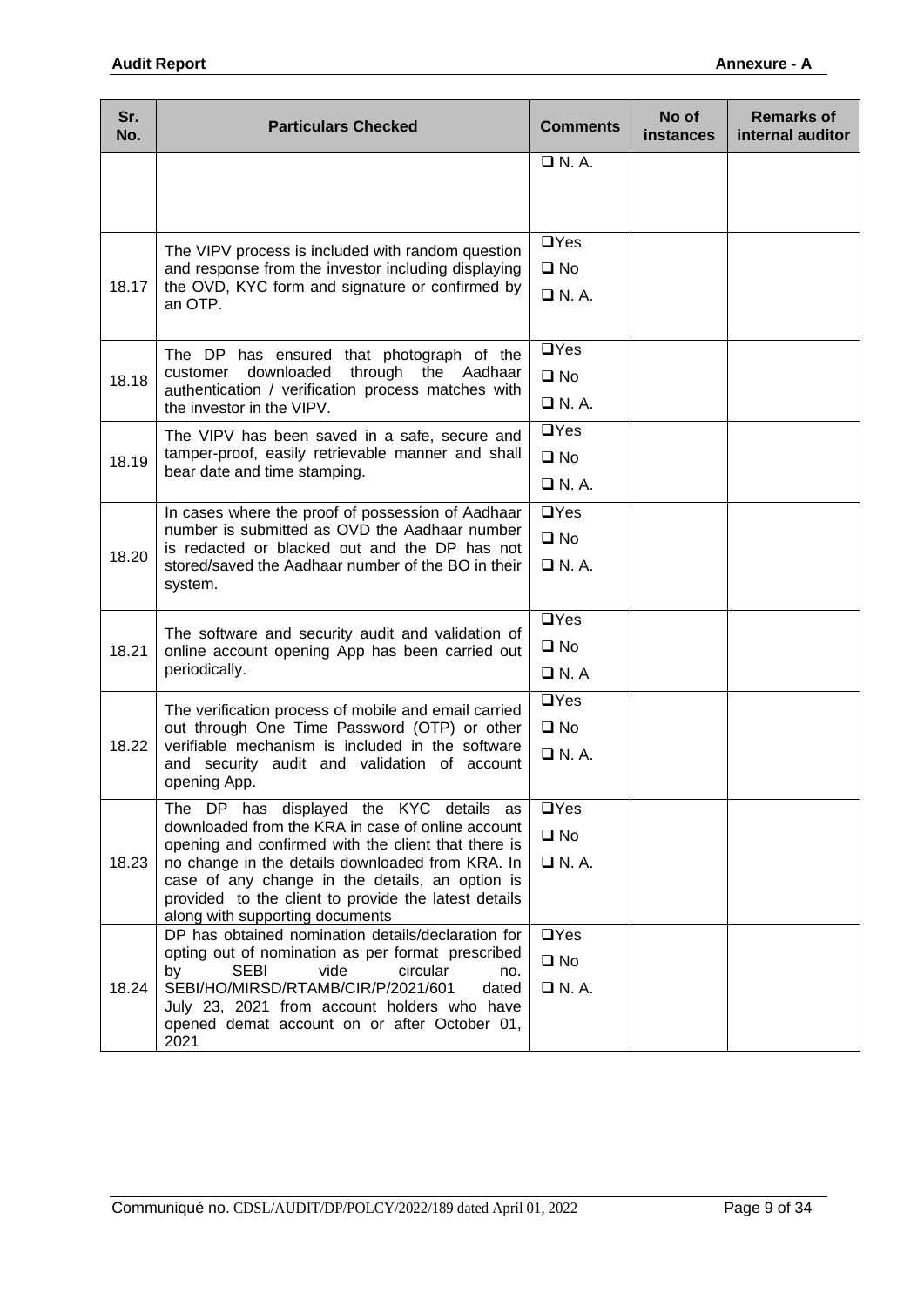### **2) Account Modifications and other requirements:**

| Sr.<br>No.              | <b>Particulars Checked</b>                                                                                                                                                                                                           | <b>Comments</b> | No of<br>instances | <b>Remarks of</b><br>internal auditor |
|-------------------------|--------------------------------------------------------------------------------------------------------------------------------------------------------------------------------------------------------------------------------------|-----------------|--------------------|---------------------------------------|
|                         | Modification to account details is done only after                                                                                                                                                                                   | $\Box$ Yes      |                    |                                       |
| 1.a                     | accepting account modification form/letters duly                                                                                                                                                                                     | $\square$ No    |                    |                                       |
|                         | signed by BO(s) except for the demographic<br>details.                                                                                                                                                                               | $\Box$ N. A     |                    |                                       |
|                         | Modification to account details is updated in                                                                                                                                                                                        | $\Box$ Yes      |                    |                                       |
| 1.b                     | CDAS and Back office system and intimated to                                                                                                                                                                                         | $\square$ No    |                    |                                       |
|                         | the BO.                                                                                                                                                                                                                              | $\Box$ N.A      |                    |                                       |
|                         | In case of Change of address, self attested proof                                                                                                                                                                                    | $\Box$ Yes      |                    |                                       |
| 2.a                     | of address has been obtained from the BO &<br>procedure prescribed by KRA is followed by the                                                                                                                                         | $\square$ No    |                    |                                       |
|                         | DP.                                                                                                                                                                                                                                  | $\Box$ N.A      |                    |                                       |
|                         | In case of change in address of the BO,                                                                                                                                                                                              | $\Box$ Yes      |                    |                                       |
| 2.b                     | confirmation letter is sent to BO at old as well as                                                                                                                                                                                  | $\square$ No    |                    |                                       |
|                         | new address.                                                                                                                                                                                                                         | $\Box$ N.A      |                    |                                       |
|                         | In case of change in name of the BO, DP has                                                                                                                                                                                          | $\Box$ Yes      |                    |                                       |
| 2.c                     | followed the procedure and obtained the<br>documents as prescribed by SEBI/CDSL &                                                                                                                                                    | $\square$ No    |                    |                                       |
|                         | procedure prescribed by KRA is followed.                                                                                                                                                                                             | $\Box$ N.A      |                    |                                       |
|                         | Rectification in the name of the BO (individuals<br>and non individuals) on account of typographical<br>2.d<br>error at DP end is carried out as prescribed in<br>the Communiqué 5141 and required documents<br>are kept on records. | $\Box$ Yes      |                    |                                       |
|                         |                                                                                                                                                                                                                                      | $\square$ No    |                    |                                       |
|                         |                                                                                                                                                                                                                                      | $\Box$ N. A     |                    |                                       |
|                         | In case of change of signature of the BO                                                                                                                                                                                             | $\Box$ Yes      |                    |                                       |
| 2.e                     | or Corporate), procedure<br>(Individual<br>as                                                                                                                                                                                        | $\square$ No    |                    |                                       |
|                         | prescribed by CDSL and SEBI is followed.                                                                                                                                                                                             | $\Box$ N.A      |                    |                                       |
|                         | Mode of operation is specified correctly in the                                                                                                                                                                                      | $\Box$ Yes      |                    |                                       |
| 2.f                     | CDAS and Back office system while effecting                                                                                                                                                                                          | $\square$ No    |                    |                                       |
|                         | change in signature.                                                                                                                                                                                                                 | $\Box$ N. A     |                    |                                       |
|                         | Change in bank account details with proof has                                                                                                                                                                                        | $\Box$ Yes      |                    |                                       |
| 3                       | been obtained and entered in CDAS as                                                                                                                                                                                                 | $\square$ No    |                    |                                       |
|                         | prescribed by SEBI and CDSL.                                                                                                                                                                                                         | $\Box$ N.A      |                    |                                       |
|                         |                                                                                                                                                                                                                                      | $\Box$ Yes      |                    |                                       |
| $\overline{\mathbf{4}}$ | Nomination is modified / updated / captured as<br>per CDSL guidelines.                                                                                                                                                               | $\square$ No    |                    |                                       |
|                         |                                                                                                                                                                                                                                      | $\Box$ N.A      |                    |                                       |
|                         |                                                                                                                                                                                                                                      | $\Box$ Yes      |                    |                                       |
| 5                       | Power of Attorney modification is done as per<br>CDSL guidelines.                                                                                                                                                                    | $\square$ No    |                    |                                       |
|                         |                                                                                                                                                                                                                                      | $\Box$ N.A      |                    |                                       |
|                         | PAN details have been modified / updated /                                                                                                                                                                                           | $\Box$ Yes      |                    |                                       |
| 6                       | captured correctly in CDAS and Back office<br>system and procedure prescribed by KRA is                                                                                                                                              | $\square$ No    |                    |                                       |
|                         | followed.                                                                                                                                                                                                                            | $\Box$ N.A      |                    |                                       |
| 7                       | The DP has reassessed the eligibility of the BOs                                                                                                                                                                                     | $\Box$ Yes      |                    |                                       |

Communiqué no. CDSL/AUDIT/DP/POLCY/2022/189 dated April 01, 2022 Page 10 of 34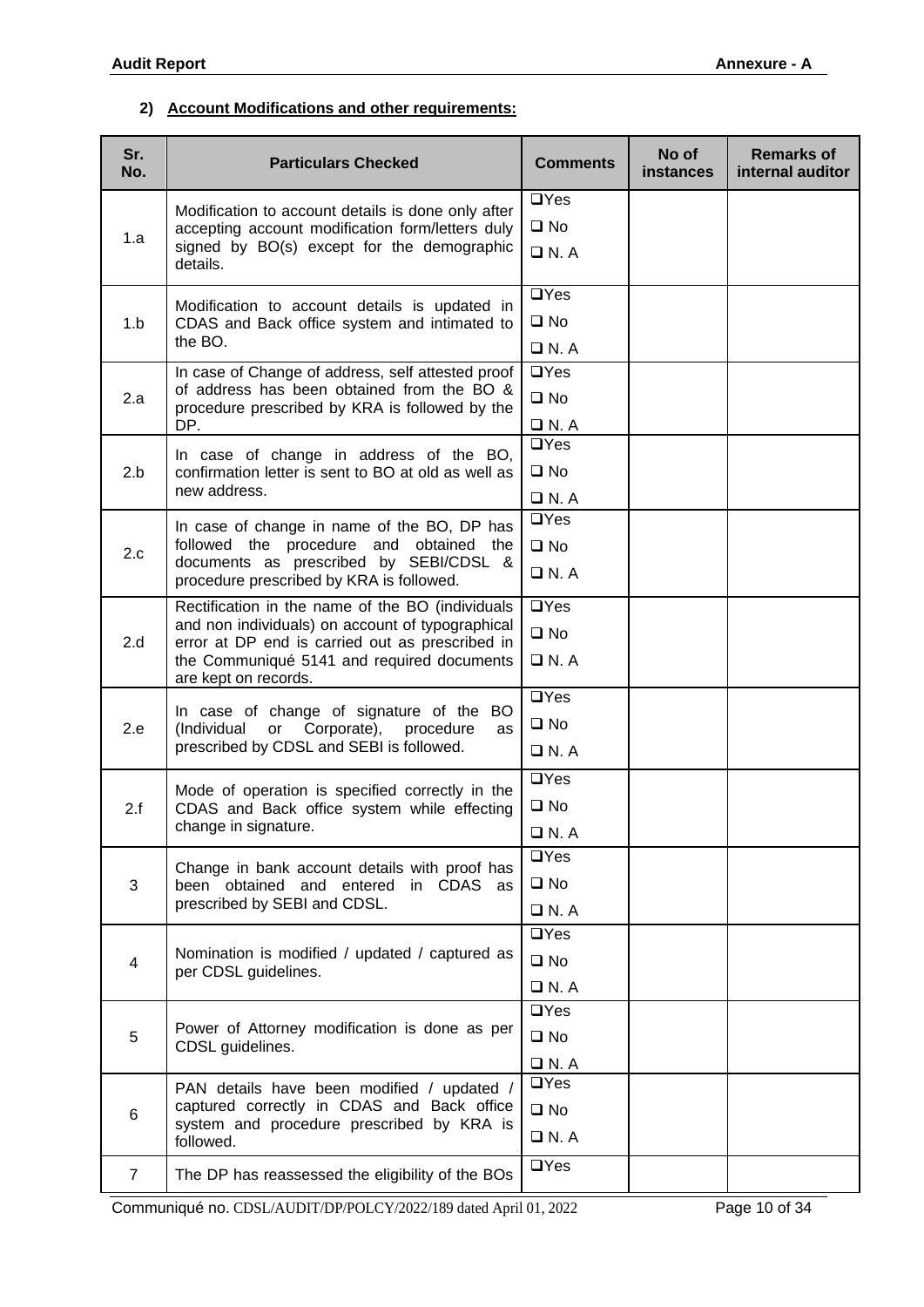| Sr.<br>No. | <b>Particulars Checked</b>                                                                                                                                                                                                                                                                                                  | <b>Comments</b>                           | No of<br>instances | <b>Remarks of</b><br>internal auditor |
|------------|-----------------------------------------------------------------------------------------------------------------------------------------------------------------------------------------------------------------------------------------------------------------------------------------------------------------------------|-------------------------------------------|--------------------|---------------------------------------|
|            | at the end of every billing cycle and has<br>converted all existing eligible demat accounts<br>into BSDA unless such BOs specifically opt to<br>continue to avail the facility of a regular demat<br>per SEBI<br>circular<br>account as<br>no.<br>CIR/MRD/DP/20/2015 dated December<br>11.<br>2015. (Refer communique 5615) | $\square$ No<br>$\Box$ N.A                |                    |                                       |
| 8          | DP has properly processed addition/deletion<br>request of UCC details of sole/first account<br>holder.                                                                                                                                                                                                                      | $\Box$ Yes<br>$\square$ No<br>$\Box$ N. A |                    |                                       |

### **3) Dematerialization / Rematerialisation / Destatementization / Restatementization:**

| Sr.<br>No.     | <b>Particulars Checked</b>                                                                                                           | <b>Comments</b>    | No of<br>instances | <b>Remarks of</b><br>internal auditor |
|----------------|--------------------------------------------------------------------------------------------------------------------------------------|--------------------|--------------------|---------------------------------------|
|                | <b>The</b><br>Demat<br>and<br>requests<br>accepted<br>are                                                                            | $\Box$ Yes         |                    |                                       |
| 1.a            | processed (including Transposition cum demat<br>cases and Transmission cum demat cases) as                                           | $\square$ No       |                    |                                       |
|                | per prescribed procedure.                                                                                                            | $\Box$ N.A         |                    |                                       |
|                | The DP checks the Distinctive Numbers of                                                                                             | $\Box$ Yes         |                    |                                       |
|                | certificates of securities submitted by its clients<br>dematerialisation<br>with the records<br>for<br>of                            | $\square$ No       |                    |                                       |
| 1.b            | Distinctive Numbers made available by CDSL                                                                                           | $\Box$ N.A         |                    |                                       |
|                | and ensures that the appropriate International<br>Securities Identification Number [ISIN] is filled in                               |                    |                    |                                       |
|                | DRF.                                                                                                                                 |                    |                    |                                       |
|                |                                                                                                                                      | $\Box$ Yes         |                    |                                       |
| $\overline{2}$ | The Remat / Repurchase / Restat are processed<br>as per prescribed procedure.                                                        | $\square$ No       |                    |                                       |
|                |                                                                                                                                      | $\Box$ N.A         |                    |                                       |
|                | The DP has a system of inward of Demat<br>request (DRF)/MF DRF / Remat/ Repurchase<br>received which clearly gives information about | $\Box$ Yes         |                    |                                       |
| 3.a            |                                                                                                                                      | $\square$ No       |                    |                                       |
|                | date of receipt of DRF / RRF from BO.                                                                                                |                    |                    |                                       |
|                | There is a system to affix a stamp "surrendered                                                                                      | $\Box$ Yes         |                    |                                       |
|                | for dematerialization along with DP name, DP ID<br>and BO ID"" and the certificates are defaced and                                  | $\square$ No       |                    |                                       |
| 3.b            | mutilated before sending it to Registrar &                                                                                           |                    |                    |                                       |
|                | Transfer Agents / Issuers. . (Except Government<br>Securities Certificates).                                                         |                    |                    |                                       |
|                |                                                                                                                                      | $\Box$ Yes         |                    |                                       |
| 3.c            | The DP before accepting demat request checks<br>with the list of companies with the maximum                                          | $\square$ No       |                    |                                       |
|                | pending demat requests provided by CDSL.                                                                                             | $\Box$ N.A         |                    |                                       |
|                |                                                                                                                                      |                    |                    |                                       |
|                | Demat / Destat / Remat / Restat requests<br>received from BOs are sent to the Issuer/                                                | $\overline{UY}$ es |                    |                                       |
| 3.d            | RTA/AMC within seven days from the date of                                                                                           | $\square$ No       |                    |                                       |
|                | receipt of request.                                                                                                                  | $\Box$ N.A         |                    |                                       |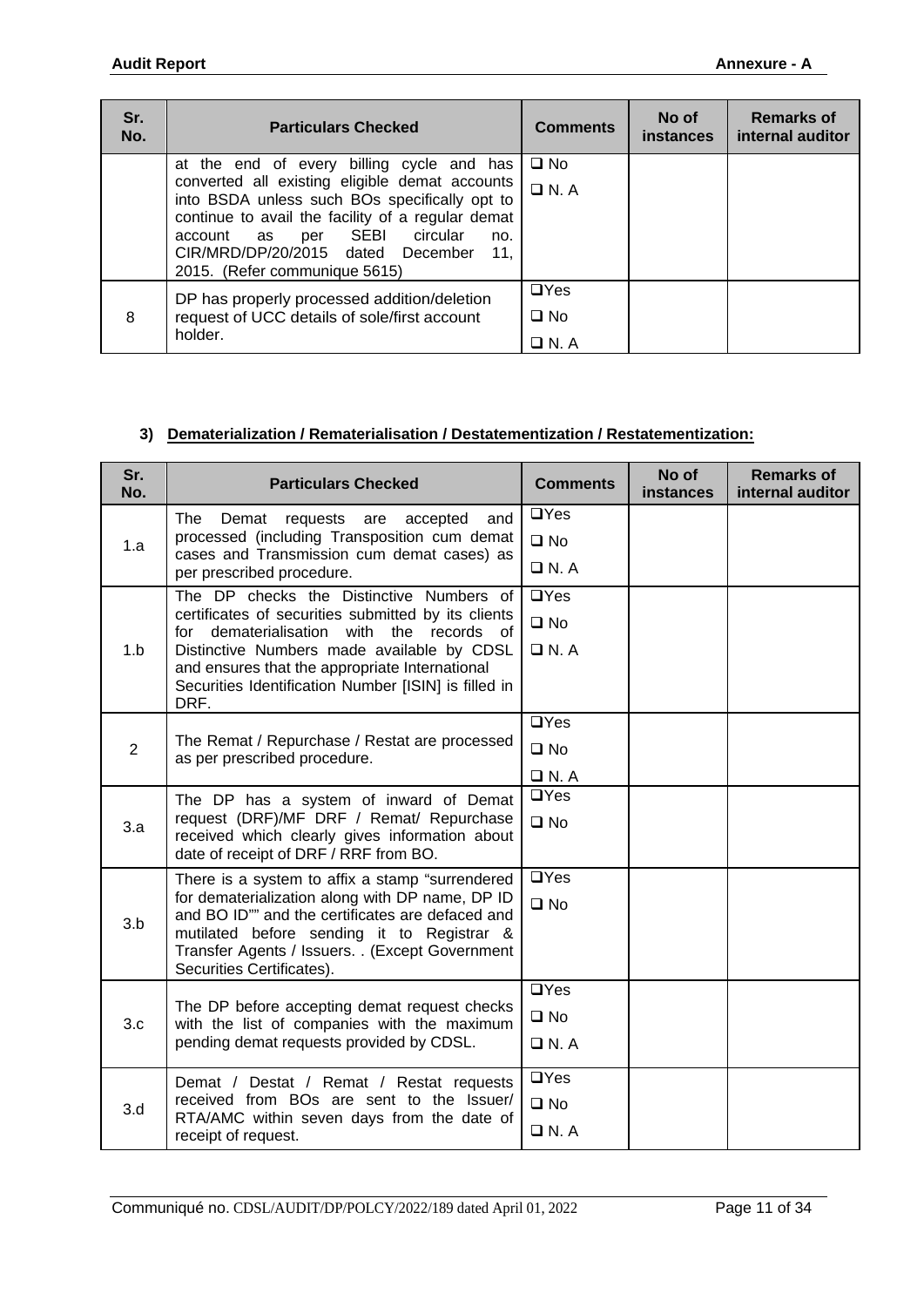| Sr.<br>No.     | <b>Particulars Checked</b>                                                                                                                                                                                                                                                                                                                                                                                        | <b>Comments</b>                           | No of<br>instances | <b>Remarks of</b><br>internal auditor |
|----------------|-------------------------------------------------------------------------------------------------------------------------------------------------------------------------------------------------------------------------------------------------------------------------------------------------------------------------------------------------------------------------------------------------------------------|-------------------------------------------|--------------------|---------------------------------------|
| 3.e            | The DP has an adequate system for keeping the<br>physical securities under safe custody till<br>dispatch to the Issuer / RTA/ AMC.                                                                                                                                                                                                                                                                                | $\Box$ Yes<br>$\square$ No                |                    |                                       |
| 3.f            | There is a procedure for recording of demats /<br>remats dispatch details such as dispatch ref. no.,<br>dispatch date, name of courier / signature of the<br>BO etc                                                                                                                                                                                                                                               | $\Box$ Yes<br>$\square$ No                |                    |                                       |
| $\overline{4}$ | In case of securities lost in transit, follow-up and<br>action is taken by the DP and procedure has<br>been followed.                                                                                                                                                                                                                                                                                             | $\Box$ Yes<br>$\square$ No<br>$\Box$ N. A |                    |                                       |
| 5.a            | In case of Demat / Destat / Remat / Restat<br>requests rejected due to the errors attributable to<br>the DP, corrective actions are taken.                                                                                                                                                                                                                                                                        | $\Box$ Yes<br>$\square$ No<br>$\Box$ N.A  |                    |                                       |
| 5.b            | The certificates along with rejection letters are<br>returned to the concerned BO within 7 days of<br>receipt from the RTA and record of such dispatch<br>is maintained.                                                                                                                                                                                                                                          | $\Box$ Yes<br>$\square$ No<br>$\Box$ N.A  |                    |                                       |
| 6              | <b>DP</b><br>has<br>obtained<br>additional<br>documents<br><b>SEBI</b><br>prescribed<br>in<br>Circular<br>no.<br>SEBI/HO/MIRSD/RTAMB/CIR/P/2019/122 dated<br>November 05, 2019, in case of mismatch of<br>name on the share certificate(s) vis-à-vis name<br>of the beneficial owner of demat account and<br>forwarded the same alongwith the demat request<br>to Issuer/RTA (comm. 31 dated January 15,<br>2020) | $\Box$ Yes<br>$\square$ No<br>$\Box$ N.A  |                    |                                       |
| $\overline{7}$ | DP has processed demat request on the basis of<br>"Letter of confirmation" as per the SEBI circular<br>no.<br>SEBI/HO/MIRSD/MIRSD_RTAMB/P/CIR/2022/8<br>dated January 25, 2022                                                                                                                                                                                                                                    |                                           |                    |                                       |

## **4) Issuance of Delivery Instruction Slip (DIS):**

| Sr.<br>No. | <b>Particulars Checked</b>                                                                                                                                                                           | <b>Comments</b>            | No of<br><b>instances</b> | <b>Remarks of</b><br>internal auditor |
|------------|------------------------------------------------------------------------------------------------------------------------------------------------------------------------------------------------------|----------------------------|---------------------------|---------------------------------------|
| 1.a        | The DP issues standardised DIS as per SEBI<br>Circular CIR/MRD/DP/ 01/2014 dated January<br>07, 2014 and CDSL communiqué 4488 dated<br>June 9, 2014.                                                 | $\Box$ Yes<br>$\square$ No |                           |                                       |
| 1.b        | The DP has entered / uploaded the issuance<br>details of DIS booklet issued to BOs in CDAS.                                                                                                          | $\Box$ Yes<br>$\square$ No |                           |                                       |
| 2.a        | There is a control over issue of instruction slips<br>to the BOs e.g. proper records of instruction slip<br>serial numbers vis-à-vis account number. (DIS<br>issue register and Back office system). | $\Box$ Yes<br>$\square$ No |                           |                                       |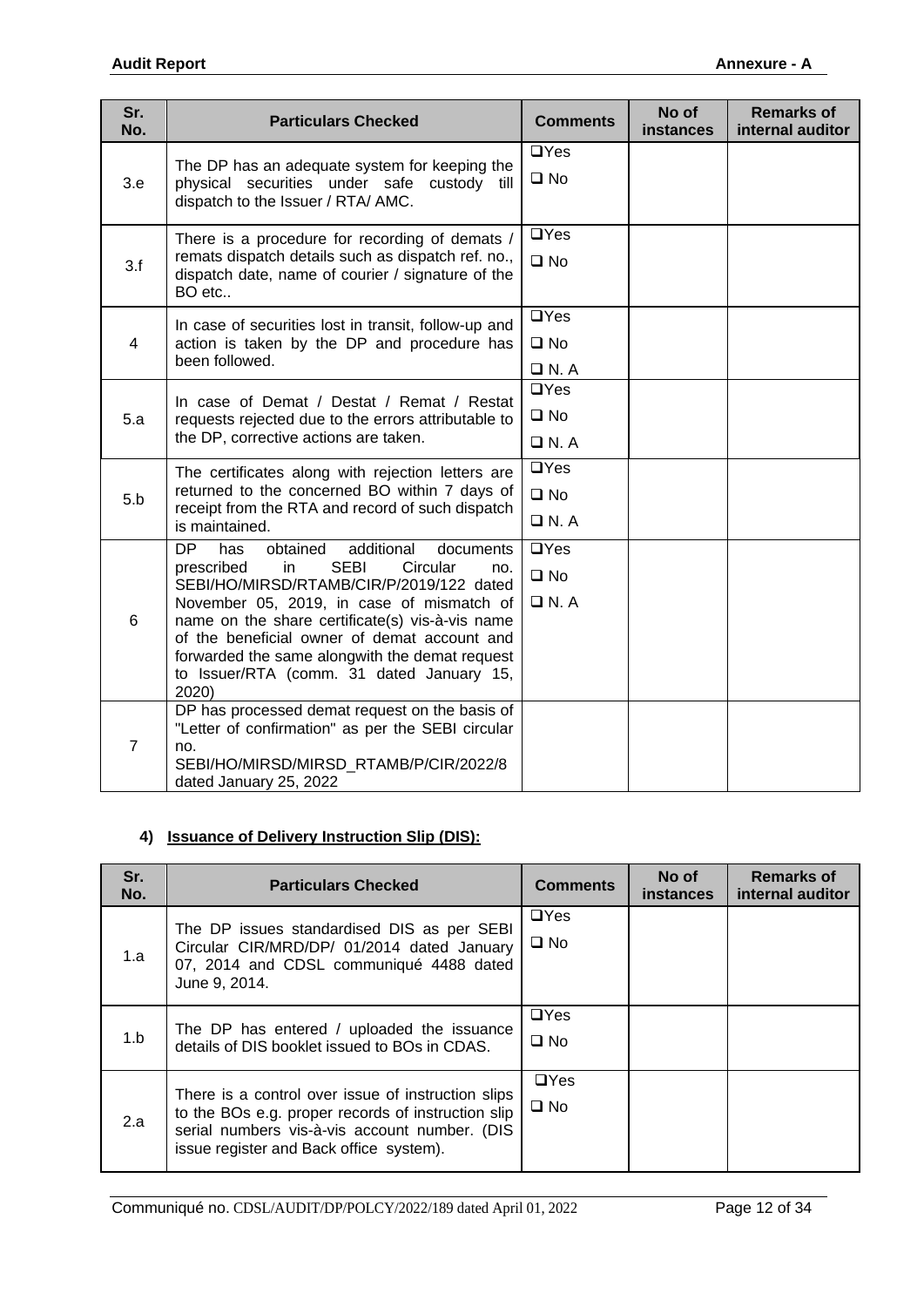| Sr.<br>No. | <b>Particulars Checked</b>                                                                                  | <b>Comments</b>    | No of<br><b>instances</b> | <b>Remarks of</b><br>internal auditor |
|------------|-------------------------------------------------------------------------------------------------------------|--------------------|---------------------------|---------------------------------------|
| 2.b        | There is a proper inventory control mechanism                                                               | $\Box$ Yes         |                           |                                       |
|            | for instruction slip booklets.                                                                              | $\square$ No       |                           |                                       |
| 2.c        | The physical inventory is tallied with the                                                                  | $\Box$ Yes         |                           |                                       |
|            | inventory records at prescribed intervals.                                                                  | $\square$ No       |                           |                                       |
|            |                                                                                                             | $\Box$ Yes         |                           |                                       |
| 3.a        | The first instruction slip booklet is being issued<br>as per the procedure prescribed for the same.         | $\square$ No       |                           |                                       |
|            |                                                                                                             | $\Box$ N.A         |                           |                                       |
|            | In case of first instruction slip booklet is not<br>issued to the BO, (only in case where BO has            | $\Box$ Yes         |                           |                                       |
| 3.b        | given power of attorney to CM or PMS Manager                                                                | $\square$ No       |                           |                                       |
|            | or availed e-DIS facility), consent of the BO has<br>been obtained for the same.                            | $\Box$ N.A         |                           |                                       |
|            |                                                                                                             | $\Box$ Yes         |                           |                                       |
| 4.         | Instructions slips have been issued to the BO for<br>the account under BSDA as per SEBI guidelines.         | $\square$ No       |                           |                                       |
|            |                                                                                                             | $\Box$ N. A.       |                           |                                       |
|            | There is a system to issue delivery instruction                                                             | $\Box$ Yes         |                           |                                       |
|            | booklets to the BOs based ONLY on the                                                                       | $\square$ No       |                           |                                       |
| 5.a        | requisition slip which forms part of the earlier<br>issued instruction slip booklet and is signed by all    |                    |                           |                                       |
|            | account holders.                                                                                            |                    |                           |                                       |
|            | Signature of BO in the CDAS system and Back                                                                 | $\Box$ Yes         |                           |                                       |
| 5.b        | office software, matches with the requisition slip<br>and issuance register.                                | $\square$ No       |                           |                                       |
|            | If any instruction slip booklet is issued on the                                                            | $\overline{UY}$ es |                           |                                       |
| 6.a        | basis of letter instead of requisition slip, the                                                            | $\square$ No       |                           |                                       |
|            | procedure<br>prescribed<br>under<br>operating<br>instructions 6.5.1.12 is followed.                         | $\Box$ N.A         |                           |                                       |
|            | DIS issued on the basis of requisition slip to                                                              | $\Box$ Yes         |                           |                                       |
|            | person other than BO (to the bearer), signature                                                             | $\square$ No       |                           |                                       |
| 6.b        | of the bearer is attested by the BO on the<br>authority<br>requisition<br>slip<br>letter<br>and<br>$\prime$ | $\Box$ N.A         |                           |                                       |
|            | acknowledgement is obtained for the receipt of<br>the DIS booklet.                                          |                    |                           |                                       |
|            |                                                                                                             | $\Box$ Yes         |                           |                                       |
| 7.a        | Requisition slip has pre-stamped BOID and pre-<br>printed instruction slip serial number range /            | $\square$ No       |                           |                                       |
|            | booklet no. of the DIS booklet of which it forms a<br>part.                                                 |                    |                           |                                       |
|            |                                                                                                             | $\Box$ Yes         |                           |                                       |
| 7.b        | The DIS issued to BOs have pre-stamped BO ID<br>and pre-printed serial number.                              | $\square$ No       |                           |                                       |
|            |                                                                                                             | $\Box$ Yes         |                           |                                       |
| 8.a        | Issuance of loose delivery slips to BOs, if any, is<br>as per the procedure prescribed by SEBI /            | $\square$ No       |                           |                                       |
|            | CDSL.                                                                                                       | $\Box$ N. A        |                           |                                       |
|            | The DP has not issued more than 10 loose DIS                                                                | $\Box$ Yes         |                           |                                       |
| 8.b        | to any account holder in a financial year (April to                                                         | $\square$ No       |                           |                                       |
|            | March).                                                                                                     | $\Box$ N.A         |                           |                                       |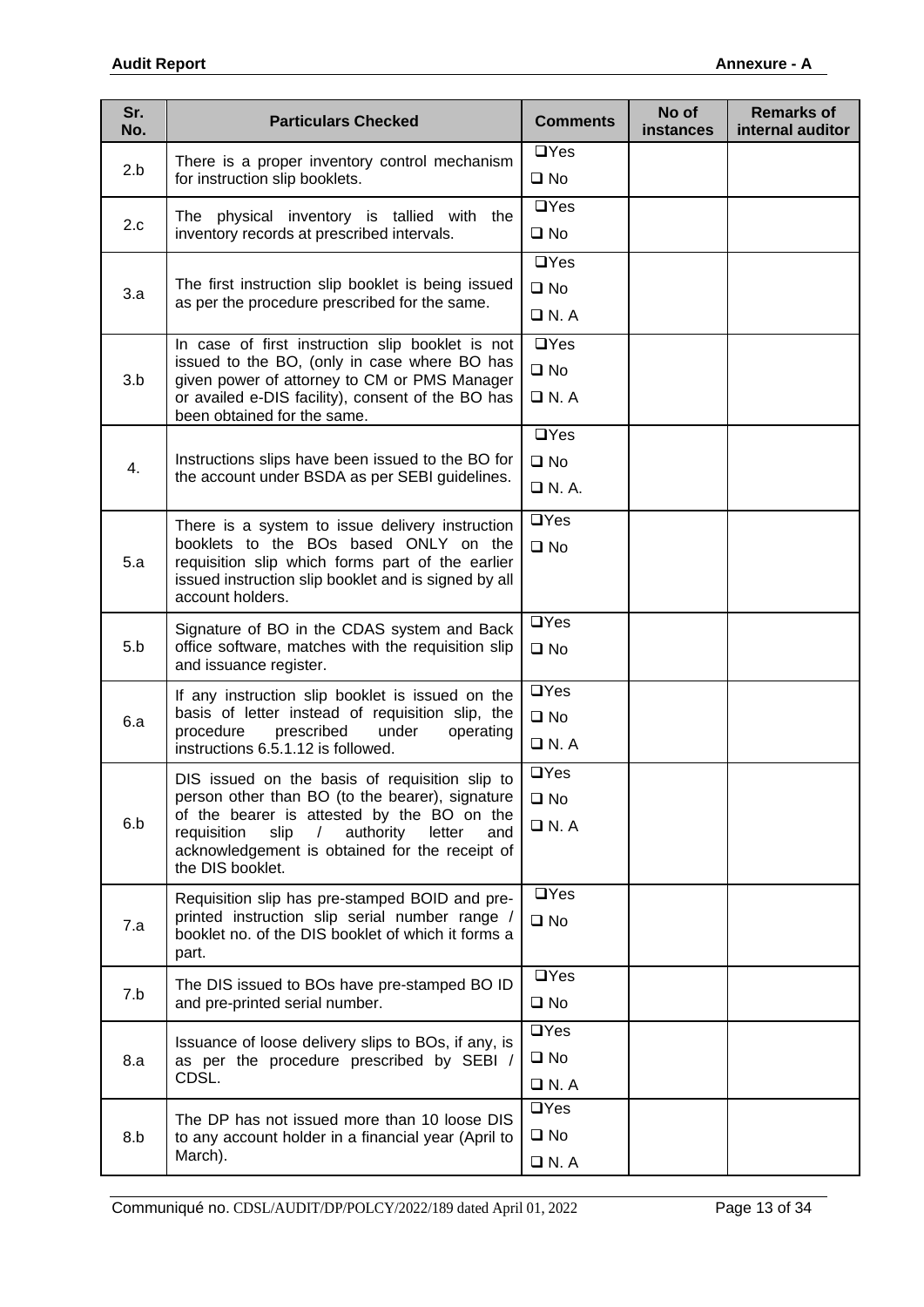| Sr.<br>No. | <b>Particulars Checked</b>                               | <b>Comments</b> | No of<br><b>instances</b> | <b>Remarks of</b><br>internal auditor |
|------------|----------------------------------------------------------|-----------------|---------------------------|---------------------------------------|
|            | The DP has captured details of Undelivered DIS           | $\Box$ Yes      |                           |                                       |
| 9          | serial numbers in CDAS on receipt of the<br>information. | $\square$ No    |                           |                                       |
|            | (Refer communiqué 5327)                                  | $\Box N. A$     |                           |                                       |

## **5) Processing of Delivery Instruction Slip (DIS):**

| Sr.<br>No.     | <b>Particulars Checked</b>                                                                              | <b>Comments</b> | No of<br><b>instances</b> | <b>Remarks of</b><br>internal<br>auditor |
|----------------|---------------------------------------------------------------------------------------------------------|-----------------|---------------------------|------------------------------------------|
|                | Instructions are executed only on the basis of                                                          | $\Box$ Yes      |                           |                                          |
| 1              | duly signed instruction slips or through digitally<br>signed electronic instructions, as prescribed     | $\square$ No    |                           |                                          |
|                | under guidelines of SEBI and CDSL and is<br>available for verification.                                 |                 |                           |                                          |
|                | Digitally signed electronic<br>instructions<br>are                                                      | $\Box$ Yes      |                           |                                          |
| $\overline{2}$ | processed & executed<br>as<br>per operating<br>instructions 17.9 (as prescribed under guidelines        | $\square$ No    |                           |                                          |
|                | of CDSL / SEBI).                                                                                        | $\Box$ N.A      |                           |                                          |
|                |                                                                                                         | $\Box$ Yes      |                           |                                          |
| 3.a            | The DP has not accepted pre signed DIS with<br>blank columns from the BO(s)                             | $\square$ No    |                           |                                          |
|                |                                                                                                         | $\Box$ N.A.     |                           |                                          |
|                | The date and time of receipt stamp is affixed on                                                        | $\Box$ Yes      |                           |                                          |
| 3.b            | DP's and BO's copy of DIS.                                                                              | $\square$ No    |                           |                                          |
|                |                                                                                                         | $\Box$ Yes      |                           |                                          |
| 3.c            | The delivery instructions received beyond the<br>prescribed deadlines are suitably stamped.             | $\square$ No    |                           |                                          |
|                |                                                                                                         | $\Box$ N.A      |                           |                                          |
|                | DIS executed is complete in all manners and no                                                          | $\Box$ Yes      |                           |                                          |
| 3.d            | mismatch is observed.                                                                                   | $\square$ No    |                           |                                          |
|                |                                                                                                         | $\Box$ Yes      |                           |                                          |
| 3.e            | All off-market instructions are executed in system<br>as per the execution date written by the BO and   | $\square$ No    |                           |                                          |
|                | are correctly entered by the DP.                                                                        |                 |                           |                                          |
|                | Blank columns in the delivery instruction slips are                                                     | $\Box$ Yes      |                           |                                          |
| 3.f            | struck off.                                                                                             | $\square$ No    |                           |                                          |
|                | Signatures on instruction slips are verified/                                                           | $\Box$ Yes      |                           |                                          |
| 4.a            | matched before execution of instruction.                                                                | $\square$ No    |                           |                                          |
|                | Corrections / cancellation on the instruction slips,                                                    | $\Box$ Yes      |                           |                                          |
| 4.b            | if any, are authenticated by all the joint holders/<br>authorised signatories / POA holder (as the case | $\square$ No    |                           |                                          |
|                | may be).                                                                                                | $\Box$ N.A      |                           |                                          |
|                | delivery instructions<br>accompanied<br>The<br>by                                                       | $\Box$ Yes      |                           |                                          |
| 5              | annexures are accepted and processed as per                                                             | $\square$ No    |                           |                                          |
|                | the procedure prescribed by CDSL.                                                                       | $\Box$ N.A      |                           |                                          |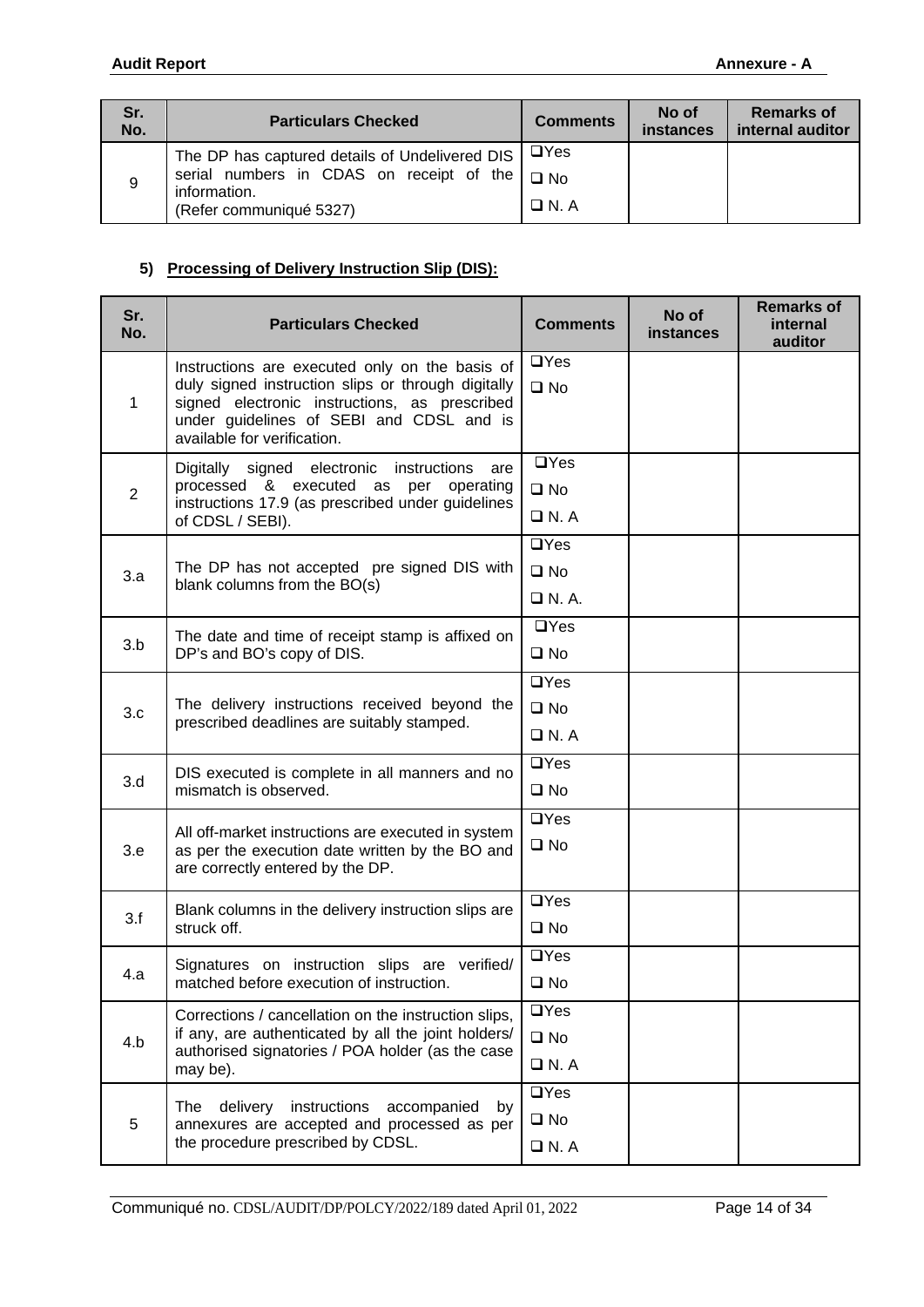| Sr.<br>No. | <b>Particulars Checked</b>                                                                                                   | <b>Comments</b>    | No of<br><b>instances</b> | <b>Remarks of</b><br>internal<br>auditor |
|------------|------------------------------------------------------------------------------------------------------------------------------|--------------------|---------------------------|------------------------------------------|
|            | DIS accompanied by Annexure provided with                                                                                    | $\Box$ Yes         |                           |                                          |
| 5.a        | requisite information is obtained from client<br>intending to avail block mechanism facility with                            | $\square$ No       |                           |                                          |
|            | early pay-in facility in accordance with the<br>prescribed guidelines.                                                       | $\Box$ N. A        |                           |                                          |
|            | The DIS contains information on "consideration"<br>and Reason/purpose" in cases of off-market                                | $\Box$ Yes         |                           |                                          |
| 6          | transactions and payment details if consideration<br>amount is mentioned.                                                    | $\square$ No       |                           |                                          |
|            | Signature of the account holder has been                                                                                     | $\Box$ Yes         |                           |                                          |
| 8          | appropriately scanned in CDAS and DP Back<br>office system (signatures checked for DIS<br>verification).                     | $\square$ No       |                           |                                          |
|            | The DP follows the procedure as per CDSL                                                                                     | $\overline{UY}$ es |                           |                                          |
| 9          | guidelines for executing instructions received                                                                               | $\square$ No       |                           |                                          |
|            | from illiterate /disabled/ blind/ / mentally disabled<br>persons.                                                            | $\Box$ N.A         |                           |                                          |
|            | The DP follows maker $-$ checker system to                                                                                   | $\overline{UY}$ es |                           |                                          |
| 10.a       | process the instructions for the correctness and<br>signatures.                                                              | $\square$ No       |                           |                                          |
|            | There is a system to additionally check and verify                                                                           | $\Box$ Yes         |                           |                                          |
| 10.b       | (verifier level) high value instructions executed.                                                                           | $\square$ No       |                           |                                          |
|            | (DIS with value of Rs. 5 lakhs and above).                                                                                   | $\Box$ N.A         |                           |                                          |
|            | There is a system to additionally check and verify                                                                           | $\Box$ Yes         |                           |                                          |
| 10.c       | (verifier level) transactions originating from<br>dormant accounts. (Not operative for 180 days or<br>more).                 | $\square$ No       |                           |                                          |
|            | The DP verifies transactions originating from                                                                                | $\Box$ Yes         |                           |                                          |
| 10.d       | dormant accounts with the account holders<br>before execution and records the details of the<br>process on instruction slip. | $\square$ No       |                           |                                          |
|            |                                                                                                                              | $\overline{UY}$ es |                           |                                          |
| 11.a       | There is a provision in back office for blocking of<br>DIS serial numbers which are already used.                            | $\square$ No       |                           |                                          |
|            | There is a provision in back office for blocking of                                                                          | $\Box$ Yes         |                           |                                          |
| 11.b       | serial<br>DIS.<br>numbers<br>which<br>are<br>reported<br>lost/misplaced/stolen.                                              | $\square$ No       |                           |                                          |
|            | The DP has blocked already used DIS and/or                                                                                   | $\Box$ Yes         |                           |                                          |
| 11.c       | reported lost / misplaced / stolen DIS in back<br>office.                                                                    | $\square$ No       |                           |                                          |
|            | DIS serial numbers of lost/misplaced/stolen DIS                                                                              | $\overline{UY}$ es |                           |                                          |
| 11.d       | are updated in CDAS so as to prevent execution                                                                               | $\square$ No       |                           |                                          |
|            | of such DIS.                                                                                                                 | $\Box$ N.A         |                           |                                          |
|            | The fax indemnity in prescribed format is                                                                                    | $\Box$ Yes         |                           |                                          |
| 12.a       | obtained from BOs before accepting instructions<br>through fax.                                                              | $\square$ No       |                           |                                          |
|            |                                                                                                                              | $\Box$ N.A         |                           |                                          |
| 12.b       | The original instruction slips are received within<br>three days in case of fax instructions are                             | $\Box$ Yes         |                           |                                          |
|            | accepted.                                                                                                                    | $\square$ No       |                           |                                          |

Communiqué no. CDSL/AUDIT/DP/POLCY/2022/189 dated April 01, 2022 Page 15 of 34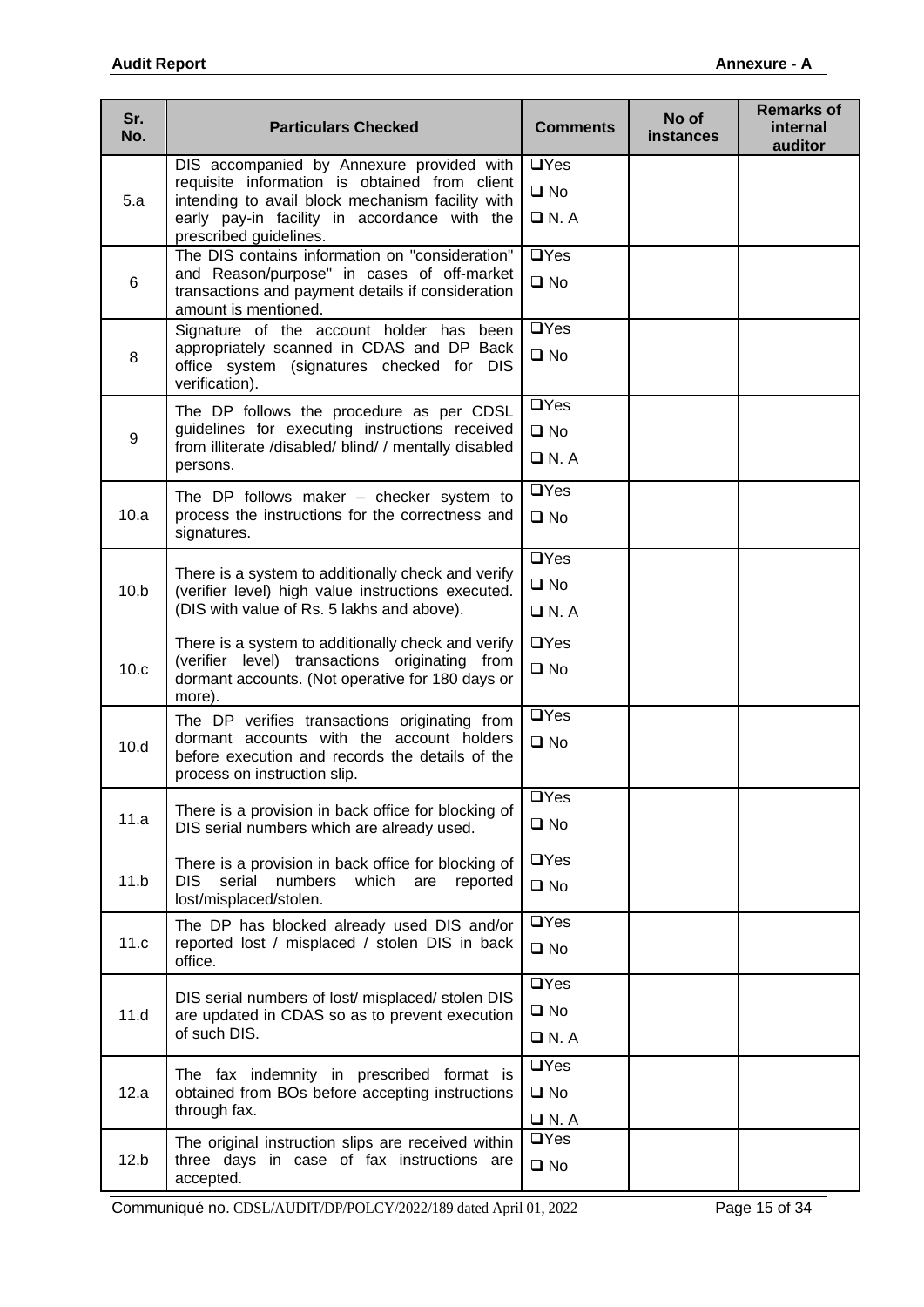| Sr.<br>No. | <b>Particulars Checked</b>                                                                         | <b>Comments</b>              | No of<br><b>instances</b> | <b>Remarks of</b><br>internal<br>auditor |
|------------|----------------------------------------------------------------------------------------------------|------------------------------|---------------------------|------------------------------------------|
|            |                                                                                                    | $\Box$ N.A                   |                           |                                          |
|            |                                                                                                    |                              |                           |                                          |
|            | debit<br>All<br>transactions<br>the<br>pertaining<br>to                                            | $\Box$ Yes                   |                           |                                          |
| 13         | government securities have been executed only<br>after receipt of authorization from the BO.       | $\square$ No                 |                           |                                          |
|            | DP<br>Codes<br><b>The</b><br>has<br>used                                                           | $\Box$ N.A<br>$\Box$ Yes     |                           |                                          |
|            | as<br>'STOR999999999999'<br>or                                                                     | $\square$ No                 |                           |                                          |
| 14         | 'RVET999999999999' for entering DIS<br>Sr.<br>numbers for instructions based on court /            | $\Box$ N.A                   |                           |                                          |
|            | statutory orders or towards reversal of erroneous                                                  |                              |                           |                                          |
|            | transfer<br>respectively<br>where<br>delivery<br>no<br>instruction slip is available.              |                              |                           |                                          |
|            | In case active accounts having five or more<br>ISINs and all such ISIN balances are                | $\Box$ Yes                   |                           |                                          |
|            | transferred at a time, DP has verified with                                                        | $\square$ No                 |                           |                                          |
| 15         | the client before execution of DIS and<br>recorded the details of verification process,            | $\Box$ N.A                   |                           |                                          |
|            | date, time, etc. on DIS under the signature                                                        |                              |                           |                                          |
|            | of the official as per SEBI guidelines (Refer<br>Communique 846).                                  |                              |                           |                                          |
|            | In case of Inter Depository debit transactions for                                                 | $\Box$ Yes                   |                           |                                          |
|            | G-sec DP has obtained OTSD (One Time Self<br>Declaration) stating that transactions executed in    | $\square$ No                 |                           |                                          |
| 16         | his/her demat account are bonafide transactions.<br>(Refer<br>communique                           | $\n  D N. A\n$               |                           |                                          |
|            | CDSL/OPS/DP/SYSTM/2020/66 dated January                                                            |                              |                           |                                          |
|            | 31, 2020)                                                                                          | $\Box$ Yes                   |                           |                                          |
|            | DP is following the guidelines issued through<br>CDSL communique from time to time pertaining      | $\square$ No                 |                           |                                          |
| 17         | to using uniform/standardized reason codes<br>while executing off-market transactions.             | $\n  D N. A\n$               |                           |                                          |
|            |                                                                                                    |                              |                           |                                          |
|            | Point 18 to 28 applicable to DPs providing e-<br><b>DIS facility:</b>                              |                              |                           |                                          |
|            |                                                                                                    |                              |                           |                                          |
|            | e-DIS facility provided by DP ensures capturing                                                    | $\Box$ Yes                   |                           |                                          |
| 18         | all details that are otherwise being captured in                                                   | $\square$ No<br>$\Box$ N. A. |                           |                                          |
|            | physical DIS                                                                                       | $\Box$ Yes                   |                           |                                          |
|            | An instruction given by BO through e-DIS is                                                        | $\square$ No                 |                           |                                          |
| 19         | towards actual transfer of securities to meet<br>obligation for a single settlement number / date. | $\Box$ N.A                   |                           |                                          |
|            | ensures that Pre-trade authorisation<br>DP.                                                        | $\Box$ Yes                   |                           |                                          |
| 20         | Mandate is obtained from BO authorising DP to                                                      | $\square$ No                 |                           |                                          |
|            | transfer specific securities for meeting on-market<br>settlement obligation only.                  | $\Box$ N.A                   |                           |                                          |
|            |                                                                                                    | $\Box$ Yes                   |                           |                                          |
| 21         | The mandate provided by BO pertain to a single<br>settlement number /settlement date               | $\square$ No                 |                           |                                          |
|            |                                                                                                    | $\Box$ N.A                   |                           |                                          |

Communiqué no. CDSL/AUDIT/DP/POLCY/2022/189 dated April 01, 2022 Page 16 of 34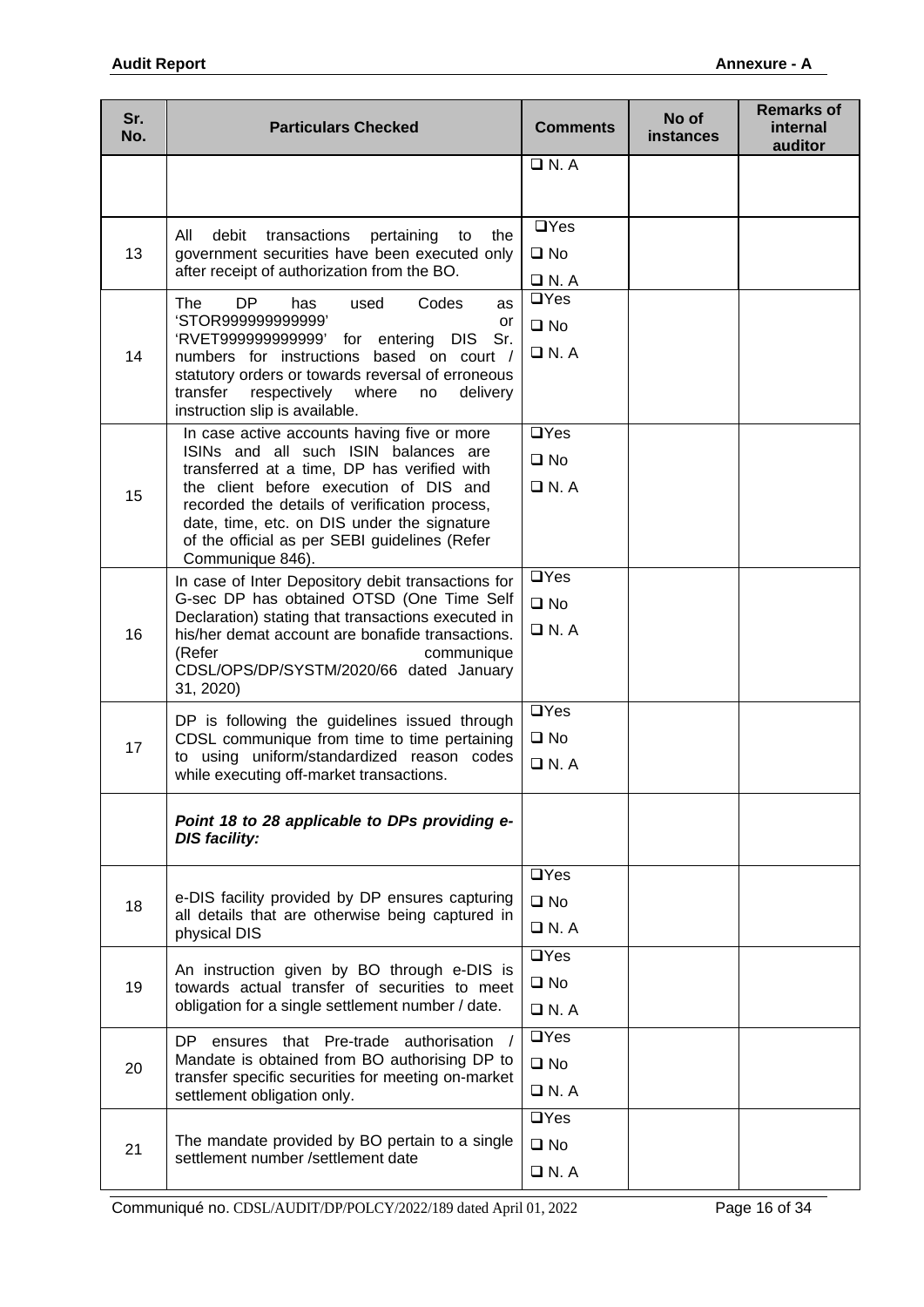| Sr.<br>No. | <b>Particulars Checked</b>                                                                                                        | <b>Comments</b> | No of<br>instances | <b>Remarks of</b><br>internal<br>auditor |
|------------|-----------------------------------------------------------------------------------------------------------------------------------|-----------------|--------------------|------------------------------------------|
|            | Securities transferred on basis of mandate                                                                                        | $\Box$ Yes      |                    |                                          |
| 22         | provided by client are credited only to client's                                                                                  | $\square$ No    |                    |                                          |
|            | trading member pool account                                                                                                       | $\Box$ N.A      |                    |                                          |
|            |                                                                                                                                   | $\Box$ Yes      |                    |                                          |
| 23         | DP has provided the facility to its client to revoke<br>/ cancel the mandate provided by them.                                    | $\square$ No    |                    |                                          |
|            |                                                                                                                                   | $\Box$ N. A     |                    |                                          |
|            | DP ensures that the mandate provided by the                                                                                       | $\Box$ Yes      |                    |                                          |
| 24         | client is in its favour and does not authorize any                                                                                | $\square$ No    |                    |                                          |
|            | assignee of the DP.                                                                                                               | $\Box$ N. A     |                    |                                          |
|            | The mandate adheres to the requirement of DP<br>to return the securities to client that may have<br>been transferred erroneously. | $\Box$ Yes      |                    |                                          |
| 25         |                                                                                                                                   | $\square$ No    |                    |                                          |
|            |                                                                                                                                   | $\Box$ N.A      |                    |                                          |
|            | The mandate does not facilitate DP to transfer                                                                                    | $\Box$ Yes      |                    |                                          |
| 26         | securities for off market trades and to execute                                                                                   | $\square$ No    |                    |                                          |
|            | trades in the name of client without client's<br>consent.                                                                         | $\square$ NA    |                    |                                          |
|            |                                                                                                                                   | $\Box$ Yes      |                    |                                          |
| 27         | The mandate does not facilitate the DP to open<br>an email ID on behalf of client for receiving                                   | $\square$ No    |                    |                                          |
|            | relevant communications.                                                                                                          | $\Box$ N.A      |                    |                                          |
|            |                                                                                                                                   | $\Box$ Yes      |                    |                                          |
| 28         | The mandate does not prohibit to issue DIS to<br>BO and also from operating the account                                           | $\square$ No    |                    |                                          |
|            |                                                                                                                                   | $\Box$ N.A      |                    |                                          |

## **6) Scanning of Delivery Instructions Slips (DIS) :**

| Sr.<br>No. | <b>Particulars Checked</b>                                                                                                        | <b>Comments</b> | No of<br><b>instances</b> | <b>Remarks of</b><br>internal auditor |
|------------|-----------------------------------------------------------------------------------------------------------------------------------|-----------------|---------------------------|---------------------------------------|
|            | The DP does scanning and uploading of all DISs                                                                                    | $\Box$ Yes      |                           |                                       |
|            | entered/executed in the system along with                                                                                         | $\square$ No    |                           |                                       |
|            | Annexure, if any within stipulated time period.                                                                                   | $\Box$ N. A     |                           |                                       |
|            | The DIS received through fax for execution is                                                                                     | $\Box$ Yes      |                           |                                       |
| 2          | scanned and uploaded and thereafter the original<br>DIS received is also scanned and uploaded in<br>CDAS within ten working days. | $\square$ No    |                           |                                       |
|            |                                                                                                                                   | $\Box$ N. A     |                           |                                       |
|            | Scanned images of DIS are legible and tagged to                                                                                   | $\Box$ Yes      |                           |                                       |
| 3          | the correct DIS serial number.                                                                                                    | $\square$ No    |                           |                                       |
|            | Scanned images of DIS are checked with original                                                                                   | $\Box$ Yes      |                           |                                       |
| 4          | DIS.                                                                                                                              | $\square$ No    |                           |                                       |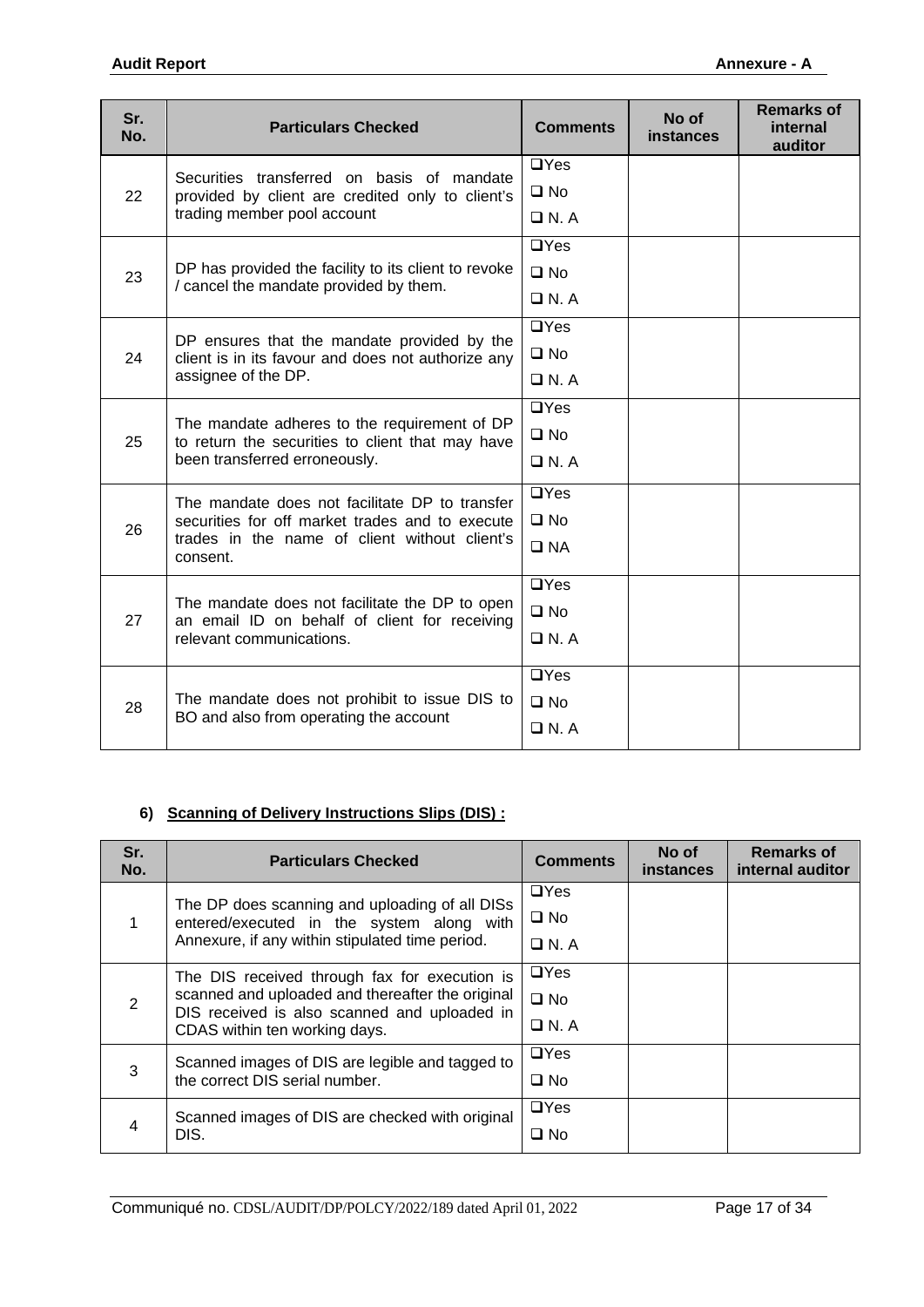| Sr.<br>No. | <b>Particulars Checked</b>                                                                                                                     | <b>Comments</b>         | No of<br><b>instances</b> | <b>Remarks of</b><br>internal auditor |
|------------|------------------------------------------------------------------------------------------------------------------------------------------------|-------------------------|---------------------------|---------------------------------------|
| 5          | The DP checks from DPU4 report for pendency<br>of DIS to be scanned and uploaded and does the<br>scanning and uploading of pending DIS images. | $\Box$ Yes<br>$\Box$ No |                           |                                       |

#### **7) Power of Attorney:**

| Sr.<br>No.     | <b>Particulars Checked</b>                                                                                                                                    | <b>Comments</b> | No of<br><b>instances</b> | <b>Remarks of</b><br>internal auditor |
|----------------|---------------------------------------------------------------------------------------------------------------------------------------------------------------|-----------------|---------------------------|---------------------------------------|
|                | Power of Attorney (POA) documents are duly                                                                                                                    | $\Box$ Yes      |                           |                                       |
| 1.a            | executed as per SEBI guidelines and the same                                                                                                                  | $\square$ No    |                           |                                       |
|                | have been appropriately entered.                                                                                                                              | $\Box$ N.A      |                           |                                       |
|                | Set-up/modification/cancellation of Power of                                                                                                                  | $\Box$ Yes      |                           |                                       |
| 1.b            | Attorney is recorded in CDAS / Back office within                                                                                                             | $\square$ No    |                           |                                       |
|                | the prescribed time limit from the date of receipt.                                                                                                           | $\Box$ N.A.     |                           |                                       |
|                | The POA executed by a BO in favour of a stock                                                                                                                 | $\Box$ Yes      |                           |                                       |
| 2.a            | broker does not have any clauses contradictory<br>to SEBI guidelines.                                                                                         | $\square$ No    |                           |                                       |
|                | When POA is given to CM/Stock broker and DP                                                                                                                   | $\Box$ Yes      |                           |                                       |
| 2.b            | for the purpose of pay-in related transactions and<br>margin requirements, POA contains list of<br>demat accounts where funds and securities can<br>be moved. | $\square$ No    |                           |                                       |
|                | The DP has mandatorily registered the BO for                                                                                                                  | $\Box$ Yes      |                           |                                       |
| 3.a            | SMART (SMS Alert) facility, at the time of setting                                                                                                            | $\square$ No    |                           |                                       |
|                | up POA.                                                                                                                                                       | $\Box$ N.A.     |                           |                                       |
|                | Change in case of SMS flag, caution has been                                                                                                                  | $\Box$ Yes      |                           |                                       |
| 3.b            | exercised to check that the POA facility is de-<br>registered and same is intimated to the BO.                                                                | $\square$ No    |                           |                                       |
|                |                                                                                                                                                               | $\Box$ N.A.     |                           |                                       |
|                | The DP has created master POA ID for all POA<br>holders in CDAS and has been linked to the                                                                    | $\Box$ Yes      |                           |                                       |
| $\overline{4}$ | respective BO accounts and the same is updated                                                                                                                | $\square$ No    |                           |                                       |
|                | in Back office system.                                                                                                                                        | $\Box$ N.A.     |                           |                                       |

### **8) Account Transfer / Account Transmission / Account Closure:**

| Sr.<br>No. | <b>Particulars Checked</b>                                                                  | <b>Comments</b> | No of<br><b>instances</b> | <b>Remarks of</b><br>internal auditor |
|------------|---------------------------------------------------------------------------------------------|-----------------|---------------------------|---------------------------------------|
|            |                                                                                             | $\Box$ Yes      |                           |                                       |
|            | BO has submitted Account Closure Form (ACF) /<br>letter duly signed as per CDSL guidelines. | $\square$ No    |                           |                                       |
|            |                                                                                             | $\Box$ N. A     |                           |                                       |
|            | 30 days notice is given to the BO before closing                                            | $\Box$ Yes      |                           |                                       |
| 2          | his account, in case account closure is initiated                                           | $\square$ No    |                           |                                       |
|            | by DP.                                                                                      | $\Box$ N. A     |                           |                                       |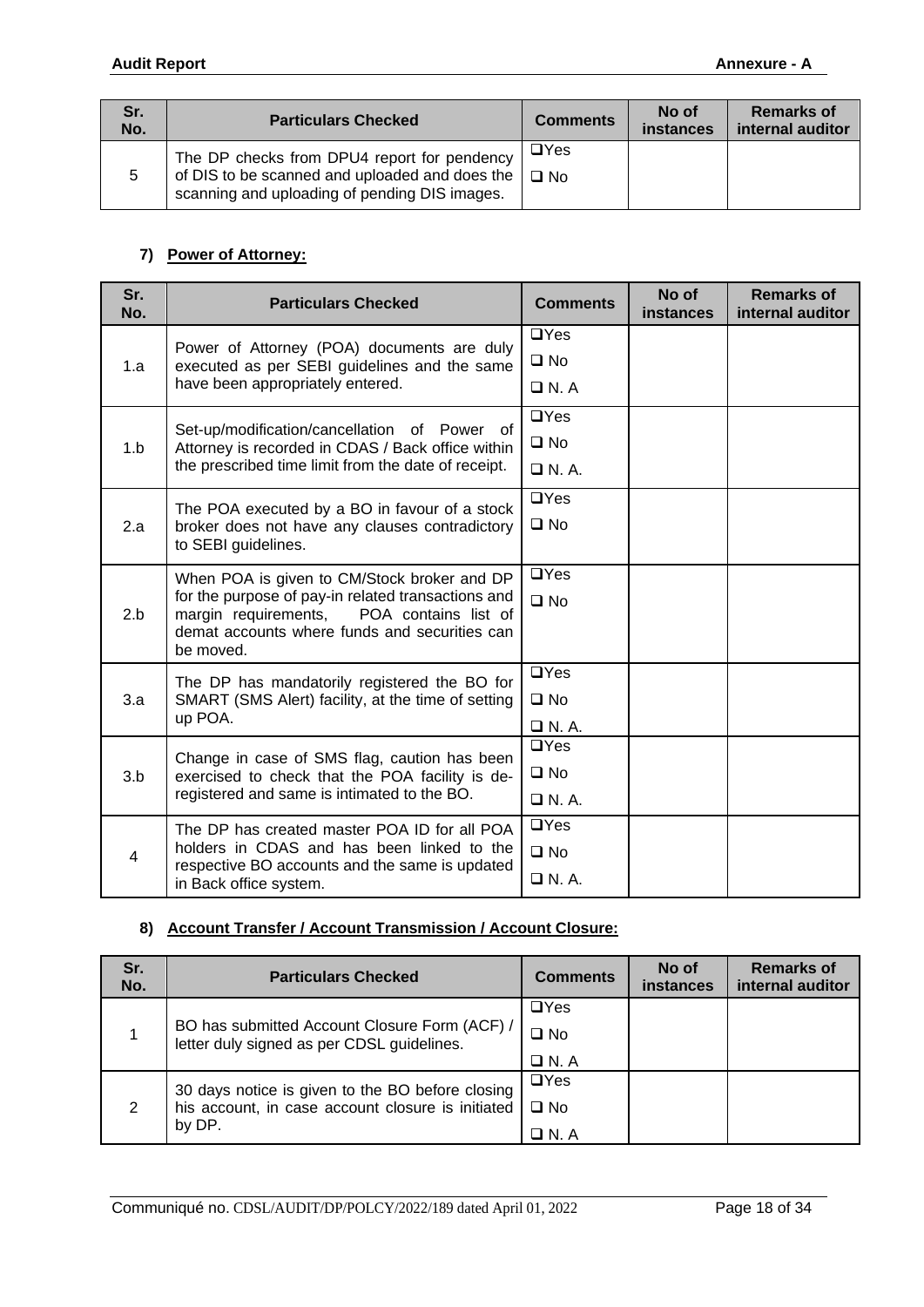| Sr.<br>No. | <b>Particulars Checked</b>                                                                                                                                                                                                                                                                                    | <b>Comments</b>                           | No of<br><b>instances</b> | <b>Remarks of</b><br>internal auditor |
|------------|---------------------------------------------------------------------------------------------------------------------------------------------------------------------------------------------------------------------------------------------------------------------------------------------------------------|-------------------------------------------|---------------------------|---------------------------------------|
| 3.a        | The DP has complied with the procedure for<br>initiation of closure / transfer of balances /<br>rematerialisation within 7 days of receipt of<br>account closure request, in case of account<br>closure (online & physical) initiated by BO.                                                                  | $\Box$ Yes<br>$\square$ No<br>$\Box$ N.A  |                           |                                       |
| 3.b        | Procedure prescribed for closing an account with<br>pending demat position is followed in case, such<br>a request is received from the BO.                                                                                                                                                                    | $\Box$ Yes<br>$\square$ No<br>$\Box$ N.A  |                           |                                       |
| 4.a        | In case of Shifting of Account, procedure<br>prescribed by CDSL is followed.                                                                                                                                                                                                                                  | $\Box$ Yes<br>$\square$ No<br>$\Box$ N.A  |                           |                                       |
| 4.b        | In case of account closure, where demat request<br>is pending for disposal by Issuer/ RTA, the<br>procedure prescribed in Operating Instructions<br>(10.5.3.19) is followed.                                                                                                                                  | $\Box$ Yes<br>$\square$ No<br>$\Box$ N.A  |                           |                                       |
| 5          | In case of demat account closure / account<br>transfer / shifting of the demat account, the DP<br>has refunded AMC for the remaining quarter/s, in<br>case the same is collected upfront.                                                                                                                     | $\Box$ Yes<br>$\square$ No<br>$\Box$ N. A |                           |                                       |
| 6.         | The transmission requests are processed<br>in.<br>accordance with the procedure prescribed<br>by<br>CDSL / SEBI/ PMLA like obtaining duly filled<br>TRF and notarized /attested (by a Gazetted<br>officer) copy of death certificate , and processing<br>the same within 7 days of receipt of the same<br>etc | $\Box$ Yes<br>$\square$ No<br>$\Box$ N.A  |                           |                                       |
| 7.         | Applicable to DP who has offered online closure<br>facility to their clients:<br>DP has followed Online Closure guidelines as<br>per Communique no. 311 dated July 16, 2021.                                                                                                                                  | $\Box$ Yes<br>$\square$ No<br>$\Box$ N. A |                           |                                       |
| 8.         | In case of online closure requests, DP has<br>maintained, and stored system logs of the<br>closure instructions and e-signed electronic<br>requests received in electronic form in a secured<br>manner. (100% audit)                                                                                          | $\Box$ Yes<br>$\square$ No<br>$\Box$ N. A |                           |                                       |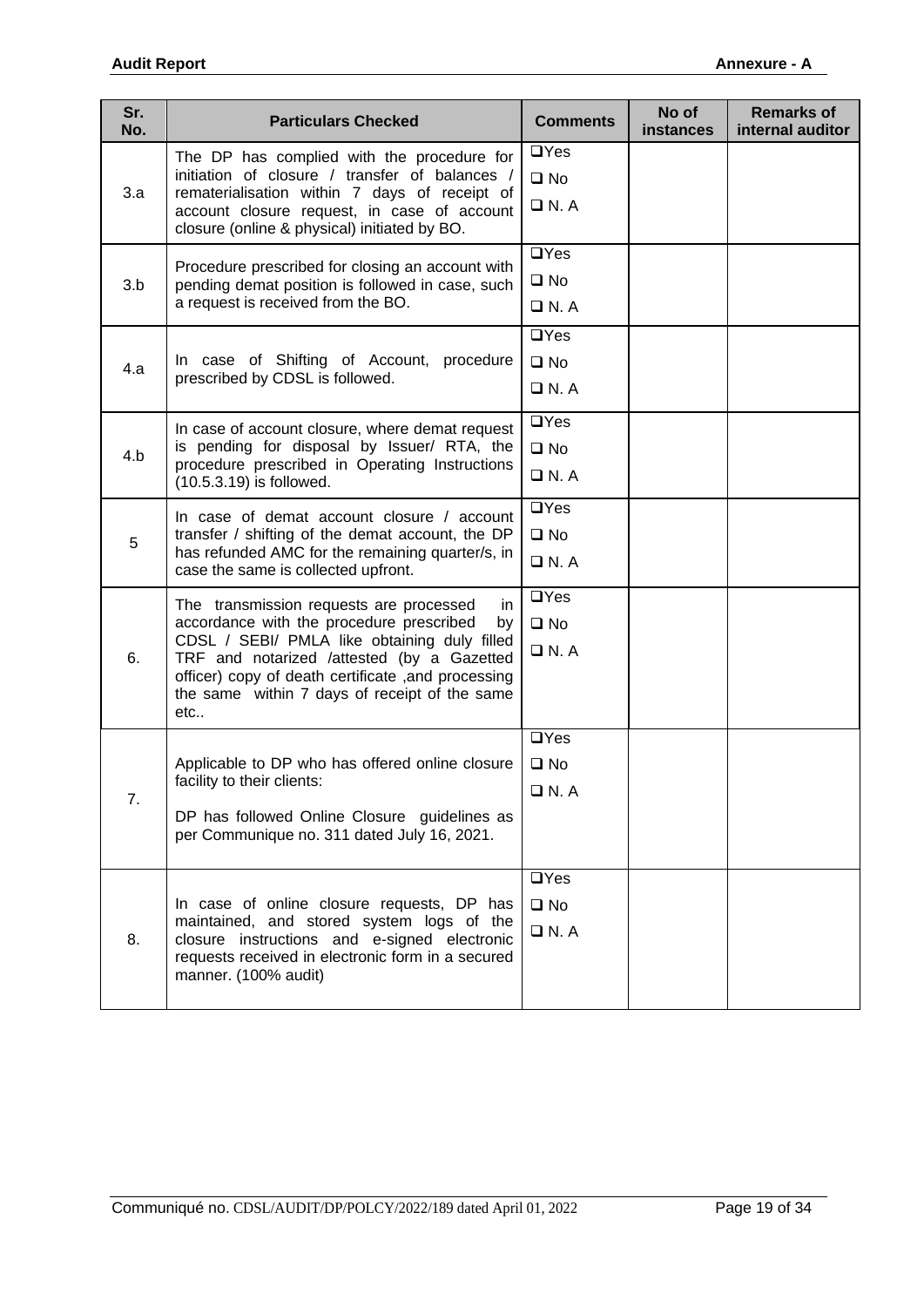### **9) Transaction Statement:**

| Sr.<br>No.     | <b>Particulars Checked</b>                                                                                                                                                 | <b>Comments</b> | No of<br><b>instances</b> | <b>Remarks of</b><br>internal auditor |
|----------------|----------------------------------------------------------------------------------------------------------------------------------------------------------------------------|-----------------|---------------------------|---------------------------------------|
|                | details<br>statement of<br>The<br>of<br>transactions                                                                                                                       | $\Box$ Yes      |                           |                                       |
| 1.a            | generated from back office match with the<br>statements generated from CDAS system.                                                                                        | $\square$ No    |                           |                                       |
|                | Records for transaction statements provided to                                                                                                                             | $\Box$ Yes      |                           |                                       |
| 1.b            | BO, giving details such as account number, date<br>of dispatch; period for which the statement was<br>dispatched etc. is maintained.                                       | $\square$ No    |                           |                                       |
|                |                                                                                                                                                                            | $\Box$ Yes      |                           |                                       |
| $\overline{2}$ | Main DP sends the statement of account<br>(transaction/holding statement) to all BOs as per                                                                                | $\square$ No    |                           |                                       |
|                | SEBI and CDSL guidelines.                                                                                                                                                  | $\Box$ N.A      |                           |                                       |
|                | The DP has obtained written consent of the BO,<br>if the statements are being sent in electronic<br>in accordance with<br>form<br>and<br>guidelines<br>prescribed by CDSL. | $\Box$ Yes      |                           |                                       |
| 3.a            |                                                                                                                                                                            | $\square$ No    |                           |                                       |
|                |                                                                                                                                                                            | $\Box$ N.A      |                           |                                       |
|                |                                                                                                                                                                            | $\Box$ Yes      |                           |                                       |
| 3.b            | The statements of account are sent under digital<br>signature of DP official, if sent in electronic form.                                                                  | $\square$ No    |                           |                                       |
|                |                                                                                                                                                                            | $\Box$ N.A      |                           |                                       |
|                | If the job of dispatch of transaction and holding                                                                                                                          | $\Box$ Yes      |                           |                                       |
| $\overline{4}$ | statements is assigned to CDSL for specific BOs,<br>Main DP dispatches the same to the remaining                                                                           | $\square$ No    |                           |                                       |
|                | BO <sub>s</sub> .                                                                                                                                                          | $\Box$ N.A      |                           |                                       |
|                | In case the third party address has been                                                                                                                                   | $\Box$ Yes      |                           |                                       |
| 5              | accepted as a correspondence address, the DP<br>has ensured that the statement of transactions                                                                             | $\square$ No    |                           |                                       |
|                | and holding are sent to the BO's permanent<br>address at least once in a year.                                                                                             | $\Box$ N.A      |                           |                                       |

### **10) Other Transactions ( Pledge/Unpledge/Confiscation And Freeze/ Unfreeze):**

| Sr. No.        | <b>Particulars Checked</b>                                                                                          | <b>Comments</b>                           | No of<br>instances | <b>Remarks of</b><br>internal auditor |
|----------------|---------------------------------------------------------------------------------------------------------------------|-------------------------------------------|--------------------|---------------------------------------|
|                | Pledge, unpledge, confiscation instructions are<br>processed as per procedure prescribed by<br>CDSL/ SEBI / PMLA.   | $\Box$ Yes<br>$\square$ No<br>$\Box$ N. A |                    |                                       |
| $\overline{2}$ | Freeze, unfreeze, instructions are processed as<br>per procedure prescribed by CDSL/ SEBI /<br>PMLA.                | $\Box$ Yes<br>$\square$ No<br>$\Box$ N.A  |                    |                                       |
| 3              | PAN card is obtained before unfreezing an<br>account which was frozen for debit due to non-<br>availability of PAN. | $\Box$ Yes<br>$\square$ No<br>$\Box$ N.A  |                    |                                       |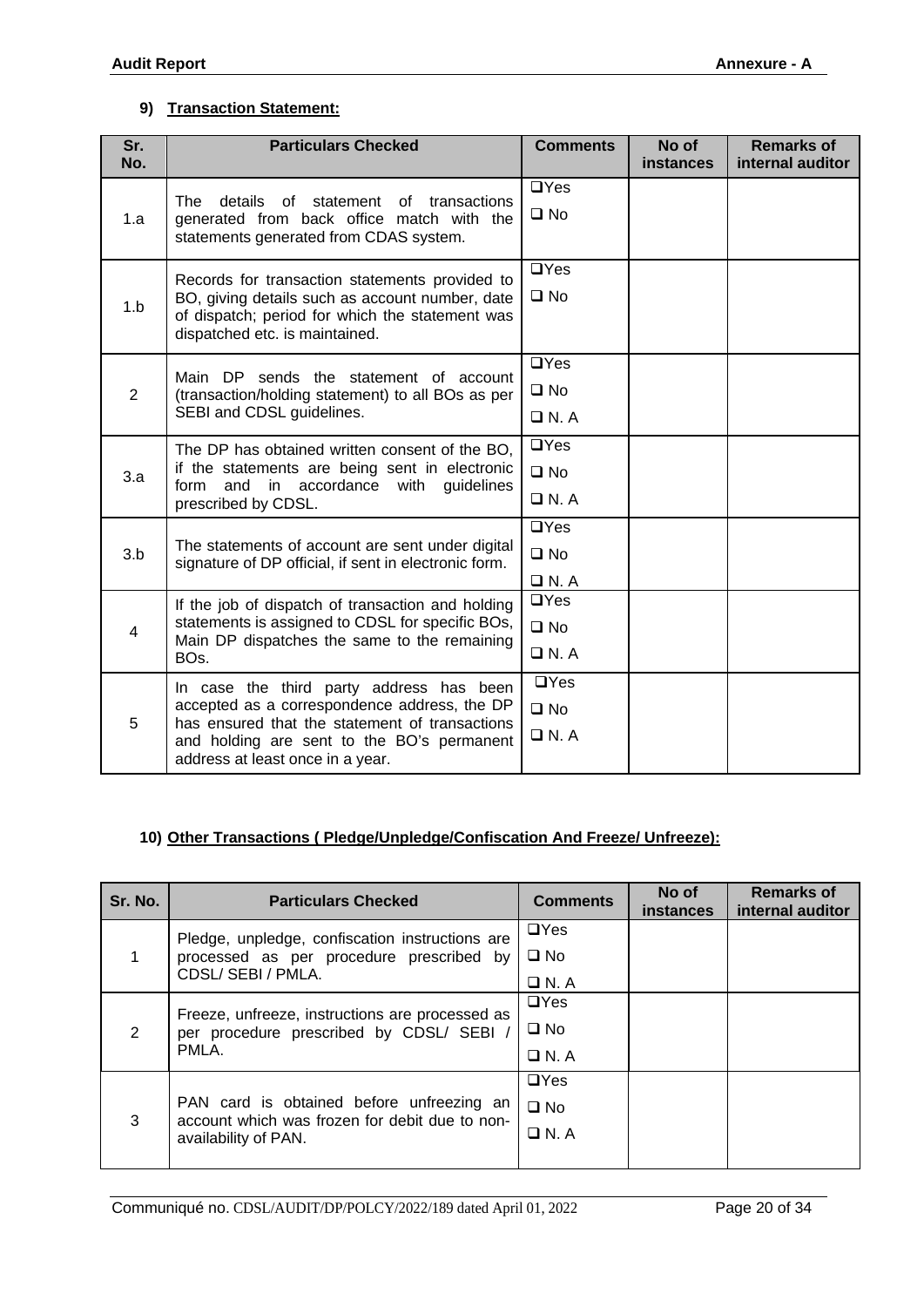| Sr. No.        | <b>Particulars Checked</b>                                                                                                                                                   | <b>Comments</b>                           | No of<br><b>instances</b> | <b>Remarks of</b><br>internal auditor |
|----------------|------------------------------------------------------------------------------------------------------------------------------------------------------------------------------|-------------------------------------------|---------------------------|---------------------------------------|
| $\overline{4}$ | /Modification / Termination of Non<br>Set-up<br>Disposal Undertakings<br>(NDUs) is<br>done<br>appropriately.                                                                 | $\Box$ Yes<br>$\square$ No<br>$\Box$ N.A  |                           |                                       |
| 5              | Pledge/Unpledge/Repledge/Invocation<br>Margin<br>instructions are processed as per prescribed<br>procedure                                                                   | $\Box$ Yes<br>$\square$ No<br>$\Box$ N. A |                           |                                       |
| 6              | Margin<br>Complete,<br>correct<br>and<br>valid<br>Pledge/Repledge Request are set up by the DP<br>specific<br>pledge<br>under<br>'Margin<br>type<br>Pledge'/Margin Repledge" | $\Box$ Yes<br>$\square$ No<br>$\Box$ N. A |                           |                                       |

## **11) Compliance on Service Centre :**

| Sr.<br>No.     | <b>Particulars Checked</b>                                                                                           | <b>Comments</b> | No of<br>instances | <b>Remarks of</b><br>internal auditor |
|----------------|----------------------------------------------------------------------------------------------------------------------|-----------------|--------------------|---------------------------------------|
|                |                                                                                                                      | $\Box$ Yes      |                    |                                       |
| 1              | DP has updated its new service centre details, if                                                                    | $\square$ No    |                    |                                       |
|                | any as prescribed in the communiqué 6272                                                                             | $\Box$ N.A      |                    |                                       |
|                |                                                                                                                      | $\Box$ Yes      |                    |                                       |
| $\overline{2}$ | All the service centres of the DP display the<br>name of the DP prominently.                                         | $\square$ No    |                    |                                       |
|                |                                                                                                                      | $\Box$ N. A     |                    |                                       |
|                | Modification in contact details of the service                                                                       | $\Box$ Yes      |                    |                                       |
| 3.a            | centre, if any, are carried out as prescribed in the                                                                 | $\square$ No    |                    |                                       |
|                | communiqué 6272.                                                                                                     | $\Box$ N.A      |                    |                                       |
|                | The DP has followed procedure for closure of<br>service centre as per prescribed in the<br>communiqué 3579 and 6272. | $\Box$ Yes      |                    |                                       |
| 3.b            |                                                                                                                      | $\Box$ No       |                    |                                       |
|                |                                                                                                                      | $\Box$ N. A     |                    |                                       |
|                | Details of service centre with DP matches with                                                                       | $\Box$ Yes      |                    |                                       |
| 4              | the details of service centre displayed on CDSL's                                                                    | $\square$ No    |                    |                                       |
|                | website.                                                                                                             | $\Box$ N.A      |                    |                                       |
|                | documents<br>Identification<br>(including<br>photo-                                                                  | $\Box$ Yes      |                    |                                       |
| 5              | identification) of all the persons engaged in DP<br>operations are maintained at both Main DP and                    | $\Box$ No       |                    |                                       |
|                | service centre.                                                                                                      | $\Box$ N.A      |                    |                                       |
|                | The staffs at the service centre having Checker /                                                                    | $\Box$ Yes      |                    |                                       |
| 6              | Verifier rights are NISM Series VI DOCE certified<br>staff.<br>(Refer<br>Communiqué<br>4650<br>dated                 | $\square$ No    |                    |                                       |
|                | 21.08.2014).                                                                                                         | $\Box$ N.A      |                    |                                       |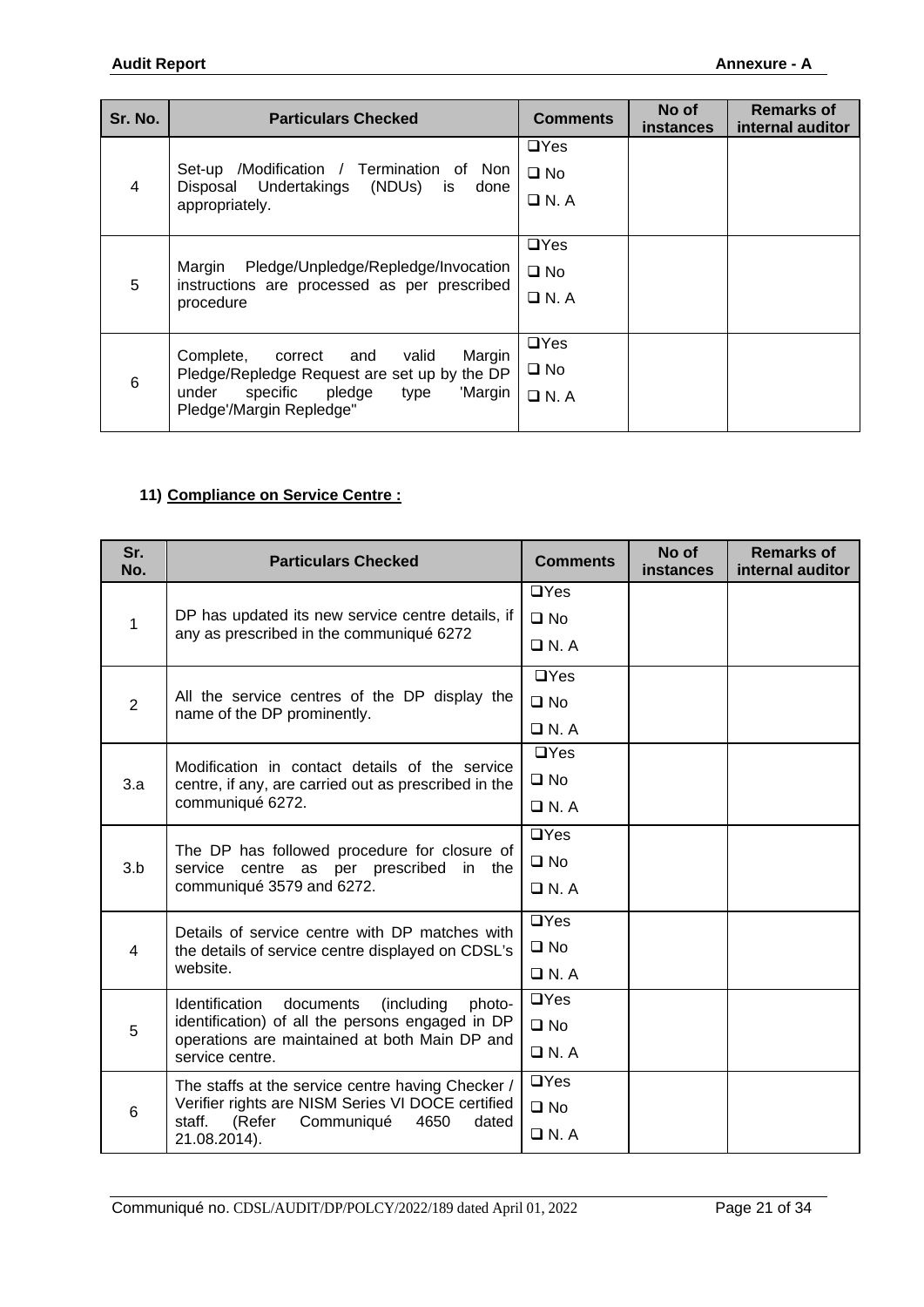| Sr.<br>No. | <b>Particulars Checked</b>                                                                                | <b>Comments</b>                                                                                                                                                                                                                                                                                                   | No of<br>instances | <b>Remarks of</b><br>internal auditor |
|------------|-----------------------------------------------------------------------------------------------------------|-------------------------------------------------------------------------------------------------------------------------------------------------------------------------------------------------------------------------------------------------------------------------------------------------------------------|--------------------|---------------------------------------|
|            | Service centre (including service centre of live                                                          | $\Box$ Yes                                                                                                                                                                                                                                                                                                        |                    |                                       |
| 7.a        | connected branches) managed by franchisee is                                                              | $\square$ No<br>$\Box$ N.A<br>$\Box$ Yes<br>$\square$ No<br>$\Box$ N. A<br>$\Box$ Yes<br>$\square$ No<br>$\Box$ N.A<br>$\Box$ Yes<br>$\square$ No<br>$\Box$ N.A<br>$\Box$ Yes<br>$\square$ No<br>$\Box$ N.A<br>$\Box$ Yes<br>$\square$ No<br>$\Box$ N.A<br>$\Box$ Yes<br>$\square$ No<br>$\Box$ N.A<br>$\Box$ Yes |                    |                                       |
|            | duly registered with regulatory authority such as<br>a Stock Exchange, SEBI, RBI or IRDA.                 |                                                                                                                                                                                                                                                                                                                   |                    |                                       |
|            | The DP has signed an agreement with the                                                                   |                                                                                                                                                                                                                                                                                                                   |                    |                                       |
| 7.b        | franchisee covering services that can be offered                                                          |                                                                                                                                                                                                                                                                                                                   |                    |                                       |
|            | by the franchisee.                                                                                        |                                                                                                                                                                                                                                                                                                                   |                    |                                       |
|            |                                                                                                           |                                                                                                                                                                                                                                                                                                                   |                    |                                       |
| 7.c        | The franchisee is not carrying out functions<br>which are in contravention to CDSL guidelines.            |                                                                                                                                                                                                                                                                                                                   |                    |                                       |
|            |                                                                                                           |                                                                                                                                                                                                                                                                                                                   |                    |                                       |
|            | The scope of activity of the service centres is                                                           |                                                                                                                                                                                                                                                                                                                   |                    |                                       |
| 8          | documented and adhered to.                                                                                |                                                                                                                                                                                                                                                                                                                   |                    |                                       |
|            |                                                                                                           |                                                                                                                                                                                                                                                                                                                   |                    |                                       |
|            | The Main DP has given only maker rights to the                                                            |                                                                                                                                                                                                                                                                                                                   |                    |                                       |
| $9\,$      | (franchisee) in respect of verification of delivery<br>instruction slips and restricted the checker entry |                                                                                                                                                                                                                                                                                                                   |                    |                                       |
|            | rights/execution of DIS to itself.                                                                        |                                                                                                                                                                                                                                                                                                                   |                    |                                       |
|            | Reconciliation between the branches / service                                                             |                                                                                                                                                                                                                                                                                                                   |                    |                                       |
|            | centres and Main DP takes place for the purpose                                                           |                                                                                                                                                                                                                                                                                                                   |                    |                                       |
| 10.a       | of maintenance of account opening form, Demat<br>request, instruction slips and blank instruction         |                                                                                                                                                                                                                                                                                                                   |                    |                                       |
|            | booklets issued by and / or received from the<br>branch, BO grievances received and resolved.             |                                                                                                                                                                                                                                                                                                                   |                    |                                       |
|            |                                                                                                           |                                                                                                                                                                                                                                                                                                                   |                    |                                       |
|            | There is a control, co-ordination and the<br>supervisory set up for reporting events that have            |                                                                                                                                                                                                                                                                                                                   |                    |                                       |
| 10.b       | occurred at live connected branches / service                                                             |                                                                                                                                                                                                                                                                                                                   |                    |                                       |
|            | centres that require management intervention.                                                             |                                                                                                                                                                                                                                                                                                                   |                    |                                       |
|            | The service centres of the DP have adequate                                                               |                                                                                                                                                                                                                                                                                                                   |                    |                                       |
| 11         | provisions for safety and security of the<br>documents pertaining to the BOs.                             | $\square$ No                                                                                                                                                                                                                                                                                                      |                    |                                       |
|            |                                                                                                           | $\Box$ N.A                                                                                                                                                                                                                                                                                                        |                    |                                       |
|            |                                                                                                           | $\Box$ Yes                                                                                                                                                                                                                                                                                                        |                    |                                       |
| 12         | Service centres display the types of services<br>provided by each of them.                                | $\square$ No                                                                                                                                                                                                                                                                                                      |                    |                                       |
|            |                                                                                                           |                                                                                                                                                                                                                                                                                                                   |                    |                                       |
|            | Service centres are made aware of relevant and                                                            | $\Box$ Yes                                                                                                                                                                                                                                                                                                        |                    |                                       |
| 13         | critical information relating to DP Operations by                                                         | $\square$ No                                                                                                                                                                                                                                                                                                      |                    |                                       |
|            | the Main DP.                                                                                              |                                                                                                                                                                                                                                                                                                                   |                    |                                       |
|            | Proper records of investor grievances received                                                            | $\Box$ Yes                                                                                                                                                                                                                                                                                                        |                    |                                       |
| 14         | and redressed is maintained and prominently<br>displayed basic information about the grievance            | $\square$ No                                                                                                                                                                                                                                                                                                      |                    |                                       |
|            | redressal mechanism by the Service Centre.                                                                |                                                                                                                                                                                                                                                                                                                   |                    |                                       |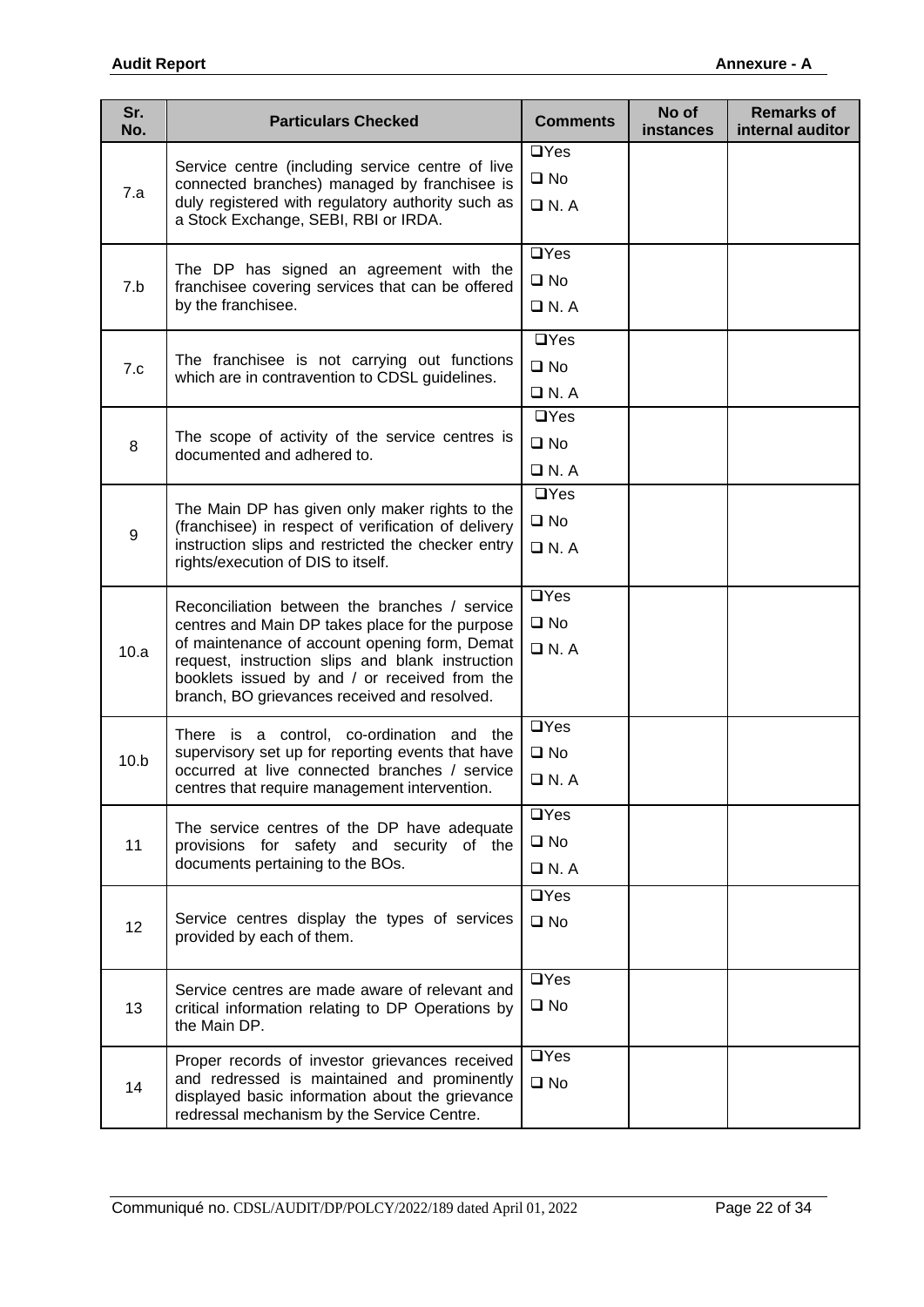| Sr.<br>No. | <b>Particulars Checked</b>                                                                                                                                                   | <b>Comments</b>           | No of<br><b>instances</b> | <b>Remarks of</b><br>internal auditor |
|------------|------------------------------------------------------------------------------------------------------------------------------------------------------------------------------|---------------------------|---------------------------|---------------------------------------|
| 15         | The discrepancies and /or non-compliances<br>observed during previous CDSL Service Centre   O No<br>inspection has complied with and submitted<br>compliance report to CDSL. | $\Box$ Yes<br>$\Box$ N. A |                           |                                       |

### **12) Back Office Software:**

| Sr.<br>No. | <b>Particulars Checked</b>                                                                 | <b>Comments</b> | No of<br>instances | <b>Remarks of</b><br>internal auditor |
|------------|--------------------------------------------------------------------------------------------|-----------------|--------------------|---------------------------------------|
|            | Back office software is being used extensively for                                         | $\Box$ Yes      |                    |                                       |
| 1.a        | all DP activities and all transactions are uploaded<br>in CDAS.                            | $\square$ No    |                    |                                       |
|            | The DP's Back office software has minimum risk                                             | $\Box$ Yes      |                    |                                       |
| 1.b        | containment<br>measures as prescribed<br>- in<br>communiqué 1577 and O.I 6.5.4.2.          | $\square$ No    |                    |                                       |
|            | Back office is updated daily for the transactions                                          | $\Box$ Yes      |                    |                                       |
| 2.a        | done on the CDAS.                                                                          | $\square$ No    |                    |                                       |
|            | The back-up of data residing in back office (or                                            | $\Box$ Yes      |                    |                                       |
| 2.b        | any data maintained in electronic form) with<br>respect to depository operations is taken. | $\square$ No    |                    |                                       |
|            | Proper mechanism exists to ensure integrity of                                             | $\Box$ Yes      |                    |                                       |
| 3          | files from back-office before they are uploaded<br>from DP terminal.                       | $\square$ No    |                    |                                       |
|            |                                                                                            | $\Box$ Yes      |                    |                                       |
| 4          | DP has complied with mapping of UCC details in<br>back office software.                    | $\square$ No    |                    |                                       |

## **13) BO Grievances / Redressal:**

| Sr.<br>No. | <b>Particulars Checked</b>                                                                                                                                   | <b>Comments</b>                          | No of<br>instances | <b>Remarks of</b><br>internal auditor |
|------------|--------------------------------------------------------------------------------------------------------------------------------------------------------------|------------------------------------------|--------------------|---------------------------------------|
| 1.a        | All the grievances of BOs arising at the Main DP<br>or at the branch are recorded and redressed                                                              | $\Box$ Yes<br>$\square$ No               |                    |                                       |
|            | within the stipulated time of 30 days.(except<br>disputes/court matters).                                                                                    | $\Box$ N.A.                              |                    |                                       |
| 1.b        | There is no BO grievance pending for more than<br>30 days for reason other than 'pending demat'.                                                             | $\Box$ Yes<br>$\square$ No<br>$\Box N$ . |                    |                                       |
| 1.c        | BO grievances which are pending for more than<br>30 days are reported to CDSL through monthly<br>grievance report and action taken thereon for<br>redressal. | $\Box$ Yes<br>$\square$ No<br>$\Box$ N.A |                    |                                       |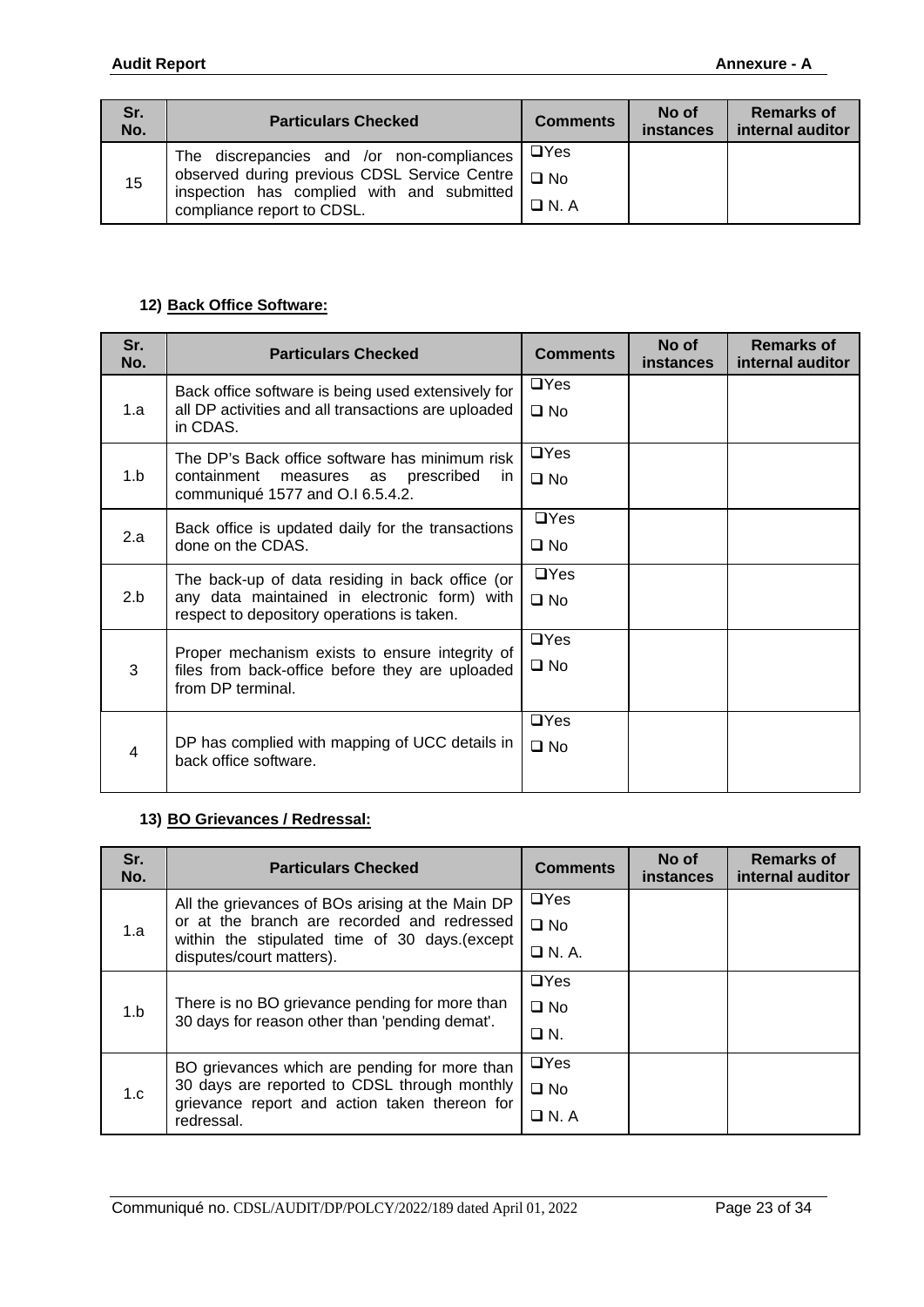| Sr.<br>No.     | <b>Particulars Checked</b>                                                                                                                                               | <b>Comments</b> | No of<br>instances | <b>Remarks of</b><br>internal auditor |
|----------------|--------------------------------------------------------------------------------------------------------------------------------------------------------------------------|-----------------|--------------------|---------------------------------------|
|                | The DP has informed CDSL about all grievances                                                                                                                            | $\Box$ Yes      |                    |                                       |
| 2              | received from the BOs irrespective of<br>such                                                                                                                            | $\square$ No    |                    |                                       |
|                | complaints are received by them directly from the<br>BO or through CDSL or through Scores.                                                                               |                 |                    |                                       |
|                |                                                                                                                                                                          | $\Box$ Yes      |                    |                                       |
|                | The DP informs the investors of the action taken                                                                                                                         | $\square$ No    |                    |                                       |
| 3              | to redress the grievances.                                                                                                                                               | $\Box$ N.A      |                    |                                       |
|                |                                                                                                                                                                          |                 |                    |                                       |
|                | The DP has designated e-mail id for informing                                                                                                                            | $\Box$ Yes      |                    |                                       |
| 4.a            | investor grievances and the DP having website<br>has displayed the same on the website as per                                                                            | $\square$ No    |                    |                                       |
|                | SEBI circular no. MRD/DOP/Dep/SE/cir-22/06                                                                                                                               |                 |                    |                                       |
|                | dated December 18, 2006.                                                                                                                                                 |                 |                    |                                       |
| 4.b            | Grievance Redressal mechanism is printed on<br>the inside back cover of DIS issued by DP as per                                                                          | $\Box$ Yes      |                    |                                       |
|                | SEBI and CDSL guidelines.                                                                                                                                                | $\square$ No    |                    |                                       |
|                | The DP has prominently displayed<br>basic<br>about the grievance redressal<br>information<br>mechanism available to investors in the Main<br>DP. (Refer communiqué 4675) | $\Box$ Yes      |                    |                                       |
| 4.c            |                                                                                                                                                                          | $\square$ No    |                    |                                       |
|                |                                                                                                                                                                          | $\Box$ N. A     |                    |                                       |
|                |                                                                                                                                                                          | $\Box$ Yes      |                    |                                       |
| 5              | The DP has not received complaints for data                                                                                                                              | $\square$ No    |                    |                                       |
|                | entry errors / omission from BOs.                                                                                                                                        | $\Box$ N. A     |                    |                                       |
|                |                                                                                                                                                                          | $\Box$ Yes      |                    |                                       |
| 6              | DP has provided a link to SCORES portal, within<br>the demat account dashboard of clients to make                                                                        | $\square$ No    |                    |                                       |
|                | it easier to lodge grievances.                                                                                                                                           | $\Box$ N.A      |                    |                                       |
|                | DP has displayed information regarding filing of                                                                                                                         | $\Box$ Yes      |                    |                                       |
|                | complaints on SCORES and benefits for the<br>same on its website and has incorporated this                                                                               | $\square$ No    |                    |                                       |
| $\overline{7}$ | information in the welcome kit given to the client                                                                                                                       | $\Box$ N.A      |                    |                                       |
|                | after account opening (comm.332 dated July 04,                                                                                                                           |                 |                    |                                       |
|                | 2019)<br>DP has published investor charter on his website                                                                                                                | $\Box$ Yes      |                    |                                       |
| 8              | in accordance with CDSL Communique no.                                                                                                                                   | $\square$ No    |                    |                                       |
|                | CDSL/OPS/DP/POLCY/2021/589<br>dated                                                                                                                                      |                 |                    |                                       |
|                | December 25, 2021                                                                                                                                                        |                 |                    |                                       |

## **14) Audit of other Transactions / Services / Tariff Structure/Surveillance Obligation:**

| Sr. No. | <b>Particulars Checked</b>                                                                                                                               | <b>Comments</b>                           | No of<br>instances | Remarks of<br>internal auditor |
|---------|----------------------------------------------------------------------------------------------------------------------------------------------------------|-------------------------------------------|--------------------|--------------------------------|
| 1.a     | Whether the DP has outsourced activities<br>which are permissible as per SEBI circular no.<br>CIR/MIRSD/24/2011 dated 15.12.2011. (Refer<br>comm. 2775). | $\Box$ Yes<br>$\square$ No<br>$\Box$ N. A |                    |                                |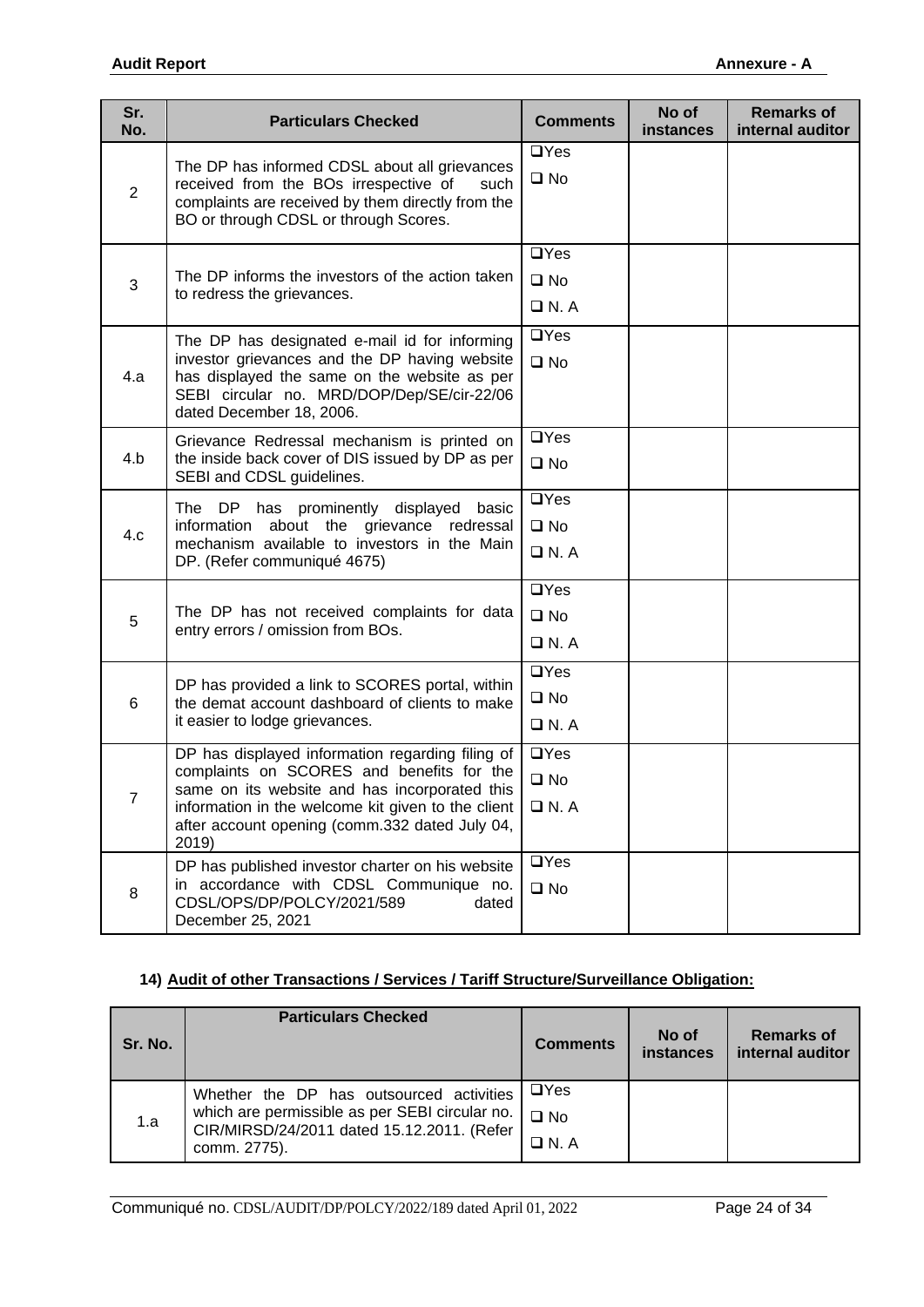|         | <b>Particulars Checked</b>                                                                      |                    |                           |                                       |
|---------|-------------------------------------------------------------------------------------------------|--------------------|---------------------------|---------------------------------------|
| Sr. No. |                                                                                                 | <b>Comments</b>    | No of<br><b>instances</b> | <b>Remarks of</b><br>internal auditor |
|         | If reply to 14.1.a above is yes, mention the                                                    | $\Box$ Yes         |                           |                                       |
|         | activities outsourced and whether CDSL<br>approval has been obtained? (Refer CDSL               | $\square$ No       |                           |                                       |
| 1.b     | Bye Law 5.3.30 and CDSL-DP agreement                                                            | $\Box$ N.A.        |                           |                                       |
|         | clause 52) and all the steps / procedures /                                                     |                    |                           |                                       |
|         | requirement mentioned in the CDSL approval<br>letter have been complied with.                   |                    |                           |                                       |
|         | The DP has on record comprehensive policy                                                       | $\Box$ Yes         |                           |                                       |
| 1.c     | for all outsourced activities and written<br>agreement with the third party describing all      | $\square$ No       |                           |                                       |
|         | material<br>aspects<br>the<br>of<br>outsourcing<br>arrangement.                                 | $\Box$ N. A.       |                           |                                       |
|         |                                                                                                 | $\Box$ Yes         |                           |                                       |
| 2.a     | Notice of at least 30 days is given to the BOs<br>before effecting increase in charges/fees and | $\square$ No       |                           |                                       |
|         | also updated on CDSL website.                                                                   | $\Box$ N.A.        |                           |                                       |
|         | The DP does not levy charges to BOs for                                                         | $\Box$ Yes         |                           |                                       |
| 2.b     | account opening / account closure etc., which<br>are prohibited by SEBI (Refer communiqué       | $\square$ No       |                           |                                       |
|         | 4991).                                                                                          |                    |                           |                                       |
|         | The DP has uploaded the tariff details and                                                      | $\overline{UY}$ es |                           |                                       |
| 2.c     | subsequent modification (if any) to CDSL's<br>website.                                          | $\square$ No       |                           |                                       |
|         |                                                                                                 | $\Box$ Yes         |                           |                                       |
| 2.d     | The DP has billed all the BOs (its clients) as<br>per the tariff sheet                          | $\square$ No       |                           |                                       |
|         |                                                                                                 | $\Box$ N.A.        |                           |                                       |
|         |                                                                                                 | $\Box$ Yes         |                           |                                       |
| 3.a     | Registration of clients to easiest is done after<br>obtaining registration forms.               | $\square$ No       |                           |                                       |
|         |                                                                                                 | $\Box$ N.A.        |                           |                                       |
|         | Registration of Trusted accounts at easiest is                                                  | $\overline{UY}$ es |                           |                                       |
| 3.b     | done after obtaining Letter in the given format                                                 | $\square$ No       |                           |                                       |
|         | from trusted account holders.                                                                   | $\Box$ N.A.        |                           |                                       |
|         | The DP follows maker-checker concept in all                                                     | $\overline{UY}$ es |                           |                                       |
| 4       | of its activities to ensure the accuracy of the<br>and as a mechanism to check<br>data          | $\square$ No       |                           |                                       |
|         | unauthorised transaction.                                                                       |                    |                           |                                       |
| 5       | All forms used by the DP are in conformity                                                      | $\Box$ Yes         |                           |                                       |
|         | with CDSL's prescribed format.                                                                  | $\square$ No       |                           |                                       |
|         | The concurrent audit of risk prone areas on<br>100% basis is being conducted by the auditor     | $\Box$ Yes         |                           |                                       |
|         | conducting internal audit in accordance with                                                    | $\square$ No       |                           |                                       |
| 6.a     | the guidelines specified by CDSL.(If the<br>concurrent auditor is different, please attach      |                    |                           |                                       |
|         | the consolidated concurrent audit report as                                                     |                    |                           |                                       |
|         | Annexure B).                                                                                    |                    |                           |                                       |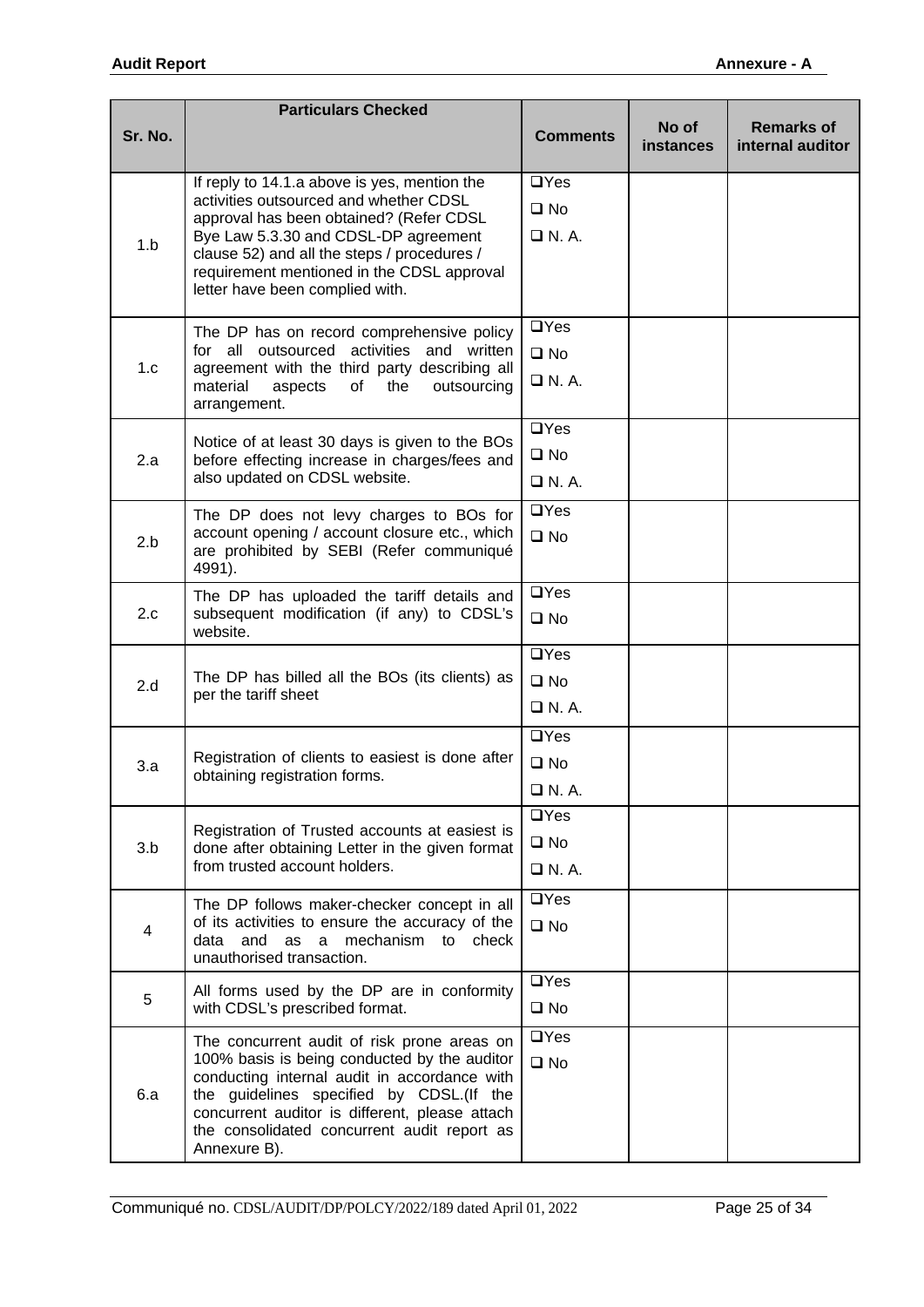|         | <b>Particulars Checked</b>                                                                                                                   |                           |                           |                                       |
|---------|----------------------------------------------------------------------------------------------------------------------------------------------|---------------------------|---------------------------|---------------------------------------|
| Sr. No. |                                                                                                                                              | <b>Comments</b>           | No of<br><b>instances</b> | <b>Remarks of</b><br>internal auditor |
|         | Concurrent audit reports are submitted by the                                                                                                | $\Box$ Yes                |                           |                                       |
| 6.b     | concurrent auditor to the DP on monthly basis<br>by 10th of the next month and are in format as<br>per communiqué 2018-205 dated 20-04-2018. | $\square$ No              |                           |                                       |
|         | The major negative observations in the                                                                                                       | $\Box$ Yes                |                           |                                       |
| 6.c     | concurrent audit are informed to CDSL                                                                                                        | $\square$ No              |                           |                                       |
|         | immediately.                                                                                                                                 | $\Box$ N. A               |                           |                                       |
|         | Non-compliances<br>observed in<br>concurrent                                                                                                 | $\Box$ Yes                |                           |                                       |
| 6.d     | audit report of risk prone areas during audit                                                                                                | $\square$ No              |                           |                                       |
|         | period have been rectified and checked by the<br>auditors.                                                                                   | $\Box$ N.A                |                           |                                       |
|         | The details of the compliance officer/director/                                                                                              | $\Box$ Yes                |                           |                                       |
|         | relations<br>officers/<br>investor<br>authorised                                                                                             | $\square$ No              |                           |                                       |
| 7.a     | signatories/ office address and change if any<br>is informed by DP to CDSL in the prescribed                                                 | $\Box$ N. A               |                           |                                       |
|         | format.                                                                                                                                      |                           |                           |                                       |
|         | Compliance Officer of the DP has obtained<br>NISM-Series-III A: Securities Intermediaries                                                    | $\Box$ Yes                |                           |                                       |
|         | Compliance<br>(Non-Fund)<br>Certification                                                                                                    | $\square$ No              |                           |                                       |
| 7.b     | Examination (SICCE) as per SEBI notification                                                                                                 |                           |                           |                                       |
|         | dated 11th March 2013. (Refer Communiqué<br>3549).                                                                                           |                           |                           |                                       |
|         |                                                                                                                                              |                           |                           |                                       |
| 8       | The DP has informed CDSL within 7 days of<br>passing of any order /indictments by any                                                        | $\square$ No              |                           |                                       |
|         | competent authority against it                                                                                                               | $\Box$ N. A<br>$\Box$ Yes |                           |                                       |
|         | The DP has framed a surveillance policy                                                                                                      |                           |                           |                                       |
| 9       | based on nature of its depository business,<br>type of clients, number of demat accounts,                                                    | $\square$ No              |                           |                                       |
|         | number of transactions along<br>with the                                                                                                     |                           |                           |                                       |
|         | indicative list of alerts etc.<br>The DP has proper system in place to                                                                       | $\Box$ Yes                |                           |                                       |
| 10      | generate the additional surveillance alerts with                                                                                             | $\square$ No              |                           |                                       |
|         | effect from October 1, 2021 and for which                                                                                                    |                           |                           |                                       |
|         | Board approval is obtained.<br>The surveillance policy of the Participant has                                                                | $\overline{\square}$ Yes  |                           |                                       |
|         | been approved by its Board of Directors. In                                                                                                  | $\square$ No              |                           |                                       |
| 11      | case, the Participant is incorporated outside<br>India, then the surveillance policy of the                                                  |                           |                           |                                       |
|         | Participant is approved by a Committee                                                                                                       |                           |                           |                                       |
|         | constituted to oversee its Indian Operations.                                                                                                |                           |                           |                                       |
|         | The surveillance policy of the Participant is                                                                                                | $\Box$ Yes                |                           |                                       |
| 12      | being reviewed once in a year.                                                                                                               | $\square$ No              |                           |                                       |
|         |                                                                                                                                              |                           |                           |                                       |
|         | A quarterly MIS is put up to the Board on the<br>number of alerts pending at the beginning of                                                | $\Box$ Yes                |                           |                                       |
|         | the quarter, generated during the quarter,                                                                                                   | $\square$ No              |                           |                                       |
| 13      | processed and acted upon during the quarter                                                                                                  |                           |                           |                                       |
|         | and cases pending at the end of the quarter<br>along with reasons for pendency and action                                                    |                           |                           |                                       |
|         | plan for closure. Also, the Board has been                                                                                                   |                           |                           |                                       |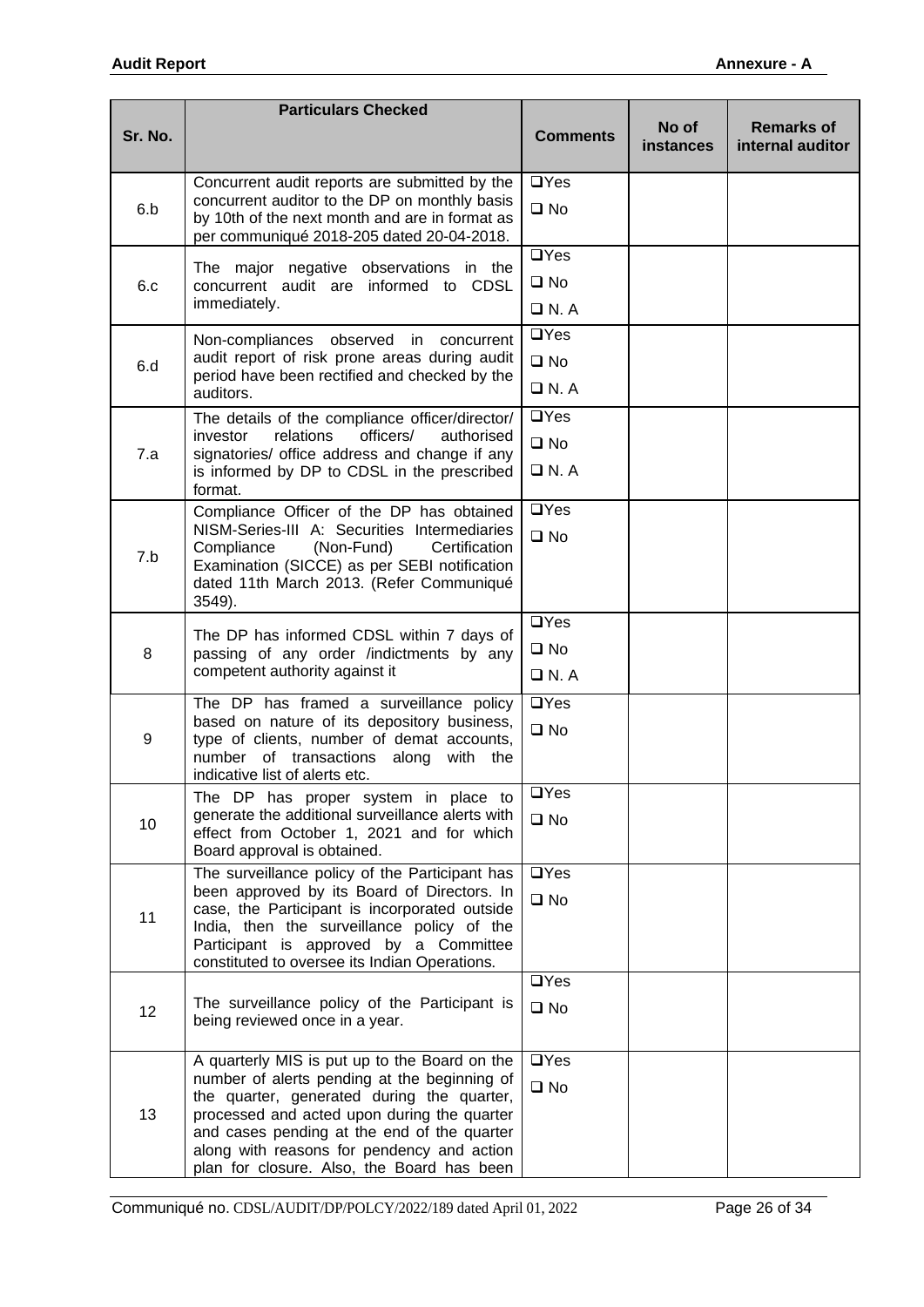| Sr. No. | <b>Particulars Checked</b>                                                                                                                                                                                                                                                                             | <b>Comments</b>            | No of<br><i>instances</i> | <b>Remarks of</b><br>internal auditor |
|---------|--------------------------------------------------------------------------------------------------------------------------------------------------------------------------------------------------------------------------------------------------------------------------------------------------------|----------------------------|---------------------------|---------------------------------------|
|         | apprised of any exception noticed during the<br>disposal of alerts.(w.e.f. quarter ended Dec<br>31, 2021)                                                                                                                                                                                              |                            |                           |                                       |
| 14      | Participant has submitted duly approved<br>status of the alerts on a quarterly basis<br>(including 'NIL report'), in the prescribed<br>format to the depository within 15 days from<br>end of the quarter. (w.e.f. quarter ended Dec<br>31, 2021)                                                      |                            |                           |                                       |
| 15      | With respect to the alerts generated at the<br>Participants end, Participant has reported<br>instances with adverse observation, along<br>with details of action taken, to depository<br>within 7 days of the date of identification of<br>adverse observation. (w.e.f. quarter ended Dec<br>31, 2021) | $\Box$ Yes<br>$\square$ No |                           |                                       |
| 16      | Alerts have been disposed within 30 days<br>of alerts generated at<br>from the date<br>Participants end and alerts provided by<br>depository.                                                                                                                                                          | $\Box$ Yes<br>$\square$ No |                           |                                       |
| 17      | Internal auditor has reviewed the surveillance<br>policy, its implementation, effectiveness and<br>review the alerts generated during the period<br>of audit.                                                                                                                                          | $\Box$ Yes<br>$\square$ No |                           |                                       |

## **15) Records / Registers and documents to be maintained:**

| Sr. No. | <b>Particulars Checked</b>                                                                                                                                                                                                                                   | <b>Comments</b>            | No of<br><b>instances</b> | <b>Remarks of</b><br>internal auditor |
|---------|--------------------------------------------------------------------------------------------------------------------------------------------------------------------------------------------------------------------------------------------------------------|----------------------------|---------------------------|---------------------------------------|
|         | The DP has developed internal mechanism for<br>maintenance and preservation of all records<br>and information for a period of 8 years in the<br>manner that allows easy and quick retrieval of<br>data.Ref. SEBI (D&P) Regulations, 2018<br>dated 03.10.2018 | $\Box$ Yes<br>$\square$ No |                           |                                       |
| 2       | Nomination Register is maintained as per<br>CDSL guidelines.                                                                                                                                                                                                 | $\Box$ Yes<br>$\square$ No |                           |                                       |
| 3       | Register of documents / certificates received<br>for<br>dematerialization<br>and<br>sent<br>rematerialisation and demat/remat reject<br>received and handed over to the BO is<br>maintained.                                                                 | $\Box$ Yes<br>$\Box$ No    |                           |                                       |
| 4       | Power of Attorney register is maintained as<br>per CDSL Guidelines.                                                                                                                                                                                          | $\Box$ Yes<br>$\square$ No |                           |                                       |
| 5       | Investor Grievance Register is maintained.                                                                                                                                                                                                                   | $\Box$ Yes<br>$\square$ No |                           |                                       |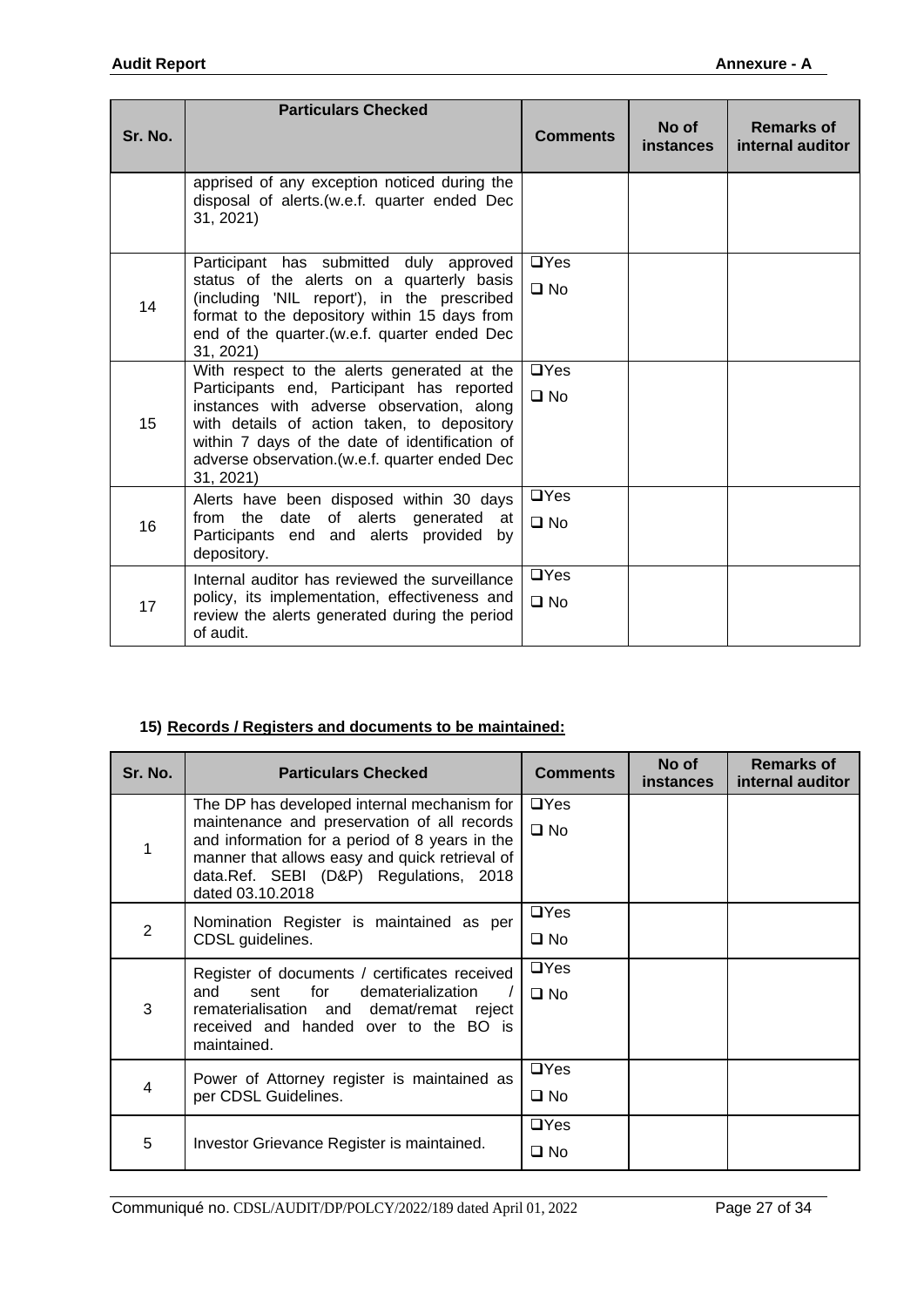| Sr. No.        | <b>Particulars Checked</b>                                                            | <b>Comments</b> | No of<br>instances | <b>Remarks of</b><br>internal auditor |
|----------------|---------------------------------------------------------------------------------------|-----------------|--------------------|---------------------------------------|
|                |                                                                                       | $\Box$ Yes      |                    |                                       |
|                | 6<br>DIS Issued Register is maintained.                                               |                 |                    |                                       |
|                | Suspicious<br>The<br>maintained<br>DP.<br>has                                         | $\Box$ Yes      |                    |                                       |
| $\overline{7}$ | Transaction Register as prescribed by CDSL<br>regarding the alerts being provided and | $\square$ No    |                    |                                       |
|                | actions taken are recorded<br>as<br>per                                               |                 |                    |                                       |
|                | communiqué 5156                                                                       |                 |                    |                                       |
|                |                                                                                       | $\Box$ Yes      |                    |                                       |
| 8              | Records are<br>separately<br>for<br>kept<br>each<br>depository.                       | $\square$ No    |                    |                                       |
|                |                                                                                       | $\Box$ N. A     |                    |                                       |

Note: Registers should be maintained either in physical or in back office. The same should not be maintained in excel sheets.

### **16) Centralized Depository Accounting System (CDAS):**

| Sr. No. | <b>Particulars Checked</b>                                                                                                                                                                                                                                                                                                                                        | <b>Comments</b>            | No of<br><b>instances</b> | <b>Remarks of</b><br>internal auditor |
|---------|-------------------------------------------------------------------------------------------------------------------------------------------------------------------------------------------------------------------------------------------------------------------------------------------------------------------------------------------------------------------|----------------------------|---------------------------|---------------------------------------|
| 1.a     | Secrecy of passwords maintained at all levels.                                                                                                                                                                                                                                                                                                                    | $\Box$ Yes<br>$\square$ No |                           |                                       |
| 1.b     | The variable access rights' as suggested by<br>CDSL is implemented.                                                                                                                                                                                                                                                                                               | $\Box$ Yes<br>$\square$ No |                           |                                       |
| 1.c     | The DP uses its 'easiest' login for processing<br>of instruction(s) at least once in a month.                                                                                                                                                                                                                                                                     | $\Box$ Yes<br>$\square$ No |                           |                                       |
| 2.a     | Main DP is maintaining record of identification<br>documents (including photo-identification) of<br>the persons engaged in DP operations at its<br>office, at live connected branches and at<br>service centers. (Refer O.I 17.7.2).                                                                                                                              |                            |                           |                                       |
| 2.b     | At least one staff operating the CDAS has<br>obtained 4 days training at CDSL.                                                                                                                                                                                                                                                                                    | $\Box$ Yes<br>$\square$ No |                           |                                       |
| 2.c     | person(s)<br>associated<br>employed<br>The<br>or<br>engaged by the DP other than those engaged<br>in basic elementary / clerical level activities &<br>by NISM<br>DOCE<br>supervised<br>certified<br>personnel, are NISM-Series VI DOCE certified<br>/ attended CPE programme as applicable to<br>grandfathered employees. (Refer comm. 4650<br>dated 21.08.2014) |                            |                           |                                       |
| 3       | The Anti Virus Software installed is upgraded<br>regularly on a weekly basis.                                                                                                                                                                                                                                                                                     | $\Box$ Yes<br>$\square$ No |                           |                                       |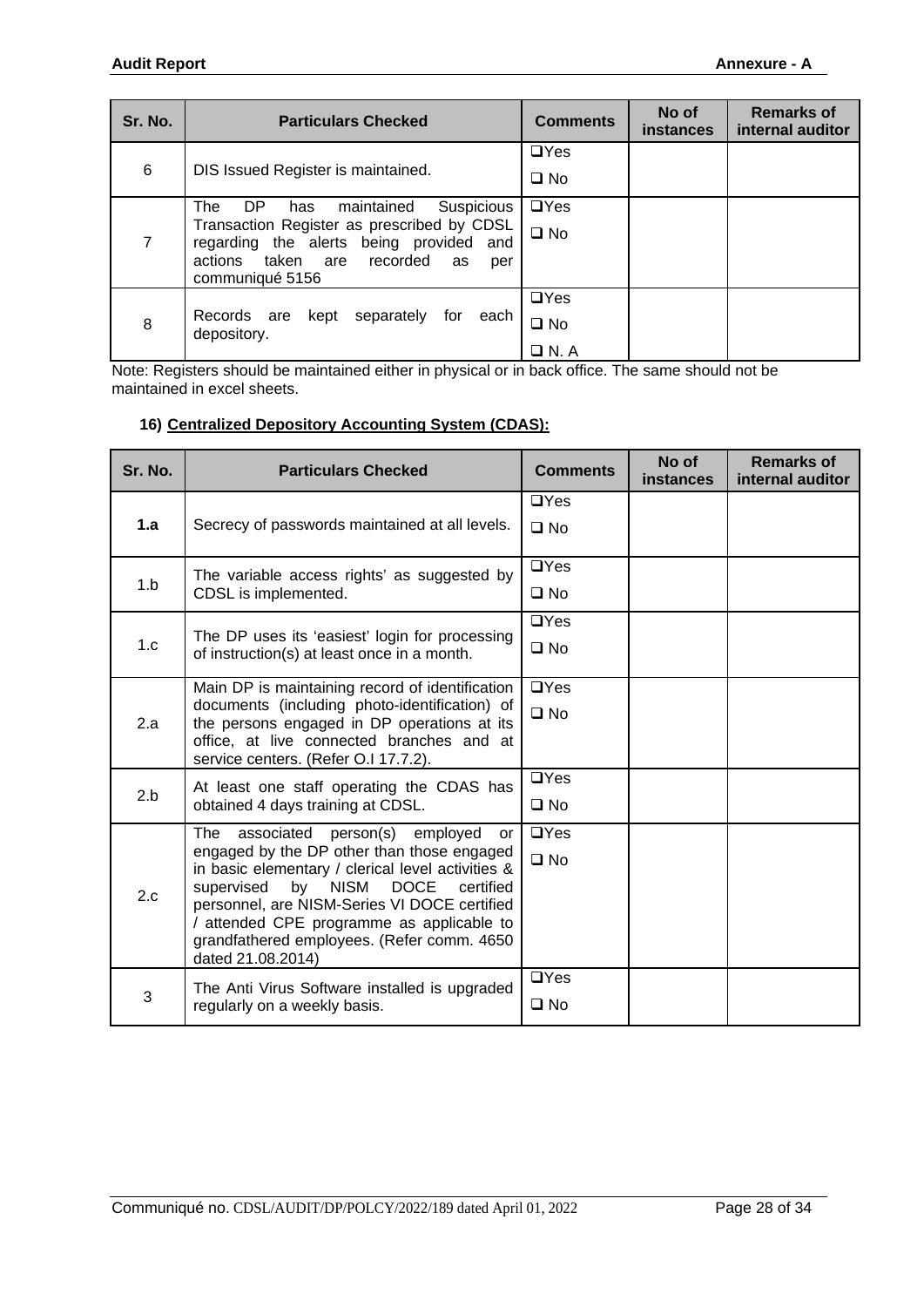#### **17) Status of compliance for deviations / observations noted in last inspection/internal audit:**

| Sr. No.                                                                                                  | <b>Particulars Checked</b>                                                                                          | <b>Comments</b>            | No of<br>instances | <b>Remarks of</b><br>internal auditor |
|----------------------------------------------------------------------------------------------------------|---------------------------------------------------------------------------------------------------------------------|----------------------------|--------------------|---------------------------------------|
|                                                                                                          | The discrepancies and /or non-compliances<br>observed during previous CDSL inspection,                              | $\Box$ Yes                 |                    |                                       |
| 1.a                                                                                                      | and last two internal audits and concurrent<br>audits are rectified and /or complied with.                          | $\square$ No<br>$\Box$ N.A |                    |                                       |
|                                                                                                          | The discrepancies and /or non-compliances<br>observed during inspection conducted by                                | $\Box$ Yes<br>$\square$ No |                    |                                       |
| 1.b                                                                                                      | SEBI or any other regulatory authorities are<br>rectified and /or complied with.                                    | $\Box$ N.A                 |                    |                                       |
|                                                                                                          | The DP has implemented the procedure as                                                                             | $\Box$ Yes                 |                    |                                       |
| 1.c                                                                                                      | confirmed in the previous compliance report<br>for the last inspection and/ or internal audit                       | $\square$ No               |                    |                                       |
|                                                                                                          | report.                                                                                                             | $\Box$ N.A<br>$\Box$ Yes   |                    |                                       |
|                                                                                                          | Depository Participant has placed last CDSL                                                                         |                            |                    |                                       |
|                                                                                                          | inspection report and corrective action before<br>the meeting of its Board of Directors held                        | $\square$ No               |                    |                                       |
| 2.a<br>on ___________. (same may be verified from<br>the extract of the minutes of the Board<br>Meeting) |                                                                                                                     | $\Box$ N.A                 |                    |                                       |
|                                                                                                          | Depository Participant has placed last SEBI                                                                         | $\Box$ Yes                 |                    |                                       |
|                                                                                                          | inspection report and corrective action before<br>the meeting of its Board of Directors held                        | $\square$ No               |                    |                                       |
| 2.b<br>on____________. (same may be verified from<br>the extract of the minutes of the Board<br>Meeting) |                                                                                                                     | $\Box$ N.A                 |                    |                                       |
|                                                                                                          | Depository Participant has placed last Internal                                                                     | $\overline{UY}$ es         |                    |                                       |
| 2.c                                                                                                      | Audit report / Concurrent Audit report and<br>corrective action before the meeting of its                           | $\square$ No               |                    |                                       |
|                                                                                                          | Board of Directors held on [100]. (same<br>may be verified from the extract of the minutes<br>of the Board Meeting) | $\Box$ N.A                 |                    |                                       |
|                                                                                                          | Board of the DP was satisfied with the                                                                              | $\overline{UY}$ es         |                    |                                       |
| 2.d                                                                                                      | corrective actions taken.                                                                                           | $\square$ No               |                    |                                       |
|                                                                                                          |                                                                                                                     | $\Box$ N.A                 |                    |                                       |

## **18) Compliance under Prevention of Money Laundering Act, 2002 (PMLA):**

| Sr. No. | <b>Particulars Checked</b>                                                                                                                                                                                                                                             | <b>Comments</b>            | No of<br><b>instances</b> | <b>Remarks of</b><br>internal auditor |
|---------|------------------------------------------------------------------------------------------------------------------------------------------------------------------------------------------------------------------------------------------------------------------------|----------------------------|---------------------------|---------------------------------------|
|         | The DP has prepared a PMLA policy as per<br>SEBI and PMLA guidelines (SEBI circular<br>SEBI/ HO/ MIRSD/ DOP/ CIR/ P/ 2019/113<br>2019)<br>(Comm<br>October 15,<br>dated<br>CDSL/OPS/DP/POLCY/2019/542<br>dated<br>October 25, 2019) and a copy is sent to FIU-<br>IND. | $\Box$ Yes<br>$\square$ No |                           |                                       |
| 2.a     | Principal Officer' is appointed as required<br>under the PMLA Act.                                                                                                                                                                                                     | $\Box$ Yes<br>$\square$ No |                           |                                       |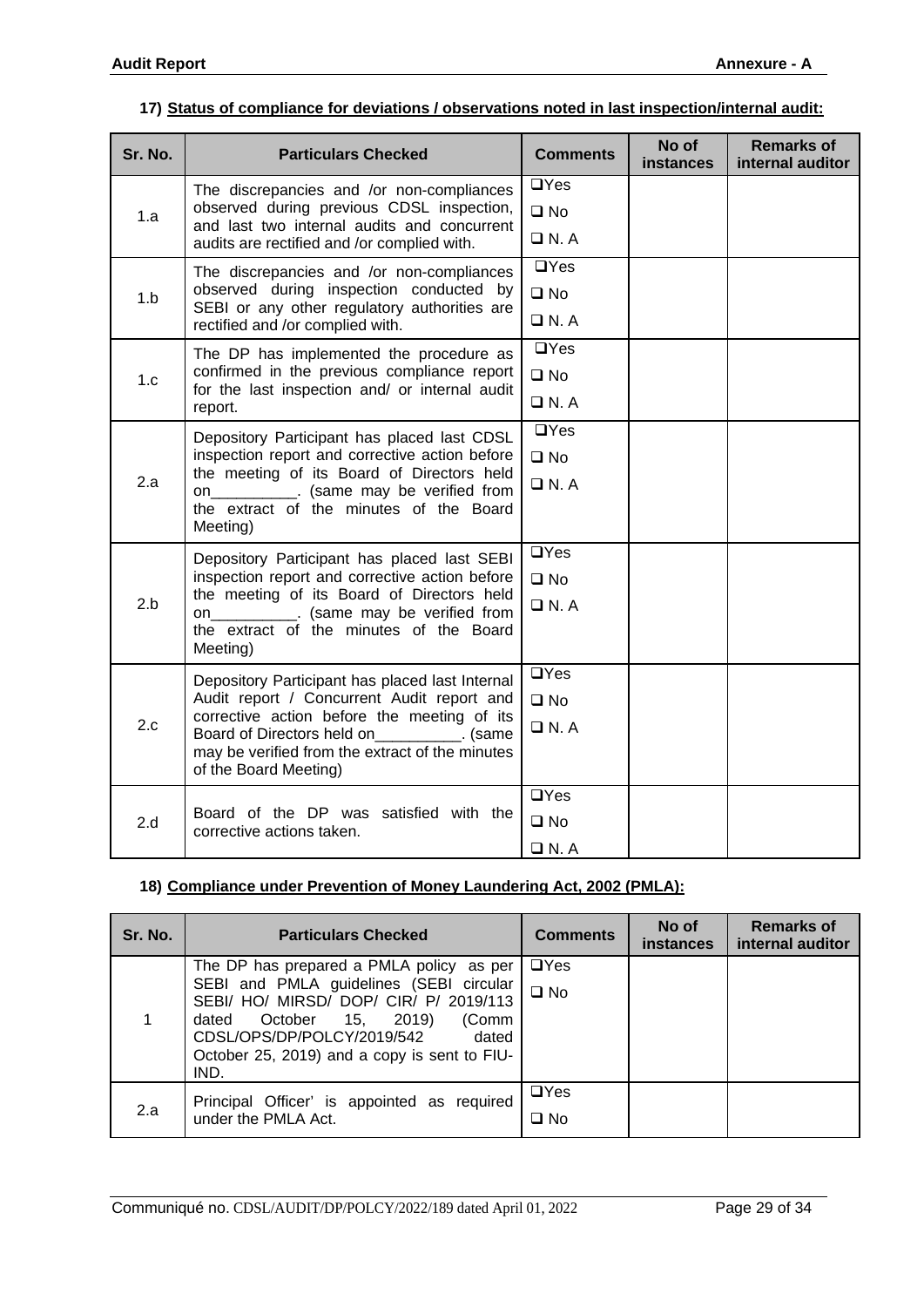| Sr. No. | <b>Particulars Checked</b>                                                                                                                                                                                                                                                                                                                                                            | <b>Comments</b>                           | No of<br><b>instances</b> | <b>Remarks of</b><br>internal auditor |
|---------|---------------------------------------------------------------------------------------------------------------------------------------------------------------------------------------------------------------------------------------------------------------------------------------------------------------------------------------------------------------------------------------|-------------------------------------------|---------------------------|---------------------------------------|
| 2.b     | The DP has intimated the appointment /<br>change in Principal officer, if any to FIU -<br>India.                                                                                                                                                                                                                                                                                      | $\Box$ Yes<br>$\square$ No<br>$\Box$ N. A |                           |                                       |
| 3.a     | Designated Director has been appointed by<br>the DP as required under the PMLA Act.                                                                                                                                                                                                                                                                                                   | $\Box$ Yes<br>$\square$ No                |                           |                                       |
| 3.b     | The DP has intimated the appointment /<br>change of Designated Director to FIU - India.                                                                                                                                                                                                                                                                                               | $\Box$ Yes<br>$\square$ No                |                           |                                       |
| 4.a     | The DP has provided appropriate training on<br>PMLA to its staff members to create<br>awareness and made available the PMLA<br>policy for compliance purpose.                                                                                                                                                                                                                         | $\Box$ Yes<br>$\square$ No                |                           |                                       |
| 4.b     | The DP has adequate screening procedure in<br>place to ensure high standards when hiring<br>employee.                                                                                                                                                                                                                                                                                 | $\Box$ Yes<br>$\square$ No                |                           |                                       |
| 5.a     | The DP has defined and adopted customer<br>acceptance policy.                                                                                                                                                                                                                                                                                                                         | $\Box$ Yes<br>$\square$ No                |                           |                                       |
| 5.b     | The DP has undertaken Client Due diligence<br>measures including requirements for proper<br>identification before account opening and<br>ensures that the identity of the clients does<br>not match with any person having known<br>criminal background or is not banned in any<br>other manner, in terms of criminal or civil<br>proceedings by any enforcement agency<br>worldwide. |                                           |                           |                                       |
| 5.c     | The DP has categorized clients into low,<br>medium and high risk based on its perception<br>of risk depending upon client's background,<br>type of business activity, transactions etc.                                                                                                                                                                                               | $\Box$ Yes<br>$\square$ No                |                           |                                       |
| 5.d     | PMLA Policy contains defined parameters on<br>Categorisation of clients into "Clients of<br>Special Category (CSC) like<br>politically<br>exposed persons, NRIs, High net worth<br>Individuals<br>clients<br>with<br>dubious<br>and<br>reputation.                                                                                                                                    |                                           |                           |                                       |
| 6.a     | The DP has updated the income and<br>occupation details either in CDAS or Back<br>office system.                                                                                                                                                                                                                                                                                      | $\Box$ Yes<br>$\square$ No                |                           |                                       |
| 6.b     | The DP checks and monitors and scrutinizes<br>the transactions / Value of securities in the<br>demat accounts of the BO(s) based on<br>income and occupation details as per PMLA<br>guidelines and follows ongoing due diligence<br>for ensuring effectiveness of the AML<br>Procedures.                                                                                              |                                           |                           |                                       |
| 6.c     | PMLA policy has defined the periodicity of<br>updating of KYC documents for the client due<br>diligence (CDD) process (especially when                                                                                                                                                                                                                                                | $\Box$ Yes<br>$\square$ No                |                           |                                       |

Communiqué no. CDSL/AUDIT/DP/POLCY/2022/189 dated April 01, 2022 Page 30 of 34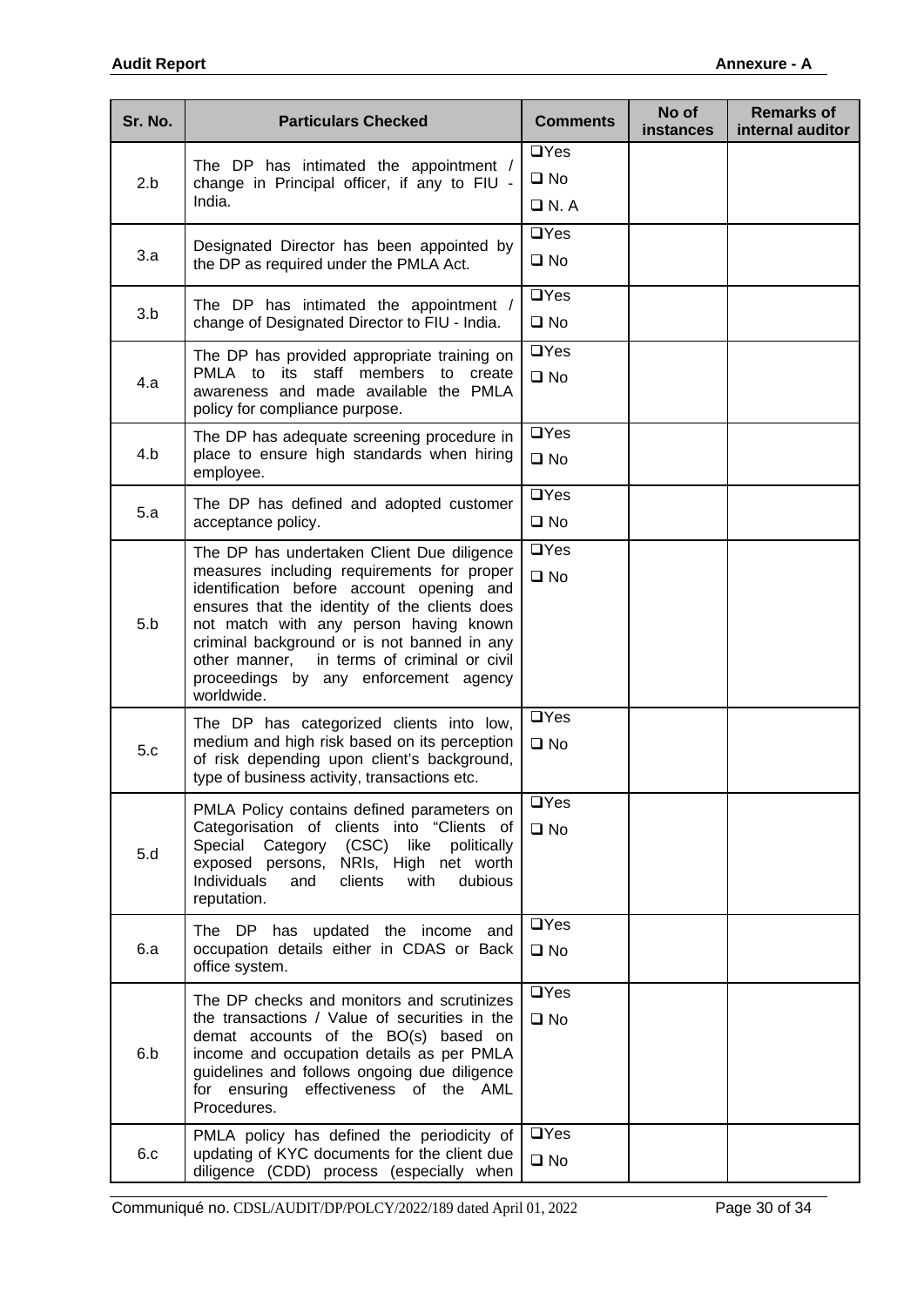| Sr. No. | <b>Particulars Checked</b>                                                                                                                                           | <b>Comments</b>                           | No of<br><b>instances</b> | <b>Remarks of</b><br>internal auditor |
|---------|----------------------------------------------------------------------------------------------------------------------------------------------------------------------|-------------------------------------------|---------------------------|---------------------------------------|
|         | there are suspicions in transactions)                                                                                                                                |                                           |                           |                                       |
| 7.a     | The DP has a system in place for identifying<br>suspicious transactions and directly reporting<br>the same to FIU - India within 7 days of<br>detecting of the same. | $\Box$ Yes<br>$\square$ No                |                           |                                       |
| 7.b     | The DP has informed CDSL the number of<br>STRs, if any, filed by them directly with FIU-<br>IND by the $7th$ of the succeeding month.                                | $\Box$ Yes<br>$\square$ No<br>$\Box$ N. A |                           |                                       |
| 8.a     | The periodicity of review of policy is defined in<br>the PMLA policy.                                                                                                | $\Box$ Yes<br>$\square$ No                |                           |                                       |
| 8.b     | The DP has done the periodic review of the<br>PMLA Policy by any DP official other than the<br>official who originally drafted the policy.                           | $\Box$ Yes<br>$\square$ No<br>$\Box$ N. A |                           |                                       |

## **19) Compliance for Designated Depository Participants(DDPs):**

| Sr. No.        | <b>Particulars Checked</b>                                                                       | <b>Comments</b> | No of<br><b>instances</b> | <b>Remarks of</b><br>internal auditor |
|----------------|--------------------------------------------------------------------------------------------------|-----------------|---------------------------|---------------------------------------|
|                |                                                                                                  | $\Box$ Yes      |                           |                                       |
| 1              | The DDP has opened the account of FPI only                                                       | $\square$ No    |                           |                                       |
|                | after granting registration to FPI.                                                              | $\Box$ N. A     |                           |                                       |
|                | The DDP has granted conditional registration                                                     | $\Box$ Yes      |                           |                                       |
| $\overline{2}$ | of 180 days to FPI only after following SEBI<br>guidelines as per SEBI circular dated            | $\square$ No    |                           |                                       |
|                | 8.01.2014.                                                                                       | $\Box$ N. A     |                           |                                       |
|                | DDP<br>The<br>has<br>obtained<br>necessary                                                       | $\Box$ Yes      |                           |                                       |
| 3              | declarations & undertakings from the FPI/FPI                                                     | $\square$ No    |                           |                                       |
|                | investor group for investment limit of 10% to<br>be maintained.                                  | $\Box$ N. A     |                           |                                       |
|                | The DDP has devised mechanism to ascertain                                                       | $\Box$ Yes      |                           |                                       |
| 4              | that aggregate holdings of a FPI has not<br>exceeded the stipulated limit.                       | $\square$ No    |                           |                                       |
|                |                                                                                                  | $\Box$ N.A      |                           |                                       |
|                | The DDP has mechanism to check about any                                                         | $\Box$ Yes      |                           |                                       |
|                | material change in the information provided by                                                   | $\square$ No    |                           |                                       |
| 5              | FPI to DDP and SEBI earlier in respect of<br>direct/indirect change in control, change in        | $\Box$ N.A      |                           |                                       |
|                | regulatory<br>status, merger/demerger<br><b>or</b>                                               |                 |                           |                                       |
|                | restructuring, change in category, change in<br>structure etc. and it reassesses the eligibility |                 |                           |                                       |
|                | of FPI after examining the same.                                                                 |                 |                           |                                       |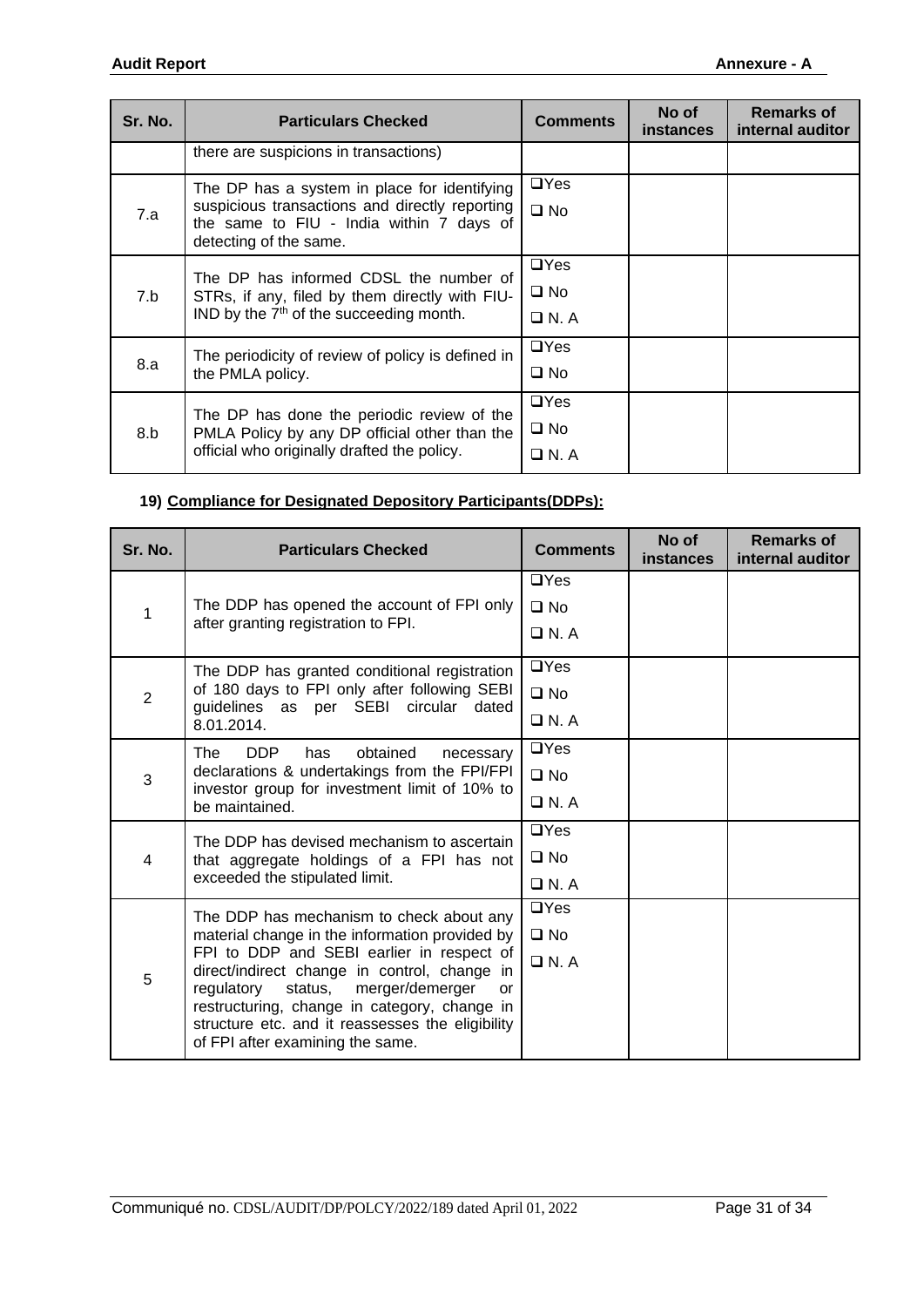### **20) Certification from the Auditors:**

| Sr. No.        | <b>Particulars Checked</b>                                                                                                                                                                                                                                         | <b>Comments</b>                           | No of<br>instances | <b>Remarks of</b><br>internal auditor |
|----------------|--------------------------------------------------------------------------------------------------------------------------------------------------------------------------------------------------------------------------------------------------------------------|-------------------------------------------|--------------------|---------------------------------------|
| $\mathbf{1}$   | At least one person conducting internal and/<br>or concurrent audit is NISM certified (DOCE /<br>CPE).                                                                                                                                                             | $\Box$ Yes<br>$\square$ No                |                    |                                       |
| $\overline{2}$ | Neither the audit firm nor any of the partner/<br>employees of the firm conducting internal<br>audit of the DP are directly or indirectly<br>interested or associated with the DP and do<br>not have conflict of interest whatsoever.                              | $\Box$ Yes<br>$\square$ No                |                    |                                       |
| 3              | Required internal controls, checks,<br>risk<br>management procedure are in place.                                                                                                                                                                                  | $\Box$ Yes<br>$\square$ No                |                    |                                       |
| 4              | The DP operations are carried out as per the<br>Depositories Act 1996, SEBI (Depositories<br>Participants)<br>Regulations<br>and<br>2018,<br>Prevention of Money Laundering Act, 2002<br>Operating instructions, communiqués, CDSL<br>Byelaws and SEBI Guidelines. | $\Box$ Yes<br>$\square$ No                |                    |                                       |
| 5              | Adequate staff, hardware, and software are<br>available at the DPs office.                                                                                                                                                                                         | $\Box$ Yes<br>$\square$ No                |                    |                                       |
| 6              | The place of keeping records is adequate in<br>terms of safety and security.                                                                                                                                                                                       | $\Box$ Yes<br>$\square$ No                |                    |                                       |
| $\overline{7}$ | Information provided by the DP for the<br>previous half year Risk Assessment Template<br>has been verified and found to be factual.                                                                                                                                | $\Box$ Yes<br>$\square$ No                |                    |                                       |
| 8              | The capacity of computer system,<br>staff<br>strength<br>and<br>internal<br>procedures<br>are<br>commensurate with the level of business<br>activity of the DP.                                                                                                    | $\Box$ Yes<br>$\square$ No                |                    |                                       |
| 9              | To the best of our knowledge and belief and<br>according to the information and explanations<br>sought by us, no material fraud / non-<br>compliance / violation by the Participant is<br>observed during the course of this Audit                                 | $\Box$ Yes<br>$\square$ No                |                    |                                       |
| 10             | The DP and its directors satisfy the Fit and<br>Proper Criteria as defined in the SEBI<br>(Intermediaries) Regulations, 2018 and CDSL<br>Bye-laws.                                                                                                                 | $\Box$ Yes<br>$\square$ No                |                    |                                       |
| 11             | The DP has submitted AI/ML and Cyber<br>Attacks<br>Threats<br>Reports<br>and<br>as<br>per<br>prescribed guidelines (Communique<br>174<br>dated April 03, 2019 and Communique 375<br>dated July 26, 2019)                                                           | $\Box$ Yes<br>$\square$ No                |                    |                                       |
| 12             | Statutory auditor of the DP has not resigned<br>during the audit period.                                                                                                                                                                                           | $\Box$ Yes<br>$\square$ No<br>$\Box$ N. A |                    |                                       |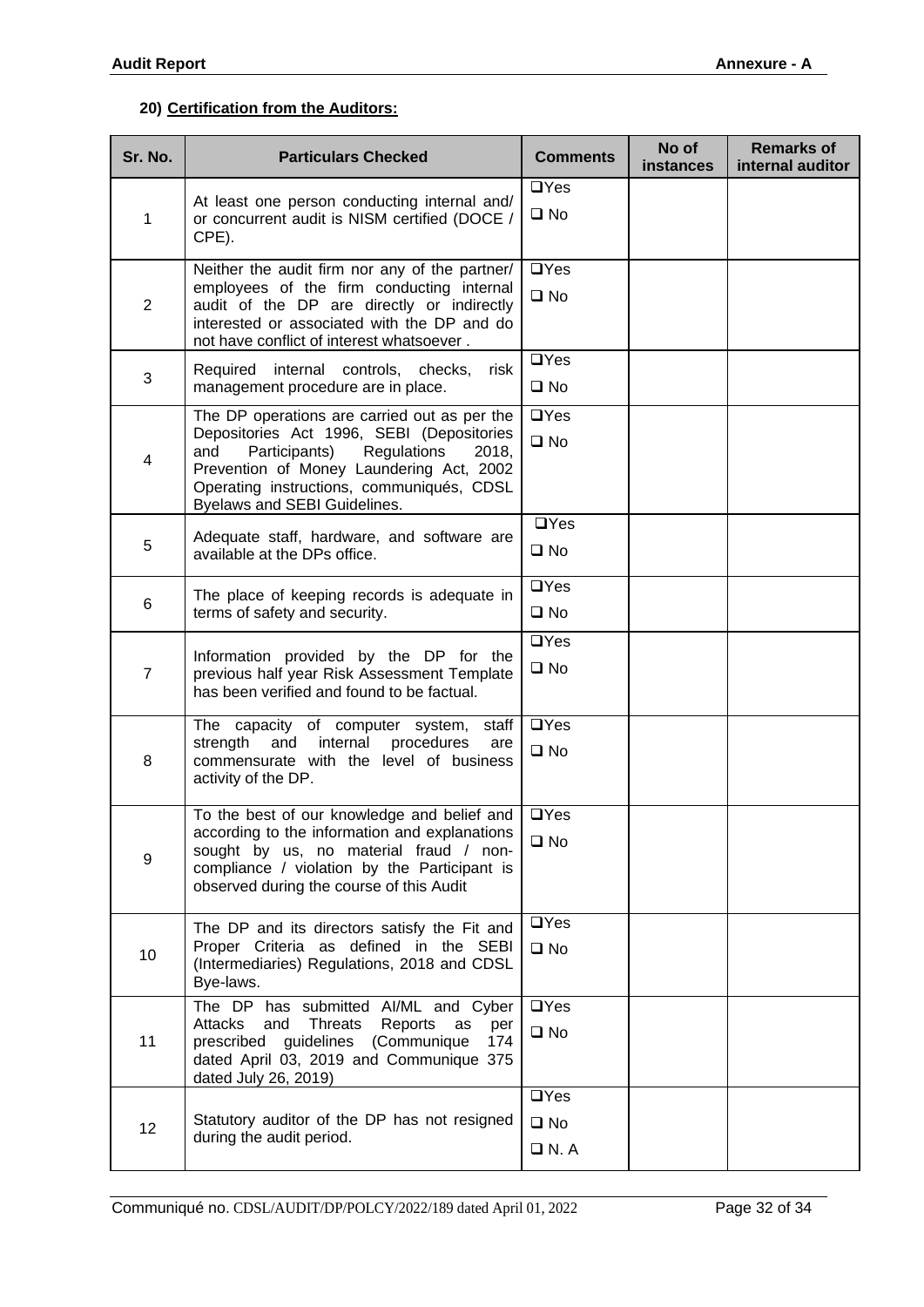#### **21) Details of the Audit Firms to be provided (Mandatory requirement) :**

#### **(A) Details of Internal Auditors:**

| Name of the Audit Firm conducting<br>Internal Audit                                                                                                            | ÷. |             |
|----------------------------------------------------------------------------------------------------------------------------------------------------------------|----|-------------|
| Address of the Audit Firm                                                                                                                                      | ٠  |             |
| Name of the Auditor                                                                                                                                            | ÷  |             |
| Designation of the Auditor                                                                                                                                     | ٠  |             |
| Registration No. of the Auditor                                                                                                                                | ÷  |             |
| PAN of the Auditor                                                                                                                                             | ٠  |             |
| Office Phone No.                                                                                                                                               | ٠  |             |
| Mobile No.                                                                                                                                                     |    |             |
| Email id of the Firm                                                                                                                                           | ٠  |             |
| Registration no. of the firm                                                                                                                                   | ÷  |             |
| NISM - DOCE / CPE Certificate no.<br>[of any one person conducting the<br>internal and/or concurrent audit]<br>be<br>of the person<br>to<br>name<br>mentioned. | ÷  |             |
| Date till which certificate is valid                                                                                                                           | t  | DD-MMM-YYYY |
| Unique Document Identification<br>Number (UDIN)                                                                                                                |    |             |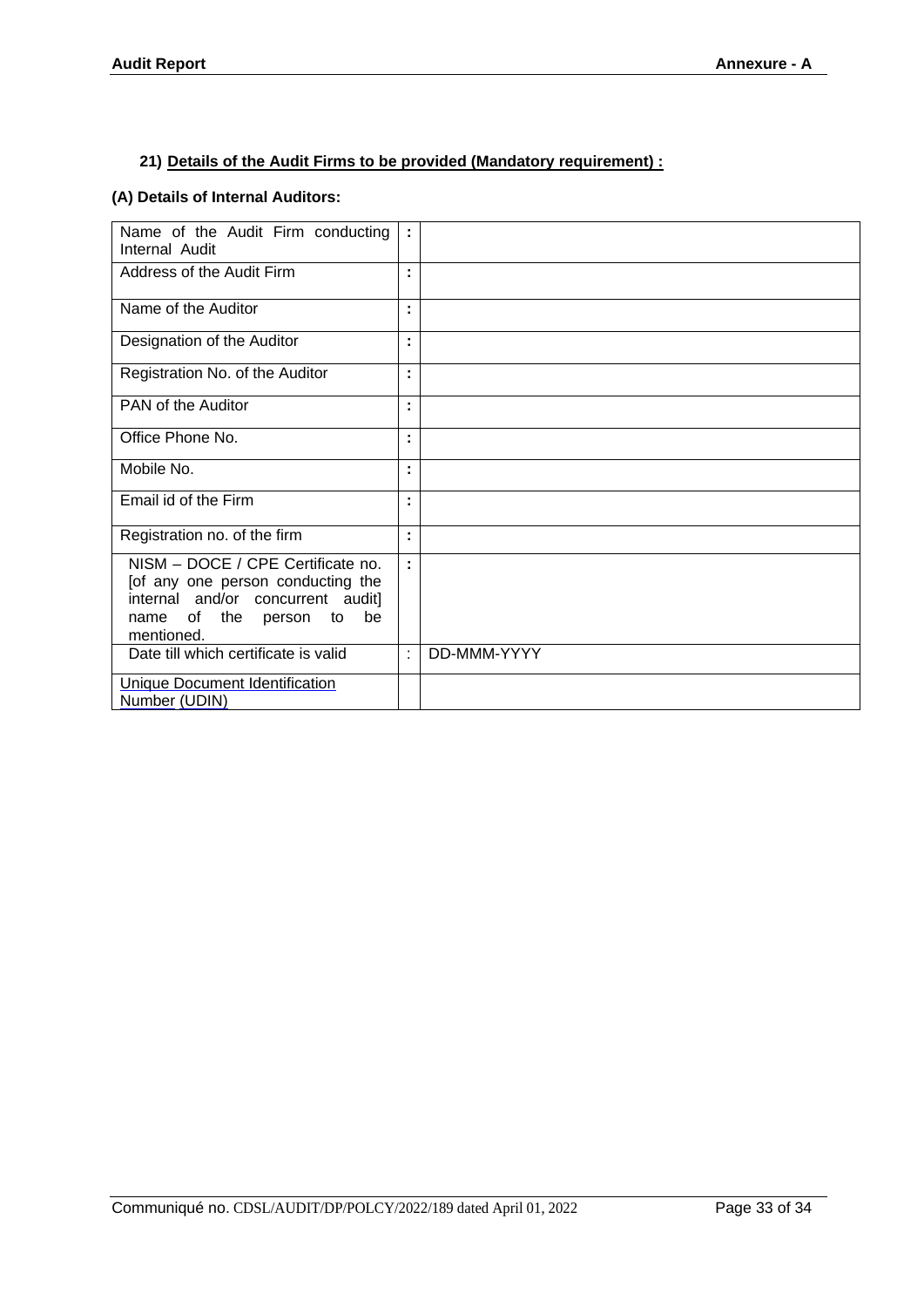## **(B) Details of Concurrent Auditors:**

| Name of the Audit Firm conducting<br>concurrent Audit | ÷                   |  |
|-------------------------------------------------------|---------------------|--|
| Address of the Audit Firm                             | ٠<br>٠              |  |
| Name of the Auditor                                   | ٠                   |  |
| Designation of the Auditor                            | ٠                   |  |
| PAN of the Auditor                                    | ٠<br>$\blacksquare$ |  |
| Office Phone No.                                      | ٠<br>٠              |  |
| Mobile No.                                            | ٠<br>$\blacksquare$ |  |
| Email id of the Firm                                  | ٠                   |  |
| Registration No. of the Auditor                       | ٠                   |  |
| Registration No. of the firm                          | ٠                   |  |

| <b>Stamp/Seal &amp; Signature of the Internal Auditor</b>   |         | <b>Experience of the Community Construction</b> | Date: |
|-------------------------------------------------------------|---------|-------------------------------------------------|-------|
| <b>Management Comments</b>                                  | ٠<br>ä, |                                                 |       |
| <b>Stamp and Signature</b><br>of the Depository Participant | ٠       |                                                 | Date: |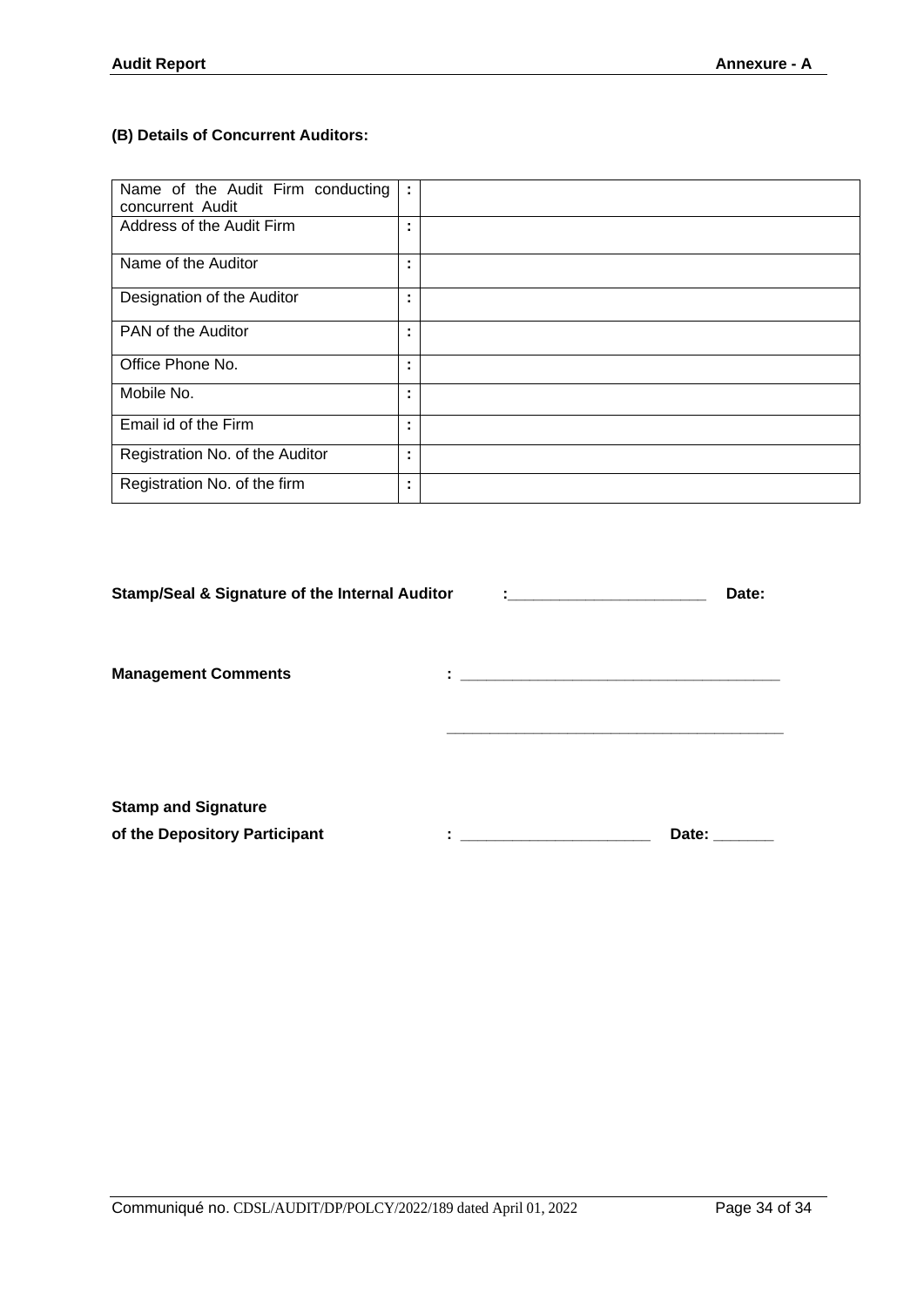The audit of the Main DP and all live connected branch DPs should be conducted along with the respective reporting service centres, if any. The auditors should visit adequate number of service centres (on sample basis) to check proper procedures are being followed at such centres.

The audit should cover all aspects of DP operations. A checklist of audit points is given below which stipulates the minimum areas to be verified. Over and above, auditors may adopt more stringent requirements and expand the scope of audit or add more audit points to achieve the audit objectives listed below.

#### **OBJECTIVES OF AUDIT:** -

The following are the broad objectives of audit to ensure that:

- a. The Participant complies with the requirements of the Depositories Act, 1996, SEBI (Depositories & Participants) Regulations, 2018, Circulars issued by SEBI/ PMLA, Bye Laws and Operating Instructions for Depository Participants, Communiqués issued by CDSL and the Rights & Obligations document provided to the Beneficial Owners.
- b. The required internal controls, checks and risk management procedures are in place.
- c. The manpower, procedures and systems of the Participant are adequate with respect to the current and projected business of the participant.
- d. Appropriate risk management policy with internal control and exception reporting mechanism is in place.
- e. The systems are managed in a manner that there is no risk to business continuity and integrity of data processing system and it is maintained at all times.
- f. The procedures with respect to maintenance of records are adequate. In the event of loss or destruction of data, sufficient backup of records should be available at all times.

#### **AUDIT REPORT: -**

The audit report should contain the following:

- 1) The scope, objectives, period covered and nature and extent of audit work performed.
- 2) The sample size of service centres visited, specifying no. of service centres visited and their percentage to the total service centres of the DP.
- 3) Observations on all the audit points mentioned in the checklist given below highlighting the exceptions and deviations of repetitive nature. In case of any deviation from the prescribed procedure, the exact nature of deviation should be stated.
- 4) Recommendations of auditors with respect to internal controls, procedures, etc.
- 5) Management comments on all the exceptions, deviations, adverse observations and recommendations made by the auditor.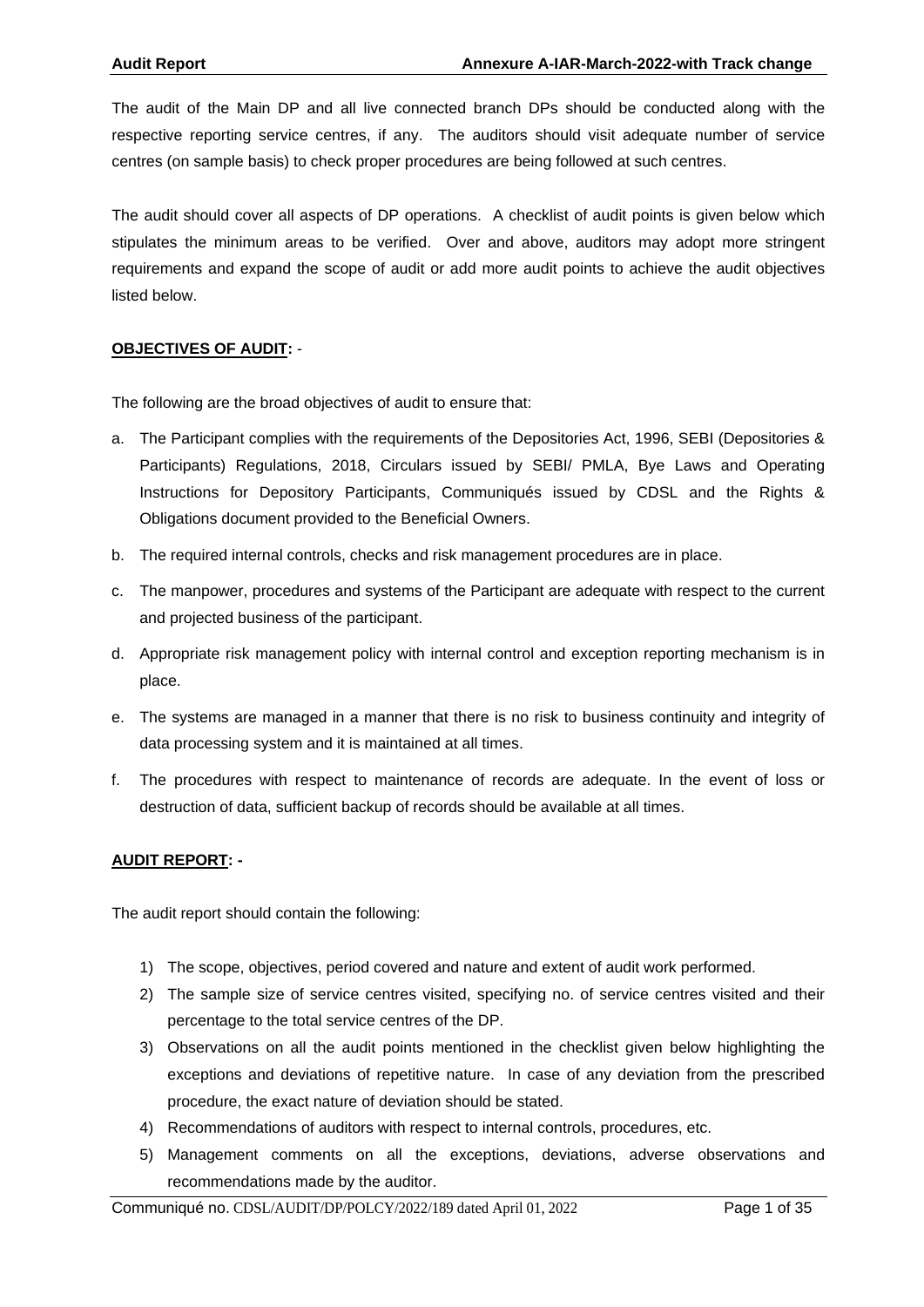- 6) Compliance status regarding observations made in the earlier audit report/s, previous SEBI and CDSL inspection. In case of any misleading compliance provided by the DP, the internal auditor should specifically mention the same.
- 7) In case if any point / comment is of confidential nature, auditor may communicate it separately to CDSL.
- 8) The checklist points which are not applicable should be marked as 'not applicable' indicating the reason for the same in the remark column or else may be considered as a non compliance. The number of instances where non-compliance has been observed should be stated under the column 'No. of instances'.
- 9) In case of Account Opening and KYC documentation, "NA" is valid only if there are no accounts opened during the period and same needs to be mentioned by the auditors in remarks column.
- **Note:** (1) Auditors are advised to refer to the Compliance Manual & Inspection Manual which is available on CDSL's website.

 (2) Under point no. 21 of the checklist, provide the details of Internal Auditors and Concurrent Auditors both, if the internal auditors and concurrent auditors are two different firms.

#### **Name & Address of the Depository Participant:**

#### **DP-ID :**

**Period for which the audit is conducted:**

#### **Name, Telephone number and Email ID of the Compliance Officer:**

| Number of accounts opened during the period under Audit  |                    |               |                 |  |  |
|----------------------------------------------------------|--------------------|---------------|-----------------|--|--|
| Number of accounts closed during the period under audit. |                    |               |                 |  |  |
| a) Initiated by BOs                                      |                    |               |                 |  |  |
| b) Initiated by DP                                       |                    |               |                 |  |  |
| Number of active accounts                                |                    |               |                 |  |  |
| Total number of transmissions                            |                    |               |                 |  |  |
| <b>Sampling Plan</b>                                     |                    |               |                 |  |  |
| <b>Audit Area</b>                                        | <b>Total Count</b> | Sample Size   | Sample Size (%) |  |  |
|                                                          | during audit       | actual<br>(In |                 |  |  |
|                                                          | period             | numbers)      |                 |  |  |
| Service centres visited                                  |                    |               |                 |  |  |
| Account opening                                          |                    |               |                 |  |  |
| BO Account data modifications including                  |                    |               |                 |  |  |
| <b>POA</b>                                               |                    |               |                 |  |  |
| Dematerialisation/Destatementization                     |                    |               |                 |  |  |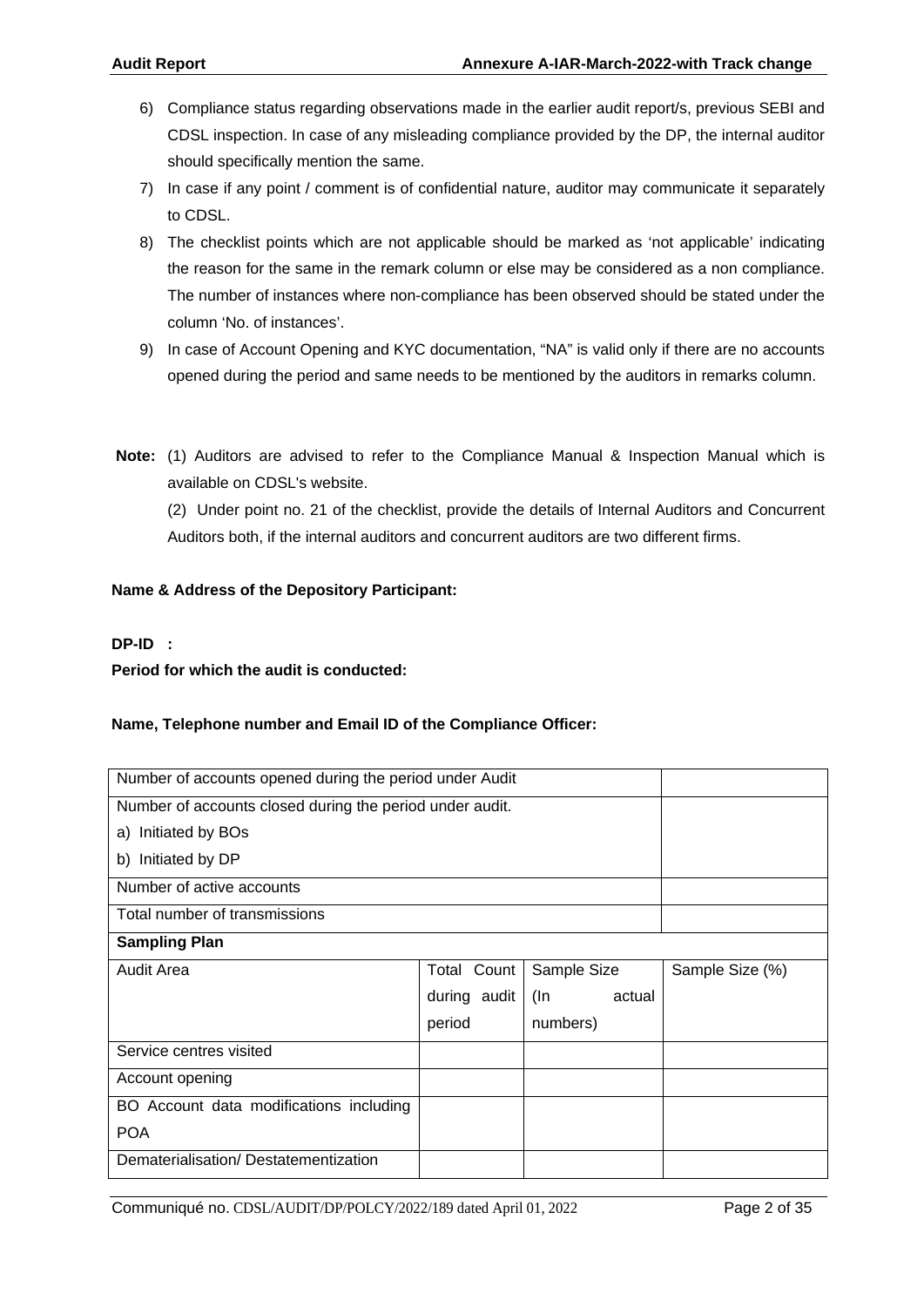| Rematerialisation/Restatementisation        |  |  |
|---------------------------------------------|--|--|
| DIS issuance                                |  |  |
| DIS processing - Off market, on market,     |  |  |
| inter-depository, early pay in instructions |  |  |
| Physical                                    |  |  |
| E-DIS                                       |  |  |
| <b>Transaction Statements</b>               |  |  |
| Account closure initiated by BO             |  |  |
| A - Online (100%)                           |  |  |
| B- Others                                   |  |  |
| Account closure initiated by DP             |  |  |
| &<br>unpledge, hypothecation<br>Pledge,     |  |  |
| confiscation instructions                   |  |  |
| Transmissions                               |  |  |
| Freeze & Unfreeze                           |  |  |
| Statutory<br>a.                             |  |  |
| Others<br>$h_{-}$                           |  |  |
| <b>BO Grievances/ Redressal</b>             |  |  |
| Non Disposal Undertakings (NDUs)            |  |  |
| Accreditation of investors (IGP)            |  |  |

Place of keeping records: - Main DP & Live Connected Branch DPs both should be provided by the Main DP.

*Type of documents will be either "ALL" or "specific type of documents" like account opening forms, Instruction slips etc.* 

| DP ID | Place at which<br>documents are<br>being stored | Type of<br>documents<br>stored | <b>Documents kept for</b><br>the Period<br>(From-To) | <b>Remarks</b> |
|-------|-------------------------------------------------|--------------------------------|------------------------------------------------------|----------------|
|       |                                                 |                                |                                                      |                |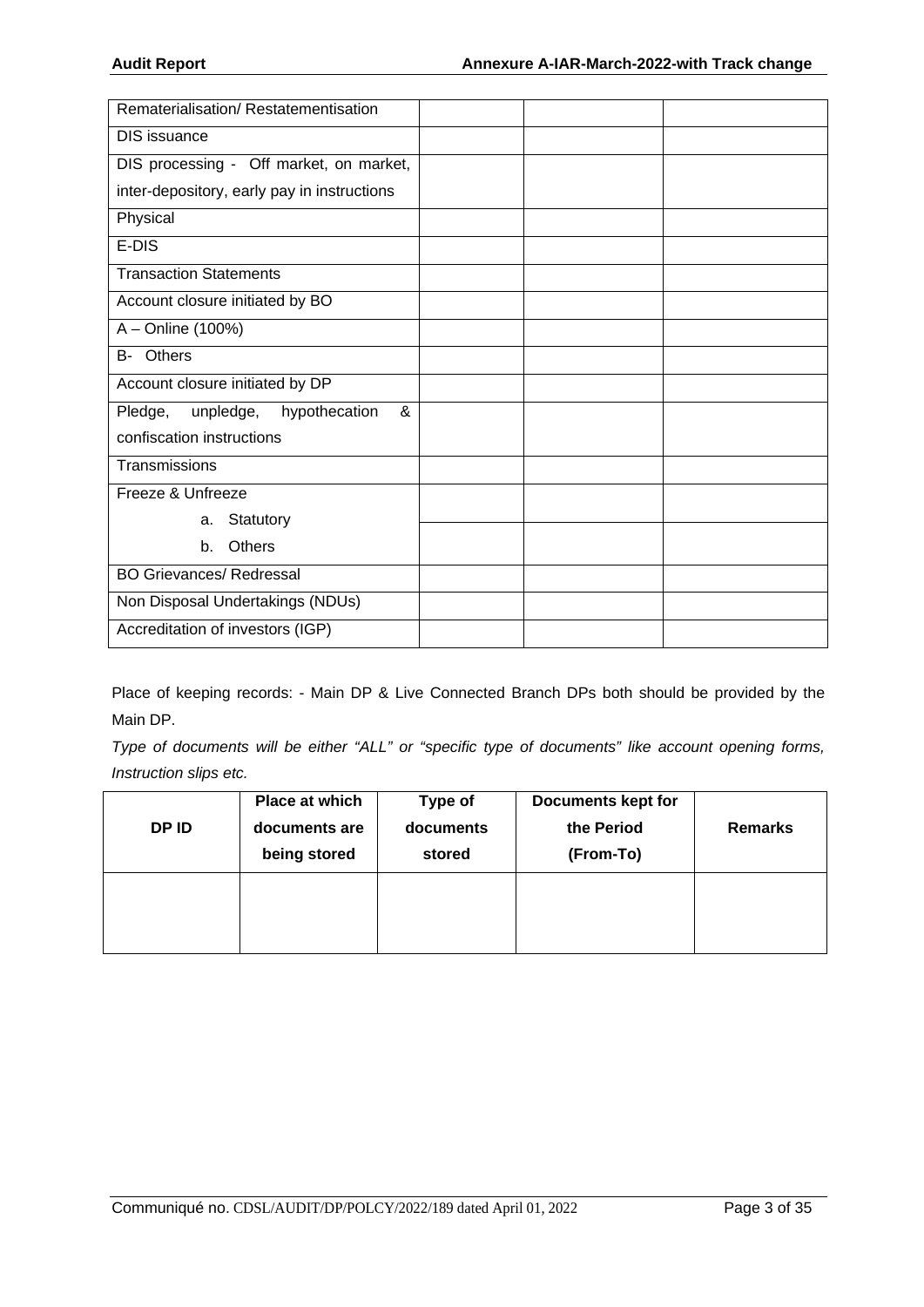### **1) Account Opening and KYC Documents:**

| Sr.<br>No. | <b>Particulars Checked</b>                                                                        | <b>Comments</b>                                                         | No of<br>instances                      | <b>Remarks of</b><br>internal auditor |
|------------|---------------------------------------------------------------------------------------------------|-------------------------------------------------------------------------|-----------------------------------------|---------------------------------------|
|            | Proof of identity is obtained from all holders of a                                               | $\Box$ Yes                                                              |                                         |                                       |
| 1. a       | non-body corporate as per SEBI, PMLA and CDSL                                                     | $\square$ No                                                            |                                         |                                       |
|            | requirements.                                                                                     | $\Box$ N. A                                                             |                                         |                                       |
|            |                                                                                                   | $\Box$ Yes                                                              |                                         |                                       |
| 1.b        | Proof of Address is collected from all holders as per<br>SEBI, PMLA and CDSL requirements.        | $\square$ No                                                            |                                         |                                       |
|            |                                                                                                   | $\Box$ N. A                                                             |                                         |                                       |
|            | Proof of identity and address of third party is                                                   |                                                                         |                                         |                                       |
| 1.c        | obtained and due diligence is done as prescribed<br>by SEBI, PMLA and CDSL, in case third party   | $\square$ No                                                            |                                         |                                       |
|            | address is obtained as correspondence address.                                                    | $\Box$ N. A                                                             |                                         |                                       |
|            | The DP obtains the proof of correspondence                                                        | $\overline{UY}$ es                                                      |                                         |                                       |
| 1. d       | address and keeps on record, if the BO is<br>registered with KRA and does not want to use the     | $\square$ No                                                            |                                         |                                       |
|            | correspondence address mentioned in the KRA<br>system.                                            | $\Box$ N. A                                                             |                                         |                                       |
|            | All KYC documents are self-attested by the BO(s)                                                  | $\Box$ Yes                                                              |                                         |                                       |
| 1. e       | and signature(s) of client(s)/ authorised signatories<br>provided on account opening form and KYC | $\square$ No                                                            | $\Box$ Yes<br>$\Box$ Yes<br>$\Box$ N. A |                                       |
|            | documents is/are matching.                                                                        | $\Box$ N. A                                                             |                                         |                                       |
|            | The DP has actually verified documents with                                                       |                                                                         |                                         |                                       |
| 1.f        | originals and affixed the stamp accordingly on all<br>KYC documents.                              | $\square$ No                                                            |                                         |                                       |
|            |                                                                                                   | $\Box$ N. A                                                             |                                         |                                       |
|            | Translation into English is on record of the DP, if                                               |                                                                         |                                         |                                       |
| 1. g       | any proof of identity or proof of address is in foreign<br>language.                              |                                                                         |                                         |                                       |
|            |                                                                                                   |                                                                         |                                         |                                       |
|            | The DP has captured the KYC information for<br>sharing with the Central KYC Records Registry in   |                                                                         |                                         |                                       |
| 1.h        | the manner mentioned in the PMLA Rules, as per                                                    | $\Box$ Yes<br>$\square$ No<br>$\Box$ N. A<br>$\Box$ Yes<br>$\square$ No |                                         |                                       |
|            | the KYC template for "individuals" and "Legal<br>Entity" finalised by CERSAI.                     |                                                                         |                                         |                                       |
|            | The DP has uploaded the existing clients' KYC                                                     | $\Box$ Yes                                                              |                                         |                                       |
| 1.i        | details with Central KYC Records Registry                                                         | $\square$ No                                                            |                                         |                                       |
|            | (CKYCR) System.                                                                                   | $\Box$ N.A                                                              |                                         |                                       |
|            |                                                                                                   | $\Box$ Yes                                                              |                                         |                                       |
| 2.a        | The requirement of obtaining PAN card details has                                                 | $\square$ No                                                            |                                         |                                       |
|            | been complied with.                                                                               | $\Box$ N. A                                                             |                                         |                                       |
|            | PAN details are verified with the database of                                                     | $\overline{UY}$ es                                                      |                                         |                                       |
| 2.b        | Income Tax Department and stamp of "PAN                                                           | $\square$ No                                                            |                                         |                                       |
|            | Verified" has been affixed on the photocopy of the                                                | $\Box$ N. A                                                             |                                         |                                       |
|            | PAN card(s) for all the account holders.                                                          |                                                                         |                                         |                                       |
|            | The DP has correctly & adequately entered PAN                                                     | $\Box$ Yes                                                              |                                         |                                       |
| 2.c        | details in CDSL system.                                                                           | $\square$ No                                                            |                                         |                                       |
|            |                                                                                                   | $\Box$ N. A                                                             |                                         |                                       |

Communiqué no. CDSL/AUDIT/DP/POLCY/2022/189 dated April 01, 2022 Page 4 of 35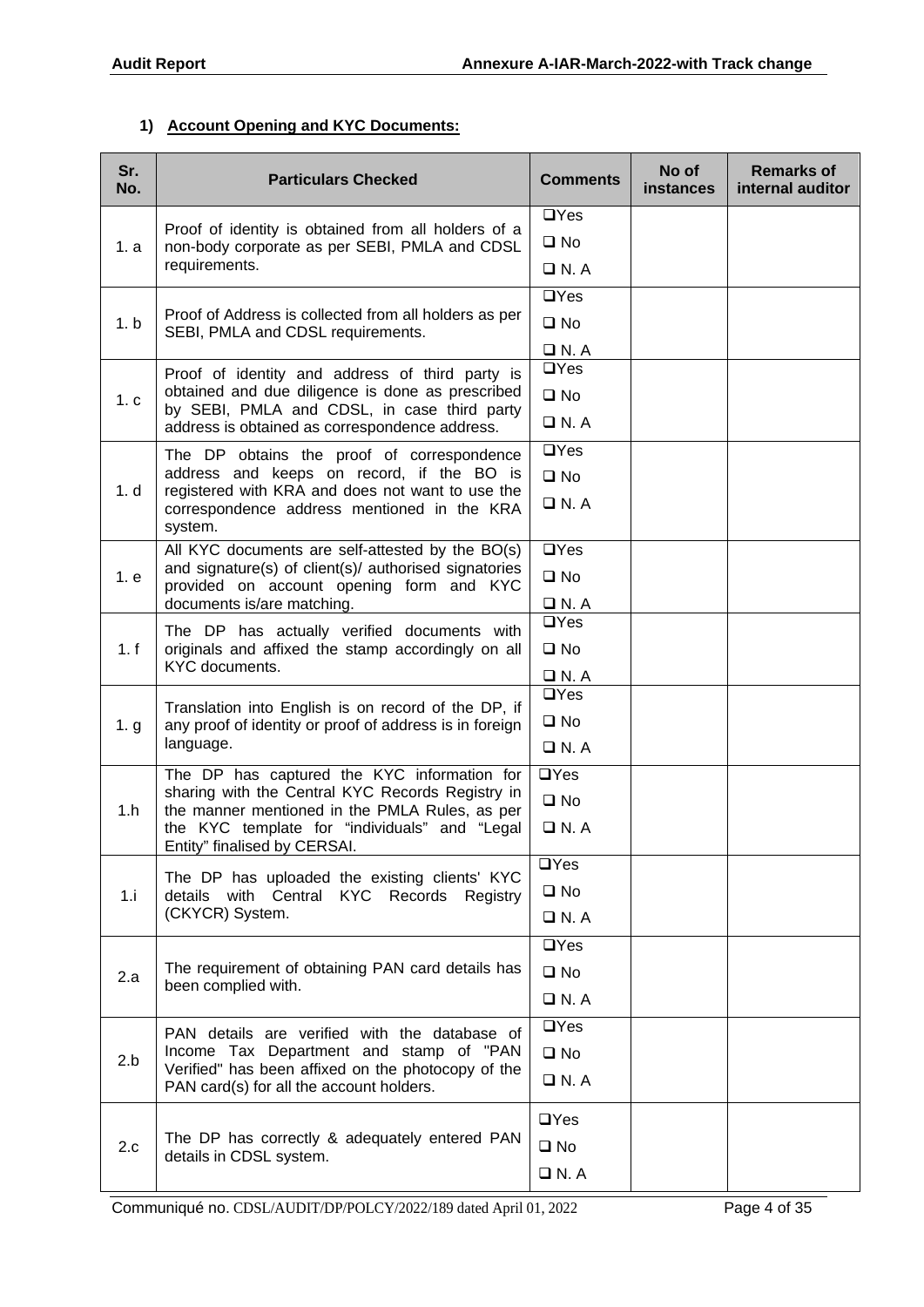| Sr.<br>No. | <b>Particulars Checked</b>                                                                           | <b>Comments</b> | No of<br>instances | <b>Remarks of</b><br>internal auditor |
|------------|------------------------------------------------------------------------------------------------------|-----------------|--------------------|---------------------------------------|
|            | The DP does "In person verification" as prescribed                                                   | $\Box$ Yes      |                    |                                       |
| 3.a        | by SEBI, PMLA and CDSL guidelines and                                                                | $\square$ No    |                    |                                       |
|            | maintains record of in-person verification.                                                          | $\Box$ N. A     |                    |                                       |
|            |                                                                                                      | $\Box$ Yes      |                    |                                       |
| 3.b        | Photograph(s) of BO(s) is/are collected and is<br>signed across by the account holder.               | $\square$ No    |                    |                                       |
|            |                                                                                                      | $\Box$ N. A     |                    |                                       |
|            | The DP performs initial KYC/due diligence and                                                        | $\Box$ Yes      |                    |                                       |
| 3.c        | uploads the information with proper authentication<br>on KRA system and furnishes the scanned images | $\square$ No    |                    |                                       |
|            | of the KYC documents to the KRA and retain the                                                       | $\Box$ N.A      |                    |                                       |
|            | physical documents.                                                                                  | $\Box$ Yes      |                    |                                       |
| 3.d        | Corrective actions are taken by DP, for cases kept                                                   | $\square$ No    |                    |                                       |
|            | on hold / rejected by KRA.                                                                           | $\Box$ N.A      |                    |                                       |
|            | The DP downloads/ fetches the documents from                                                         | $\Box$ Yes      |                    |                                       |
| 3.e        | KRA site and maintains electronic records of KYCs                                                    | $\square$ No    |                    |                                       |
|            | of BOs where initial KYC is registered through other                                                 | $\Box$ N.A      |                    |                                       |
|            | intermediary.                                                                                        |                 |                    |                                       |
|            | The DP has uploaded the modification / missing                                                       | $\Box$ Yes      |                    |                                       |
| 3.f        | data in the MF-KYC verified cases on the KRA<br>system.                                              | $\square$ No    |                    |                                       |
|            |                                                                                                      | $\Box$ N.A      |                    |                                       |
|            | Necessary documents / information<br>as per<br>guidelines prescribed by SEBI and CDSL have           | $\Box$ Yes      |                    |                                       |
| 4.a        | been collected from different types of BOs such as                                                   | $\square$ No    |                    |                                       |
|            | individual investors (Minor, HUF, and NRIs etc),<br>CMs, Corporate, OCBs, Trusts, etc.               | $\Box$ N.A      |                    |                                       |
|            | The procedures prescribed by CDSL for opening<br>the demat account of illiterate / disabled person/  | $\Box$ Yes      |                    |                                       |
| 4.b        | suffering<br>from<br>cerebral<br>blind<br>or<br>person                                               | $\square$ No    |                    |                                       |
|            | palsy/autism/mental<br>retardation<br>multiple<br>and<br>disabilities are being complied with.       | $\Box$ N.A      |                    |                                       |
|            |                                                                                                      | $\Box$ Yes      |                    |                                       |
| 4.c        | Partnership / proprietorship firm accounts are<br>opened as per operating instruction 2.4.5.         | $\square$ No    |                    |                                       |
|            |                                                                                                      | $\Box$ N. A.    |                    |                                       |
|            | There is a mechanism to ensure that the details of                                                   | $\Box$ Yes      |                    |                                       |
| 4.d        | account opening forms are entered correctly in the                                                   | $\square$ No    |                    |                                       |
|            | CDAS and opened under appropriate category.                                                          | $\Box$ N. A     |                    |                                       |
|            |                                                                                                      | $\Box$ Yes      |                    |                                       |
| 4.e        | PMS Demat/PMS Pool account opened by the DP<br>is as per the guidelines issued by CDSL/SEBI.         | $\square$ No    |                    |                                       |
|            |                                                                                                      | $\Box$ N. A     |                    |                                       |
|            | The procedure prescribed by CDSL for opening &                                                       | $\Box$ Yes      |                    |                                       |
| 4.f        | operating the AMC CM accounts for settlement of                                                      | $\square$ No    |                    |                                       |
|            | Mutual Fund units is being complied with.                                                            | $\Box$ N.A      |                    |                                       |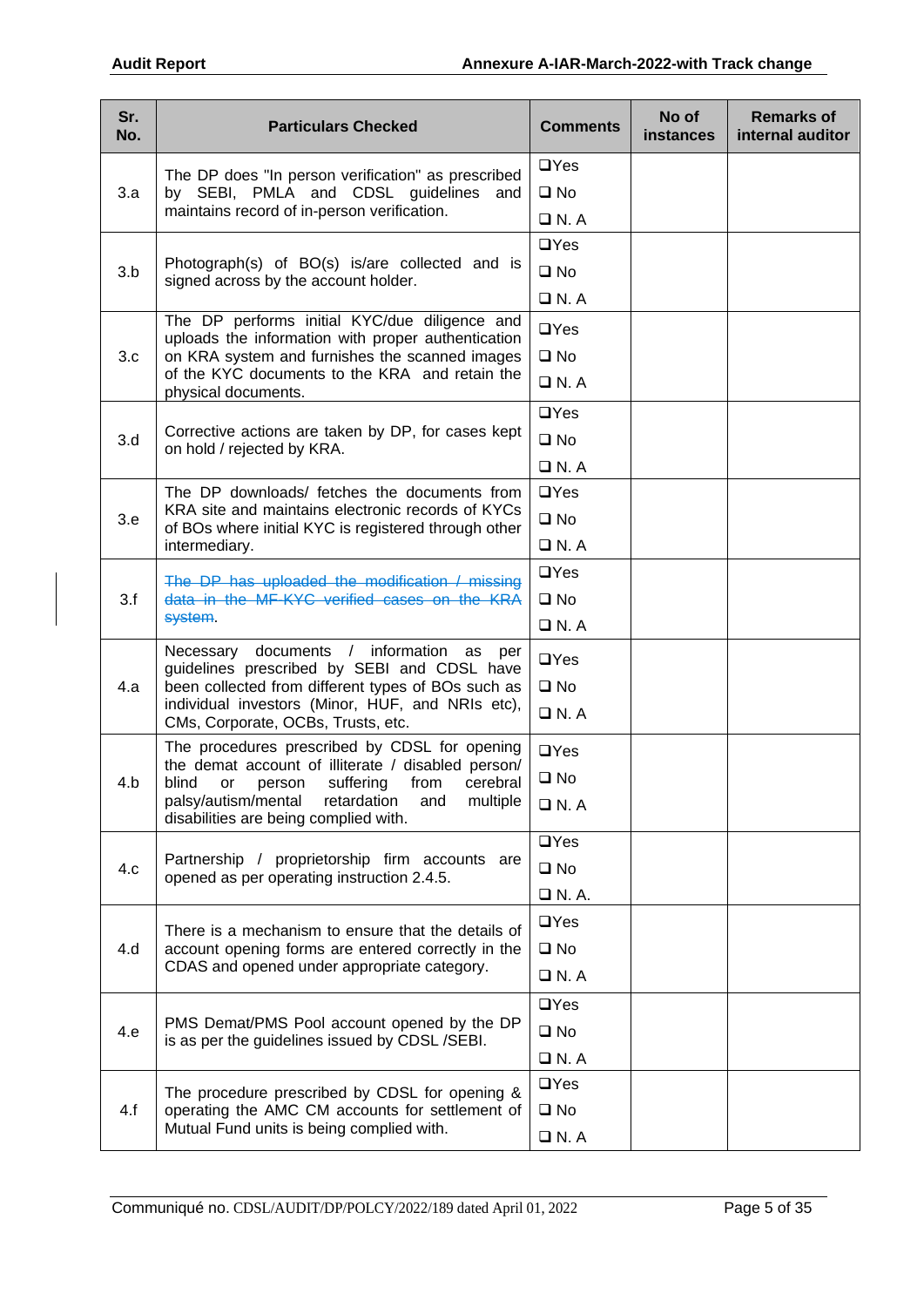| $\Box$ Yes<br>Nomination is made as per the procedure<br>prescribed by CDSL and nomination form is duly<br>4.g<br>$\square$ No<br>filled, executed and updated in CDAS.<br>$\Box$ N.A<br>$\Box$ Yes<br>Proof of bank details is obtained as prescribed by<br>$\square$ No<br>4.h<br>CDSL and same has been entered in CDAS.<br>$\Box$ N. A<br>$\Box$ Yes<br>The information on Financials of BOs is obtained in<br>$\square$ No<br>4. i<br>the account opening form.<br>$\Box$ N.A<br>$\Box$ Yes<br>The DP has opened BSDA account as per<br>$\square$ No<br>5<br>guidelines issued by SEBI and CDSL.<br>$\Box$ N. A.<br>$\Box$ Yes<br>The DP has given Rights & Obligations document | Sr.<br>No. | <b>Particulars Checked</b> | <b>Comments</b> | No of<br><b>instances</b> | <b>Remarks of</b><br>internal auditor |
|---------------------------------------------------------------------------------------------------------------------------------------------------------------------------------------------------------------------------------------------------------------------------------------------------------------------------------------------------------------------------------------------------------------------------------------------------------------------------------------------------------------------------------------------------------------------------------------------------------------------------------------------------------------------------------------|------------|----------------------------|-----------------|---------------------------|---------------------------------------|
|                                                                                                                                                                                                                                                                                                                                                                                                                                                                                                                                                                                                                                                                                       |            |                            |                 |                           |                                       |
|                                                                                                                                                                                                                                                                                                                                                                                                                                                                                                                                                                                                                                                                                       |            |                            |                 |                           |                                       |
|                                                                                                                                                                                                                                                                                                                                                                                                                                                                                                                                                                                                                                                                                       |            |                            |                 |                           |                                       |
|                                                                                                                                                                                                                                                                                                                                                                                                                                                                                                                                                                                                                                                                                       |            |                            |                 |                           |                                       |
|                                                                                                                                                                                                                                                                                                                                                                                                                                                                                                                                                                                                                                                                                       |            |                            |                 |                           |                                       |
|                                                                                                                                                                                                                                                                                                                                                                                                                                                                                                                                                                                                                                                                                       |            |                            |                 |                           |                                       |
|                                                                                                                                                                                                                                                                                                                                                                                                                                                                                                                                                                                                                                                                                       |            |                            |                 |                           |                                       |
|                                                                                                                                                                                                                                                                                                                                                                                                                                                                                                                                                                                                                                                                                       |            |                            |                 |                           |                                       |
|                                                                                                                                                                                                                                                                                                                                                                                                                                                                                                                                                                                                                                                                                       |            |                            |                 |                           |                                       |
|                                                                                                                                                                                                                                                                                                                                                                                                                                                                                                                                                                                                                                                                                       |            |                            |                 |                           |                                       |
|                                                                                                                                                                                                                                                                                                                                                                                                                                                                                                                                                                                                                                                                                       |            |                            |                 |                           |                                       |
|                                                                                                                                                                                                                                                                                                                                                                                                                                                                                                                                                                                                                                                                                       |            |                            |                 |                           |                                       |
|                                                                                                                                                                                                                                                                                                                                                                                                                                                                                                                                                                                                                                                                                       |            |                            |                 |                           |                                       |
| $\square$ No<br>to the BOs and kept acknowledgement on record in<br>6.a                                                                                                                                                                                                                                                                                                                                                                                                                                                                                                                                                                                                               |            |                            |                 |                           |                                       |
| case of new demat accounts opened.<br>$\Box$ N. A                                                                                                                                                                                                                                                                                                                                                                                                                                                                                                                                                                                                                                     |            |                            |                 |                           |                                       |
| $\Box$ Yes                                                                                                                                                                                                                                                                                                                                                                                                                                                                                                                                                                                                                                                                            |            |                            |                 |                           |                                       |
| The DP has not done any alterations in the<br>$\square$ No<br>contents of the SEBI specified Rights and<br>6.b                                                                                                                                                                                                                                                                                                                                                                                                                                                                                                                                                                        |            |                            |                 |                           |                                       |
| Obligations document.<br>$\Box$ N. A                                                                                                                                                                                                                                                                                                                                                                                                                                                                                                                                                                                                                                                  |            |                            |                 |                           |                                       |
| $\Box$ Yes                                                                                                                                                                                                                                                                                                                                                                                                                                                                                                                                                                                                                                                                            |            |                            |                 |                           |                                       |
| The DP-CM agreement has been executed for CMs<br>$\square$ No<br>6.c                                                                                                                                                                                                                                                                                                                                                                                                                                                                                                                                                                                                                  |            |                            |                 |                           |                                       |
| of BSE, in case of CM account opened by the DP.<br>$\Box$ N.A                                                                                                                                                                                                                                                                                                                                                                                                                                                                                                                                                                                                                         |            |                            |                 |                           |                                       |
| $\Box$ Yes<br>The DP has not executed any Supplementary                                                                                                                                                                                                                                                                                                                                                                                                                                                                                                                                                                                                                               |            |                            |                 |                           |                                       |
| agreement/undertaking with the BO, which is<br>$\square$ No<br>6.d                                                                                                                                                                                                                                                                                                                                                                                                                                                                                                                                                                                                                    |            |                            |                 |                           |                                       |
| contradictory to SEBI specified Rights<br>and<br>$\Box$ N. A<br>Obligations document.                                                                                                                                                                                                                                                                                                                                                                                                                                                                                                                                                                                                 |            |                            |                 |                           |                                       |
| $\Box$ Yes                                                                                                                                                                                                                                                                                                                                                                                                                                                                                                                                                                                                                                                                            |            |                            |                 |                           |                                       |
| Signatures of authorised signatories are properly<br>scanned in CDAS and Back Office System along<br>$\square$ No<br>7.a                                                                                                                                                                                                                                                                                                                                                                                                                                                                                                                                                              |            |                            |                 |                           |                                       |
| with mode of operation as per Board resolution.<br>$\Box$ N. A                                                                                                                                                                                                                                                                                                                                                                                                                                                                                                                                                                                                                        |            |                            |                 |                           |                                       |
| $\overline{UY}$ es<br>BO signatures have been appropriately scanned in                                                                                                                                                                                                                                                                                                                                                                                                                                                                                                                                                                                                                |            |                            |                 |                           |                                       |
| CDAS and Back office system.<br>7.b<br>$\square$ No                                                                                                                                                                                                                                                                                                                                                                                                                                                                                                                                                                                                                                   |            |                            |                 |                           |                                       |
| $\Box$ N. A                                                                                                                                                                                                                                                                                                                                                                                                                                                                                                                                                                                                                                                                           |            |                            |                 |                           |                                       |
| $\Box$ Yes<br>Client Master Report has been provided to the BOs.                                                                                                                                                                                                                                                                                                                                                                                                                                                                                                                                                                                                                      |            |                            |                 |                           |                                       |
| $\square$ No<br>(Through email, physical, through DP's web site<br>8.a                                                                                                                                                                                                                                                                                                                                                                                                                                                                                                                                                                                                                |            |                            |                 |                           |                                       |
| $etc.$ ).<br>$\Box$ N. A                                                                                                                                                                                                                                                                                                                                                                                                                                                                                                                                                                                                                                                              |            |                            |                 |                           |                                       |
| $\Box$ Yes                                                                                                                                                                                                                                                                                                                                                                                                                                                                                                                                                                                                                                                                            |            |                            |                 |                           |                                       |
| Tariff Sheet has been signed by the BO at the time<br>$\square$ No<br>8.b<br>of account opening.                                                                                                                                                                                                                                                                                                                                                                                                                                                                                                                                                                                      |            |                            |                 |                           |                                       |
| $\Box$ N. A                                                                                                                                                                                                                                                                                                                                                                                                                                                                                                                                                                                                                                                                           |            |                            |                 |                           |                                       |
| $\Box$ Yes<br>The DP has created master POA ID for all POA                                                                                                                                                                                                                                                                                                                                                                                                                                                                                                                                                                                                                            |            |                            |                 |                           |                                       |
| holders in CDSL system and mapped to the<br>$\square$ No<br>9<br>respective demat accounts where DIS is issued to                                                                                                                                                                                                                                                                                                                                                                                                                                                                                                                                                                     |            |                            |                 |                           |                                       |
| $\Box$ N. A.<br>POA holder.                                                                                                                                                                                                                                                                                                                                                                                                                                                                                                                                                                                                                                                           |            |                            |                 |                           |                                       |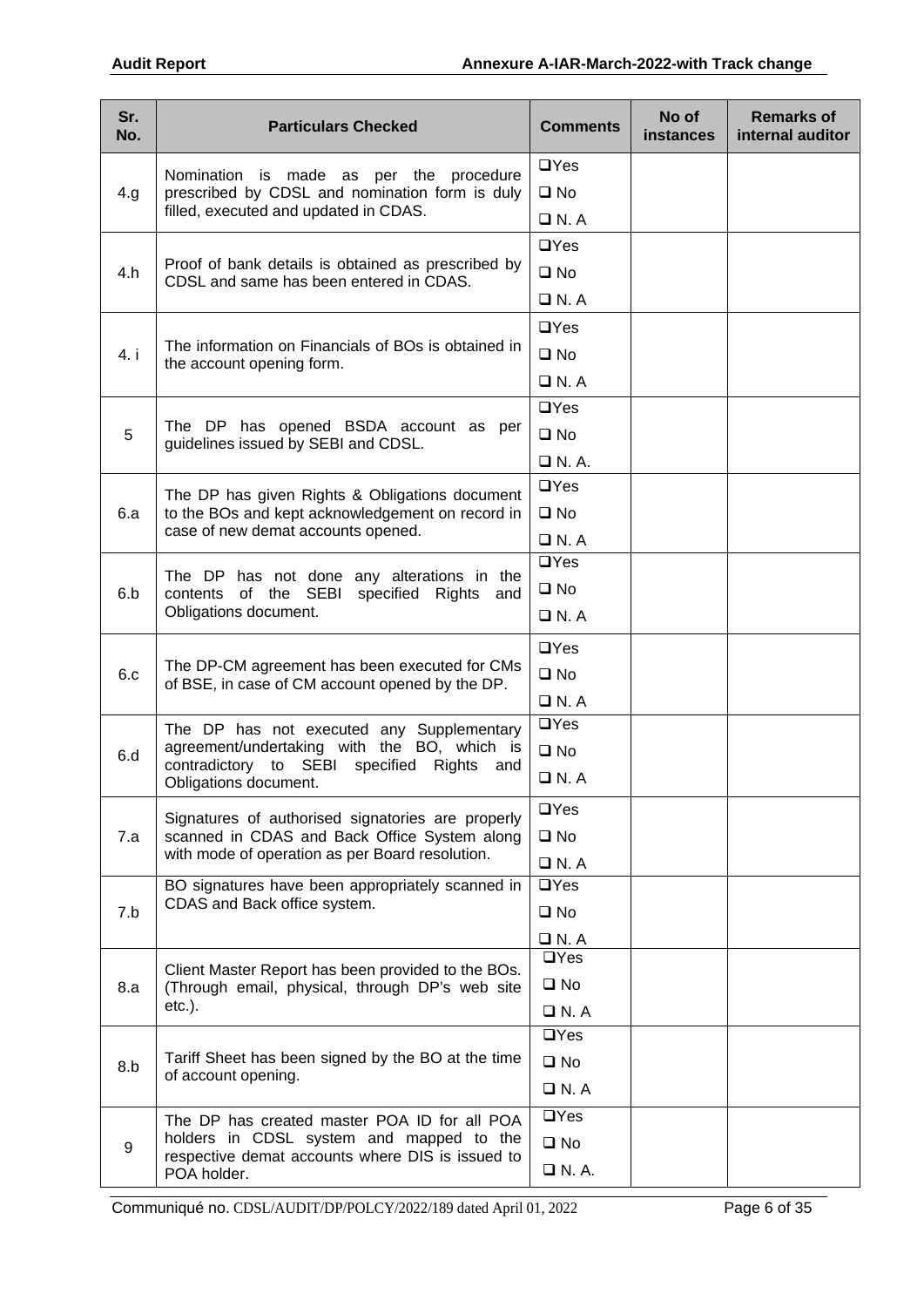| Sr.<br>No. | <b>Particulars Checked</b>                                                                                                                                                                                                                                                                                                                                                     | <b>Comments</b>                                   | No of<br><b>instances</b> | <b>Remarks of</b><br>internal auditor |
|------------|--------------------------------------------------------------------------------------------------------------------------------------------------------------------------------------------------------------------------------------------------------------------------------------------------------------------------------------------------------------------------------|---------------------------------------------------|---------------------------|---------------------------------------|
| 10.        | The DP ensures that separate mobile number and<br>email address is being captured for each client by<br>checking against existing demat accounts within the<br>same DP. (Refer Communiqué 5139)                                                                                                                                                                                | $\Box$ Yes<br>$\square$ No                        |                           |                                       |
| 11         | DP opens demat account using SARAL account<br>opening form which is as per SEBI/ CDSL<br>guidelines.                                                                                                                                                                                                                                                                           | $\overline{UY}$ es<br>$\square$ No<br>$\Box$ N.A. |                           |                                       |
| 12         | DP has obtained FATCA/CRS declaration from the<br>BO <sub>s</sub> .                                                                                                                                                                                                                                                                                                            | $\Box$ Yes<br>$\square$ No                        |                           |                                       |
| 13         | The DP is in Compliance with SEBI Circular on<br>Implementation of the Multilateral Competent<br>Authority Agreement and Foreign Account Tax<br>Compliance Act                                                                                                                                                                                                                 | $\Box$ Yes<br>$\square$ No                        |                           |                                       |
| 14         | Information has been obtained from clients, to<br>identify and verify the identity of persons who<br>beneficially own or control the securities account<br>(i.e. Ultimate Beneficial Owner) as per SEBI, PMLA<br>and CDSL guidelines (especially for non- individual<br>clients)                                                                                               | $\Box$ Yes<br>$\square$ No<br>$\Box$ N.A.         |                           |                                       |
| 15         | Documentation verification and maintenance of the<br>Accredited Investors (AI) data is as per the<br>prescribed procedure. (Communique<br>435<br>dt.<br>August 29, 2019)                                                                                                                                                                                                       | $\Box$ Yes<br>$\square$ No<br>$\Box$ N.A.         |                           |                                       |
| 16         | DP has made the provision in the Demat Account<br>Opening form to mention the UCC details of the<br>sole<br>first<br>holder<br>of<br>$\prime$<br>Demat<br>Account.<br>(Ref.Comm.141 Dt. March 16, 2020)                                                                                                                                                                        | $\Box$ Yes<br>$\square$ No<br>$\Box$ N. A.        |                           |                                       |
| 17         | has obtained UCC details along with<br>DP -<br>corresponding exchange ID at the time of demat<br>account opening from their clients.                                                                                                                                                                                                                                           | $\Box$ Yes<br>$\square$ No<br>$\Box$ N. A.        |                           |                                       |
| 18.1       | In case of online on-boarding of client using Aadhar<br>based e-KYC facility, the DP is in compliance with<br>e-KYC authentication guidelines for Resident<br>Investor as per SEBI Circular no.<br>SEBI/HO/MIRSD/DOP//CIR/P/2019/123<br>dated<br>November <b>November</b><br><del>2019.</del><br><del>- 05. -</del><br>SEBI/HO/MIRSD/DOP/CIR/P/2020/73 dated April<br>24, 2020 | $\Box$ Yes<br>$\square$ No<br>$\Box$ N.A.         |                           |                                       |
| 18.2       | In case of online on-boarding of client where<br>intimation letter is returned for wrong / incorrect<br>address, addressee not available etc, DP has not<br>allowed any transactions in such account. (Refer<br>SEBI circular SEBI/HO/MIRSD/DOP/CIR/P/2020/73<br>dated April 24, 2020)                                                                                         | $\Box$ Yes<br>$\square$ No<br>$\Box$ N.A.         |                           |                                       |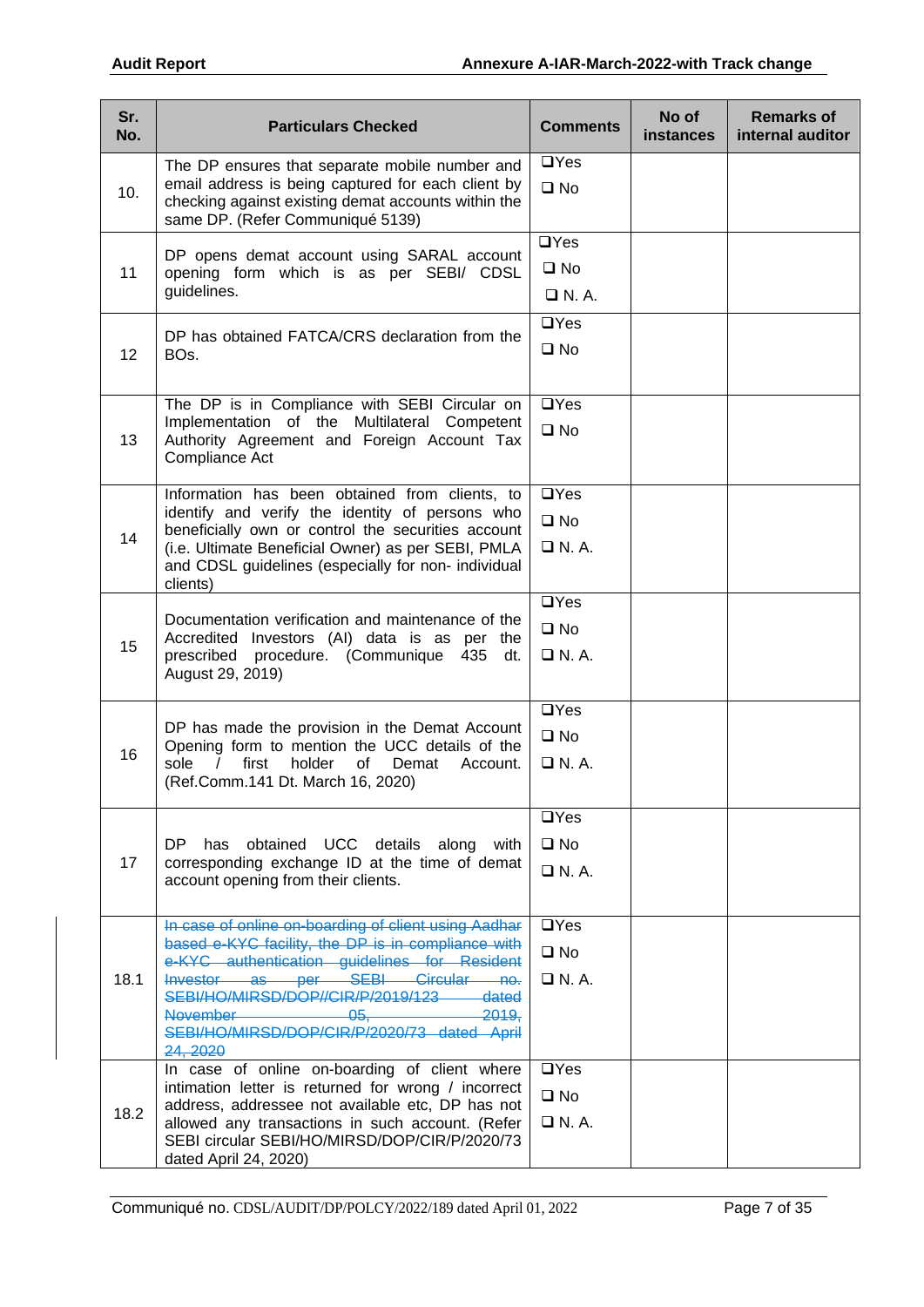| Sr.<br>No. | <b>Particulars Checked</b>                                                                             | <b>Comments</b>    | No of<br><b>instances</b> | <b>Remarks of</b><br>internal auditor |
|------------|--------------------------------------------------------------------------------------------------------|--------------------|---------------------------|---------------------------------------|
|            | DP is registered with UIDAI as sub-KUA to                                                              | $\Box$ Yes         |                           |                                       |
|            | undertake Aadhaar authentication services through<br>KUAs and has entered into an agreement with KUA   | $\square$ No       |                           |                                       |
| 18.3       | SEB<br>Circular<br>$\overline{\text{as}}$<br>per<br>SEBI/HO/MIRSD/DOP/CIR/P/2020/80 date May 12,       | $\Box$ N.A.        |                           |                                       |
|            | 2020.                                                                                                  | $\overline{UY}$ es |                           |                                       |
|            | The DP has obtained express consent of the                                                             |                    |                           |                                       |
| 18.4       | investor before undertaking online KYC.                                                                | $\square$ No       |                           |                                       |
|            |                                                                                                        | $\Box$ N. A.       |                           |                                       |
|            |                                                                                                        | $\overline{UY}$ es |                           |                                       |
| 18.5       | The DP has accepted only officially Valid Document                                                     | $\square$ No       |                           |                                       |
|            | (OVD) with e-sign                                                                                      | $\Box$ N.A.        |                           |                                       |
|            | The DP has mandatorily captured Live photograph                                                        | $\Box$ Yes         |                           |                                       |
|            | of the client with time stamping and geo- location                                                     |                    |                           |                                       |
| 18.6       | tagging and liveliness check for the accounts                                                          | $\square$ No       |                           |                                       |
|            | opened with online KYC through the Aadhaar as                                                          | $\Box$ N.A.        |                           |                                       |
|            | OVD, any other OVD or through download of KYC<br>from KRA.                                             |                    |                           |                                       |
|            | The DP has verified the e-sign of the client (BO) on                                                   | $\overline{UY}$ es |                           |                                       |
|            | the basis of Name, Gender, Year of Birth                                                               | $\square$ No       |                           |                                       |
| 18.7       | mentioned in the e-sign certificate and is comparing                                                   | $\Box$ N. A.       |                           |                                       |
|            | the same with the client details available in its<br>record.                                           |                    |                           |                                       |
|            |                                                                                                        |                    |                           |                                       |
|            | The DP has inserted cropped signature (cropped<br>from a signed cancelled cheque or signature on a     | $\Box$ Yes         |                           |                                       |
|            | white paper or signature made on the screen of a                                                       | $\square$ No       |                           |                                       |
| 18.8       | device) of the BO in the place holders of the KYC                                                      | $\Box$ N. A.       |                           |                                       |
|            | form and displayed it to the BO before e-signing<br>the document by BO or has obtained scanned         |                    |                           |                                       |
|            | copy/ photograph of the KYC form the BO with his                                                       |                    |                           |                                       |
|            | wet signature under esign.                                                                             |                    |                           |                                       |
|            | The DP has obtained photograph/scanned copy of                                                         | $\Box$ Yes         |                           |                                       |
| 18.9       | PAN under the e-sign of the BO or e-PAN provided<br>by BO through Digilocker which are issued directly | $\square$ No       |                           |                                       |
|            | by issuing authority to Digilocker                                                                     | $\Box$ N. A.       |                           |                                       |
|            | In case where Bank account details could not be                                                        | $\Box$ Yes         |                           |                                       |
|            | verified (match fails or does not return joint account                                                 | $\square$ No       |                           |                                       |
| 18.10      | holder name) by Penny Drop mechanism or any<br>other mechanism using API of the Bank; the DP           | $\Box$ N. A.       |                           |                                       |
|            | has obtained signed cancelled cheque as a                                                              |                    |                           |                                       |
|            | photo/scan of the original under eSign of the BO.                                                      |                    |                           |                                       |
|            | The DP has forwarded KYC completion intimation<br>letter through registered post/ speed post or        | $\Box$ Yes         |                           |                                       |
| 18.11      | courier, to the address of the investor in cases                                                       | $\square$ No       |                           |                                       |
|            | where the investor has given address other than as                                                     | $\Box$ N. A.       |                           |                                       |
|            | given in the OVD.<br>The DP has frozen the BO account for further                                      |                    |                           |                                       |
|            | transactions in the depository and intimation sent to                                                  | $\Box$ Yes         |                           |                                       |
| 18.12      | the client on mobile number and email id or on the                                                     | $\square$ No       |                           |                                       |
|            | permanent address of the client where the investor                                                     | $\Box$ N. A        |                           |                                       |
|            | has given address other than as given in the OVD<br>have been returned undelivered                     |                    |                           |                                       |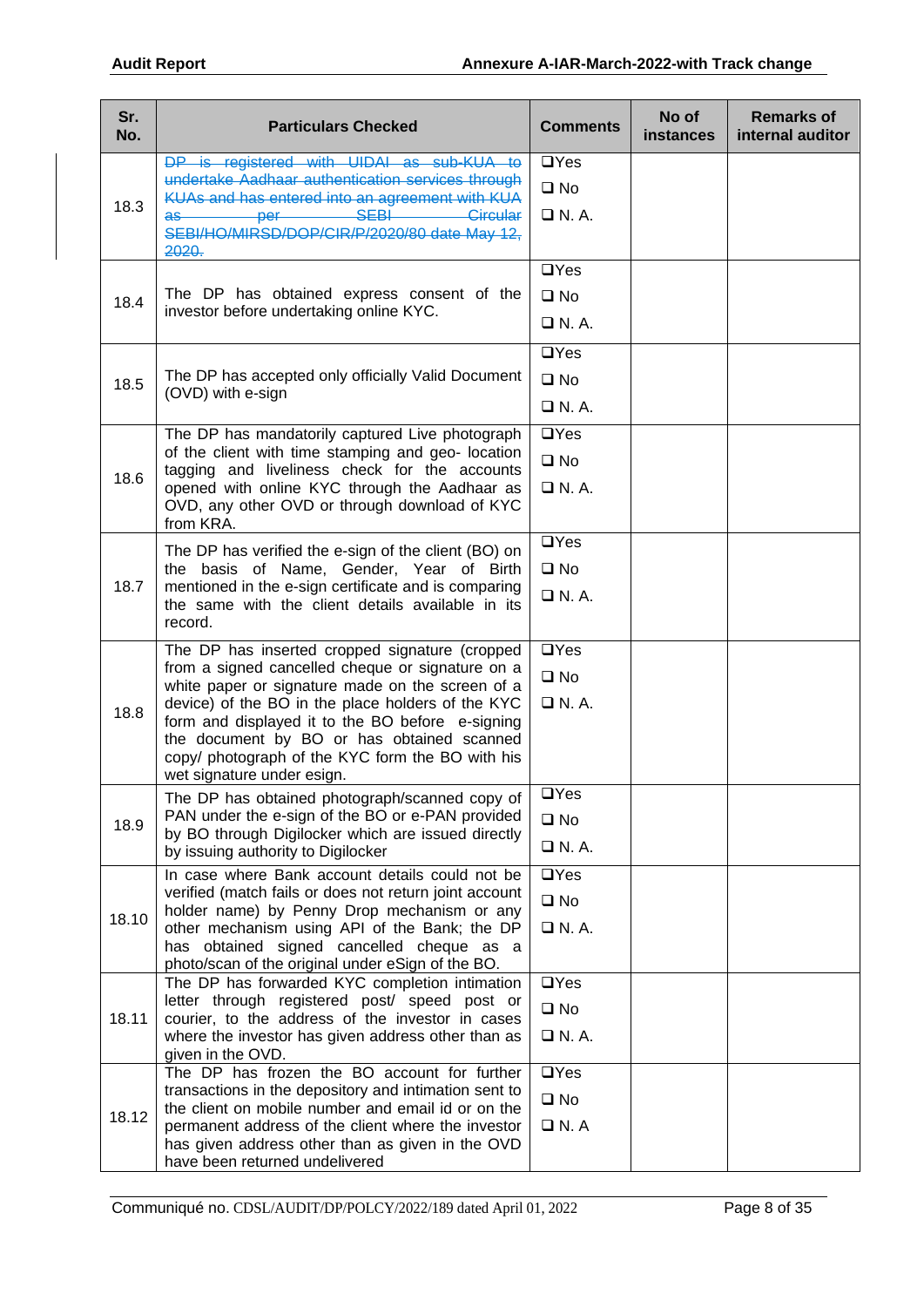| Sr.<br>No. | <b>Particulars Checked</b>                                                                               | <b>Comments</b>           | No of<br><b>instances</b> | <b>Remarks of</b><br>internal auditor |
|------------|----------------------------------------------------------------------------------------------------------|---------------------------|---------------------------|---------------------------------------|
|            | The DP has obtained proof of identity, in addition to                                                    | $\Box$ Yes                |                           |                                       |
| 18.13      | PAN card as specified under the rule 2(d) of the<br>PML rules.                                           | $\square$ No              |                           |                                       |
|            |                                                                                                          | $\Box$ N.A.               |                           |                                       |
|            | In case of VIPV is undertaken activity logs along                                                        | $\Box$ Yes                |                           |                                       |
| 18.14      | with the credentials of the person performing the<br>VIPV are maintained by the DP.                      | $\square$ No              |                           |                                       |
|            |                                                                                                          | $\Box$ N.A.<br>$\Box$ Yes |                           |                                       |
|            | The VIPV has been undertaken in a live                                                                   | $\square$ No              |                           |                                       |
| 18.15      | environment.                                                                                             | $\Box$ N.A.               |                           |                                       |
|            |                                                                                                          | $\Box$ Yes                |                           |                                       |
|            | The VIPV undertaken is clear and still and the                                                           | $\square$ No              |                           |                                       |
| 18.16      | investor in the video is easily recognizable and is<br>not covering his/her face in any manner.          | $\Box$ N.A.               |                           |                                       |
|            |                                                                                                          | $\overline{UY}$ es        |                           |                                       |
|            | The VIPV process is included with random question<br>and response from the investor including displaying | $\square$ No              |                           |                                       |
| 18.17      | the OVD, KYC form and signature or confirmed by                                                          | $\Box$ N. A.              |                           |                                       |
|            | an OTP.                                                                                                  |                           |                           |                                       |
|            | The DP has ensured that photograph of the                                                                | $\Box$ Yes                |                           |                                       |
| 18.18      | downloaded<br>through the Aadhaar<br>customer                                                            | $\square$ No              |                           |                                       |
|            | authentication / verification process matches with<br>the investor in the VIPV.                          | $\Box$ N.A.               |                           |                                       |
|            | The VIPV has been saved in a safe, secure and                                                            | $\Box$ Yes                |                           |                                       |
| 18.19      | tamper-proof, easily retrievable manner and shall<br>bear date and time stamping.                        | $\square$ No              |                           |                                       |
|            |                                                                                                          | $\Box$ N.A.               |                           |                                       |
|            | In cases where the proof of possession of Aadhaar                                                        | $\Box$ Yes                |                           |                                       |
|            | number is submitted as OVD the Aadhaar number<br>is redacted or blacked out and the DP has not           | $\square$ No              |                           |                                       |
| 18.20      | stored/saved the Aadhaar number of the BO in their                                                       | $\Box$ N. A.              |                           |                                       |
|            | system.                                                                                                  |                           |                           |                                       |
|            | The software and security audit and validation of                                                        | $\Box$ Yes                |                           |                                       |
| 18.21      | online account opening App has been carried out                                                          | $\square$ No              |                           |                                       |
|            | periodically.                                                                                            | $\Box$ N. A               |                           |                                       |
|            | The verification process of mobile and email carried                                                     | $\Box$ Yes                |                           |                                       |
| 18.22      | out through One Time Password (OTP) or other<br>verifiable mechanism is included in the software         | $\square$ No              |                           |                                       |
|            | and security audit and validation of account                                                             | $\Box$ N. A.              |                           |                                       |
|            | opening App.                                                                                             |                           |                           |                                       |
|            | The DP has displayed the KYC details as<br>downloaded from the KRA in case of online account             | $\Box$ Yes                |                           |                                       |
|            | opening and confirmed with the client that there is                                                      | $\square$ No              |                           |                                       |
| 18.23      | no change in the details downloaded from KRA. In<br>case of any change in the details, an option is      | $\Box$ N.A.               |                           |                                       |
|            | provided to the client to provide the latest details                                                     |                           |                           |                                       |
|            | along with supporting documents                                                                          |                           |                           |                                       |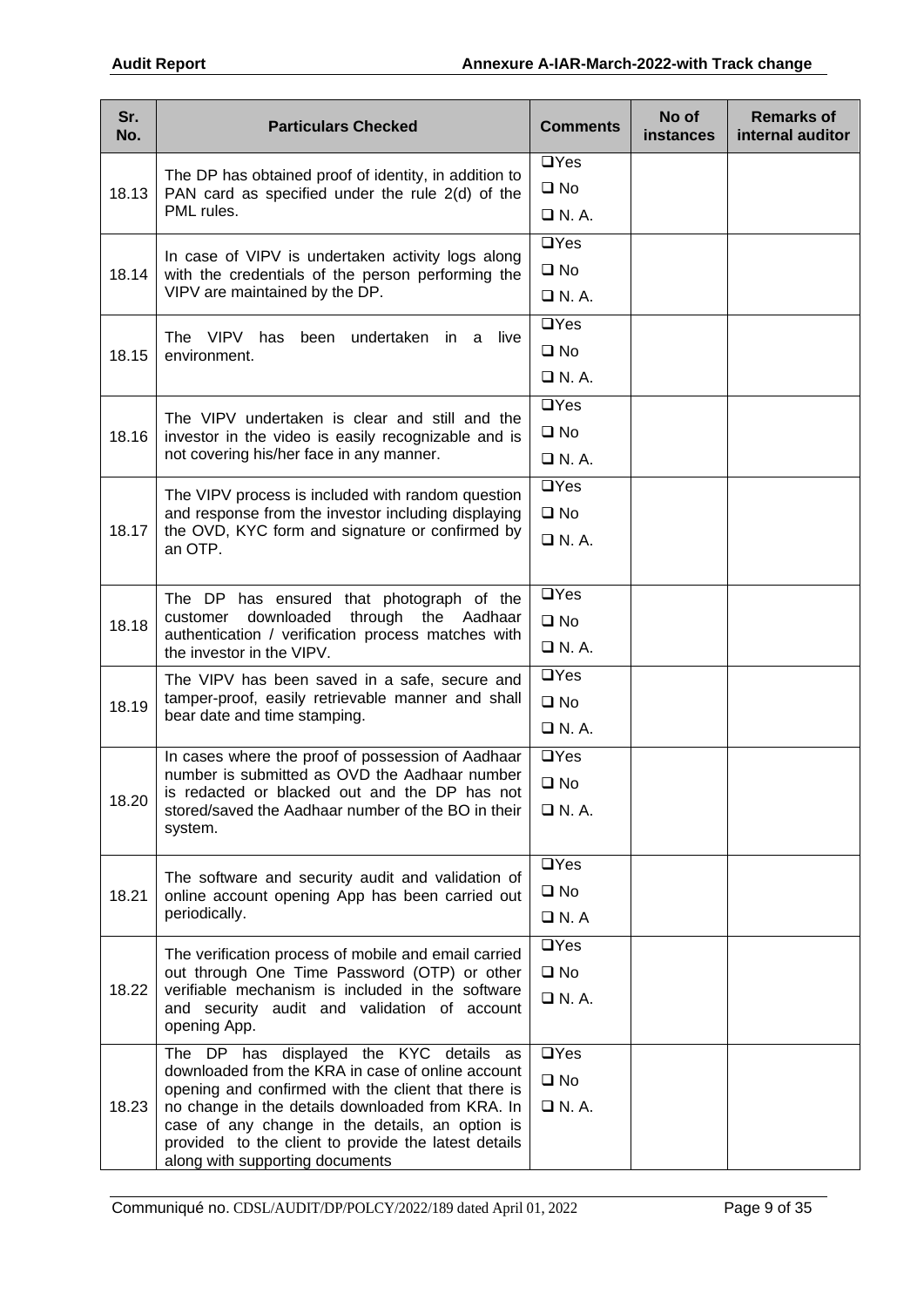| Sr.<br>No. | <b>Particulars Checked</b>                                                                                                                                                                                                                            | <b>Comments</b>                        | No of<br>instances | <b>Remarks of</b><br>internal auditor |
|------------|-------------------------------------------------------------------------------------------------------------------------------------------------------------------------------------------------------------------------------------------------------|----------------------------------------|--------------------|---------------------------------------|
| 18.24      | DP has obtained nomination details/declaration for<br>opting out of nomination as per format prescribed<br><b>SEBI</b><br>vide<br>circular<br>bv<br>no.<br>SEBI/HO/MIRSD/RTAMB/CIR/P/2021/601<br>dated<br>July 23, 2021 from account holders who have | $\Box$ Yes<br>$\Box$ No<br>$\Box$ N.A. |                    |                                       |
|            | opened demat account on or after October 01.<br>2021                                                                                                                                                                                                  |                                        |                    |                                       |

### **2) Account Modifications and other requirements:**

| Sr.<br>No. | <b>Particulars Checked</b>                                                                          | <b>Comments</b>                                                                                                                                                                                                                                          | No of<br><b>instances</b> | <b>Remarks of</b><br>internal auditor |
|------------|-----------------------------------------------------------------------------------------------------|----------------------------------------------------------------------------------------------------------------------------------------------------------------------------------------------------------------------------------------------------------|---------------------------|---------------------------------------|
|            | Modification to account details is done only after                                                  | $\Box$ Yes                                                                                                                                                                                                                                               |                           |                                       |
| 1.a        | accepting account modification form/letters duly                                                    | $\square$ No<br>$\Box$ N.A<br>$\Box$ Yes<br>$\square$ No<br>$\Box$ N.A<br>$\Box$ Yes<br>$\square$ No<br>$\Box$ N.A<br>$\overline{UY}$ es<br>$\square$ No<br>$\Box$ N.A<br>$\Box$ Yes<br>$\square$ No<br>$\Box$ N.A<br>$\overline{UY}$ es<br>$\square$ No |                           |                                       |
|            | signed by BO(s) except for the demographic<br>details.                                              |                                                                                                                                                                                                                                                          |                           |                                       |
|            | Modification to account details is updated in                                                       |                                                                                                                                                                                                                                                          |                           |                                       |
| 1.b        | CDAS and Back office system and intimated to                                                        |                                                                                                                                                                                                                                                          |                           |                                       |
|            | the BO.                                                                                             |                                                                                                                                                                                                                                                          |                           |                                       |
|            | In case of Change of address, self attested proof                                                   |                                                                                                                                                                                                                                                          |                           |                                       |
| 2.a        | of address has been obtained from the BO &<br>procedure prescribed by KRA is followed by the        |                                                                                                                                                                                                                                                          |                           |                                       |
|            | DP.                                                                                                 |                                                                                                                                                                                                                                                          |                           |                                       |
|            | In case of change in address of the BO,                                                             |                                                                                                                                                                                                                                                          |                           |                                       |
| 2.b        | confirmation letter is sent to BO at old as well as                                                 |                                                                                                                                                                                                                                                          |                           |                                       |
|            | new address.                                                                                        |                                                                                                                                                                                                                                                          |                           |                                       |
|            | In case of change in name of the BO, DP has                                                         |                                                                                                                                                                                                                                                          |                           |                                       |
| 2.c        | followed the procedure and obtained the                                                             |                                                                                                                                                                                                                                                          |                           |                                       |
|            | documents as prescribed by SEBI/CDSL &<br>procedure prescribed by KRA is followed.                  |                                                                                                                                                                                                                                                          |                           |                                       |
|            | Rectification in the name of the BO (individuals                                                    |                                                                                                                                                                                                                                                          |                           |                                       |
| 2.d        | and non individuals) on account of typographical<br>error at DP end is carried out as prescribed in |                                                                                                                                                                                                                                                          |                           |                                       |
|            | the Communiqué 5141 and required documents<br>are kept on records.                                  | $\Box$ N.A                                                                                                                                                                                                                                               |                           |                                       |
|            | In case of change of signature of the BO                                                            | $\overline{a}$ Yes                                                                                                                                                                                                                                       |                           |                                       |
| 2.e        | or Corporate), procedure<br>(Individual<br>as                                                       | $\square$ No                                                                                                                                                                                                                                             |                           |                                       |
|            | prescribed by CDSL and SEBI is followed.                                                            | $\Box$ N. A                                                                                                                                                                                                                                              |                           |                                       |
|            | Mode of operation is specified correctly in the                                                     | $\Box$ Yes                                                                                                                                                                                                                                               |                           |                                       |
| 2.f        | CDAS and Back office system while effecting                                                         | $\square$ No                                                                                                                                                                                                                                             |                           |                                       |
|            | change in signature.                                                                                | $\Box$ N. A                                                                                                                                                                                                                                              |                           |                                       |
|            | Change in bank account details with proof has                                                       | $\Box$ Yes                                                                                                                                                                                                                                               |                           |                                       |
| 3          | been obtained and entered in CDAS as                                                                | $\square$ No                                                                                                                                                                                                                                             |                           |                                       |
|            | prescribed by SEBI and CDSL.                                                                        | $\Box$ N.A                                                                                                                                                                                                                                               |                           |                                       |
| 4          | Nomination is modified / updated / captured as                                                      | $\Box$ Yes                                                                                                                                                                                                                                               |                           |                                       |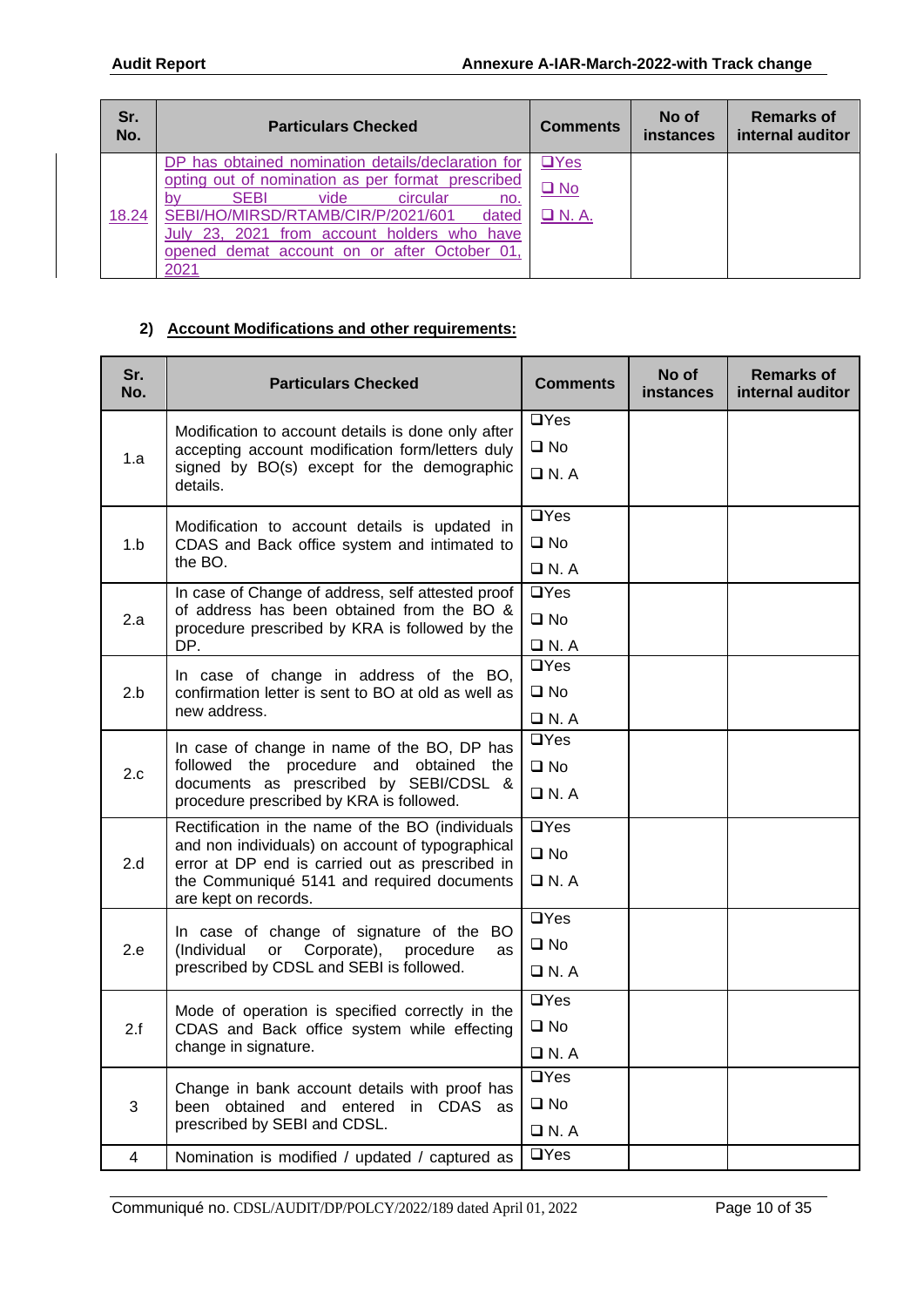| Sr.<br>No.     | <b>Particulars Checked</b>                                                                  | <b>Comments</b>             | No of<br><b>instances</b> | <b>Remarks of</b><br>internal auditor |
|----------------|---------------------------------------------------------------------------------------------|-----------------------------|---------------------------|---------------------------------------|
|                | per CDSL guidelines.                                                                        | $\square$ No                |                           |                                       |
|                |                                                                                             | $\Box$ N.A                  |                           |                                       |
|                |                                                                                             | $\Box$ Yes                  |                           |                                       |
| 5              | Power of Attorney modification is done as per<br>CDSL guidelines.                           | $\square$ No                |                           |                                       |
|                |                                                                                             | $\Box$ N. A                 |                           |                                       |
|                | PAN details have been modified / updated /                                                  | $\Box$ Yes                  |                           |                                       |
| 6              | captured correctly in CDAS and Back office                                                  | $\square$ No<br>$\Box$ N.A. |                           |                                       |
|                | system and procedure prescribed by KRA is<br>followed.                                      |                             |                           |                                       |
|                | The DP has reassessed the eligibility of the BOs                                            | $\Box$ Yes                  |                           |                                       |
|                | at the end of every billing cycle and has<br>converted all existing eligible demat accounts | $\square$ No                |                           |                                       |
| $\overline{7}$ | into BSDA unless such BOs specifically opt to                                               | $\Box$ N.A                  |                           |                                       |
|                | continue to avail the facility of a regular demat                                           |                             |                           |                                       |
|                | SEBI<br>circular<br>account<br>as<br>per<br>no.<br>CIR/MRD/DP/20/2015 dated December<br>11. |                             |                           |                                       |
|                | 2015. (Refer communique 5615)                                                               |                             |                           |                                       |
|                | DP has properly processed addition/deletion                                                 | $\Box$ Yes                  |                           |                                       |
| 8              | request of UCC details of sole/first account                                                | $\Box$ No                   |                           |                                       |
|                | holder.                                                                                     | $\Box$ N.A                  |                           |                                       |

#### **3) Dematerialization / Rematerialisation / Destatementization / Restatementization:**

| Sr.<br>No. | <b>Particulars Checked</b>                                                                                                                                                                                                                                          | <b>Comments</b> | No of<br><b>instances</b> | <b>Remarks of</b><br>internal auditor |
|------------|---------------------------------------------------------------------------------------------------------------------------------------------------------------------------------------------------------------------------------------------------------------------|-----------------|---------------------------|---------------------------------------|
|            | and<br>The<br>Demat<br>requests are accepted                                                                                                                                                                                                                        | $\Box$ Yes      |                           |                                       |
| 1.a        | processed (including Transposition cum demat<br>cases and Transmission cum demat cases) as                                                                                                                                                                          | $\square$ No    |                           |                                       |
|            | per prescribed procedure.                                                                                                                                                                                                                                           | $\Box$ N. A     |                           |                                       |
|            | The DP checks the Distinctive Numbers of                                                                                                                                                                                                                            | $\Box$ Yes      |                           |                                       |
|            | certificates of securities submitted by its clients<br>dematerialisation with the records of<br>for<br>Distinctive Numbers made available by CDSL<br>and ensures that the appropriate International<br>Securities Identification Number [ISIN] is filled in<br>DRF. | $\square$ No    |                           |                                       |
| 1.b        |                                                                                                                                                                                                                                                                     | $\Box$ N. A     |                           |                                       |
|            |                                                                                                                                                                                                                                                                     |                 |                           |                                       |
|            |                                                                                                                                                                                                                                                                     |                 |                           |                                       |
|            | The Remat / Repurchase / Restat are processed<br>as per prescribed procedure.                                                                                                                                                                                       | $\Box$ Yes      |                           |                                       |
| 2          |                                                                                                                                                                                                                                                                     | $\square$ No    |                           |                                       |
|            |                                                                                                                                                                                                                                                                     | $\Box$ N.A      |                           |                                       |
|            | The DP has a system of inward of Demat                                                                                                                                                                                                                              | $\Box$ Yes      |                           |                                       |
| 3.a        | request (DRF)/MF DRF / Remat/ Repurchase<br>received which clearly gives information about                                                                                                                                                                          | $\square$ No    |                           |                                       |
|            | date of receipt of DRF / RRF from BO.                                                                                                                                                                                                                               |                 |                           |                                       |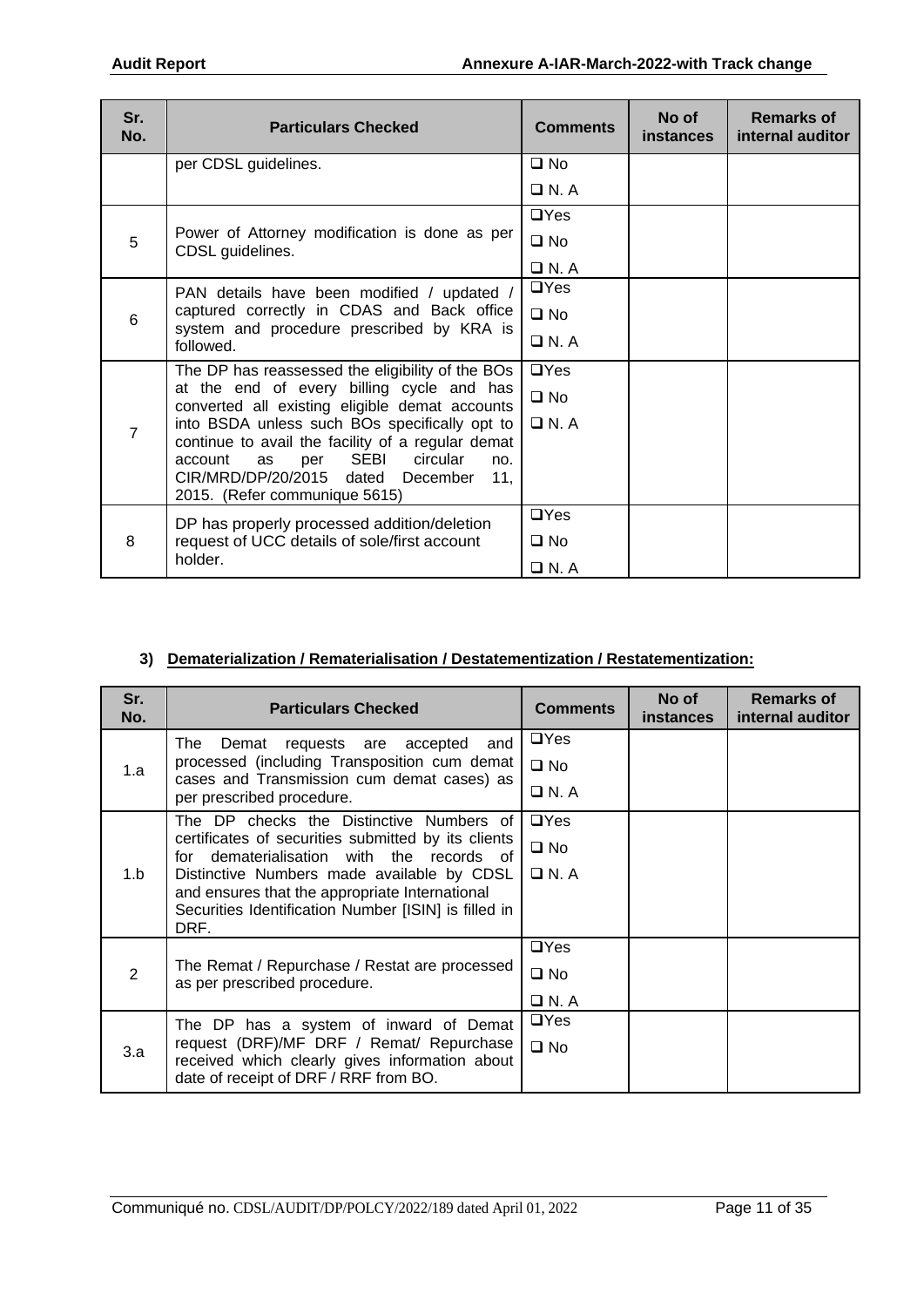| Sr.<br>No.              | <b>Particulars Checked</b>                                                                                                                                                                                                                                                                                                                                                                                        | <b>Comments</b>                                  | No of<br><b>instances</b> | <b>Remarks of</b><br>internal auditor |
|-------------------------|-------------------------------------------------------------------------------------------------------------------------------------------------------------------------------------------------------------------------------------------------------------------------------------------------------------------------------------------------------------------------------------------------------------------|--------------------------------------------------|---------------------------|---------------------------------------|
| 3.b                     | There is a system to affix a stamp "surrendered<br>for dematerialization along with DP name, DP ID<br>and BO ID"" and the certificates are defaced and<br>mutilated before sending it to Registrar &<br>Transfer Agents / Issuers. . (Except Government<br>Securities Certificates).                                                                                                                              | $\Box$ Yes<br>$\square$ No                       |                           |                                       |
| 3.c                     | The DP before accepting demat request checks<br>with the list of companies with the maximum<br>pending demat requests provided by CDSL.                                                                                                                                                                                                                                                                           | $\Box$ Yes<br>$\square$ No<br>$\Box$ N.A         |                           |                                       |
| 3.d                     | Demat / Destat / Remat / Restat requests<br>received from BOs are sent to the Issuer/<br>RTA/AMC within seven days from the date of<br>receipt of request.                                                                                                                                                                                                                                                        | $\Box$ Yes<br>$\square$ No<br>$\Box$ N. A        |                           |                                       |
| 3.e                     | The DP has an adequate system for keeping the<br>physical securities under safe custody till<br>dispatch to the Issuer / RTA/ AMC.                                                                                                                                                                                                                                                                                | $\overline{UY}$ es<br>$\square$ No               |                           |                                       |
| 3.f                     | There is a procedure for recording of demats /<br>remats dispatch details such as dispatch ref. no.,<br>dispatch date, name of courier / signature of the<br>BO etc                                                                                                                                                                                                                                               | $\Box$ Yes<br>$\square$ No                       |                           |                                       |
| $\overline{\mathbf{4}}$ | In case of securities lost in transit, follow-up and<br>action is taken by the DP and procedure has<br>been followed.                                                                                                                                                                                                                                                                                             | $\Box$ Yes<br>$\square$ No<br>$\Box$ N. A        |                           |                                       |
| 5.a                     | In case of Demat / Destat / Remat / Restat<br>requests rejected due to the errors attributable to<br>the DP, corrective actions are taken.                                                                                                                                                                                                                                                                        | $\Box$ Yes<br>$\square$ No<br>$\Box$ N. A        |                           |                                       |
| 5.b                     | The certificates along with rejection letters are<br>returned to the concerned BO within 7 days of<br>receipt from the RTA and record of such dispatch<br>is maintained.                                                                                                                                                                                                                                          | $\overline{UY}$ es<br>$\square$ No<br>$\Box$ N.A |                           |                                       |
| 6                       | <b>DP</b><br>has<br>obtained<br>additional<br>documents<br><b>SEBI</b><br>Circular<br>prescribed<br>in<br>no.<br>SEBI/HO/MIRSD/RTAMB/CIR/P/2019/122 dated<br>November 05, 2019, in case of mismatch of<br>name on the share certificate(s) vis-à-vis name<br>of the beneficial owner of demat account and<br>forwarded the same alongwith the demat request<br>to Issuer/RTA (comm. 31 dated January 15,<br>2020) | $\Box$ Yes<br>$\square$ No<br>$\Box$ N.A         |                           |                                       |
| $\overline{I}$          | DP has processed demat request on the basis of<br>"Letter of confirmation" as per the SEBI circular no.<br>SEBI/HO/MIRSD/MIRSD_RTAMB/P/CIR/2022/8<br>dated January 25, 2022                                                                                                                                                                                                                                       |                                                  |                           |                                       |

#### **4) Issuance of Delivery Instruction Slip (DIS):**

| No.<br><i>instances</i> | e.<br>vı. | <b>Particulars Checked</b> | <b>Comments</b> | No of | <b>Remarks of</b><br>internal auditor |
|-------------------------|-----------|----------------------------|-----------------|-------|---------------------------------------|
|-------------------------|-----------|----------------------------|-----------------|-------|---------------------------------------|

Communiqué no. CDSL/AUDIT/DP/POLCY/2022/189 dated April 01, 2022 Page 12 of 35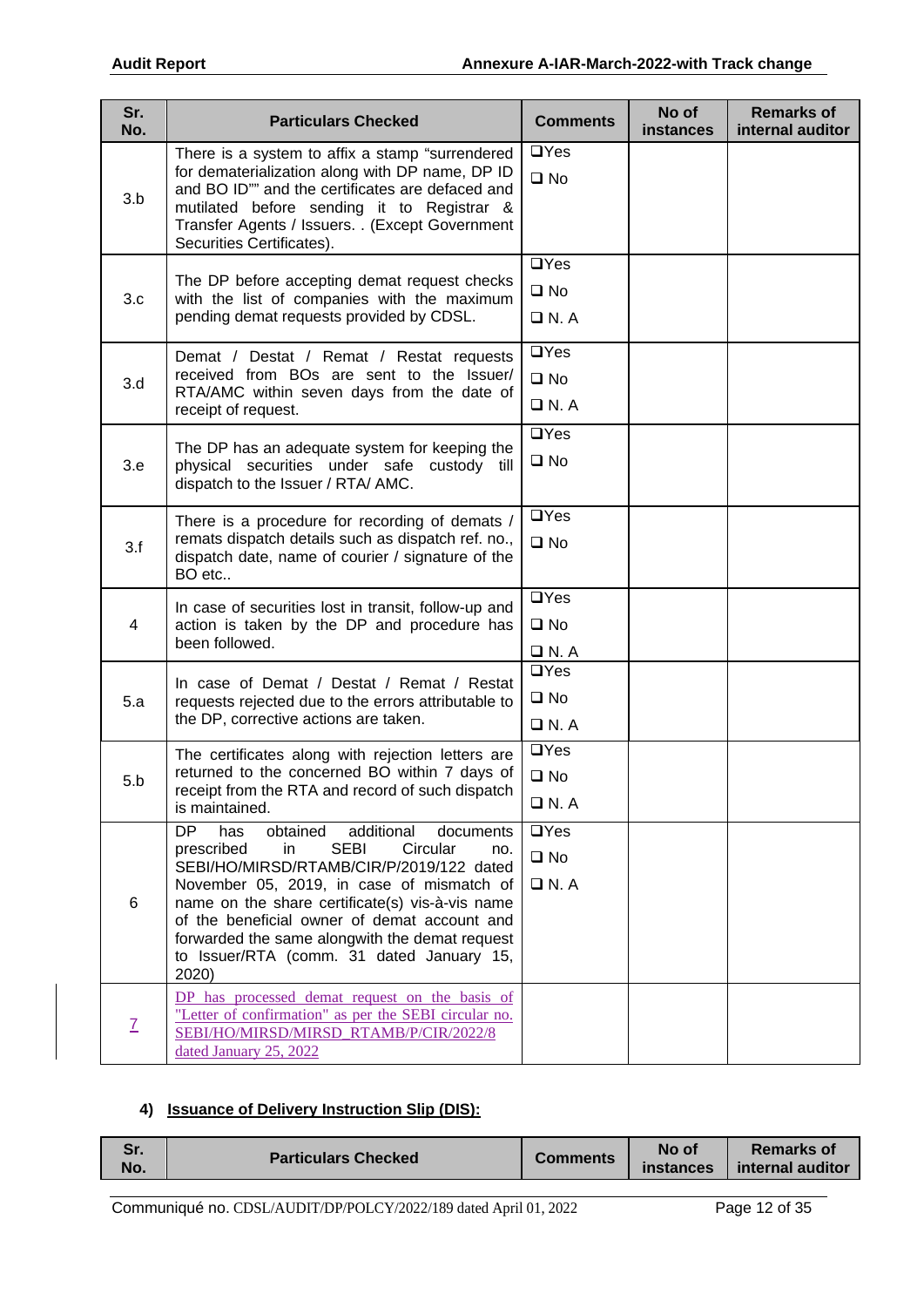| Sr.<br>No. | <b>Particulars Checked</b>                                                                                                                                                                                                                                                               | <b>Comments</b>                                   | No of<br><b>instances</b> | <b>Remarks of</b><br>internal auditor |
|------------|------------------------------------------------------------------------------------------------------------------------------------------------------------------------------------------------------------------------------------------------------------------------------------------|---------------------------------------------------|---------------------------|---------------------------------------|
| 1.a        | The DP issues standardised DIS as per SEBI<br>Circular CIR/MRD/DP/ 01/2014 dated January<br>07, 2014 and CDSL communiqué 4488 dated<br>June 9, 2014.                                                                                                                                     | $\Box$ Yes<br>$\square$ No                        |                           |                                       |
| 1.b        | The DP has entered / uploaded the issuance<br>details of DIS booklet issued to BOs in CDAS.                                                                                                                                                                                              | $\Box$ Yes<br>$\square$ No                        |                           |                                       |
| 2.a        | There is a control over issue of instruction slips<br>to the BOs e.g. proper records of instruction slip<br>serial numbers vis-à-vis account number. (DIS<br>issue register and Back office system).                                                                                     | $\Box$ Yes<br>$\square$ No                        |                           |                                       |
| 2.b        | There is a proper inventory control mechanism<br>for instruction slip booklets.                                                                                                                                                                                                          | $\Box$ Yes<br>$\square$ No                        |                           |                                       |
| 2.c        | The physical inventory is tallied with the<br>inventory records at prescribed intervals.                                                                                                                                                                                                 | $\Box$ Yes<br>$\square$ No                        |                           |                                       |
| 3.a        | The first instruction slip booklet is being issued<br>as per the procedure prescribed for the same.                                                                                                                                                                                      | $\Box$ Yes<br>$\square$ No<br>$\Box$ N.A          |                           |                                       |
| 3.b        | In case of first instruction slip booklet is not<br>issued to the BO, (only in case where BO has<br>given power of attorney to CM or PMS Manager<br>or availed e-DIS facility), consent of the BO has<br>been obtained for the same.                                                     | $\Box$ Yes<br>$\square$ No<br>$\Box$ N.A          |                           |                                       |
| 4.         | Instructions slips have been issued to the BO for<br>the account under BSDA as per SEBI guidelines.                                                                                                                                                                                      | $\overline{UY}$ es<br>$\square$ No<br>$\Box$ N.A. |                           |                                       |
| 5.a        | There is a system to issue delivery instruction<br>booklets to the BOs based ONLY on the<br>requisition slip which forms part of the earlier<br>issued instruction slip booklet and is signed by all<br>account holders.                                                                 | $\Box$ Yes<br>$\square$ No                        |                           |                                       |
| 5.b        | Signature of BO in the CDAS system and Back<br>office software, matches with the requisition slip<br>and issuance register.                                                                                                                                                              | $\Box$ Yes<br>$\square$ No                        |                           |                                       |
| 6.a        | If any instruction slip booklet is issued on the<br>basis of letter instead of requisition slip, the<br>procedure<br>prescribed<br>under<br>operating<br>instructions 6.5.1.12 is followed.                                                                                              | $\Box$ Yes<br>$\square$ No<br>$\Box$ N. A         |                           |                                       |
| 6.b        | DIS issued on the basis of requisition slip to<br>person other than BO (to the bearer), signature<br>of the bearer is attested by the BO on the<br>requisition<br>authority<br>slip<br>letter<br>and<br>$\sqrt{2}$<br>acknowledgement is obtained for the receipt of<br>the DIS booklet. | $\Box$ Yes<br>$\square$ No<br>$\Box$ N. A         |                           |                                       |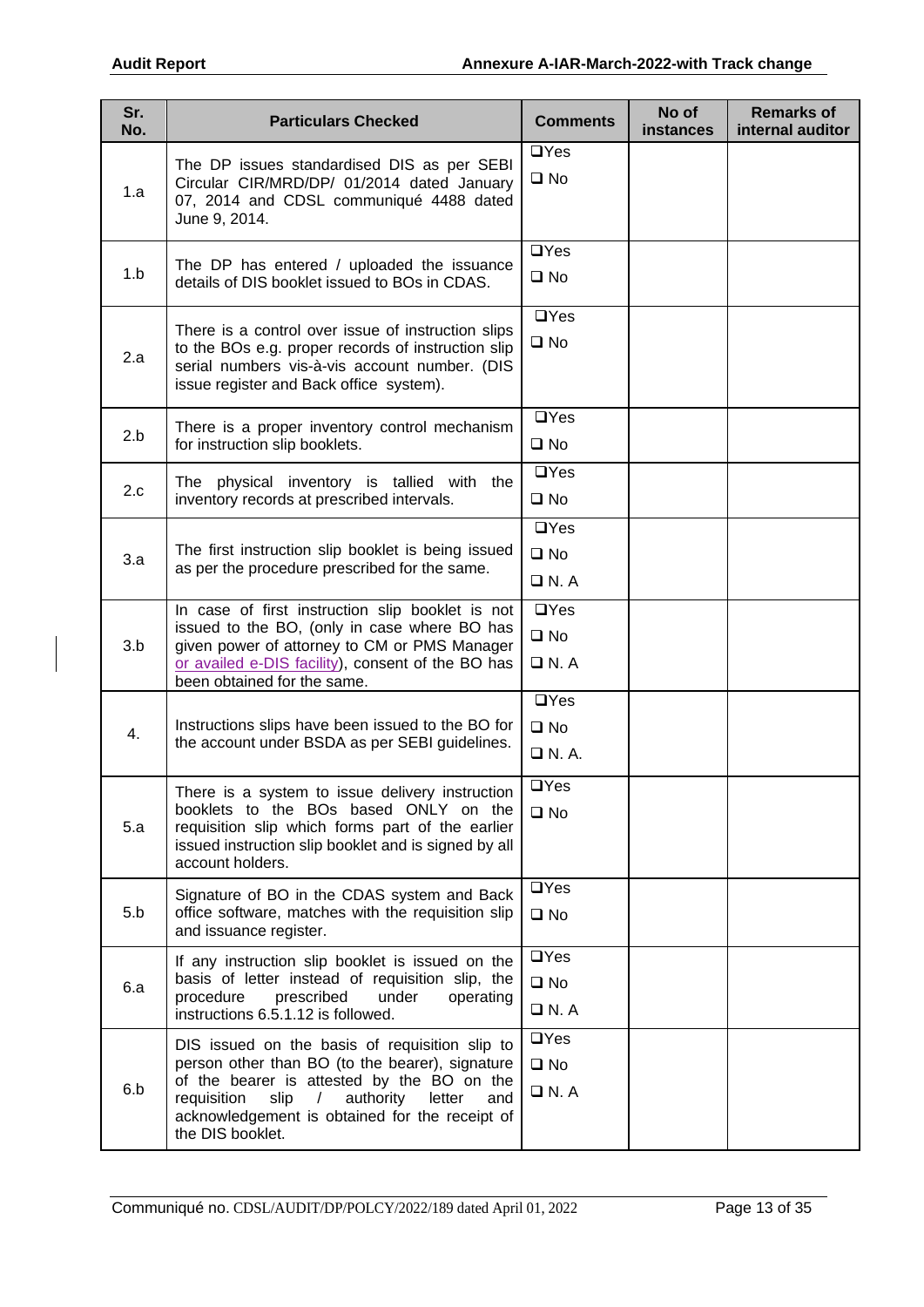| Sr.<br>No. | <b>Particulars Checked</b>                                                                                                                                      | <b>Comments</b>                           | No of<br><b>instances</b> | <b>Remarks of</b><br>internal auditor |
|------------|-----------------------------------------------------------------------------------------------------------------------------------------------------------------|-------------------------------------------|---------------------------|---------------------------------------|
| 7.a        | Requisition slip has pre-stamped BOID and pre-<br>printed instruction slip serial number range /<br>booklet no. of the DIS booklet of which it forms a<br>part. | $\Box$ Yes<br>$\square$ No                |                           |                                       |
| 7.b        | The DIS issued to BOs have pre-stamped BO ID<br>and pre-printed serial number.                                                                                  | $\Box$ Yes<br>$\square$ No                |                           |                                       |
| 8.a        | Issuance of loose delivery slips to BOs, if any, is<br>as per the procedure prescribed by SEBI /<br>CDSL.                                                       | $\Box$ Yes<br>$\square$ No<br>$\Box$ N. A |                           |                                       |
| 8.b        | The DP has not issued more than 10 loose DIS<br>to any account holder in a financial year (April to<br>March).                                                  | $\Box$ Yes<br>$\square$ No<br>$\Box$ N. A |                           |                                       |
| 9          | The DP has captured details of Undelivered DIS<br>serial numbers in CDAS on receipt of the<br>information.<br>(Refer communiqué 5327)                           | $\Box$ Yes<br>$\square$ No<br>□ N. A      |                           |                                       |

# **5) Processing of Delivery Instruction Slip (DIS):**

| Sr.<br>No.     | <b>Particulars Checked</b>                                                                          | <b>Comments</b> | No of<br>instances | <b>Remarks of</b><br>internal<br>auditor |
|----------------|-----------------------------------------------------------------------------------------------------|-----------------|--------------------|------------------------------------------|
|                | Instructions are executed only on the basis of                                                      | $\Box$ Yes      |                    |                                          |
| $\mathbf{1}$   | duly signed instruction slips or through digitally<br>signed electronic instructions, as prescribed | $\square$ No    |                    |                                          |
|                | under guidelines of SEBI and CDSL and is<br>available for verification.                             |                 |                    |                                          |
|                | Digitally signed electronic instructions<br>are                                                     | $\Box$ Yes      |                    |                                          |
| $\overline{2}$ | processed & executed as per operating<br>instructions 17.9 (as prescribed under guidelines          | $\square$ No    |                    |                                          |
|                | of CDSL / SEBI).                                                                                    | $\Box$ N.A      |                    |                                          |
|                | The DP has not accepted pre signed DIS with<br>blank columns from the BO(s)                         | $\Box$ Yes      |                    |                                          |
| 3.a            |                                                                                                     | $\square$ No    |                    |                                          |
|                |                                                                                                     | $\Box$ N.A.     |                    |                                          |
|                | The date and time of receipt stamp is affixed on                                                    | $\Box$ Yes      |                    |                                          |
| 3.b            | DP's and BO's copy of DIS.                                                                          | $\square$ No    |                    |                                          |
|                |                                                                                                     | $\Box$ Yes      |                    |                                          |
| 3.c            | The delivery instructions received beyond the<br>prescribed deadlines are suitably stamped.         | $\Box$ No       |                    |                                          |
|                |                                                                                                     | $\Box$ N.A      |                    |                                          |
|                | DIS executed is complete in all manners and no                                                      | $\Box$ Yes      |                    |                                          |
| 3.d            | mismatch is observed.                                                                               | $\square$ No    |                    |                                          |
|                | All off-market instructions are executed in system                                                  | $\Box$ Yes      |                    |                                          |
| 3.e            | as per the execution date written by the BO and<br>are correctly entered by the DP.                 | $\square$ No    |                    |                                          |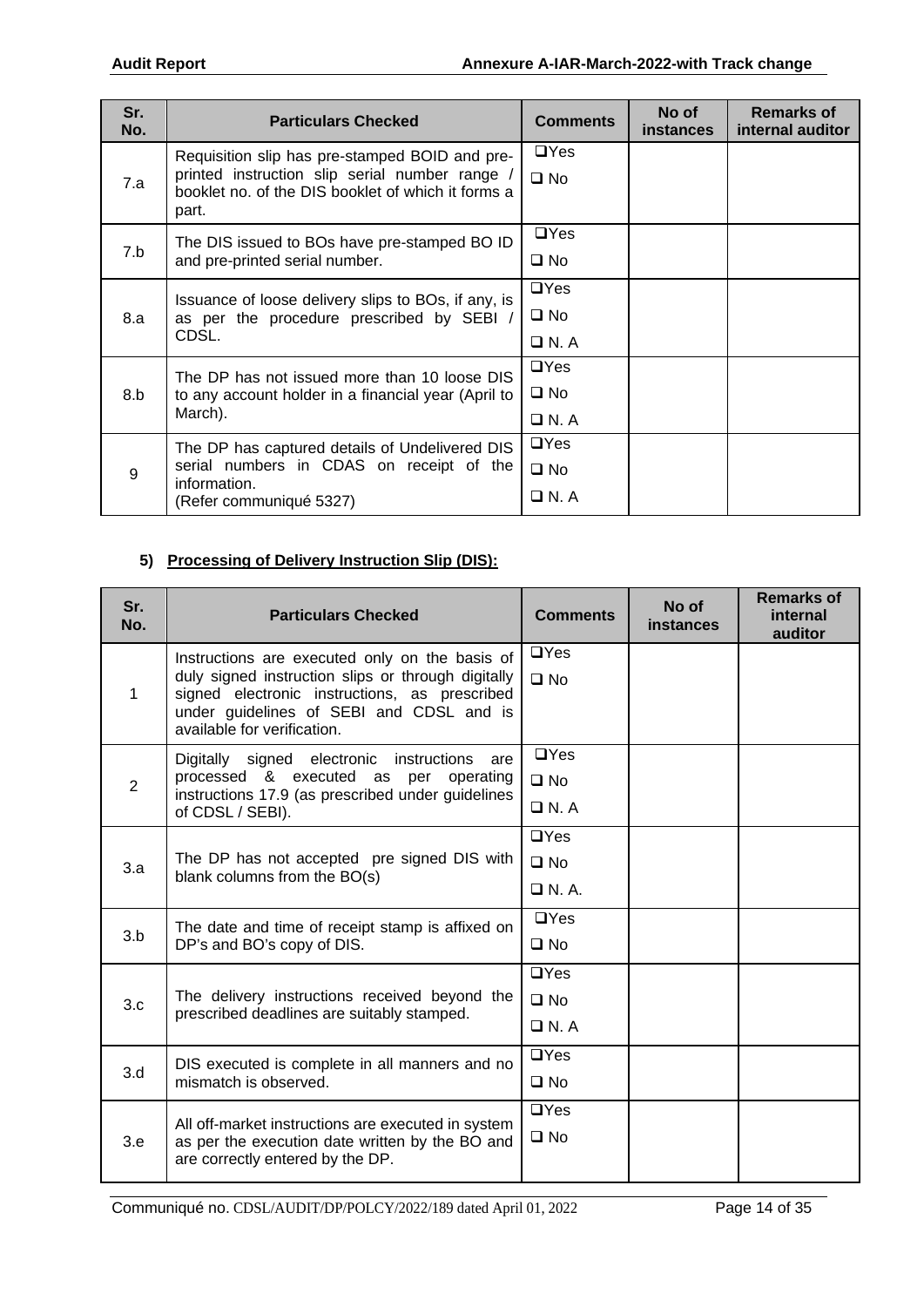| Sr.<br>No.     | <b>Particulars Checked</b>                                                                                                                                                                                               | <b>Comments</b>                           | No of<br><b>instances</b> | <b>Remarks of</b><br>internal<br>auditor |
|----------------|--------------------------------------------------------------------------------------------------------------------------------------------------------------------------------------------------------------------------|-------------------------------------------|---------------------------|------------------------------------------|
| 3.f            | Blank columns in the delivery instruction slips are<br>struck off.                                                                                                                                                       | $\Box$ Yes<br>$\square$ No                |                           |                                          |
| 4.a            | Signatures on instruction slips are verified/<br>matched before execution of instruction.                                                                                                                                | $\Box$ Yes<br>$\square$ No                |                           |                                          |
| 4.b            | Corrections / cancellation on the instruction slips,<br>if any, are authenticated by all the joint holders/<br>authorised signatories / POA holder (as the case<br>may be).                                              | $\Box$ Yes<br>$\square$ No<br>$\Box$ N.A  |                           |                                          |
| 5              | The delivery instructions accompanied by<br>annexures are accepted and processed as per<br>the procedure prescribed by CDSL.                                                                                             | $\Box$ Yes<br>$\square$ No<br>$\Box$ N.A  |                           |                                          |
| 5.a            | DIS accompanied by Annexure provided with<br>requisite information is obtained from client<br>intending to avail block mechanism facility with<br>early pay-in facility in accordance with the<br>prescribed guidelines. | $\Box$ Yes<br>$\square$ No<br>$\Box$ N.A  |                           |                                          |
| 6              | The DIS contains information on "consideration"<br>and Reason/purpose" in cases of off-market<br>transactions and payment details if consideration<br>amount is mentioned.                                               | $\Box$ Yes<br>$\square$ No                |                           |                                          |
| $\overline{7}$ | The DP does DIS slip number validation against<br>the issue details before execution of instruction<br>through back office software.                                                                                     | $\Box$ Yes<br>$\square$ No                |                           |                                          |
| 8              | Signature of the account holder has been<br>appropriately scanned in CDAS and DP Back<br>office system (signatures checked for DIS<br>verification).                                                                     | $\Box$ Yes<br>$\square$ No                |                           |                                          |
| 9              | The DP follows the procedure as per CDSL<br>guidelines for executing instructions received<br>from illiterate /disabled/ blind/ / mentally disabled<br>persons.                                                          | $\Box$ Yes<br>$\square$ No<br>$\Box$ N. A |                           |                                          |
| 10.a           | The DP follows maker $-$ checker system to<br>process the instructions for the correctness and<br>signatures.                                                                                                            | $\Box$ Yes<br>$\square$ No                |                           |                                          |
| 10.b           | There is a system to additionally check and verify<br>(verifier level) high value instructions executed.<br>(DIS with value of Rs. 5 lakhs and above).                                                                   | $\Box$ Yes<br>$\square$ No<br>$\Box$ N.A  |                           |                                          |
| 10.c           | There is a system to additionally check and verify<br>(verifier level) transactions originating<br>from<br>dormant accounts. (Not operative for 180 days or<br>more).                                                    | $\Box$ Yes<br>$\square$ No                |                           |                                          |
| 10.d           | The DP verifies transactions originating from<br>dormant accounts with the account holders<br>before execution and records the details of the<br>process on instruction slip.                                            | $\Box$ Yes<br>$\square$ No                |                           |                                          |
| 11.a           | There is a provision in back office for blocking of<br>DIS serial numbers which are already used.                                                                                                                        | $\Box$ Yes<br>$\square$ No                |                           |                                          |

Communiqué no. CDSL/AUDIT/DP/POLCY/2022/189 dated April 01, 2022 Page 15 of 35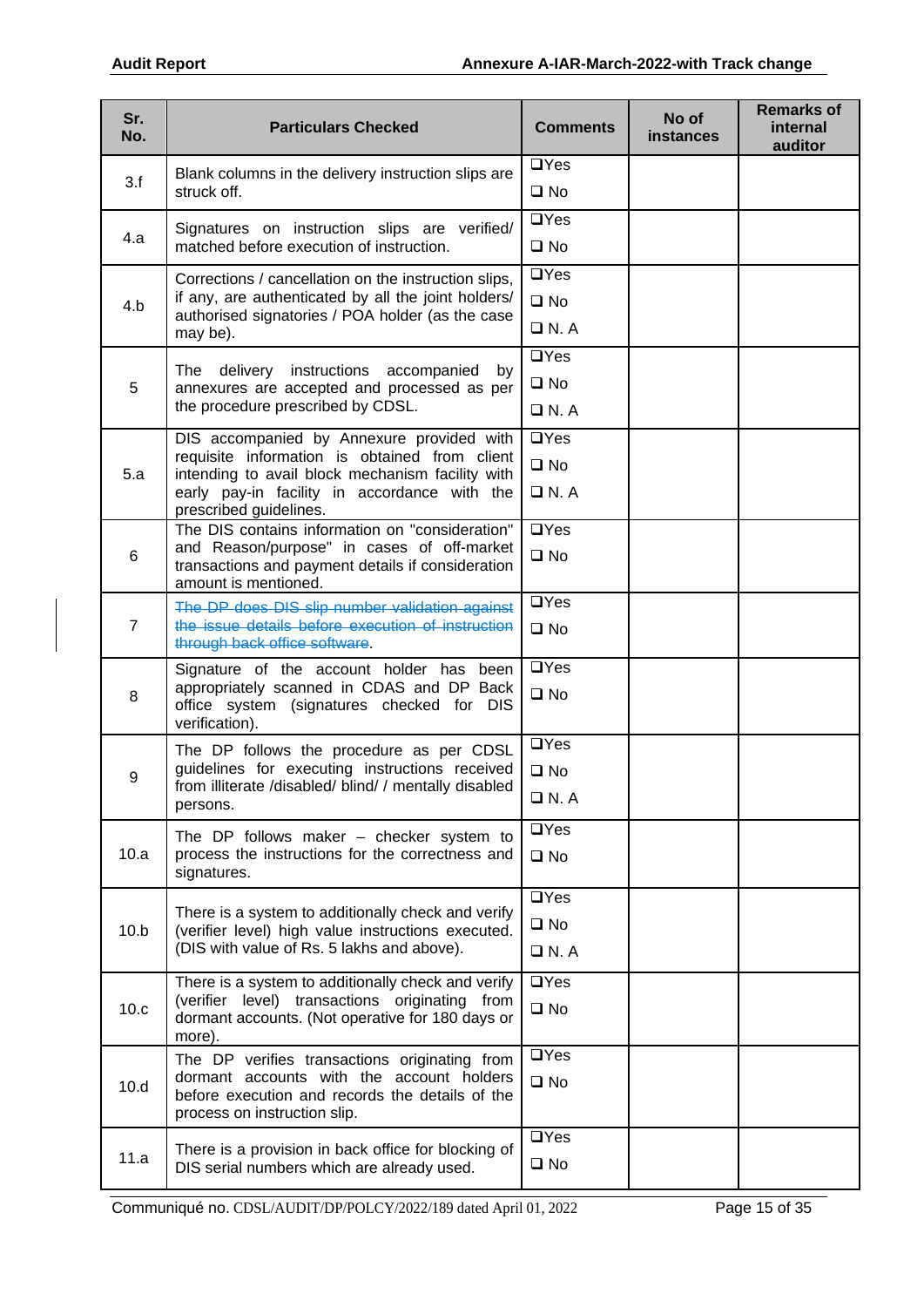| Sr.<br>No. | <b>Particulars Checked</b>                                                                                                                                                                                                                                                                                                                        | <b>Comments</b>                              | No of<br><b>instances</b> | <b>Remarks of</b><br>internal<br>auditor |
|------------|---------------------------------------------------------------------------------------------------------------------------------------------------------------------------------------------------------------------------------------------------------------------------------------------------------------------------------------------------|----------------------------------------------|---------------------------|------------------------------------------|
| 11.b       | There is a provision in back office for blocking of<br>DIS.<br>serial<br>numbers<br>which<br>are<br>reported<br>lost/misplaced/stolen.                                                                                                                                                                                                            | $\Box$ Yes<br>$\square$ No                   |                           |                                          |
| 11.c       | The DP has blocked already used DIS and/or<br>reported lost / misplaced / stolen DIS in back<br>office.                                                                                                                                                                                                                                           | $\Box$ Yes<br>$\square$ No                   |                           |                                          |
| 11.d       | DIS serial numbers of lost/ misplaced/ stolen DIS<br>are updated in CDAS so as to prevent execution<br>of such DIS.                                                                                                                                                                                                                               | $\Box$ Yes<br>$\square$ No<br>$\Box$ N.A     |                           |                                          |
| 12.a       | The fax indemnity in prescribed format is<br>obtained from BOs before accepting instructions<br>through fax.                                                                                                                                                                                                                                      | $\Box$ Yes<br>$\square$ No<br>$\Box$ N.A     |                           |                                          |
| 12.b       | The original instruction slips are received within<br>three days in case of fax instructions are<br>accepted.                                                                                                                                                                                                                                     | $\Box$ Yes<br>$\square$ No<br>$\Box$ N. A    |                           |                                          |
| 13         | debit<br>All<br>transactions<br>pertaining<br>the<br>to<br>government securities have been executed only<br>after receipt of authorization from the BO.                                                                                                                                                                                           | $\Box$ Yes<br>$\square$ No<br>$\Box$ N. A    |                           |                                          |
| 14         | <b>DP</b><br>The<br>Codes<br>has<br>used<br>as<br>'STOR999999999999'<br>or<br>'RVET999999999999'<br>for entering DIS<br>Sr.<br>numbers for instructions based on court /<br>statutory orders or towards reversal of erroneous<br>transfer<br>respectively<br>where<br>no<br>delivery<br>instruction slip is available.                            | $\Box$ Yes<br>$\square$ No<br>$\Box$ N. A    |                           |                                          |
| 15         | In case active accounts having five or more<br>ISINs and all such ISIN balances are<br>transferred at a time, DP has verified with<br>the client before execution of DIS and<br>recorded the details of verification process,<br>date, time, etc. on DIS under the signature<br>of the official as per SEBI guidelines (Refer<br>Communique 846). | $\Box$ Yes<br>$\square$ No<br>$\square$ N. A |                           |                                          |
| 16         | In case of Inter Depository debit transactions for<br>G-sec DP has obtained OTSD (One Time Self<br>Declaration) stating that transactions executed in<br>his/her demat account are bonafide transactions.<br>(Refer<br>communique<br>CDSL/OPS/DP/SYSTM/2020/66 dated January<br>31, 2020)                                                         | $\Box$ Yes<br>$\square$ No<br>$\Box$ N.A     |                           |                                          |
| 17         | DP is following the guidelines issued through<br>CDSL communique from time to time pertaining<br>to using uniform/standardized reason codes<br>while executing off-market transactions.                                                                                                                                                           | $\Box$ Yes<br>$\square$ No<br>$\Box$ N.A     |                           |                                          |
|            | Point 18 to 3428 applicable to DPs providing<br>e-DIS facility:                                                                                                                                                                                                                                                                                   |                                              |                           |                                          |

 $\overline{\phantom{a}}$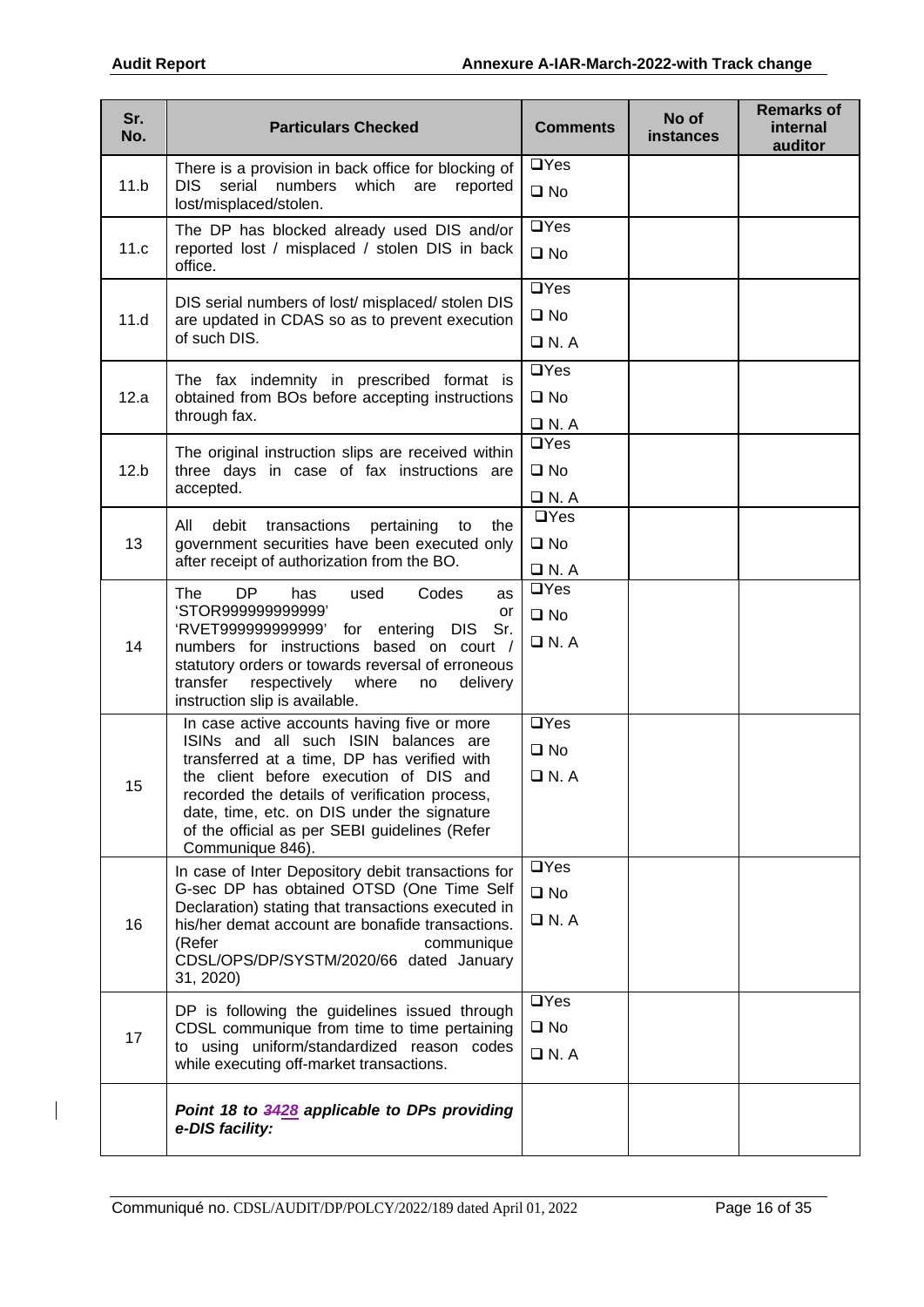| $\Box$ Yes<br>e-DIS facility provided by DP ensures capturing<br>$\square$ No<br>18<br>all details that are otherwise being captured in<br>$\Box$ N. A<br>physical DIS<br>$\Box$ Yes<br>An instruction given by BO through e-DIS is<br>$\square$ No<br>19<br>towards actual transfer of securities to meet<br>obligation for a single settlement number / date.<br>$\Box$ N. A<br>$\Box$ Yes<br>ensures that Pre-trade authorisation /<br>DP -<br>Mandate is obtained from BO authorising DP to<br>$\square$ No<br>20<br>transfer specific securities for meeting on-market<br>$\Box$ N. A<br>settlement obligation only.<br>$\Box$ Yes<br>The mandate provided by BO pertain to a single<br>$\square$ No<br>21<br>settlement number /settlement date<br>$\Box$ N. A<br>$\Box$ Yes<br>Securities transferred on basis of mandate<br>$\square$ No<br>22<br>provided by client are credited only to client's<br>trading member pool account<br>$\Box$ N.A<br>$\overline{UY}$ es<br>DP has provided the facility to its client to revoke<br>$\square$ No<br>23<br>/ cancel the mandate provided by them.<br>$\Box$ N.A<br>$\Box$ Yes<br>DP ensures that the mandate provided by the<br>$\square$ No<br>24<br>client is in its favour and does not authorize any<br>assignee of the DP.<br>$\Box$ N. A<br>$\Box$ Yes<br>The mandate adheres to the requirement of DP<br>$\square$ No<br>25<br>to return the securities to client that may have<br>been transferred erroneously.<br>$\Box$ N. A<br>$\Box$ Yes<br>The mandate does not facilitate DP to transfer<br>$\square$ No<br>securities for off market trades and to execute<br>26<br>trades in the name of client without client's<br>$\square$ NA<br>consent.<br>$\overline{UY}$ es<br>The mandate does not facilitate the DP to open<br>$\square$ No<br>27<br>an email ID on behalf of client for receiving<br>relevant communications.<br>$\Box$ N. A<br>$\Box$ Yes<br>The mandate does not prohibit to issue DIS to<br>$\square$ No<br>28<br>BO and also from operating the account<br>$\Box$ N. A | Sr.<br>No. | <b>Particulars Checked</b> | <b>Comments</b> | No of<br><b>instances</b> | <b>Remarks of</b><br>internal<br>auditor |
|----------------------------------------------------------------------------------------------------------------------------------------------------------------------------------------------------------------------------------------------------------------------------------------------------------------------------------------------------------------------------------------------------------------------------------------------------------------------------------------------------------------------------------------------------------------------------------------------------------------------------------------------------------------------------------------------------------------------------------------------------------------------------------------------------------------------------------------------------------------------------------------------------------------------------------------------------------------------------------------------------------------------------------------------------------------------------------------------------------------------------------------------------------------------------------------------------------------------------------------------------------------------------------------------------------------------------------------------------------------------------------------------------------------------------------------------------------------------------------------------------------------------------------------------------------------------------------------------------------------------------------------------------------------------------------------------------------------------------------------------------------------------------------------------------------------------------------------------------------------------------------------------------------------------------------------------------------------------------------------------------------------------------------------------------------|------------|----------------------------|-----------------|---------------------------|------------------------------------------|
|                                                                                                                                                                                                                                                                                                                                                                                                                                                                                                                                                                                                                                                                                                                                                                                                                                                                                                                                                                                                                                                                                                                                                                                                                                                                                                                                                                                                                                                                                                                                                                                                                                                                                                                                                                                                                                                                                                                                                                                                                                                          |            |                            |                 |                           |                                          |
|                                                                                                                                                                                                                                                                                                                                                                                                                                                                                                                                                                                                                                                                                                                                                                                                                                                                                                                                                                                                                                                                                                                                                                                                                                                                                                                                                                                                                                                                                                                                                                                                                                                                                                                                                                                                                                                                                                                                                                                                                                                          |            |                            |                 |                           |                                          |
|                                                                                                                                                                                                                                                                                                                                                                                                                                                                                                                                                                                                                                                                                                                                                                                                                                                                                                                                                                                                                                                                                                                                                                                                                                                                                                                                                                                                                                                                                                                                                                                                                                                                                                                                                                                                                                                                                                                                                                                                                                                          |            |                            |                 |                           |                                          |
|                                                                                                                                                                                                                                                                                                                                                                                                                                                                                                                                                                                                                                                                                                                                                                                                                                                                                                                                                                                                                                                                                                                                                                                                                                                                                                                                                                                                                                                                                                                                                                                                                                                                                                                                                                                                                                                                                                                                                                                                                                                          |            |                            |                 |                           |                                          |
|                                                                                                                                                                                                                                                                                                                                                                                                                                                                                                                                                                                                                                                                                                                                                                                                                                                                                                                                                                                                                                                                                                                                                                                                                                                                                                                                                                                                                                                                                                                                                                                                                                                                                                                                                                                                                                                                                                                                                                                                                                                          |            |                            |                 |                           |                                          |
|                                                                                                                                                                                                                                                                                                                                                                                                                                                                                                                                                                                                                                                                                                                                                                                                                                                                                                                                                                                                                                                                                                                                                                                                                                                                                                                                                                                                                                                                                                                                                                                                                                                                                                                                                                                                                                                                                                                                                                                                                                                          |            |                            |                 |                           |                                          |
|                                                                                                                                                                                                                                                                                                                                                                                                                                                                                                                                                                                                                                                                                                                                                                                                                                                                                                                                                                                                                                                                                                                                                                                                                                                                                                                                                                                                                                                                                                                                                                                                                                                                                                                                                                                                                                                                                                                                                                                                                                                          |            |                            |                 |                           |                                          |
|                                                                                                                                                                                                                                                                                                                                                                                                                                                                                                                                                                                                                                                                                                                                                                                                                                                                                                                                                                                                                                                                                                                                                                                                                                                                                                                                                                                                                                                                                                                                                                                                                                                                                                                                                                                                                                                                                                                                                                                                                                                          |            |                            |                 |                           |                                          |
|                                                                                                                                                                                                                                                                                                                                                                                                                                                                                                                                                                                                                                                                                                                                                                                                                                                                                                                                                                                                                                                                                                                                                                                                                                                                                                                                                                                                                                                                                                                                                                                                                                                                                                                                                                                                                                                                                                                                                                                                                                                          |            |                            |                 |                           |                                          |
|                                                                                                                                                                                                                                                                                                                                                                                                                                                                                                                                                                                                                                                                                                                                                                                                                                                                                                                                                                                                                                                                                                                                                                                                                                                                                                                                                                                                                                                                                                                                                                                                                                                                                                                                                                                                                                                                                                                                                                                                                                                          |            |                            |                 |                           |                                          |
|                                                                                                                                                                                                                                                                                                                                                                                                                                                                                                                                                                                                                                                                                                                                                                                                                                                                                                                                                                                                                                                                                                                                                                                                                                                                                                                                                                                                                                                                                                                                                                                                                                                                                                                                                                                                                                                                                                                                                                                                                                                          |            |                            |                 |                           |                                          |
|                                                                                                                                                                                                                                                                                                                                                                                                                                                                                                                                                                                                                                                                                                                                                                                                                                                                                                                                                                                                                                                                                                                                                                                                                                                                                                                                                                                                                                                                                                                                                                                                                                                                                                                                                                                                                                                                                                                                                                                                                                                          |            |                            |                 |                           |                                          |
|                                                                                                                                                                                                                                                                                                                                                                                                                                                                                                                                                                                                                                                                                                                                                                                                                                                                                                                                                                                                                                                                                                                                                                                                                                                                                                                                                                                                                                                                                                                                                                                                                                                                                                                                                                                                                                                                                                                                                                                                                                                          |            |                            |                 |                           |                                          |
|                                                                                                                                                                                                                                                                                                                                                                                                                                                                                                                                                                                                                                                                                                                                                                                                                                                                                                                                                                                                                                                                                                                                                                                                                                                                                                                                                                                                                                                                                                                                                                                                                                                                                                                                                                                                                                                                                                                                                                                                                                                          |            |                            |                 |                           |                                          |
|                                                                                                                                                                                                                                                                                                                                                                                                                                                                                                                                                                                                                                                                                                                                                                                                                                                                                                                                                                                                                                                                                                                                                                                                                                                                                                                                                                                                                                                                                                                                                                                                                                                                                                                                                                                                                                                                                                                                                                                                                                                          |            |                            |                 |                           |                                          |
|                                                                                                                                                                                                                                                                                                                                                                                                                                                                                                                                                                                                                                                                                                                                                                                                                                                                                                                                                                                                                                                                                                                                                                                                                                                                                                                                                                                                                                                                                                                                                                                                                                                                                                                                                                                                                                                                                                                                                                                                                                                          |            |                            |                 |                           |                                          |
|                                                                                                                                                                                                                                                                                                                                                                                                                                                                                                                                                                                                                                                                                                                                                                                                                                                                                                                                                                                                                                                                                                                                                                                                                                                                                                                                                                                                                                                                                                                                                                                                                                                                                                                                                                                                                                                                                                                                                                                                                                                          |            |                            |                 |                           |                                          |
|                                                                                                                                                                                                                                                                                                                                                                                                                                                                                                                                                                                                                                                                                                                                                                                                                                                                                                                                                                                                                                                                                                                                                                                                                                                                                                                                                                                                                                                                                                                                                                                                                                                                                                                                                                                                                                                                                                                                                                                                                                                          |            |                            |                 |                           |                                          |
|                                                                                                                                                                                                                                                                                                                                                                                                                                                                                                                                                                                                                                                                                                                                                                                                                                                                                                                                                                                                                                                                                                                                                                                                                                                                                                                                                                                                                                                                                                                                                                                                                                                                                                                                                                                                                                                                                                                                                                                                                                                          |            |                            |                 |                           |                                          |
|                                                                                                                                                                                                                                                                                                                                                                                                                                                                                                                                                                                                                                                                                                                                                                                                                                                                                                                                                                                                                                                                                                                                                                                                                                                                                                                                                                                                                                                                                                                                                                                                                                                                                                                                                                                                                                                                                                                                                                                                                                                          |            |                            |                 |                           |                                          |
|                                                                                                                                                                                                                                                                                                                                                                                                                                                                                                                                                                                                                                                                                                                                                                                                                                                                                                                                                                                                                                                                                                                                                                                                                                                                                                                                                                                                                                                                                                                                                                                                                                                                                                                                                                                                                                                                                                                                                                                                                                                          |            |                            |                 |                           |                                          |
|                                                                                                                                                                                                                                                                                                                                                                                                                                                                                                                                                                                                                                                                                                                                                                                                                                                                                                                                                                                                                                                                                                                                                                                                                                                                                                                                                                                                                                                                                                                                                                                                                                                                                                                                                                                                                                                                                                                                                                                                                                                          |            |                            |                 |                           |                                          |
|                                                                                                                                                                                                                                                                                                                                                                                                                                                                                                                                                                                                                                                                                                                                                                                                                                                                                                                                                                                                                                                                                                                                                                                                                                                                                                                                                                                                                                                                                                                                                                                                                                                                                                                                                                                                                                                                                                                                                                                                                                                          |            |                            |                 |                           |                                          |
|                                                                                                                                                                                                                                                                                                                                                                                                                                                                                                                                                                                                                                                                                                                                                                                                                                                                                                                                                                                                                                                                                                                                                                                                                                                                                                                                                                                                                                                                                                                                                                                                                                                                                                                                                                                                                                                                                                                                                                                                                                                          |            |                            |                 |                           |                                          |
|                                                                                                                                                                                                                                                                                                                                                                                                                                                                                                                                                                                                                                                                                                                                                                                                                                                                                                                                                                                                                                                                                                                                                                                                                                                                                                                                                                                                                                                                                                                                                                                                                                                                                                                                                                                                                                                                                                                                                                                                                                                          |            |                            |                 |                           |                                          |
|                                                                                                                                                                                                                                                                                                                                                                                                                                                                                                                                                                                                                                                                                                                                                                                                                                                                                                                                                                                                                                                                                                                                                                                                                                                                                                                                                                                                                                                                                                                                                                                                                                                                                                                                                                                                                                                                                                                                                                                                                                                          |            |                            |                 |                           |                                          |
|                                                                                                                                                                                                                                                                                                                                                                                                                                                                                                                                                                                                                                                                                                                                                                                                                                                                                                                                                                                                                                                                                                                                                                                                                                                                                                                                                                                                                                                                                                                                                                                                                                                                                                                                                                                                                                                                                                                                                                                                                                                          |            |                            |                 |                           |                                          |
|                                                                                                                                                                                                                                                                                                                                                                                                                                                                                                                                                                                                                                                                                                                                                                                                                                                                                                                                                                                                                                                                                                                                                                                                                                                                                                                                                                                                                                                                                                                                                                                                                                                                                                                                                                                                                                                                                                                                                                                                                                                          |            |                            |                 |                           |                                          |
|                                                                                                                                                                                                                                                                                                                                                                                                                                                                                                                                                                                                                                                                                                                                                                                                                                                                                                                                                                                                                                                                                                                                                                                                                                                                                                                                                                                                                                                                                                                                                                                                                                                                                                                                                                                                                                                                                                                                                                                                                                                          |            |                            |                 |                           |                                          |
|                                                                                                                                                                                                                                                                                                                                                                                                                                                                                                                                                                                                                                                                                                                                                                                                                                                                                                                                                                                                                                                                                                                                                                                                                                                                                                                                                                                                                                                                                                                                                                                                                                                                                                                                                                                                                                                                                                                                                                                                                                                          |            |                            |                 |                           |                                          |
|                                                                                                                                                                                                                                                                                                                                                                                                                                                                                                                                                                                                                                                                                                                                                                                                                                                                                                                                                                                                                                                                                                                                                                                                                                                                                                                                                                                                                                                                                                                                                                                                                                                                                                                                                                                                                                                                                                                                                                                                                                                          |            |                            |                 |                           |                                          |
|                                                                                                                                                                                                                                                                                                                                                                                                                                                                                                                                                                                                                                                                                                                                                                                                                                                                                                                                                                                                                                                                                                                                                                                                                                                                                                                                                                                                                                                                                                                                                                                                                                                                                                                                                                                                                                                                                                                                                                                                                                                          |            |                            |                 |                           |                                          |
|                                                                                                                                                                                                                                                                                                                                                                                                                                                                                                                                                                                                                                                                                                                                                                                                                                                                                                                                                                                                                                                                                                                                                                                                                                                                                                                                                                                                                                                                                                                                                                                                                                                                                                                                                                                                                                                                                                                                                                                                                                                          |            |                            |                 |                           |                                          |
|                                                                                                                                                                                                                                                                                                                                                                                                                                                                                                                                                                                                                                                                                                                                                                                                                                                                                                                                                                                                                                                                                                                                                                                                                                                                                                                                                                                                                                                                                                                                                                                                                                                                                                                                                                                                                                                                                                                                                                                                                                                          |            |                            |                 |                           |                                          |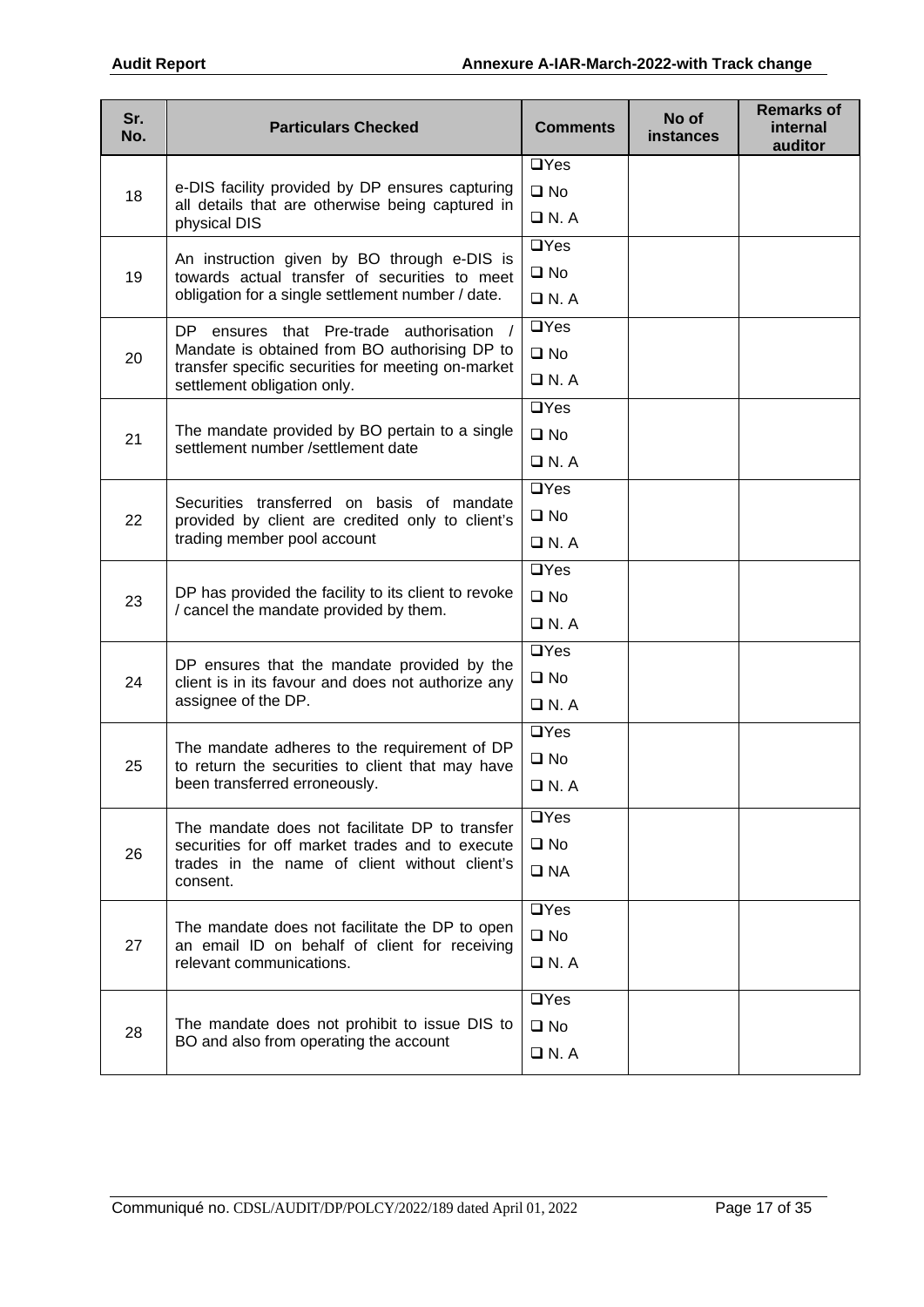| Sr.<br>No. | <b>Particulars Checked</b>                                                                                                                       | <b>Comments</b> | No of<br>instances | <b>Remarks of</b><br>internal<br>auditor |
|------------|--------------------------------------------------------------------------------------------------------------------------------------------------|-----------------|--------------------|------------------------------------------|
|            |                                                                                                                                                  | $\Box$ Yes      |                    |                                          |
|            | DP ensures two factor authentication of Login -                                                                                                  | $\Box$ No       |                    |                                          |
| 29         | Login to DP's portal with customer's own<br>customer id and password and on successful                                                           | $\Box$ N.A      |                    |                                          |
|            | login client to be asked for security questions for<br>authentication                                                                            |                 |                    |                                          |
|            |                                                                                                                                                  | $\Box$ Yes      |                    |                                          |
| 30         | The IP address / logs of device through which<br>transaction is originated, Message logs of SMS-/<br>Emails forwarded to BOs is stored by the DP | $\square$ No    |                    |                                          |
|            |                                                                                                                                                  | $\Box N. A$     |                    |                                          |
|            | The DP has a provision of a report to check DIS<br>given online by client                                                                        | $\Box$ Yes      |                    |                                          |
| 31         |                                                                                                                                                  | $\Box$ No       |                    |                                          |
|            |                                                                                                                                                  | $\Box N. A$     |                    |                                          |
|            | DP Back Office has check to identify the<br>transactions executed through the online portal                                                      | $\Box$ Yes      |                    |                                          |
| 32         |                                                                                                                                                  | $\Box$ No       |                    |                                          |
|            |                                                                                                                                                  | $\Box N. A$     |                    |                                          |
|            |                                                                                                                                                  | $\Box$ Yes      |                    |                                          |
| 33         | System audit report is submitted to CDSL along<br>with Internal Audit Report of the half year ending                                             | $\square$ No    |                    |                                          |
|            | March for each Financial Year                                                                                                                    | $\Box N. A$     |                    |                                          |
|            |                                                                                                                                                  | $\Box$ Yes      |                    |                                          |
|            | DP has placed last system audit report before the                                                                                                | $\Box$ No       |                    |                                          |
| 34         | Board for consideration and noting                                                                                                               | $\Box$ N. A     |                    |                                          |
|            |                                                                                                                                                  |                 |                    |                                          |

# **6) Scanning of Delivery Instructions Slips (DIS) :**

| Sr.<br>No. | <b>Particulars Checked</b>                                                                                                        | <b>Comments</b> | No of<br><b>instances</b> | <b>Remarks of</b><br>internal auditor |
|------------|-----------------------------------------------------------------------------------------------------------------------------------|-----------------|---------------------------|---------------------------------------|
|            | The DP does scanning and uploading of all DISs                                                                                    | $\Box$ Yes      |                           |                                       |
| 1          | entered/executed in the system along with                                                                                         | $\square$ No    |                           |                                       |
|            | Annexure, if any within stipulated time period.                                                                                   | $\Box$ N.A      |                           |                                       |
|            | The DIS received through fax for execution is                                                                                     | $\Box$ Yes      |                           |                                       |
| 2          | scanned and uploaded and thereafter the original<br>DIS received is also scanned and uploaded in<br>CDAS within ten working days. | $\square$ No    |                           |                                       |
|            |                                                                                                                                   | $\Box$ N. A     |                           |                                       |
|            | Scanned images of DIS are legible and tagged to                                                                                   | $\Box$ Yes      |                           |                                       |
| 3          | the correct DIS serial number.                                                                                                    | $\square$ No    |                           |                                       |
|            | Scanned images of DIS are checked with original                                                                                   | $\Box$ Yes      |                           |                                       |
| 4          | DIS.                                                                                                                              | $\square$ No    |                           |                                       |
|            | The DP checks from DPU4 report for pendency                                                                                       | $\Box$ Yes      |                           |                                       |
| 5          | of DIS to be scanned and uploaded and does the<br>scanning and uploading of pending DIS images.                                   | $\square$ No    |                           |                                       |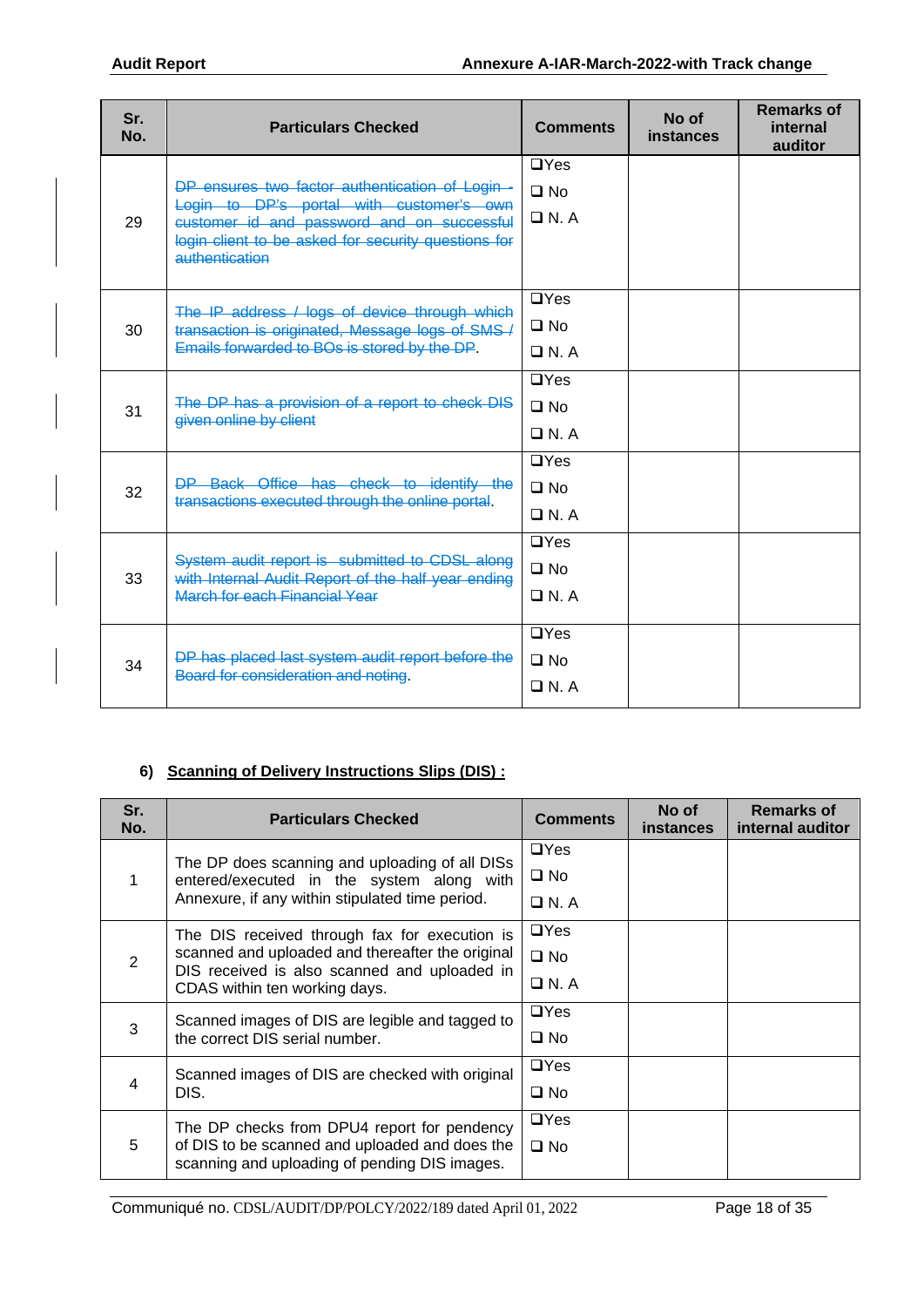#### **7) Power of Attorney:**

| Sr.<br>No.     | <b>Particulars Checked</b>                                                                                                                          | <b>Comments</b>           | No of<br>instances | <b>Remarks of</b><br>internal auditor |
|----------------|-----------------------------------------------------------------------------------------------------------------------------------------------------|---------------------------|--------------------|---------------------------------------|
|                | Power of Attorney (POA) documents are duly                                                                                                          | $\Box$ Yes                |                    |                                       |
| 1.a            | executed as per SEBI guidelines and the same                                                                                                        | $\square$ No              |                    |                                       |
|                | have been appropriately entered.                                                                                                                    | $\Box$ N.A                |                    |                                       |
|                | Set-up/modification/cancellation of Power of                                                                                                        | $\Box$ Yes                |                    |                                       |
| 1.b            | Attorney is recorded in CDAS / Back office within                                                                                                   | $\square$ No              |                    |                                       |
|                | the prescribed time limit from the date of receipt.                                                                                                 | $\Box$ N. A.              |                    |                                       |
|                | The POA executed by a BO in favour of a stock                                                                                                       | $\Box$ Yes                |                    |                                       |
| 2.a            | broker does not have any clauses contradictory                                                                                                      | $\square$ No              |                    |                                       |
|                | to SEBI guidelines.                                                                                                                                 |                           |                    |                                       |
|                | When POA is given to CM/Stock broker and DP                                                                                                         | $\Box$ Yes                |                    |                                       |
| 2.b            | for the purpose of pay-in related transactions and<br>margin requirements,<br>POA contains list of<br>demat accounts where funds and securities can | $\square$ No              |                    |                                       |
|                |                                                                                                                                                     |                           |                    |                                       |
|                | be moved.                                                                                                                                           | $\Box$ Yes                |                    |                                       |
|                | The DP has mandatorily registered the BO for                                                                                                        | $\square$ No              |                    |                                       |
| 3.a            | SMART (SMS Alert) facility, at the time of setting<br>up POA.                                                                                       |                           |                    |                                       |
|                |                                                                                                                                                     | $\Box$ N.A.<br>$\Box$ Yes |                    |                                       |
| 3.b            | Change in case of SMS flag, caution has been                                                                                                        | $\square$ No              |                    |                                       |
|                | exercised to check that the POA facility is de-<br>registered and same is intimated to the BO.                                                      | $\Box$ N.A.               |                    |                                       |
|                |                                                                                                                                                     | $\Box$ Yes                |                    |                                       |
|                | The DP has created master POA ID for all POA<br>holders in CDAS and has been linked to the                                                          | $\square$ No              |                    |                                       |
| $\overline{4}$ | respective BO accounts and the same is updated                                                                                                      | $\Box$ N.A.               |                    |                                       |
|                | in Back office system.                                                                                                                              |                           |                    |                                       |

### **8) Account Transfer / Account Transmission / Account Closure:**

| Sr.<br>No.    | <b>Particulars Checked</b>                                                                                                                                                                                                                   | <b>Comments</b>                           | No of<br><b>instances</b> | <b>Remarks of</b><br>internal auditor |
|---------------|----------------------------------------------------------------------------------------------------------------------------------------------------------------------------------------------------------------------------------------------|-------------------------------------------|---------------------------|---------------------------------------|
|               | BO has submitted Account Closure Form (ACF) /<br>letter duly signed as per CDSL guidelines.                                                                                                                                                  | $\Box$ Yes<br>$\square$ No<br>$\Box$ N. A |                           |                                       |
| $\mathcal{P}$ | 30 days notice is given to the BO before closing<br>his account, in case account closure is initiated<br>by DP.                                                                                                                              | $\Box$ Yes<br>$\square$ No<br>$\Box$ N.A  |                           |                                       |
| 3.a           | The DP has complied with the procedure for<br>initiation of closure / transfer of balances /<br>rematerialisation within 7 days of receipt of<br>account closure request, in case of account<br>closure (online & physical) initiated by BO. | $\Box$ Yes<br>$\square$ No<br>$\Box$ N. A |                           |                                       |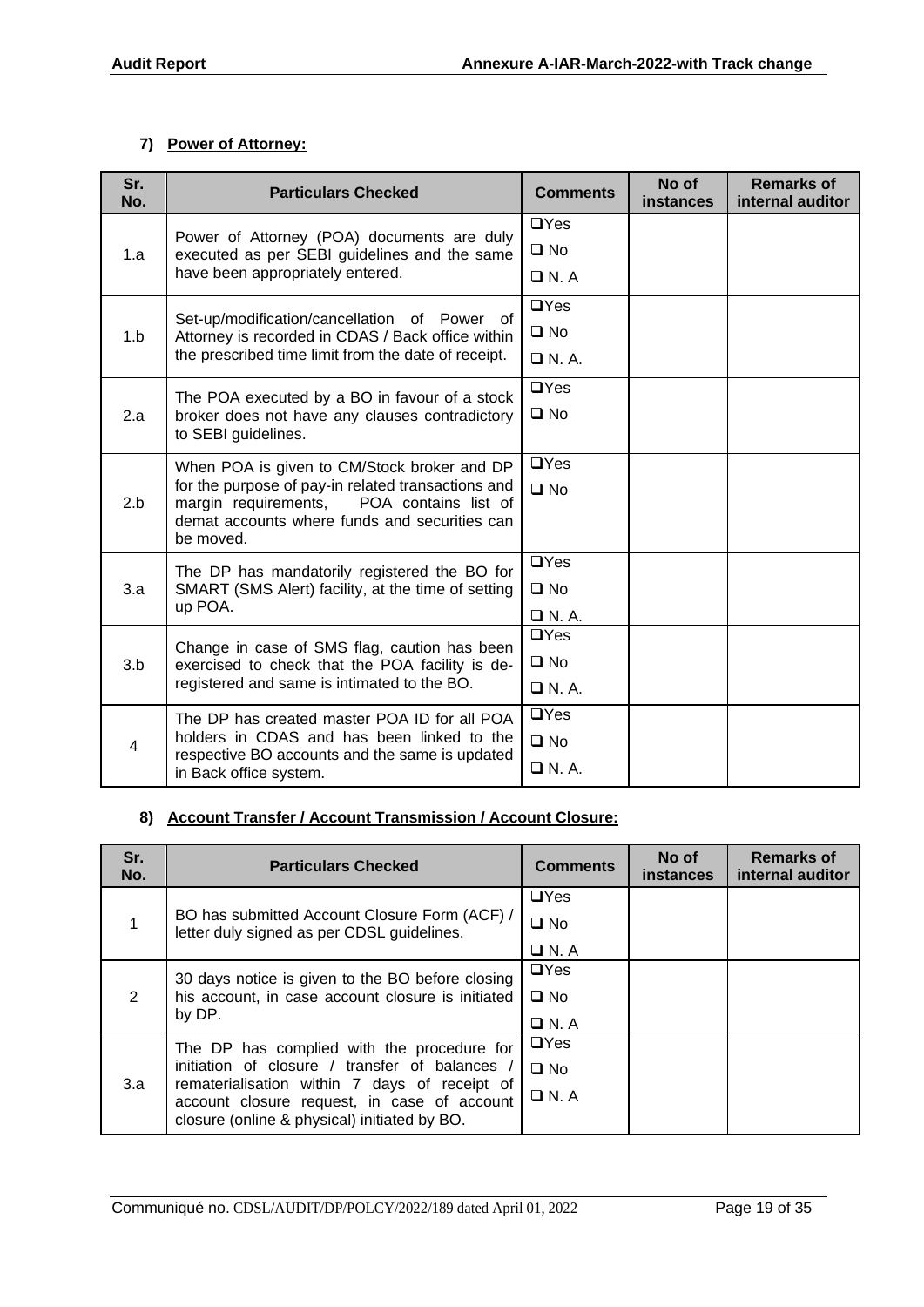| Sr.<br>No. | <b>Particulars Checked</b>                                                                                                                  | <b>Comments</b>    | No of<br>instances | <b>Remarks of</b><br>internal auditor |
|------------|---------------------------------------------------------------------------------------------------------------------------------------------|--------------------|--------------------|---------------------------------------|
|            | Procedure prescribed for closing an account with                                                                                            | $\Box$ Yes         |                    |                                       |
| 3.b        | pending demat position is followed in case, such                                                                                            | $\square$ No       |                    |                                       |
|            | a request is received from the BO.                                                                                                          | $\Box$ N.A         |                    |                                       |
|            |                                                                                                                                             | $\overline{UY}$ es |                    |                                       |
| 4.a        | In case of Shifting of Account, procedure                                                                                                   | $\square$ No       |                    |                                       |
|            | prescribed by CDSL is followed.                                                                                                             | $\Box$ N. A        |                    |                                       |
|            | In case of account closure, where demat request                                                                                             | $\overline{a}$ Yes |                    |                                       |
| 4.b        | is pending for disposal by Issuer/ RTA, the                                                                                                 | $\square$ No       |                    |                                       |
|            | procedure prescribed in Operating Instructions<br>(10.5.3.19) is followed.                                                                  | $\Box$ N.A         |                    |                                       |
|            | In case of demat account closure / account                                                                                                  | $\overline{UY}$ es |                    |                                       |
| 5          | transfer / shifting of the demat account, the DP<br>has refunded AMC for the remaining quarter/s, in<br>case the same is collected upfront. | $\square$ No       |                    |                                       |
|            |                                                                                                                                             | $\Box$ N.A         |                    |                                       |
|            | The transmission requests are processed<br>in.<br>accordance with the procedure prescribed<br>by                                            | $\Box$ Yes         |                    |                                       |
|            |                                                                                                                                             | $\square$ No       |                    |                                       |
| 6.         | CDSL / SEBI/ PMLA like obtaining duly filled<br>TRF and notarized /attested (by a Gazetted                                                  | $\Box$ N.A         |                    |                                       |
|            | officer) copy of death certificate , and processing<br>the same within 7 days of receipt of the same                                        |                    |                    |                                       |
|            | etc                                                                                                                                         |                    |                    |                                       |
|            |                                                                                                                                             | $\overline{UY}$ es |                    |                                       |
|            | Applicable to DP who has offered online closure                                                                                             | $\square$ No       |                    |                                       |
| 7.         | facility to their clients:                                                                                                                  | $\Box$ N.A         |                    |                                       |
|            | DP has followed Online Closure guidelines as                                                                                                |                    |                    |                                       |
|            | per Communique no. 311 dated July 16, 2021.                                                                                                 |                    |                    |                                       |
|            |                                                                                                                                             | $\Box$ Yes         |                    |                                       |
|            | In case of online closure requests, DP has                                                                                                  | $\square$ No       |                    |                                       |
| 8.         | maintained, and stored system logs of the<br>closure instructions and e-signed electronic                                                   | $\Box$ N.A         |                    |                                       |
|            | requests received in electronic form in a secured                                                                                           |                    |                    |                                       |
|            | manner. (100% audit)                                                                                                                        |                    |                    |                                       |
|            |                                                                                                                                             |                    |                    |                                       |

### **9) Transaction Statement:**

| Sr.<br>No. | <b>Particulars Checked</b>                                                                                                         | <b>Comments</b>            | No of<br><b>instances</b> | <b>Remarks of</b><br>internal auditor |
|------------|------------------------------------------------------------------------------------------------------------------------------------|----------------------------|---------------------------|---------------------------------------|
| 1.a        | details of statement of transactions<br>The<br>generated from back office match with the<br>statements generated from CDAS system. | $\Box$ Yes<br>$\square$ No |                           |                                       |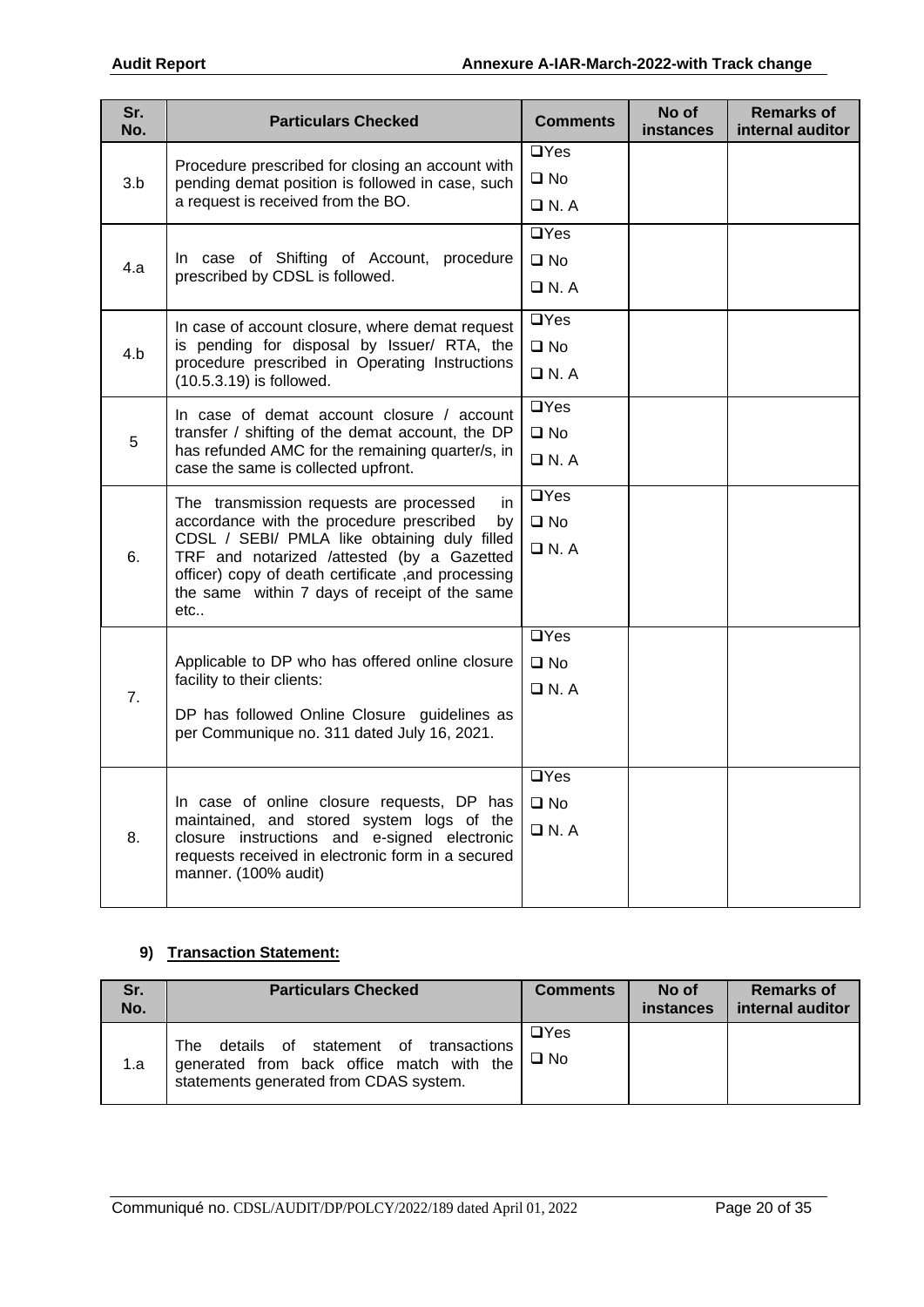| Sr.<br>No. | <b>Particulars Checked</b>                                                                                                                                                                                                   | <b>Comments</b>                              | No of<br>instances | <b>Remarks of</b><br>internal auditor |
|------------|------------------------------------------------------------------------------------------------------------------------------------------------------------------------------------------------------------------------------|----------------------------------------------|--------------------|---------------------------------------|
| 1.b        | Records for transaction statements provided to<br>BO, giving details such as account number, date<br>of dispatch; period for which the statement was<br>dispatched etc. is maintained.                                       | $\Box$ Yes<br>$\square$ No                   |                    |                                       |
| 2          | Main DP sends the statement of account<br>(transaction/holding statement) to all BOs as per<br>SEBI and CDSL guidelines.                                                                                                     | $\Box$ Yes<br>$\square$ No<br>$\n  D N. A\n$ |                    |                                       |
| 3.a        | The DP has obtained written consent of the BO,<br>if the statements are being sent in electronic<br>in accordance with<br>and<br>guidelines<br>form<br>prescribed by CDSL.                                                   | $\Box$ Yes<br>$\square$ No<br>$\Box$ N.A     |                    |                                       |
| 3.b        | The statements of account are sent under digital<br>signature of DP official, if sent in electronic form.                                                                                                                    | $\Box$ Yes<br>$\square$ No<br>$\Box$ N.A     |                    |                                       |
| 4          | If the job of dispatch of transaction and holding<br>statements is assigned to CDSL for specific BOs,<br>Main DP dispatches the same to the remaining<br>BO <sub>s</sub> .                                                   | $\Box$ Yes<br>$\square$ No<br>$\Box$ N.A     |                    |                                       |
| 5          | In case the third party address has been<br>accepted as a correspondence address, the DP<br>has ensured that the statement of transactions<br>and holding are sent to the BO's permanent<br>address at least once in a year. | $\Box$ Yes<br>$\square$ No<br>$\Box$ N.A     |                    |                                       |

# **10) Other Transactions ( Pledge/Unpledge/Confiscation And Freeze/ Unfreeze):**

| Sr. No.        | <b>Particulars Checked</b>                                                                  | <b>Comments</b> | No of<br><b>instances</b> | <b>Remarks of</b><br>internal auditor |
|----------------|---------------------------------------------------------------------------------------------|-----------------|---------------------------|---------------------------------------|
|                | Pledge, unpledge, confiscation instructions are                                             | $\Box$ Yes      |                           |                                       |
| $\mathbf{1}$   | processed as per procedure prescribed by                                                    | $\square$ No    |                           |                                       |
|                | CDSL/SEBI/PMLA.                                                                             | $\Box$ N. A     |                           |                                       |
|                | Freeze, unfreeze, instructions are processed as                                             | $\Box$ Yes      |                           |                                       |
| 2              | per procedure prescribed by CDSL/ SEBI /                                                    | $\square$ No    |                           |                                       |
|                | PMLA.                                                                                       | $\Box$ N. A     |                           |                                       |
|                |                                                                                             | $\Box$ Yes      |                           |                                       |
| 3              | PAN card is obtained before unfreezing an<br>account which was frozen for debit due to non- | $\square$ No    |                           |                                       |
|                | availability of PAN.                                                                        | $\Box$ N.A      |                           |                                       |
|                |                                                                                             |                 |                           |                                       |
|                |                                                                                             | $\Box$ Yes      |                           |                                       |
| $\overline{4}$ | Set-up /Modification / Termination of Non<br>Disposal Undertakings (NDUs) is<br>done        | $\square$ No    |                           |                                       |
|                | appropriately.                                                                              | $\Box$ N.A      |                           |                                       |
|                |                                                                                             |                 |                           |                                       |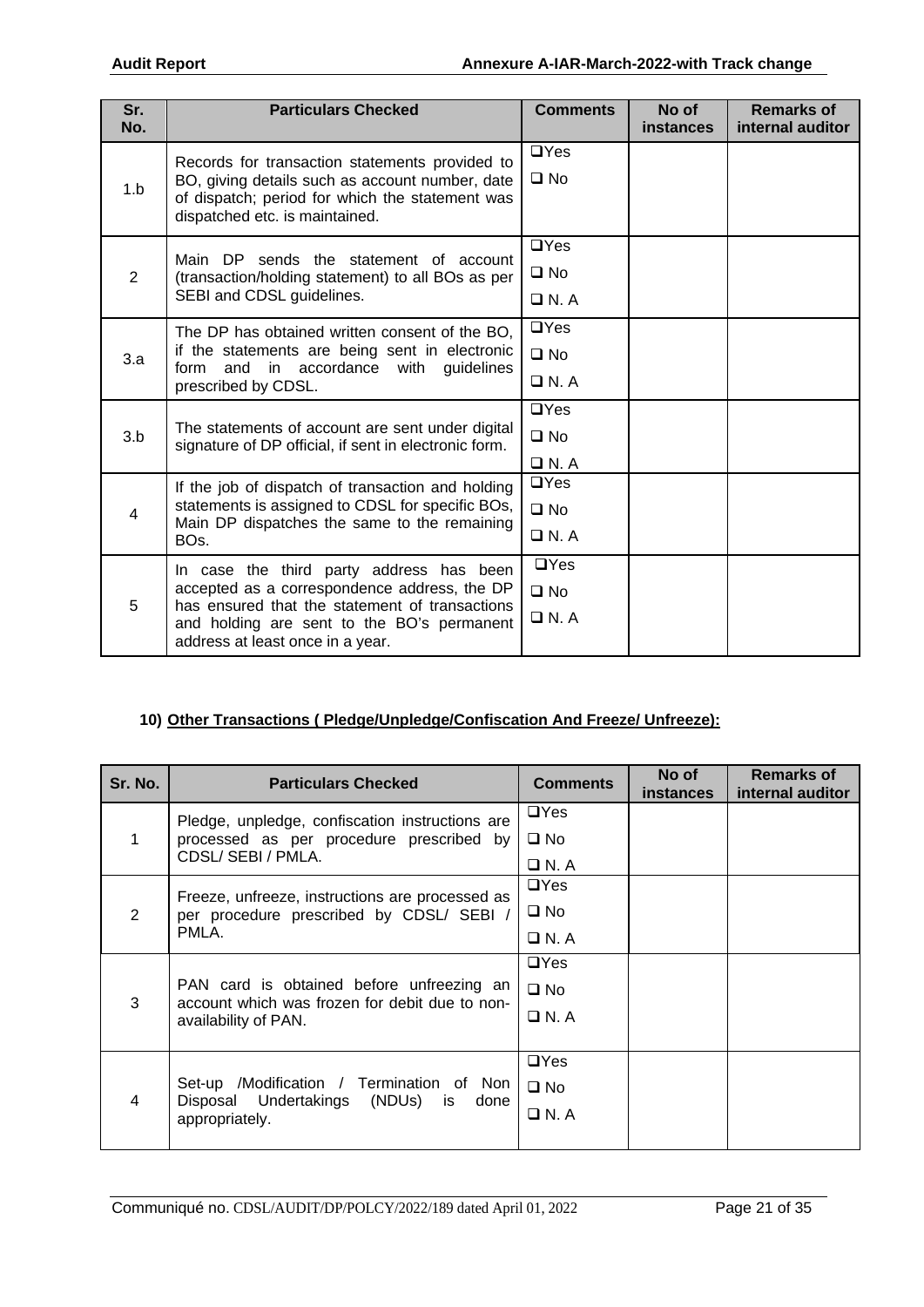| Sr. No. | <b>Particulars Checked</b>                                                                                                                                             | <b>Comments</b>                      | No of<br>instances | <b>Remarks of</b><br>internal auditor |
|---------|------------------------------------------------------------------------------------------------------------------------------------------------------------------------|--------------------------------------|--------------------|---------------------------------------|
| 5       | Pledge/Unpledge/Repledge/Invocation<br>Margin<br>instructions are processed as per prescribed<br>procedure                                                             | $\Box$ Yes<br>□ No<br>$\Box$ N. A    |                    |                                       |
| 6       | Complete,<br>Margin<br>correct<br>and<br>valid<br>Pledge/Repledge Request are set up by the DP<br>under specific pledge<br>'Margin<br>type<br>Pledge'/Margin Repledge" | $\Box$ Yes<br>□ No<br>$\square$ N. A |                    |                                       |
|         | The TM/CM has opened a separate account<br>under the specific type and sub-type specified<br>by CDSL to accept margin pledge by client.                                | $\Box$ Yes<br>□ No<br>□ N. A         |                    |                                       |

### **11) Compliance on Service Centre :**

| Sr.<br>No.     | <b>Particulars Checked</b>                                                                                           | <b>Comments</b> | No of<br>instances | <b>Remarks of</b><br>internal auditor |
|----------------|----------------------------------------------------------------------------------------------------------------------|-----------------|--------------------|---------------------------------------|
|                |                                                                                                                      | $\Box$ Yes      |                    |                                       |
| 1              | DP has updated its new service centre details, if                                                                    | $\square$ No    |                    |                                       |
|                | any as prescribed in the communiqué 6272                                                                             | $\Box$ N.A      |                    |                                       |
|                |                                                                                                                      | $\Box$ Yes      |                    |                                       |
| $\overline{2}$ | All the service centres of the DP display the<br>name of the DP prominently.                                         | $\square$ No    |                    |                                       |
|                |                                                                                                                      | $\Box$ N.A      |                    |                                       |
|                | Modification in contact details of the service                                                                       | $\Box$ Yes      |                    |                                       |
| 3.a            | centre, if any, are carried out as prescribed in the<br>communiqué 6272.                                             | $\square$ No    |                    |                                       |
|                |                                                                                                                      | $\Box$ N. A     |                    |                                       |
|                | The DP has followed procedure for closure of<br>service centre as per prescribed in the<br>communiqué 3579 and 6272. | $\Box$ Yes      |                    |                                       |
| 3.b            |                                                                                                                      | $\square$ No    |                    |                                       |
|                |                                                                                                                      | $\Box$ N.A      |                    |                                       |
|                | Details of service centre with DP matches with                                                                       | $\Box$ Yes      |                    |                                       |
| $\overline{4}$ | the details of service centre displayed on CDSL's                                                                    | $\Box$ No       |                    |                                       |
|                | website.                                                                                                             | $\Box$ N. A     |                    |                                       |
|                | Identification<br>documents<br>(including<br>photo-                                                                  | $\Box$ Yes      |                    |                                       |
| 5              | identification) of all the persons engaged in DP<br>operations are maintained at both Main DP and                    | $\square$ No    |                    |                                       |
|                | service centre.                                                                                                      | $\Box$ N.A      |                    |                                       |
|                | The staffs at the service centre having Checker /                                                                    | $\Box$ Yes      |                    |                                       |
| 6              | Verifier rights are NISM Series VI DOCE certified<br>staff.<br>(Refer<br>Communiqué<br>4650<br>dated                 | $\square$ No    |                    |                                       |
|                | 21.08.2014).                                                                                                         | $\Box$ N.A      |                    |                                       |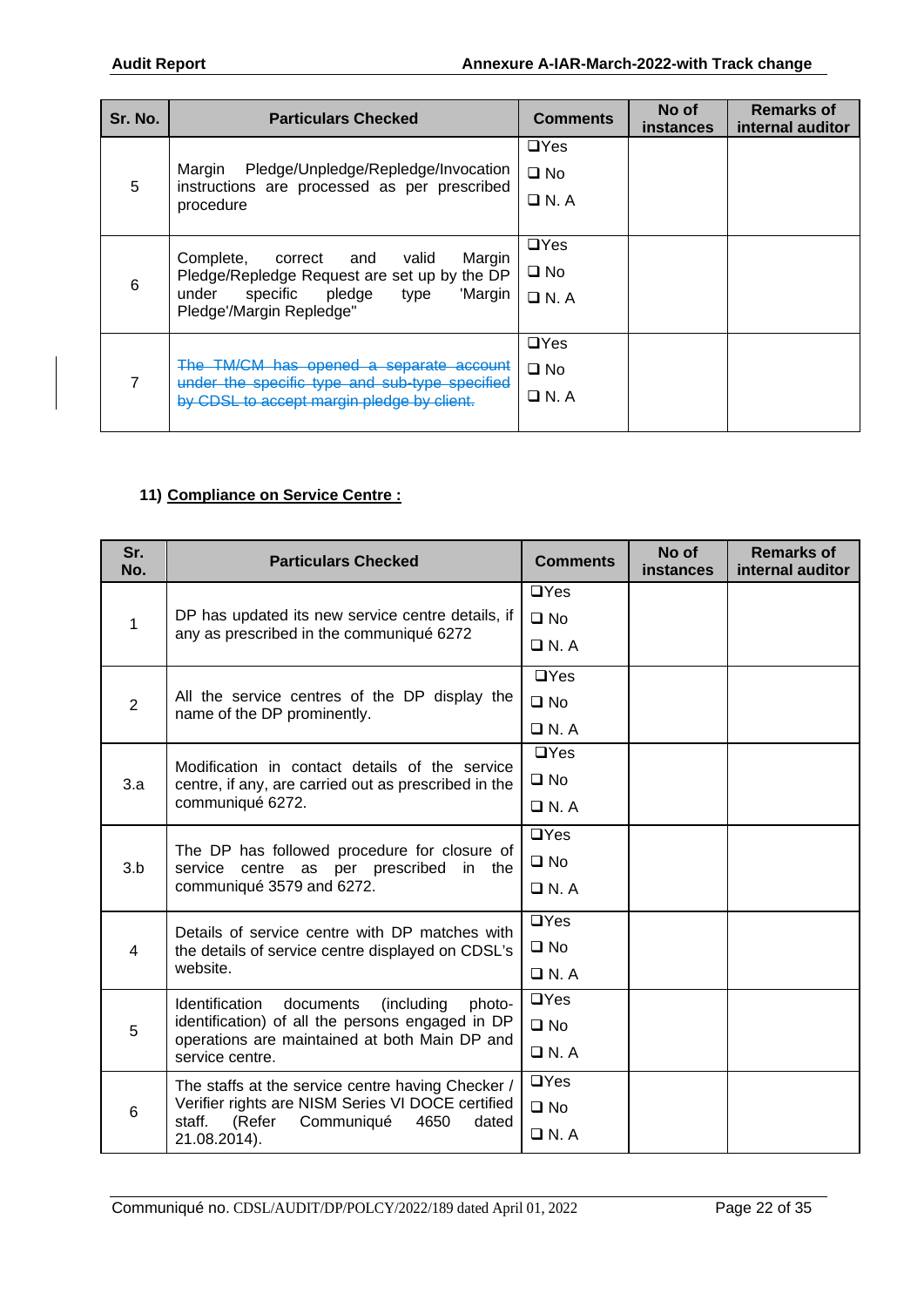| Sr.<br>No. | <b>Particulars Checked</b>                                                                                                                                                                                                                                                                             | <b>Comments</b>                           | No of<br>instances | <b>Remarks of</b><br>internal auditor |
|------------|--------------------------------------------------------------------------------------------------------------------------------------------------------------------------------------------------------------------------------------------------------------------------------------------------------|-------------------------------------------|--------------------|---------------------------------------|
| 7.a        | Service centre (including service centre of live<br>connected branches) managed by franchisee is<br>duly registered with regulatory authority such as<br>a Stock Exchange, SEBI, RBI or IRDA.                                                                                                          | $\Box$ Yes<br>$\square$ No<br>$\Box$ N.A  |                    |                                       |
| 7.b        | The DP has signed an agreement with the<br>franchisee covering services that can be offered<br>by the franchisee.                                                                                                                                                                                      | $\Box$ Yes<br>$\square$ No<br>$\Box$ N. A |                    |                                       |
| 7.c        | The franchisee is not carrying out functions<br>which are in contravention to CDSL guidelines.                                                                                                                                                                                                         | $\Box$ Yes<br>$\square$ No<br>$\Box$ N. A |                    |                                       |
| 8          | The scope of activity of the service centres is<br>documented and adhered to.                                                                                                                                                                                                                          | $\Box$ Yes<br>$\square$ No<br>$\Box$ N.A  |                    |                                       |
| $9\,$      | The Main DP has given only maker rights to the<br>(franchisee) in respect of verification of delivery<br>instruction slips and restricted the checker entry<br>rights/execution of DIS to itself.                                                                                                      | $\Box$ Yes<br>$\square$ No<br>$\Box$ N. A |                    |                                       |
| 10.a       | Reconciliation between the branches / service<br>centres and Main DP takes place for the purpose<br>of maintenance of account opening form, Demat<br>request, instruction slips and blank instruction<br>booklets issued by and / or received from the<br>branch, BO grievances received and resolved. | $\Box$ Yes<br>$\square$ No<br>$\Box$ N.A  |                    |                                       |
| 10.b       | There is a control, co-ordination and the<br>supervisory set up for reporting events that have<br>occurred at live connected branches / service<br>centres that require management intervention.                                                                                                       | $\Box$ Yes<br>$\square$ No<br>$\Box$ N. A |                    |                                       |
| 11         | The service centres of the DP have adequate<br>provisions for safety and security of the<br>documents pertaining to the BOs.                                                                                                                                                                           | $\Box$ Yes<br>$\square$ No<br>$\Box$ N.A  |                    |                                       |
| 12         | Service centres display the types of services<br>provided by each of them.                                                                                                                                                                                                                             | $\Box$ Yes<br>$\square$ No                |                    |                                       |
| 13         | Service centres are made aware of relevant and<br>critical information relating to DP Operations by<br>the Main DP.                                                                                                                                                                                    | $\Box$ Yes<br>$\square$ No                |                    |                                       |
| 14         | Proper records of investor grievances received<br>and redressed is maintained and prominently<br>displayed basic information about the grievance<br>redressal mechanism by the Service Centre.                                                                                                         | $\Box$ Yes<br>$\square$ No                |                    |                                       |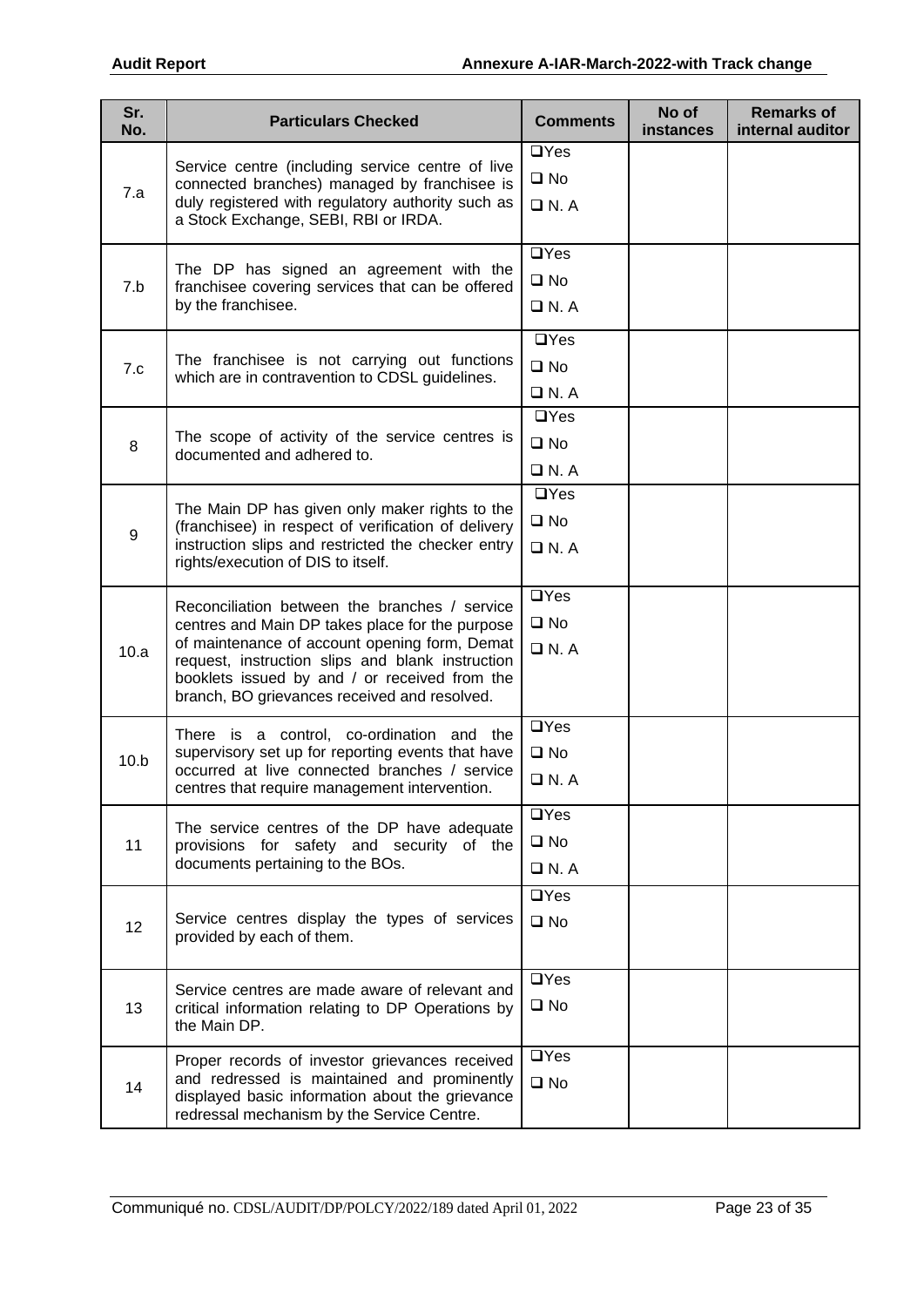| Sr.<br>No. | <b>Particulars Checked</b>                                                                        | <b>Comments</b> | No of<br><b>instances</b> | <b>Remarks of</b><br>internal auditor |
|------------|---------------------------------------------------------------------------------------------------|-----------------|---------------------------|---------------------------------------|
|            | The discrepancies and /or non-compliances                                                         | I □Yes          |                           |                                       |
| 15         | observed during previous CDSL Service Centre   O No<br>inspection has complied with and submitted |                 |                           |                                       |
|            | compliance report to CDSL.                                                                        | $\Box$ N. A     |                           |                                       |

### **12) Back Office Software:**

| Sr.<br>No. | <b>Particulars Checked</b>                                                                                | <b>Comments</b>            | No of<br><b>instances</b> | <b>Remarks of</b><br>internal auditor |
|------------|-----------------------------------------------------------------------------------------------------------|----------------------------|---------------------------|---------------------------------------|
| 1.a        | Back office software is being used extensively for<br>all DP activities and all transactions are uploaded | $\Box$ Yes<br>$\square$ No |                           |                                       |
|            | in CDAS.                                                                                                  |                            |                           |                                       |
|            | The DP's Back office software has minimum risk                                                            | $\Box$ Yes                 |                           |                                       |
| 1.b        | containment<br>measures as prescribed<br>in.<br>communiqué 1577 and O.I 6.5.4.2.                          | $\square$ No               |                           |                                       |
|            | Back office is updated daily for the transactions                                                         | $\Box$ Yes                 |                           |                                       |
| 2.a        | done on the CDAS.                                                                                         | $\square$ No               |                           |                                       |
|            | The back-up of data residing in back office (or                                                           | $\Box$ Yes                 |                           |                                       |
| 2.b        | any data maintained in electronic form) with<br>respect to depository operations is taken.                | $\square$ No               |                           |                                       |
|            | Proper mechanism exists to ensure integrity of                                                            | $\Box$ Yes                 |                           |                                       |
| 3          | files from back-office before they are uploaded<br>from DP terminal.                                      | $\square$ No               |                           |                                       |
|            |                                                                                                           | $\Box$ Yes                 |                           |                                       |
| 4          | DP has complied with mapping of UCC details in<br>back office software.                                   | $\square$ No               |                           |                                       |

## **13) BO Grievances / Redressal:**

| Sr.<br>No. | <b>Particulars Checked</b>                                                                                                                                                    | <b>Comments</b>                           | No of<br><b>instances</b> | <b>Remarks of</b><br>internal auditor |
|------------|-------------------------------------------------------------------------------------------------------------------------------------------------------------------------------|-------------------------------------------|---------------------------|---------------------------------------|
| 1.a        | All the grievances of BOs arising at the Main DP<br>or at the branch are recorded and redressed<br>within the stipulated time of 30 days. (except<br>disputes/court matters). | $\Box$ Yes<br>$\square$ No<br>$\Box$ N.A. |                           |                                       |
| 1.b        | There is no BO grievance pending for more than<br>30 days for reason other than 'pending demat'.                                                                              | $\Box$ Yes<br>$\square$ No<br>$\Box N$ .  |                           |                                       |
| 1.c        | BO grievances which are pending for more than<br>30 days are reported to CDSL through monthly<br>grievance report and action taken thereon for<br>redressal.                  | $\Box$ Yes<br>$\square$ No<br>$\Box$ N. A |                           |                                       |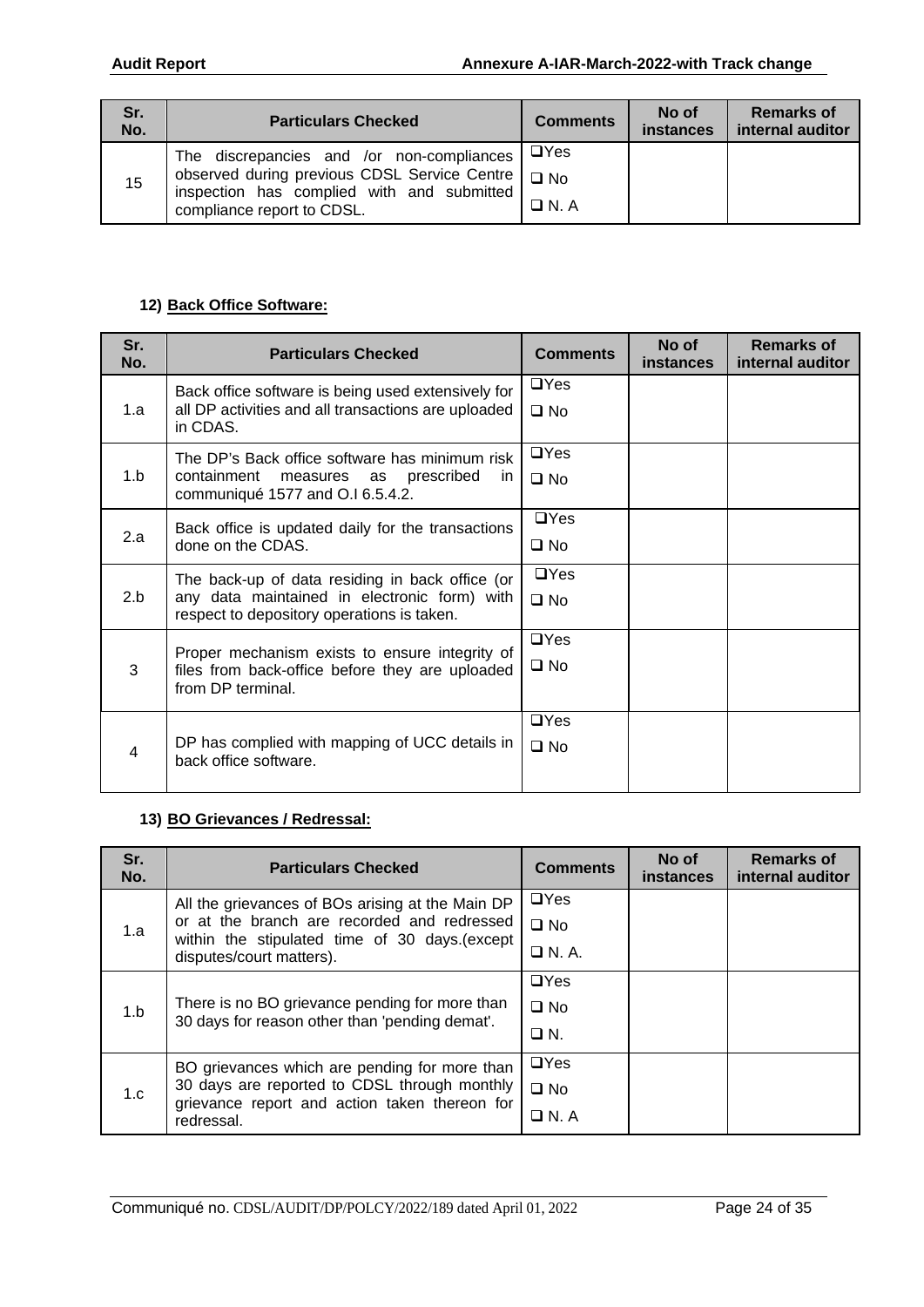| Sr.<br>No.     | <b>Particulars Checked</b>                                                                                                                                                                                                                                      | <b>Comments</b>                                  | No of<br>instances | <b>Remarks of</b><br>internal auditor |
|----------------|-----------------------------------------------------------------------------------------------------------------------------------------------------------------------------------------------------------------------------------------------------------------|--------------------------------------------------|--------------------|---------------------------------------|
| $\overline{2}$ | The DP has informed CDSL about all grievances<br>received from the BOs irrespective of<br>such<br>complaints are received by them directly from the<br>BO or through CDSL or through Scores.                                                                    | $\Box$ Yes<br>$\square$ No                       |                    |                                       |
| 3              | The DP informs the investors of the action taken<br>to redress the grievances.                                                                                                                                                                                  | $\Box$ Yes<br>$\square$ No<br>$\Box$ N.A         |                    |                                       |
| 4.a            | The DP has designated e-mail id for informing<br>investor grievances and the DP having website<br>has displayed the same on the website as per<br>SEBI circular no. MRD/DOP/Dep/SE/cir-22/06<br>dated December 18, 2006.                                        | $\Box$ Yes<br>$\square$ No                       |                    |                                       |
| 4.b            | Grievance Redressal mechanism is printed on<br>the inside back cover of DIS issued by DP as per<br>SEBI and CDSL guidelines.                                                                                                                                    | $\Box$ Yes<br>$\square$ No                       |                    |                                       |
| 4.c            | The DP has prominently displayed basic<br>information about the grievance redressal<br>mechanism available to investors in the Main<br>DP. (Refer communiqué 4675)                                                                                              | $\overline{UY}$ es<br>$\square$ No<br>$\Box$ N.A |                    |                                       |
| 5              | The DP has not received complaints for data<br>entry errors / omission from BOs.                                                                                                                                                                                | $\Box$ Yes<br>$\square$ No<br>$\Box$ N.A         |                    |                                       |
| 6              | DP has provided a link to SCORES portal, within<br>the demat account dashboard of clients to make<br>it easier to lodge grievances.                                                                                                                             | $\Box$ Yes<br>$\square$ No<br>$\Box$ N. A        |                    |                                       |
| ſ              | DP has displayed information regarding filing of<br>complaints on SCORES and benefits for the<br>same on its website and has incorporated this<br>information in the welcome kit given to the client<br>after account opening (comm.332 dated July 04,<br>2019) | $\Box$ Yes<br>$\square$ No<br>$\Box$ N. A        |                    |                                       |
| 8              | DP has published investor charter on his website<br>accordance with CDSL Communique no.<br>$\mathsf{in}$<br>CDSL/OPS/DP/POLCY/2021/589<br>dated<br>December 25, 2021                                                                                            | $\Box$ Yes<br>$\square$ No                       |                    |                                       |

# **14) Audit of other Transactions / Services / Tariff Structure/Surveillance Obligation:**

| Sr. No. | <b>Particulars Checked</b>                                                                                                                               | <b>Comments</b>                        | No of<br>instances | <b>Remarks of</b><br>internal auditor |
|---------|----------------------------------------------------------------------------------------------------------------------------------------------------------|----------------------------------------|--------------------|---------------------------------------|
| 1.a     | Whether the DP has outsourced activities<br>which are permissible as per SEBI circular no.<br>CIR/MIRSD/24/2011 dated 15.12.2011. (Refer<br>comm. 2775). | $\Box$ Yes<br>$\Box$ No<br>$\Box$ N. A |                    |                                       |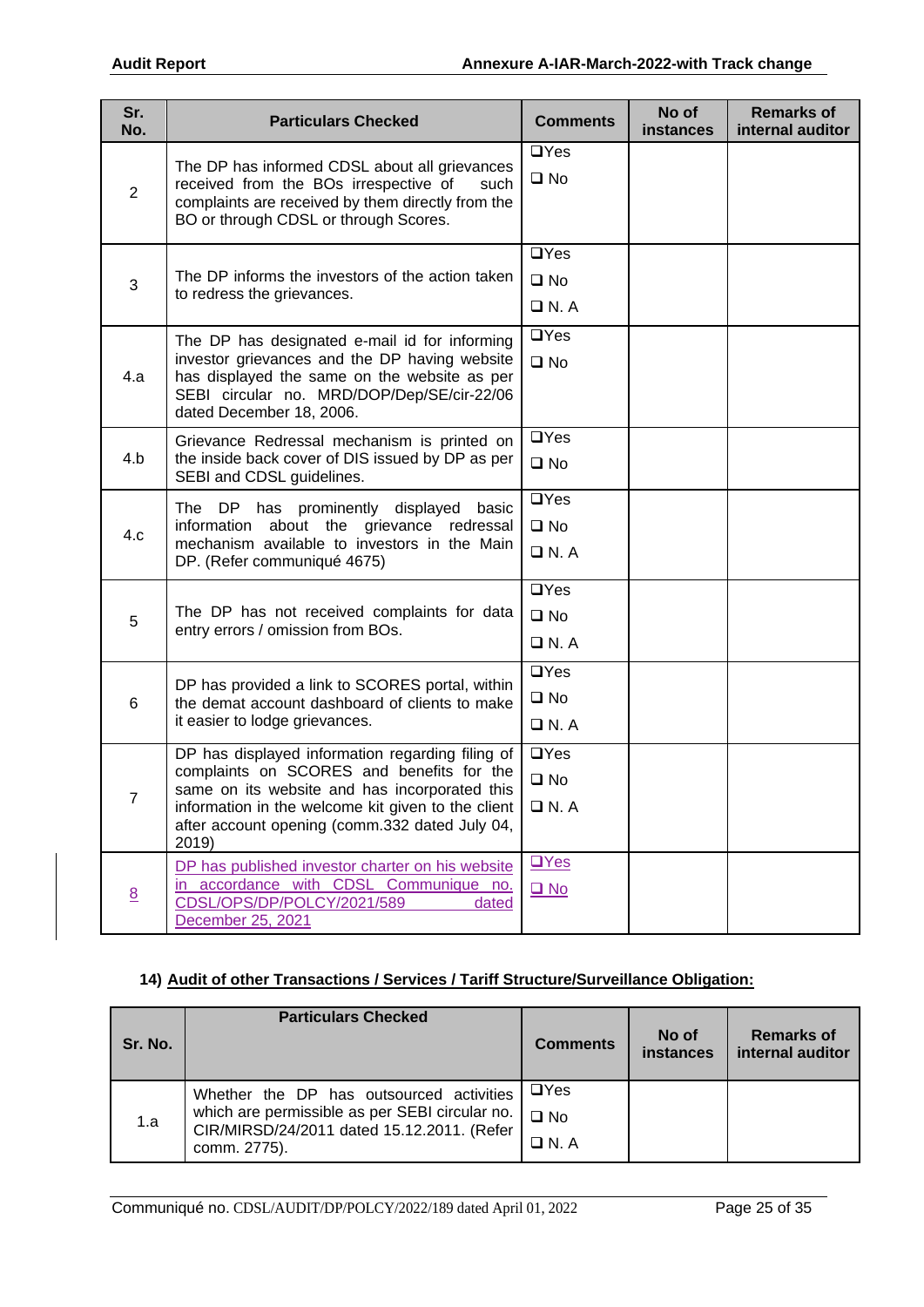|         | <b>Particulars Checked</b>                                                                     |                            |                    |                                       |
|---------|------------------------------------------------------------------------------------------------|----------------------------|--------------------|---------------------------------------|
| Sr. No. |                                                                                                | <b>Comments</b>            | No of<br>instances | <b>Remarks of</b><br>internal auditor |
|         | If reply to 14.1.a above is yes, mention the                                                   | $\Box$ Yes                 |                    |                                       |
|         | activities outsourced and whether CDSL<br>approval has been obtained? (Refer CDSL              | $\square$ No               |                    |                                       |
| 1.b     | Bye Law 5.3.30 and CDSL-DP agreement                                                           | $\Box$ N.A.                |                    |                                       |
|         | clause 52) and all the steps / procedures /<br>requirement mentioned in the CDSL approval      |                            |                    |                                       |
|         | letter have been complied with.                                                                |                            |                    |                                       |
|         | The DP has on record comprehensive policy                                                      | $\Box$ Yes                 |                    |                                       |
| 1.c     | for all outsourced activities and written<br>agreement with the third party describing all     | $\square$ No               |                    |                                       |
|         | material<br>aspects<br>the<br>of<br>outsourcing<br>arrangement.                                | $\Box$ N. A.               |                    |                                       |
|         | Notice of at least 30 days is given to the BOs                                                 | $\Box$ Yes                 |                    |                                       |
| 2.a     | before effecting increase in charges/fees and                                                  | $\square$ No               |                    |                                       |
|         | also updated on CDSL website.                                                                  | $\Box$ N.A.                |                    |                                       |
|         | The DP does not levy charges to BOs for                                                        | $\Box$ Yes                 |                    |                                       |
| 2.b     | account opening / account closure etc., which<br>are prohibited by SEBI (Refer communiqué      | $\square$ No               |                    |                                       |
|         | 4991).                                                                                         |                            |                    |                                       |
|         | The DP has uploaded the tariff details and                                                     | $\Box$ Yes                 |                    |                                       |
| 2.c     | subsequent modification (if any) to CDSL's<br>website.                                         | $\square$ No               |                    |                                       |
|         | The DP has billed all the BOs (its clients) as<br>per the tariff sheet                         | $\Box$ Yes                 |                    |                                       |
| 2.d     |                                                                                                | $\square$ No               |                    |                                       |
|         |                                                                                                | $\Box$ N.A.                |                    |                                       |
|         | Registration of clients to easiest is done after                                               | $\Box$ Yes                 |                    |                                       |
| 3.a     | obtaining registration forms.                                                                  | $\square$ No               |                    |                                       |
|         |                                                                                                | $\Box$ N. A                |                    |                                       |
|         | Registration of Trusted accounts at easiest is                                                 | $\Box$ Yes<br>$\square$ No |                    |                                       |
| 3.b     | done after obtaining Letter in the given format<br>from trusted account holders.               | $\Box$ N. A.               |                    |                                       |
|         |                                                                                                | $\Box$ Yes                 |                    |                                       |
|         | The DP follows maker-checker concept in all<br>of its activities to ensure the accuracy of the | $\square$ No               |                    |                                       |
| 4       | and as a mechanism to check<br>data<br>unauthorised transaction.                               |                            |                    |                                       |
|         | All forms used by the DP are in conformity                                                     | $\Box$ Yes                 |                    |                                       |
| 5       | with CDSL's prescribed format.                                                                 | $\square$ No               |                    |                                       |
|         | The concurrent audit of risk prone areas on                                                    | $\Box$ Yes                 |                    |                                       |
|         | 100% basis is being conducted by the auditor<br>conducting internal audit in accordance with   | $\square$ No               |                    |                                       |
| 6.a     | the guidelines specified by CDSL.(If the<br>concurrent auditor is different, please attach     |                            |                    |                                       |
|         | the consolidated concurrent audit report as                                                    |                            |                    |                                       |
|         | Annexure B).                                                                                   |                            |                    |                                       |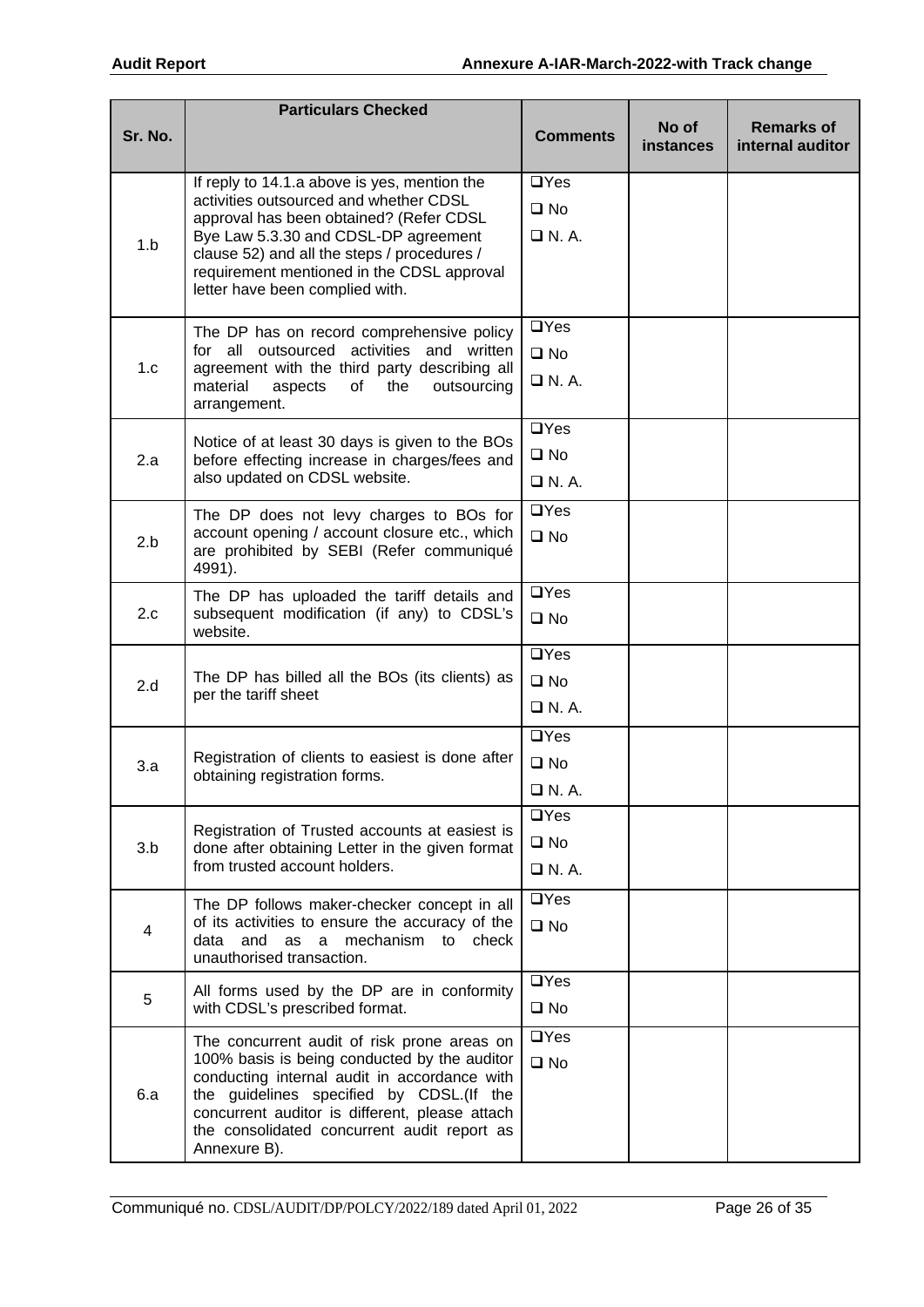|           | <b>Particulars Checked</b>                                                                                                                   |                           |                           |                                       |
|-----------|----------------------------------------------------------------------------------------------------------------------------------------------|---------------------------|---------------------------|---------------------------------------|
| Sr. No.   |                                                                                                                                              | <b>Comments</b>           | No of<br><b>instances</b> | <b>Remarks of</b><br>internal auditor |
|           | Concurrent audit reports are submitted by the                                                                                                | $\Box$ Yes                |                           |                                       |
| 6.b       | concurrent auditor to the DP on monthly basis<br>by 10th of the next month and are in format as<br>per communiqué 2018-205 dated 20-04-2018. | $\square$ No              |                           |                                       |
|           | The major negative observations in the                                                                                                       | $\Box$ Yes                |                           |                                       |
| 6.c       | concurrent audit are informed to CDSL                                                                                                        | $\square$ No              |                           |                                       |
|           | immediately.                                                                                                                                 | $\Box$ N.A                |                           |                                       |
|           | Non-compliances observed in concurrent                                                                                                       | $\Box$ Yes                |                           |                                       |
| 6.d       | audit report of risk prone areas during audit<br>period have been rectified and checked by the                                               | $\square$ No              |                           |                                       |
|           | auditors.                                                                                                                                    | $\Box$ N. A               |                           |                                       |
|           | The details of the compliance officer/director/                                                                                              | $\Box$ Yes                |                           |                                       |
| 7.a       | relations<br>officers/<br>investor<br>authorised<br>signatories/ office address and change if any                                            | $\square$ No              |                           |                                       |
|           | is informed by DP to CDSL in the prescribed<br>format.                                                                                       | $\Box$ N. A               |                           |                                       |
|           | Compliance Officer of the DP has obtained                                                                                                    | $\Box$ Yes                |                           |                                       |
|           | NISM-Series-III A: Securities Intermediaries<br>Compliance<br>(Non-Fund)<br>Certification                                                    | $\square$ No              |                           |                                       |
| 7.b       | Examination (SICCE) as per SEBI notification                                                                                                 |                           |                           |                                       |
|           | dated 11th March 2013. (Refer Communiqué<br>3549).                                                                                           |                           |                           |                                       |
|           |                                                                                                                                              | $\Box$ Yes                |                           |                                       |
| 8         | The DP has informed CDSL within 7 days of<br>passing of any order /indictments by any                                                        | $\square$ No              |                           |                                       |
|           | competent authority against it                                                                                                               | $\Box$ N. A               |                           |                                       |
|           | The DP has framed a surveillance policy                                                                                                      | $\Box$ Yes                |                           |                                       |
| 9         | based on nature of its depository business,<br>type of clients, number of demat accounts,                                                    | $\square$ No              |                           |                                       |
|           | number of transactions along<br>with the                                                                                                     |                           |                           |                                       |
|           | indicative list of alerts etc.                                                                                                               | $\underline{\square Yes}$ |                           |                                       |
|           | The DP has proper system in place to<br>generate the additional surveillance alerts with                                                     |                           |                           |                                       |
| <u>10</u> | effect from October 1, 2021 and for which                                                                                                    | $\Box$ No                 |                           |                                       |
|           | Board approval is obtained.                                                                                                                  |                           |                           |                                       |
|           | The surveillance policy of the Participant has<br>been approved by its Board of Directors. In                                                | $\Box$ Yes                |                           |                                       |
| 11        | case, the Participant is incorporated outside                                                                                                | $\Box$ No                 |                           |                                       |
|           | India, then the surveillance policy of the<br>Participant is approved by a Committee                                                         |                           |                           |                                       |
|           | constituted to oversee its Indian Operations.                                                                                                |                           |                           |                                       |
|           | The surveillance policy of the Participant is                                                                                                | $TVes$                    |                           |                                       |
| 12        | being reviewed once in a year.                                                                                                               | $\square$ No              |                           |                                       |
|           |                                                                                                                                              |                           |                           |                                       |
|           | A quarterly MIS is put up to the Board on the<br>number of alerts pending at the beginning of                                                | $\Box$ Yes                |                           |                                       |
|           | the quarter, generated during the quarter,                                                                                                   | $\Box$ No                 |                           |                                       |
| 13        | processed and acted upon during the quarter<br>and cases pending at the end of the quarter                                                   |                           |                           |                                       |
|           | along with reasons for pendency and action                                                                                                   |                           |                           |                                       |
|           | plan for closure. Also, the Board has been                                                                                                   |                           |                           |                                       |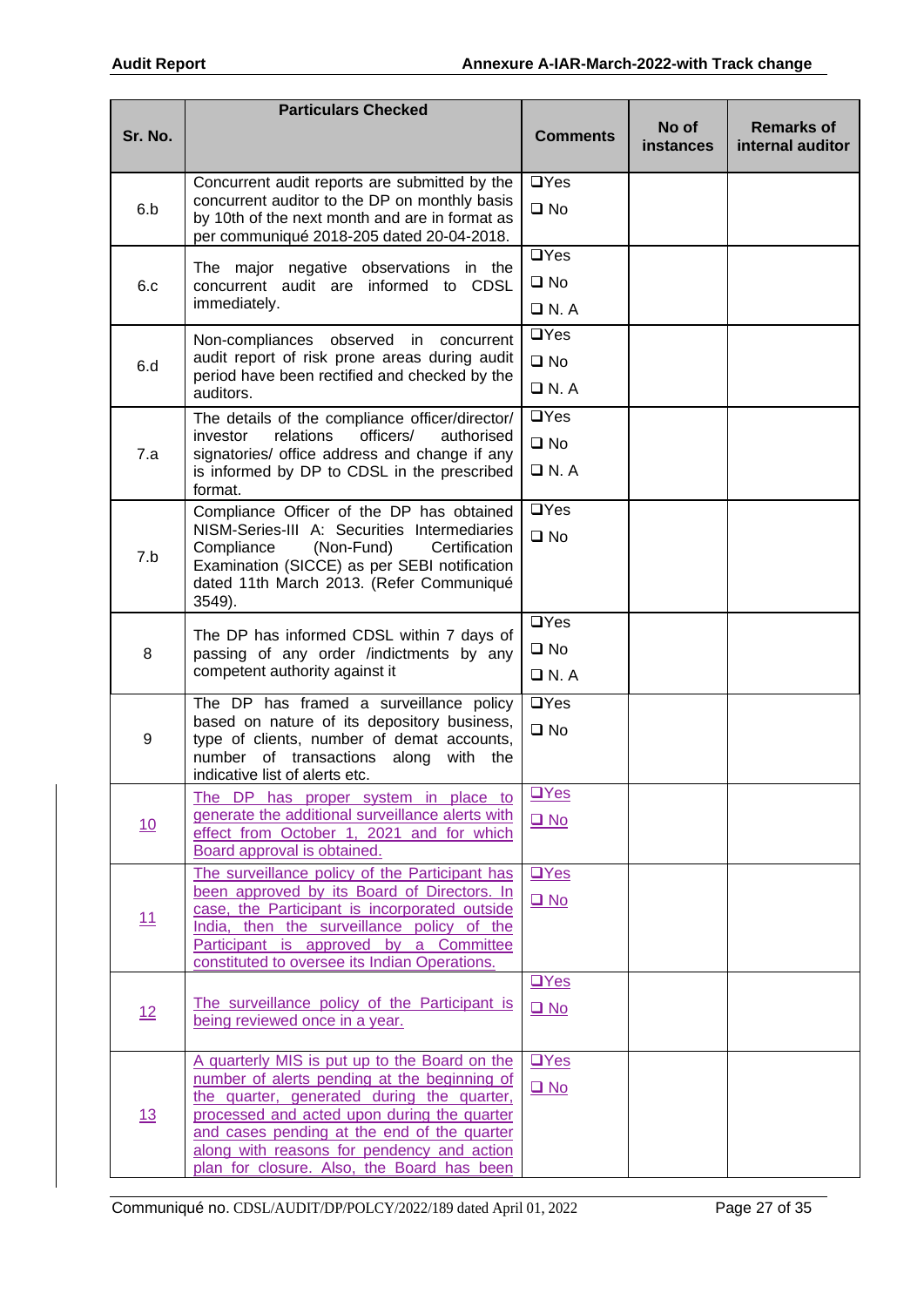| Sr. No.   | <b>Particulars Checked</b>                                                                                                                                                                                                                                                                             | <b>Comments</b>                  | No of<br><b>instances</b> | <b>Remarks of</b><br>internal auditor |
|-----------|--------------------------------------------------------------------------------------------------------------------------------------------------------------------------------------------------------------------------------------------------------------------------------------------------------|----------------------------------|---------------------------|---------------------------------------|
|           | apprised of any exception noticed during the<br>disposal of alerts. (w.e.f. quarter ended Dec<br><u>31, 2021)</u>                                                                                                                                                                                      |                                  |                           |                                       |
| <u>14</u> | Participant has submitted<br>duly approved<br>status of the alerts on a quarterly basis<br>(including 'NIL report'), in the prescribed<br>format to the depository within 15 days from<br>end of the quarter. (w.e.f. quarter ended Dec<br>31, 2021)                                                   | $TVes$<br>$\Box$ No              |                           |                                       |
| 15        | With respect to the alerts generated at the<br>Participants end, Participant has reported<br>instances with adverse observation, along<br>with details of action taken, to depository<br>within 7 days of the date of identification of<br>adverse observation. (w.e.f. quarter ended Dec<br>31, 2021) | $TVes$<br>$\Box$ No              |                           |                                       |
| <u>16</u> | Alerts have been disposed within 30 days<br>of alerts generated<br>from the<br>date<br>at<br>Participants end and alerts provided<br>bv<br>depository.                                                                                                                                                 | $\mathbf{L}$ Yes<br>$\square$ No |                           |                                       |
| 17        | Internal auditor has reviewed the surveillance<br>policy, its implementation, effectiveness and<br>review the alerts generated during the period<br>of audit.                                                                                                                                          | $\square$ Yes<br>$\Box$ No       |                           |                                       |

# **15) Records / Registers and documents to be maintained:**

| Sr. No. | <b>Particulars Checked</b>                                                                                                                                                                                                                                   | <b>Comments</b>            | No of<br><b>instances</b> | <b>Remarks of</b><br>internal auditor |
|---------|--------------------------------------------------------------------------------------------------------------------------------------------------------------------------------------------------------------------------------------------------------------|----------------------------|---------------------------|---------------------------------------|
|         | The DP has developed internal mechanism for<br>maintenance and preservation of all records<br>and information for a period of 8 years in the<br>manner that allows easy and quick retrieval of<br>data.Ref. SEBI (D&P) Regulations, 2018<br>dated 03.10.2018 | $\Box$ Yes<br>$\square$ No |                           |                                       |
| 2       | Nomination Register is maintained as per<br>CDSL guidelines.                                                                                                                                                                                                 | $\Box$ Yes<br>$\square$ No |                           |                                       |
| 3       | Register of documents / certificates received<br>dematerialization<br>for<br>and<br>sent<br>rematerialisation and demat/remat reject<br>received and handed over to the BO is<br>maintained.                                                                 | $\Box$ Yes<br>$\Box$ No    |                           |                                       |
| 4       | Power of Attorney register is maintained as<br>per CDSL Guidelines.                                                                                                                                                                                          | $\Box$ Yes<br>$\square$ No |                           |                                       |
| 5       | Investor Grievance Register is maintained.                                                                                                                                                                                                                   | $\Box$ Yes<br>$\square$ No |                           |                                       |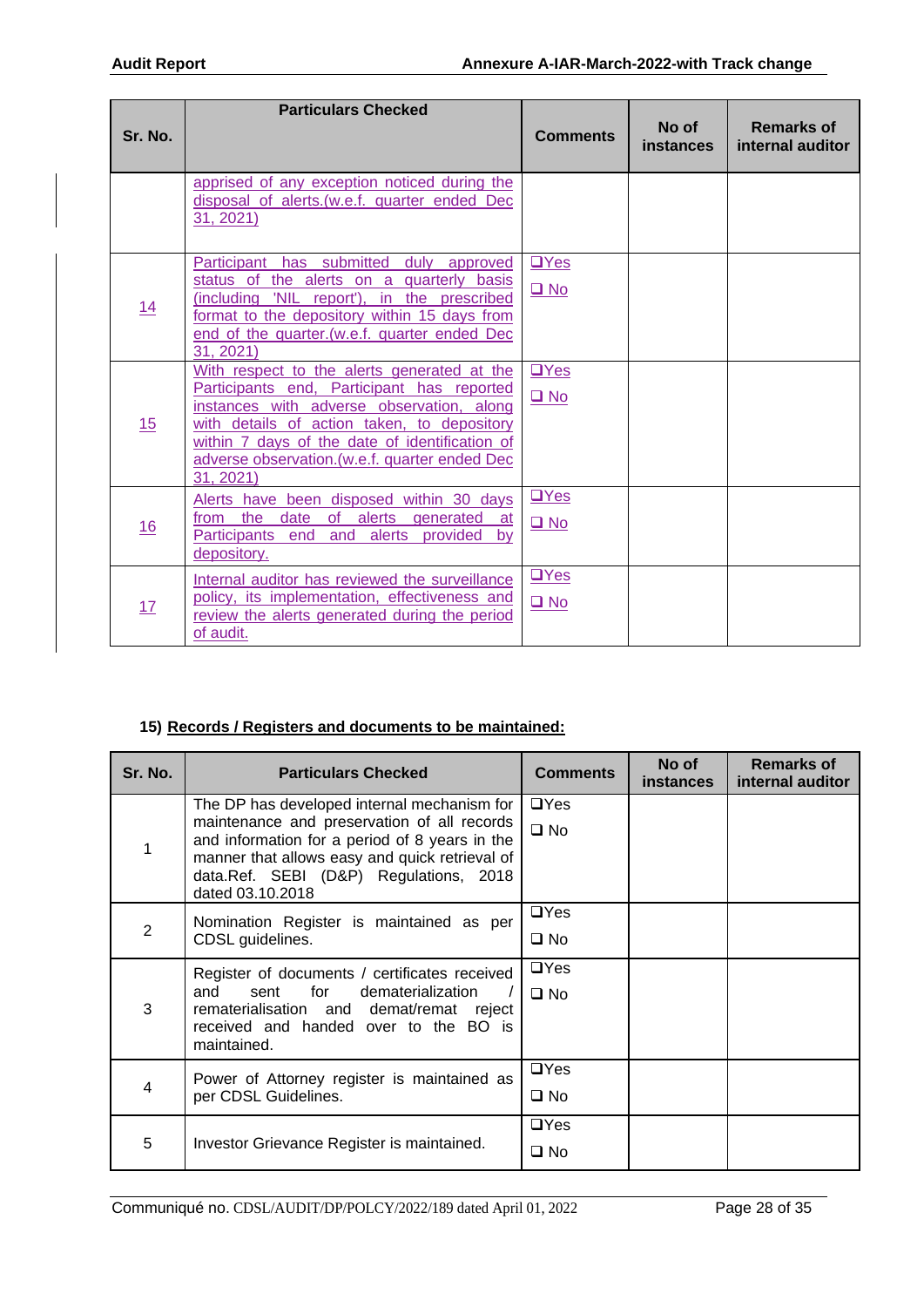| Sr. No.        | <b>Particulars Checked</b>                                                            | <b>Comments</b> | No of<br><b>instances</b> | <b>Remarks of</b><br>internal auditor |
|----------------|---------------------------------------------------------------------------------------|-----------------|---------------------------|---------------------------------------|
|                |                                                                                       | $\Box$ Yes      |                           |                                       |
| 6              | DIS Issued Register is maintained.                                                    | $\square$ No    |                           |                                       |
|                | Suspicious<br>The<br>DP.<br>maintained<br>has                                         | $\Box$ Yes      |                           |                                       |
| $\overline{7}$ | Transaction Register as prescribed by CDSL<br>regarding the alerts being provided and | $\square$ No    |                           |                                       |
|                | actions taken are recorded<br>as<br>per                                               |                 |                           |                                       |
|                | communiqué 5156                                                                       |                 |                           |                                       |
|                |                                                                                       | $\Box$ Yes      |                           |                                       |
| 8              | separately<br>Records are<br>kept<br>for<br>each<br>depository.                       | $\square$ No    |                           |                                       |
|                |                                                                                       | $\Box$ N. A     |                           |                                       |

Note: Registers should be maintained either in physical or in back office. The same should not be maintained in excel sheets.

#### **16) Centralized Depository Accounting System (CDAS):**

| Sr. No. | <b>Particulars Checked</b>                                                                       | <b>Comments</b> | No of<br>instances | <b>Remarks of</b><br>internal auditor |
|---------|--------------------------------------------------------------------------------------------------|-----------------|--------------------|---------------------------------------|
|         |                                                                                                  | $\Box$ Yes      |                    |                                       |
| 1.a     | Secrecy of passwords maintained at all levels.                                                   | $\square$ No    |                    |                                       |
|         | The variable access rights' as suggested by                                                      | $\Box$ Yes      |                    |                                       |
| 1.b     | CDSL is implemented.                                                                             | $\square$ No    |                    |                                       |
|         | The DP uses its 'easiest' login for processing                                                   | $\Box$ Yes      |                    |                                       |
| 1.c     | of instruction(s) at least once in a month.                                                      | $\square$ No    |                    |                                       |
|         | Main DP is maintaining record of identification<br>documents (including photo-identification) of | $\Box$ Yes      |                    |                                       |
| 2.a     | the persons engaged in DP operations at its<br>office, at live connected branches and at         | $\square$ No    |                    |                                       |
|         | service centers. (Refer O.I 17.7.2).                                                             |                 |                    |                                       |
| 2.b     | At least one staff operating the CDAS has                                                        | $\Box$ Yes      |                    |                                       |
|         | obtained 4 days training at CDSL.                                                                | $\square$ No    |                    |                                       |
|         | The<br>associated<br>person(s)<br>employed<br>or<br>engaged by the DP other than those engaged   | $\Box$ Yes      |                    |                                       |
|         | in basic elementary / clerical level activities &<br>by NISM DOCE<br>supervised<br>certified     | $\square$ No    |                    |                                       |
| 2.c     | personnel, are NISM-Series VI DOCE certified<br>/ attended CPE programme as applicable to        |                 |                    |                                       |
|         | grandfathered employees. (Refer comm. 4650<br>dated 21.08.2014)                                  |                 |                    |                                       |
|         | The Anti Virus Software installed is upgraded                                                    | $\Box$ Yes      |                    |                                       |
| 3       | regularly on a weekly basis.                                                                     | $\square$ No    |                    |                                       |

#### **17) Status of compliance for deviations / observations noted in last inspection/internal audit:**

| Sr. No.                    | <b>Comments</b> | No of     | <b>Remarks of</b> |
|----------------------------|-----------------|-----------|-------------------|
| <b>Particulars Checked</b> |                 | instances | internal auditor  |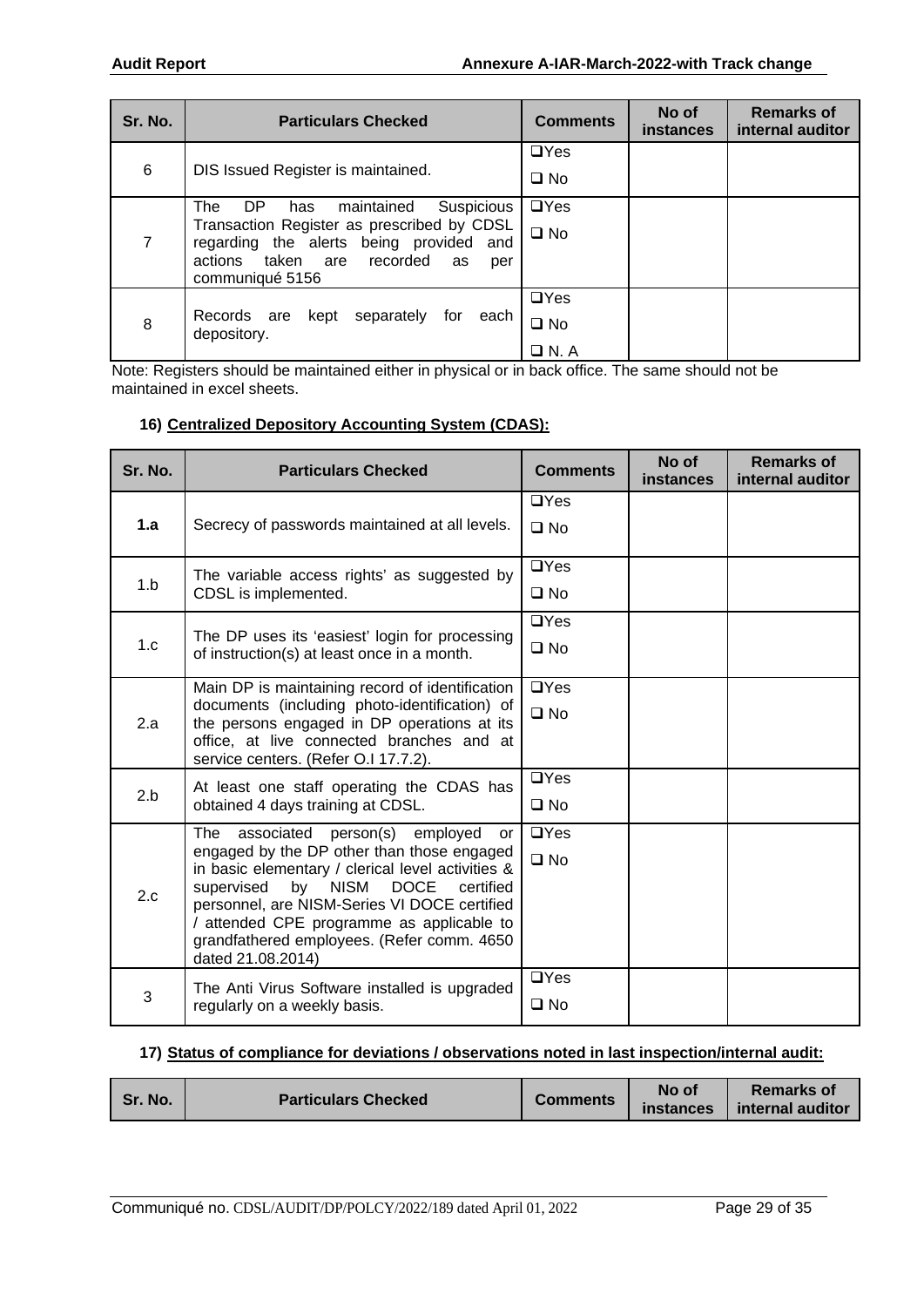| Sr. No. | <b>Particulars Checked</b>                                                                    | <b>Comments</b> | No of<br>instances | <b>Remarks of</b><br>internal auditor |
|---------|-----------------------------------------------------------------------------------------------|-----------------|--------------------|---------------------------------------|
|         | The discrepancies and /or non-compliances                                                     | $\Box$ Yes      |                    |                                       |
| 1.a     | observed during previous CDSL inspection,<br>and last two internal audits and concurrent      | $\square$ No    |                    |                                       |
|         | audits are rectified and /or complied with.                                                   | $\Box$ N.A      |                    |                                       |
|         | The discrepancies and /or non-compliances                                                     | $\Box$ Yes      |                    |                                       |
| 1.b     | observed during inspection conducted by<br>SEBI or any other regulatory authorities are       | $\square$ No    |                    |                                       |
|         | rectified and /or complied with.                                                              | $\Box$ N.A      |                    |                                       |
|         | The DP has implemented the procedure as                                                       | $\Box$ Yes      |                    |                                       |
| 1.c     | confirmed in the previous compliance report<br>for the last inspection and/ or internal audit | $\square$ No    |                    |                                       |
|         | report.                                                                                       | $\Box$ N.A      |                    |                                       |
|         | Depository Participant has placed last CDSL<br>inspection report and corrective action before | $\Box$ Yes      |                    |                                       |
|         |                                                                                               | $\square$ No    |                    |                                       |
| 2.a     | the meeting of its Board of Directors held<br>on____________. (same may be verified from      | $\Box$ N. A     |                    |                                       |
|         | the extract of the minutes of the Board<br>Meeting)                                           |                 |                    |                                       |
|         | Depository Participant has placed last SEBI                                                   | $\Box$ Yes      |                    |                                       |
|         | inspection report and corrective action before<br>the meeting of its Board of Directors held  | $\square$ No    |                    |                                       |
| 2.b     | on____________. (same may be verified from                                                    | $\Box$ N. A     |                    |                                       |
|         | the extract of the minutes of the Board<br>Meeting)                                           |                 |                    |                                       |
|         |                                                                                               | $\Box$ Yes      |                    |                                       |
|         | Depository Participant has placed last Internal<br>Audit report / Concurrent Audit report and | $\square$ No    |                    |                                       |
| 2.c     | corrective action before the meeting of its                                                   | $\Box$ N.A      |                    |                                       |
|         | Board of Directors held on [100]. (same<br>may be verified from the extract of the minutes    |                 |                    |                                       |
|         | of the Board Meeting)                                                                         |                 |                    |                                       |
|         |                                                                                               | $\Box$ Yes      |                    |                                       |
| 2.d     | Board of the DP was satisfied with the<br>corrective actions taken.                           | $\square$ No    |                    |                                       |
|         |                                                                                               | $\Box$ N. A     |                    |                                       |

# **18) Compliance under Prevention of Money Laundering Act, 2002 (PMLA):**

| Sr. No. | <b>Particulars Checked</b>                                                                                                                                                                                                                                          | <b>Comments</b>                          | No of<br><b>instances</b> | <b>Remarks of</b><br>internal auditor |
|---------|---------------------------------------------------------------------------------------------------------------------------------------------------------------------------------------------------------------------------------------------------------------------|------------------------------------------|---------------------------|---------------------------------------|
| 1       | The DP has prepared a PMLA policy as per<br>SEBI and PMLA guidelines (SEBI circular<br>SEBI/ HO/ MIRSD/ DOP/ CIR/ P/ 2019/113<br>October 15, 2019)<br>(Comm<br>dated<br>CDSL/OPS/DP/POLCY/2019/542<br>dated<br>October 25, 2019) and a copy is sent to FIU-<br>IND. | $\Box$ Yes<br>$\square$ No               |                           |                                       |
| 2.a     | Principal Officer' is appointed as required<br>under the PMLA Act.                                                                                                                                                                                                  | $\Box$ Yes<br>$\square$ No               |                           |                                       |
| 2.b     | The DP has intimated the appointment /<br>change in Principal officer, if any to FIU -<br>India.                                                                                                                                                                    | $\Box$ Yes<br>$\square$ No<br>$\Box$ N.A |                           |                                       |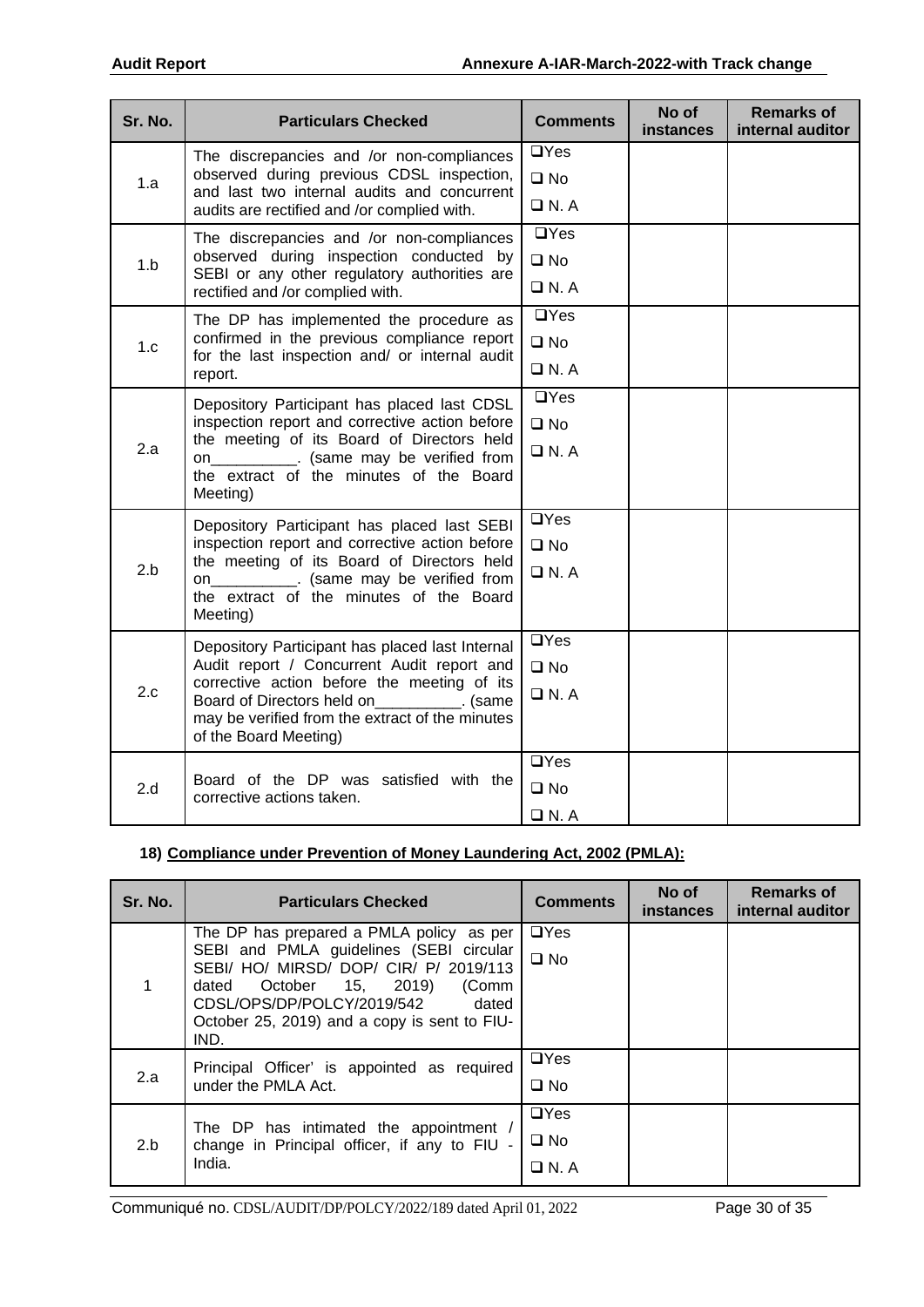| Sr. No. | <b>Particulars Checked</b>                                                                                                                                                                                                                                                                                                                                                               | <b>Comments</b>                    | No of<br><b>instances</b> | <b>Remarks of</b><br>internal auditor |
|---------|------------------------------------------------------------------------------------------------------------------------------------------------------------------------------------------------------------------------------------------------------------------------------------------------------------------------------------------------------------------------------------------|------------------------------------|---------------------------|---------------------------------------|
| 3.a     | Designated Director has been appointed by<br>the DP as required under the PMLA Act.                                                                                                                                                                                                                                                                                                      | $\Box$ Yes<br>$\square$ No         |                           |                                       |
| 3.b     | The DP has intimated the appointment /<br>change of Designated Director to FIU - India.                                                                                                                                                                                                                                                                                                  | $\Box$ Yes<br>$\square$ No         |                           |                                       |
| 4.a     | The DP has provided appropriate training on<br>PMLA to its staff members to create<br>awareness and made available the PMLA<br>policy for compliance purpose.                                                                                                                                                                                                                            | $\Box$ Yes<br>$\square$ No         |                           |                                       |
| 4.b     | The DP has adequate screening procedure in<br>place to ensure high standards when hiring<br>employee.                                                                                                                                                                                                                                                                                    | $\Box$ Yes<br>$\square$ No         |                           |                                       |
| 5.a     | The DP has defined and adopted customer<br>acceptance policy.                                                                                                                                                                                                                                                                                                                            | $\overline{UY}$ es<br>$\square$ No |                           |                                       |
| 5.b     | The DP has undertaken Client Due diligence<br>measures including requirements for proper<br>identification before account opening and<br>ensures that the identity of the clients does<br>not match with any person having known<br>criminal background or is not banned in any<br>in terms of criminal or civil<br>other manner,<br>proceedings by any enforcement agency<br>worldwide. | $\Box$ Yes<br>$\square$ No         |                           |                                       |
| 5.c     | The DP has categorized clients into low,<br>medium and high risk based on its perception<br>of risk depending upon client's background,<br>type of business activity, transactions etc.                                                                                                                                                                                                  | $\Box$ Yes<br>$\square$ No         |                           |                                       |
| 5.d     | PMLA Policy contains defined parameters on<br>Categorisation of clients into "Clients of<br>Special Category (CSC) like<br>politically<br>exposed persons, NRIs, High net worth<br>Individuals<br>and<br>clients<br>with<br>dubious<br>reputation.                                                                                                                                       | $\Box$ Yes<br>$\square$ No         |                           |                                       |
| 6.a     | The DP has updated the income and<br>occupation details either in CDAS or Back<br>office system.                                                                                                                                                                                                                                                                                         | $\Box$ Yes<br>$\square$ No         |                           |                                       |
| 6.b     | The DP checks and monitors and scrutinizes<br>the transactions / Value of securities in the<br>demat accounts of the BO(s) based on<br>income and occupation details as per PMLA<br>guidelines and follows ongoing due diligence<br>for ensuring effectiveness of the AML<br>Procedures.                                                                                                 | $\Box$ Yes<br>$\square$ No         |                           |                                       |
| 6.c     | PMLA policy has defined the periodicity of<br>updating of KYC documents for the client due<br>diligence (CDD) process (especially when<br>there are suspicions in transactions)                                                                                                                                                                                                          | $\Box$ Yes<br>$\square$ No         |                           |                                       |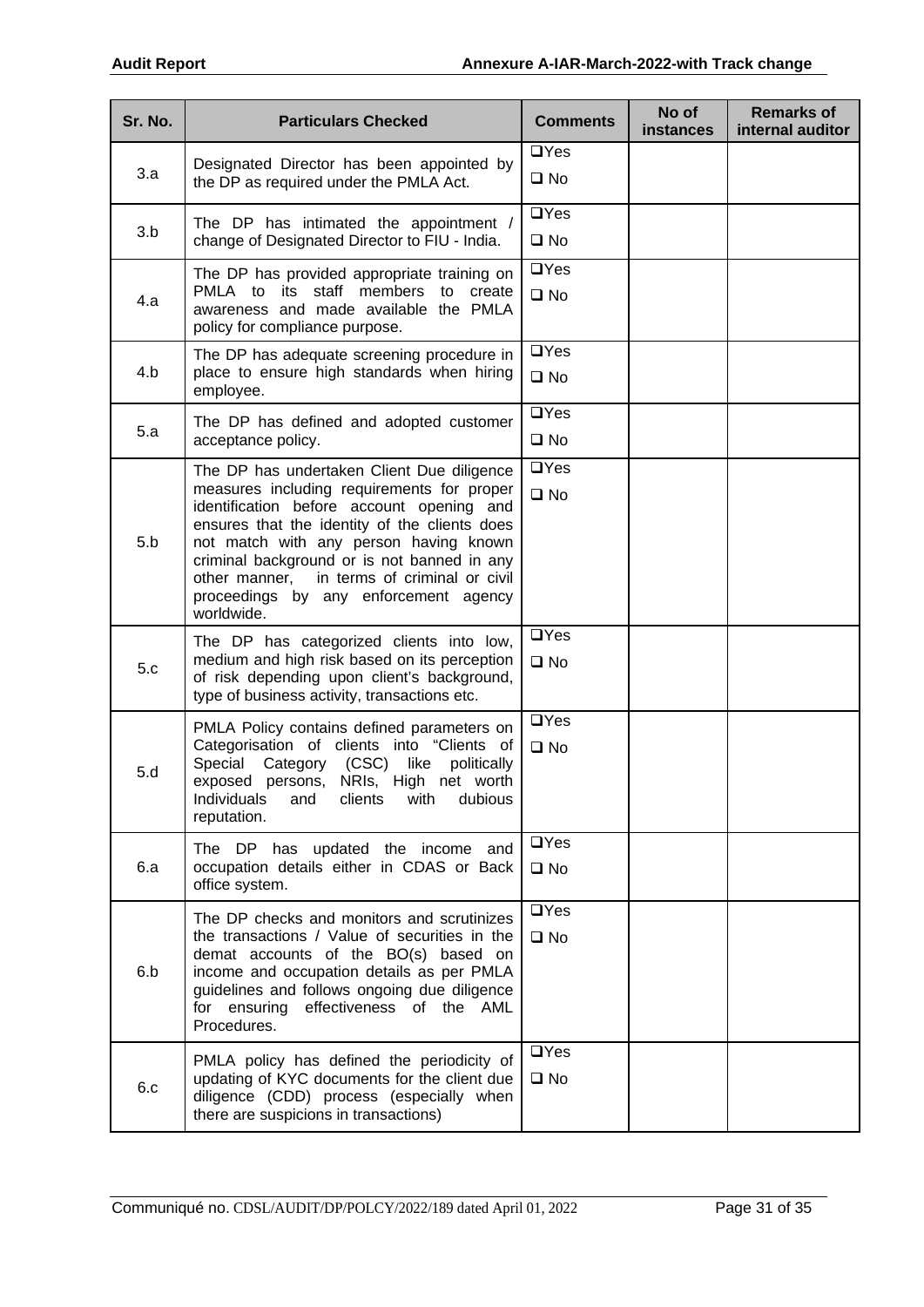| Sr. No. | <b>Particulars Checked</b>                                                                                                                                           | <b>Comments</b>                           | No of<br><b>instances</b> | <b>Remarks of</b><br>internal auditor |
|---------|----------------------------------------------------------------------------------------------------------------------------------------------------------------------|-------------------------------------------|---------------------------|---------------------------------------|
| 7.a     | The DP has a system in place for identifying<br>suspicious transactions and directly reporting<br>the same to FIU - India within 7 days of<br>detecting of the same. | $\Box$ Yes<br>$\square$ No                |                           |                                       |
| 7.b     | The DP has informed CDSL the number of<br>STRs, if any, filed by them directly with FIU-<br>IND by the $7th$ of the succeeding month.                                | $\Box$ Yes<br>$\square$ No<br>$\Box$ N. A |                           |                                       |
| 8.a     | The periodicity of review of policy is defined in<br>the PMLA policy.                                                                                                | $\Box$ Yes<br>$\square$ No                |                           |                                       |
| 8.b     | The DP has done the periodic review of the<br>PMLA Policy by any DP official other than the<br>official who originally drafted the policy.                           | $\Box$ Yes<br>$\square$ No<br>$\Box$ N. A |                           |                                       |

# **19) Compliance on Designated Depository Participants(DDPs):**

| Sr. No.        | <b>Particulars Checked</b>                                                                       | <b>Comments</b> | No of<br><b>instances</b> | <b>Remarks of</b><br>internal auditor |
|----------------|--------------------------------------------------------------------------------------------------|-----------------|---------------------------|---------------------------------------|
|                |                                                                                                  | $\Box$ Yes      |                           |                                       |
| 1              | The DDP has opened the account of FPI only                                                       | $\square$ No    |                           |                                       |
|                | after granting registration to FPI.                                                              | $\Box$ N. A     |                           |                                       |
|                | The DDP has granted conditional registration                                                     | $\Box$ Yes      |                           |                                       |
| $\overline{2}$ | of 180 days to FPI only after following SEBI<br>guidelines as per SEBI circular dated            | $\square$ No    |                           |                                       |
|                | 8.01.2014.                                                                                       | $\Box$ N.A      |                           |                                       |
| 3              | The<br>DDP<br>obtained<br>has<br>necessary                                                       | $\Box$ Yes      |                           |                                       |
|                | declarations & undertakings from the FPI/FPI                                                     | $\square$ No    |                           |                                       |
|                | investor group for investment limit of 10% to<br>be maintained.                                  | $\Box$ N.A      |                           |                                       |
|                | The DDP has devised mechanism to ascertain                                                       | $\Box$ Yes      |                           |                                       |
| 4              | that aggregate holdings of a FPI has not                                                         | $\square$ No    |                           |                                       |
|                | exceeded the stipulated limit.                                                                   | $\Box$ N. A     |                           |                                       |
| 5              | The DDP has mechanism to check about any                                                         | $\Box$ Yes      |                           |                                       |
|                | material change in the information provided by                                                   | $\square$ No    |                           |                                       |
|                | FPI to DDP and SEBI earlier in respect of<br>direct/indirect change in control, change in        | $\Box$ N.A      |                           |                                       |
|                | status, merger/demerger<br>regulatory<br>or                                                      |                 |                           |                                       |
|                | restructuring, change in category, change in<br>structure etc. and it reassesses the eligibility |                 |                           |                                       |
|                | of FPI after examining the same.                                                                 |                 |                           |                                       |

#### **20) Certification from the Auditors:**

| Sr. No.                    | <b>Comments</b> | No of     | <b>Remarks of</b> |
|----------------------------|-----------------|-----------|-------------------|
| <b>Particulars Checked</b> |                 | instances | internal auditor  |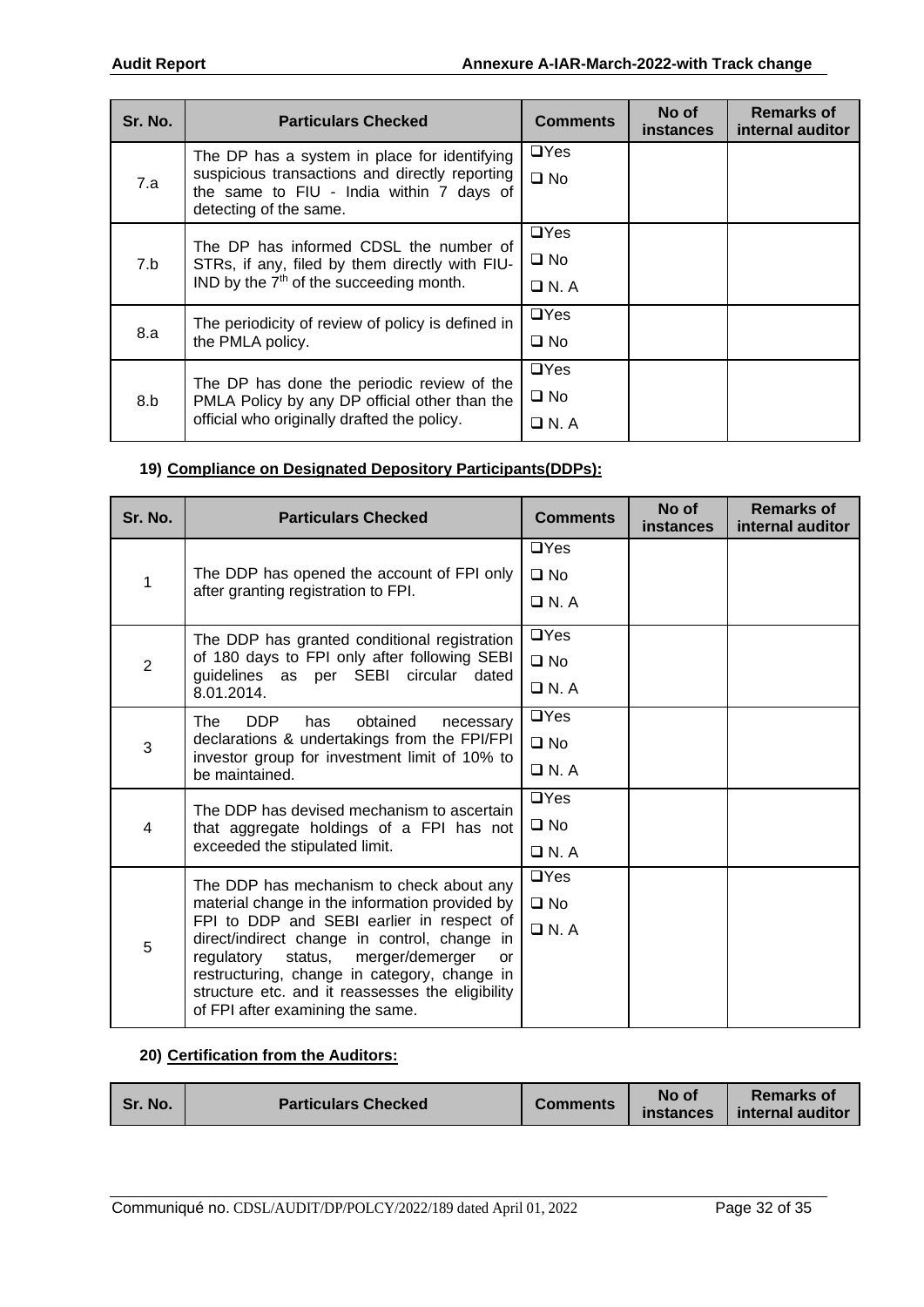| Sr. No.                                                                                                                                                                                                                                                                 | <b>Particulars Checked</b>                                                                                                                                                                                                            | <b>Comments</b>                          | No of<br>instances | <b>Remarks of</b><br>internal auditor |
|-------------------------------------------------------------------------------------------------------------------------------------------------------------------------------------------------------------------------------------------------------------------------|---------------------------------------------------------------------------------------------------------------------------------------------------------------------------------------------------------------------------------------|------------------------------------------|--------------------|---------------------------------------|
| 1                                                                                                                                                                                                                                                                       | At least one person conducting internal and/<br>or concurrent audit is NISM certified (DOCE /<br>CPE).                                                                                                                                | $\Box$ Yes<br>$\square$ No               |                    |                                       |
| $\overline{2}$                                                                                                                                                                                                                                                          | Neither the audit firm nor any of the partner/<br>employees of the firm conducting internal<br>audit of the DP are directly or indirectly<br>interested or associated with the DP and do<br>not have conflict of interest whatsoever. |                                          |                    |                                       |
| 3                                                                                                                                                                                                                                                                       | Required internal controls, checks,<br>risk<br>management procedure are in place.                                                                                                                                                     | $\Box$ Yes<br>$\square$ No               |                    |                                       |
| The DP operations are carried out as per the<br>Depositories Act 1996, SEBI (Depositories<br>Participants)<br>Regulations<br>and<br>2018,<br>4<br>Prevention of Money Laundering Act, 2002<br>Operating instructions, communiqués, CDSL<br>Byelaws and SEBI Guidelines. |                                                                                                                                                                                                                                       | $\Box$ Yes<br>$\square$ No               |                    |                                       |
| 5                                                                                                                                                                                                                                                                       | Adequate staff, hardware, and software are<br>available at the DPs office.                                                                                                                                                            | $\Box$ Yes<br>$\square$ No               |                    |                                       |
| 6                                                                                                                                                                                                                                                                       | The place of keeping records is adequate in<br>terms of safety and security.                                                                                                                                                          | $\Box$ Yes<br>$\square$ No               |                    |                                       |
| $\overline{7}$                                                                                                                                                                                                                                                          | Information provided by the DP for the<br>previous half year Risk Assessment Template<br>has been verified and found to be factual.                                                                                                   | $\Box$ Yes<br>$\square$ No               |                    |                                       |
| 8                                                                                                                                                                                                                                                                       | The capacity of computer system, staff<br>strength<br>and<br>internal<br>procedures<br>are<br>commensurate with the level of business<br>activity of the DP.                                                                          | $\Box$ Yes<br>$\square$ No               |                    |                                       |
| 9                                                                                                                                                                                                                                                                       | To the best of our knowledge and belief and<br>according to the information and explanations<br>sought by us, no material fraud / non-<br>compliance / violation by the Participant is<br>observed during the course of this Audit    | $\Box$ Yes<br>$\square$ No               |                    |                                       |
| 10                                                                                                                                                                                                                                                                      | The DP and its directors satisfy the Fit and<br>Proper Criteria as defined in the SEBI<br>(Intermediaries) Regulations, 2018 and CDSL<br>Bye-laws.                                                                                    |                                          |                    |                                       |
| 11                                                                                                                                                                                                                                                                      | The DP has submitted AI/ML and Cyber<br>Attacks<br>and<br>Threats<br>Reports<br>as<br>per<br>prescribed guidelines (Communique<br>174<br>dated April 03, 2019 and Communique 375<br>dated July 26, 2019)                              | $\Box$ Yes<br>$\square$ No<br>$\Box$ Yes |                    |                                       |
| 12                                                                                                                                                                                                                                                                      | Statutory auditor of the DP has not resigned<br>during the audit period.                                                                                                                                                              |                                          |                    |                                       |

#### **21) Details of the Audit Firms to be provided (Mandatory requirement) :**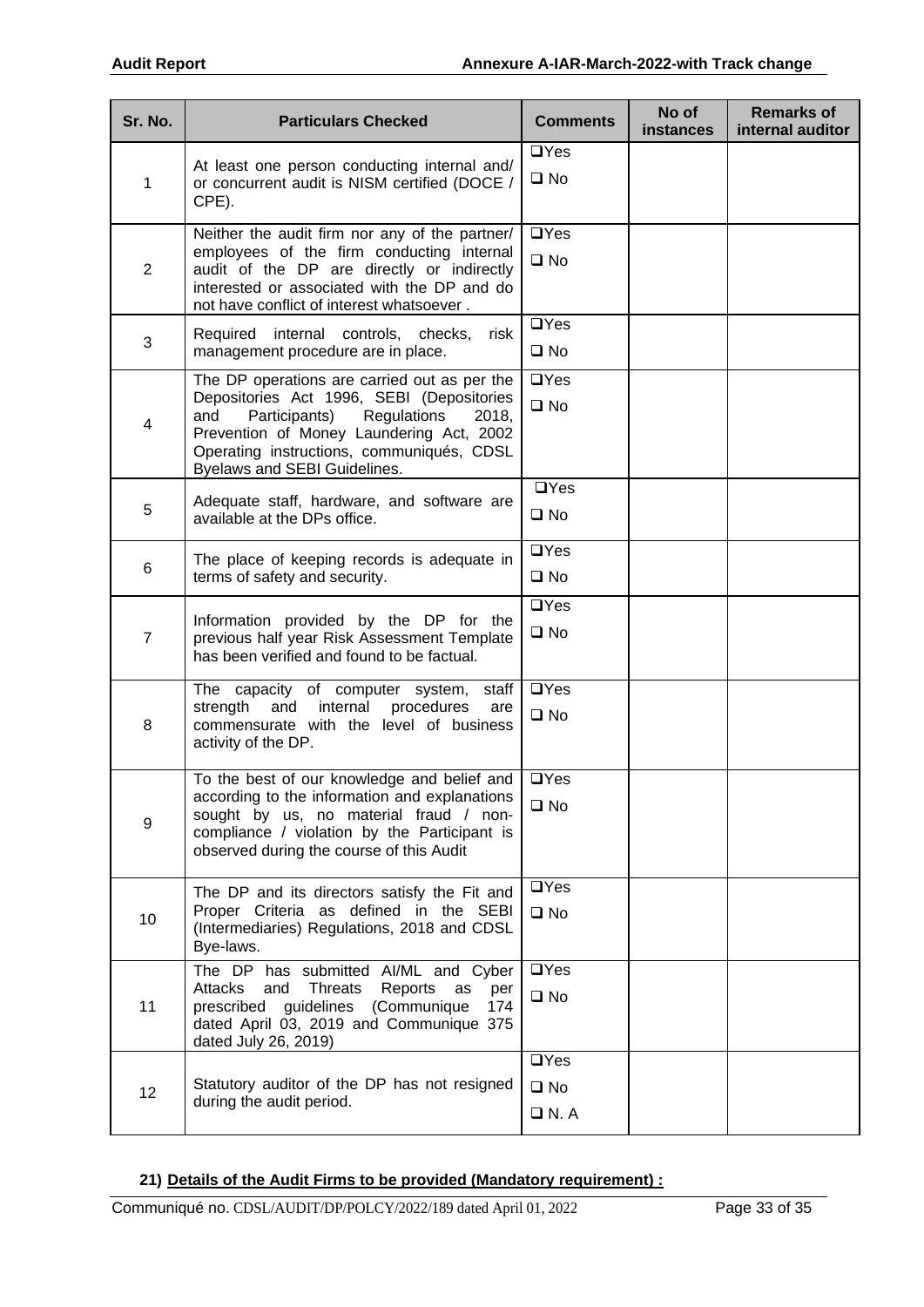### **(A) Details of Internal Auditors:**

| Name of the Audit Firm conducting<br>Internal Audit                                                                                                            | ÷ |             |
|----------------------------------------------------------------------------------------------------------------------------------------------------------------|---|-------------|
| Address of the Audit Firm                                                                                                                                      | ٠ |             |
| Name of the Auditor                                                                                                                                            | ٠ |             |
| Designation of the Auditor                                                                                                                                     | ٠ |             |
| Registration No. of the Auditor                                                                                                                                | ٠ |             |
| PAN of the Auditor                                                                                                                                             |   |             |
| Office Phone No.                                                                                                                                               |   |             |
| Mobile No.                                                                                                                                                     | ٠ |             |
| Email id of the Firm                                                                                                                                           | ٠ |             |
| Registration no. of the firm                                                                                                                                   | ٠ |             |
| NISM - DOCE / CPE Certificate no.<br>[of any one person conducting the<br>internal and/or concurrent audit]<br>be<br>of the person<br>name<br>to<br>mentioned. | ٠ |             |
| Date till which certificate is valid                                                                                                                           | ٠ | DD-MMM-YYYY |
| <b>Unique Document Identification</b><br>Number (UDIN)                                                                                                         |   |             |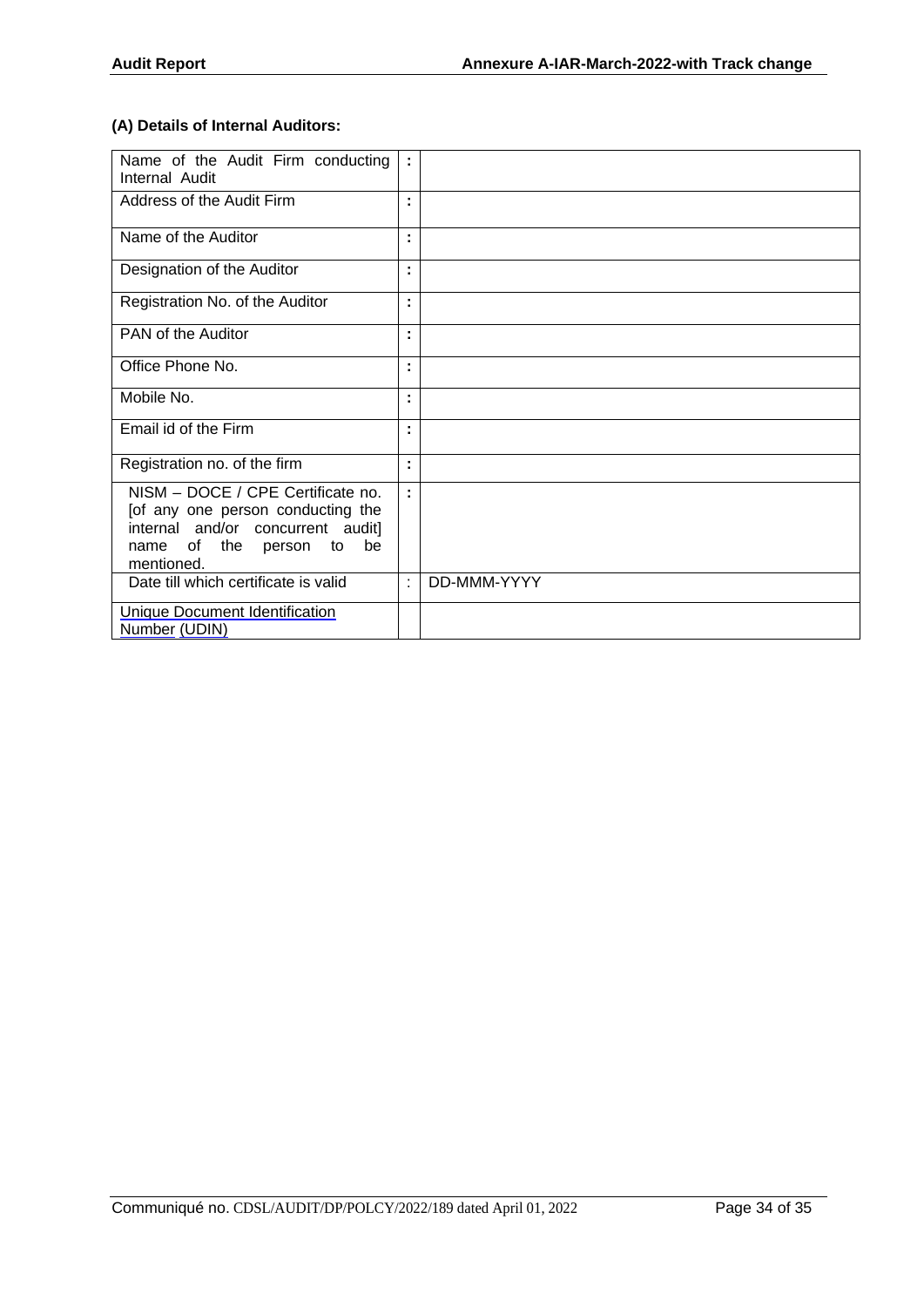### **(B) Details of Concurrent Auditors:**

| Name of the Audit Firm conducting<br>concurrent Audit | ÷                   |  |
|-------------------------------------------------------|---------------------|--|
| Address of the Audit Firm                             | ٠                   |  |
| Name of the Auditor                                   | ٠                   |  |
| Designation of the Auditor                            | ٠<br>٠              |  |
| PAN of the Auditor                                    | ٠<br>$\blacksquare$ |  |
| Office Phone No.                                      | ٠<br>٠              |  |
| Mobile No.                                            | ٠<br>٠              |  |
| Email id of the Firm                                  | ٠                   |  |
| Registration No. of the Auditor                       | ٠                   |  |
| Registration No. of the firm                          | ٠                   |  |

| <b>Stamp/Seal &amp; Signature of the Internal Auditor</b>   |         | <b>Experience of the Community Construction</b> | Date: |
|-------------------------------------------------------------|---------|-------------------------------------------------|-------|
| <b>Management Comments</b>                                  | ٠<br>ä, |                                                 |       |
| <b>Stamp and Signature</b><br>of the Depository Participant | ٠       |                                                 | Date: |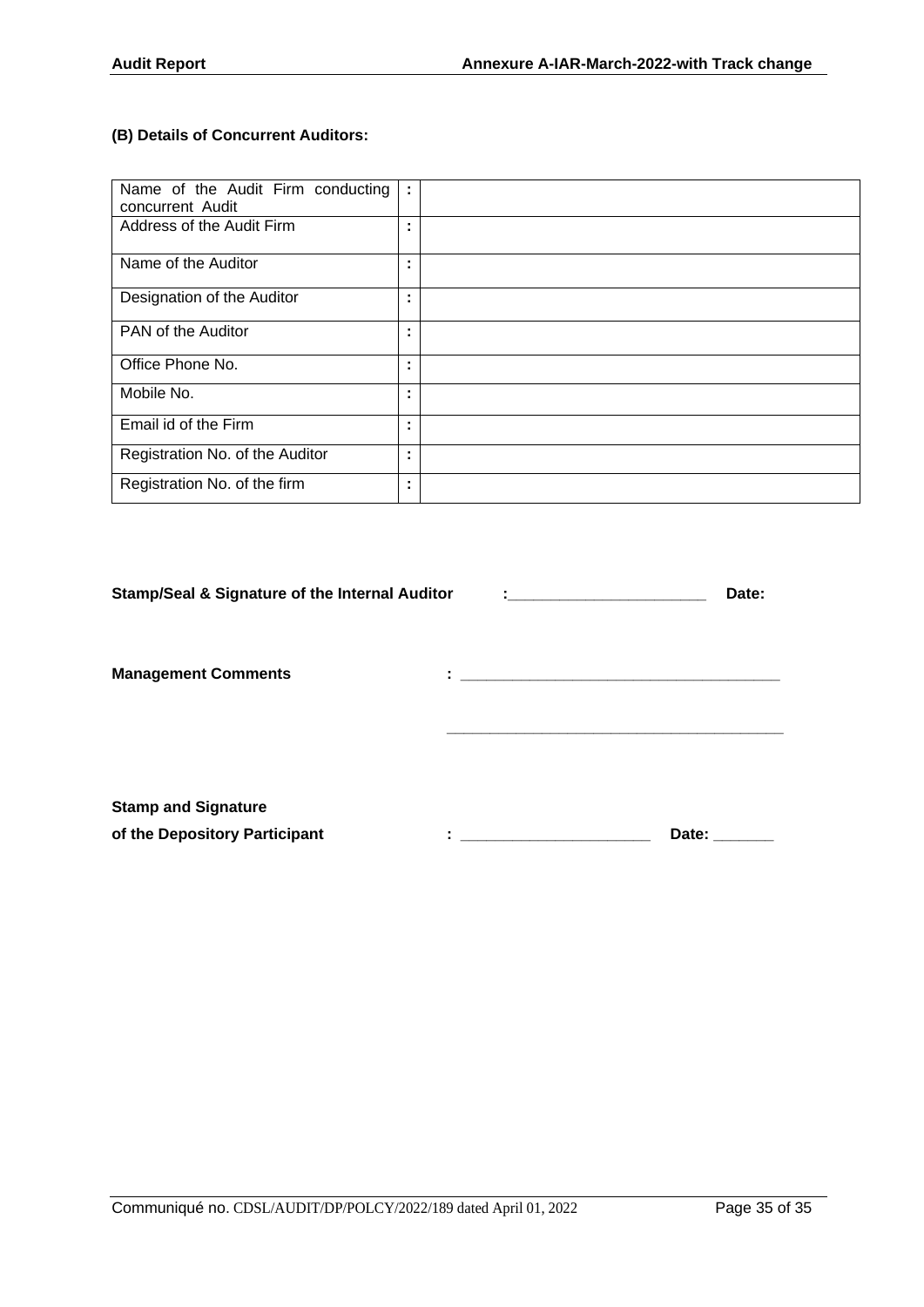#### **FORMAT OF THE CONSOLIDATED CONCURRENT AUDIT REPORT TO BE ATTACHED AS ANNEXURE TO THE INTERNAL AUDIT REPORT, IF THE CONCURRENT AUDITOR IS DIFFERENT FROM THE INTERNAL AUDITOR**

| DP-ID:                                        | ÷ |  |
|-----------------------------------------------|---|--|
| DP Name                                       | ÷ |  |
| which<br>consolidated<br>Period<br>for<br>the | ÷ |  |
| Concurrent audit report is submitted          |   |  |
| Name of the Audit firm                        | ٠ |  |
| Conducting concurrent audit                   |   |  |
| Address of the Audit Firm:                    | ٠ |  |
|                                               |   |  |
| Name of the Auditor                           | ٠ |  |
| Designation of the Auditor                    | ٠ |  |
|                                               |   |  |
| PAN of the Auditor                            | ٠ |  |
| Office Phone No.:                             |   |  |
| Mobile No.:                                   | ٠ |  |
|                                               |   |  |
| Email id of the Firm:                         | ÷ |  |
| Registration No. of the Auditor               |   |  |
|                                               |   |  |
| Registration No. of the Audit Firm            | ÷ |  |
| Unique Document Identification Number         |   |  |
| (UDIN)                                        |   |  |
|                                               |   |  |

I/We certify that the Concurrent Audit of risk prone areas has been done on 100% basis in accordance with the guidelines specified by CDSL for the below mentioned risk prone areas :-

- 1. Account Opening:
- 2. Account Modifications:
- 3. Issuance of Instruction Slips:
- 4. Execution of Instruction Slips:
- 5. Account Closure initiated by DP:
- 6. Investor Grievances Received By the DP:
- 7. Others:
- (i) Whether main DP sends Transactions Statements as prescribed by CDSL
- (ii) If the transaction statements are sent through electronic mode
- (iii) Transmission
- (iv) Transactions processed through Back Office Software and updated regularly
- (v) Mandatory use of the DP login for execution of the transactions through "easiest"